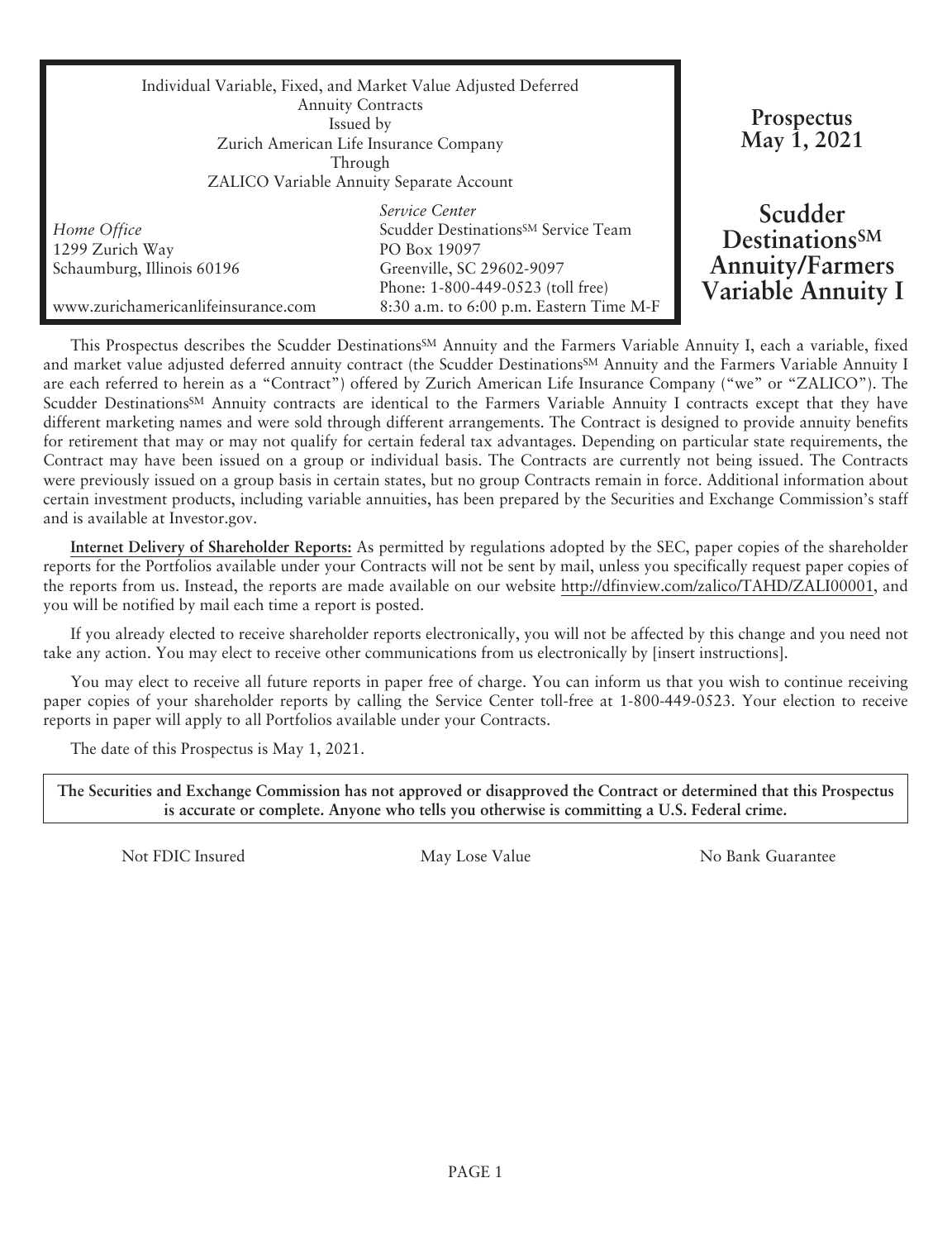# **TABLE OF CONTENTS**

|                                                                            | Page           |
|----------------------------------------------------------------------------|----------------|
|                                                                            | $\overline{4}$ |
| IMPORTANT INFORMATION YOU SHOULD CONSIDER ABOUT THE CONTRACT               | 6              |
|                                                                            | 9              |
|                                                                            | 9              |
|                                                                            | 10             |
|                                                                            | 10             |
| <b>FEE TABLE</b>                                                           | 11             |
| PRINCIPAL RISKS OF INVESTING IN THE CONTRACT                               | 13             |
| ZALICO, THE MVA OPTION, THE SEPARATE ACCOUNT AND THE FUNDS                 | 15             |
| A.                                                                         | 15             |
| B.                                                                         | 15             |
| C.                                                                         | 16             |
| D.                                                                         | 16             |
| E.                                                                         | 17             |
| F.                                                                         | 19             |
|                                                                            | 19             |
|                                                                            | 20             |
| A.                                                                         | 20             |
| <b>B.</b>                                                                  | 20             |
| 1.                                                                         | 20             |
| 2.                                                                         | 21             |
| 3.                                                                         | 21             |
| 4.                                                                         | 23             |
| 5.                                                                         | 23             |
| 6.                                                                         | 23             |
| Policy and Procedures Regarding Disruptive Trading and Market Timing<br>7. | 25             |
| 8.                                                                         | 29             |
| 9.                                                                         | 30             |
|                                                                            | 31             |
| C.                                                                         | 32             |
| D.                                                                         | 33             |
|                                                                            | 34             |
| A.                                                                         | 34             |
| 1.                                                                         | 34             |
| 2.                                                                         | 34             |
| 3.                                                                         | 35             |
| 4.                                                                         | 35             |
| Optional Guaranteed Retirement Income Benefit ("GRIB") Rider Charge<br>5.  | 36             |
| 6.                                                                         | 37             |
| 7.                                                                         | 37             |
| 8.                                                                         | 37             |
| 9.                                                                         | 37             |
| В.                                                                         | 38             |
|                                                                            | 38             |
| A.                                                                         | 38             |
| <b>B.</b>                                                                  | 38             |
| $C_{\cdot}$                                                                | 40             |
| D.                                                                         | 40             |

۳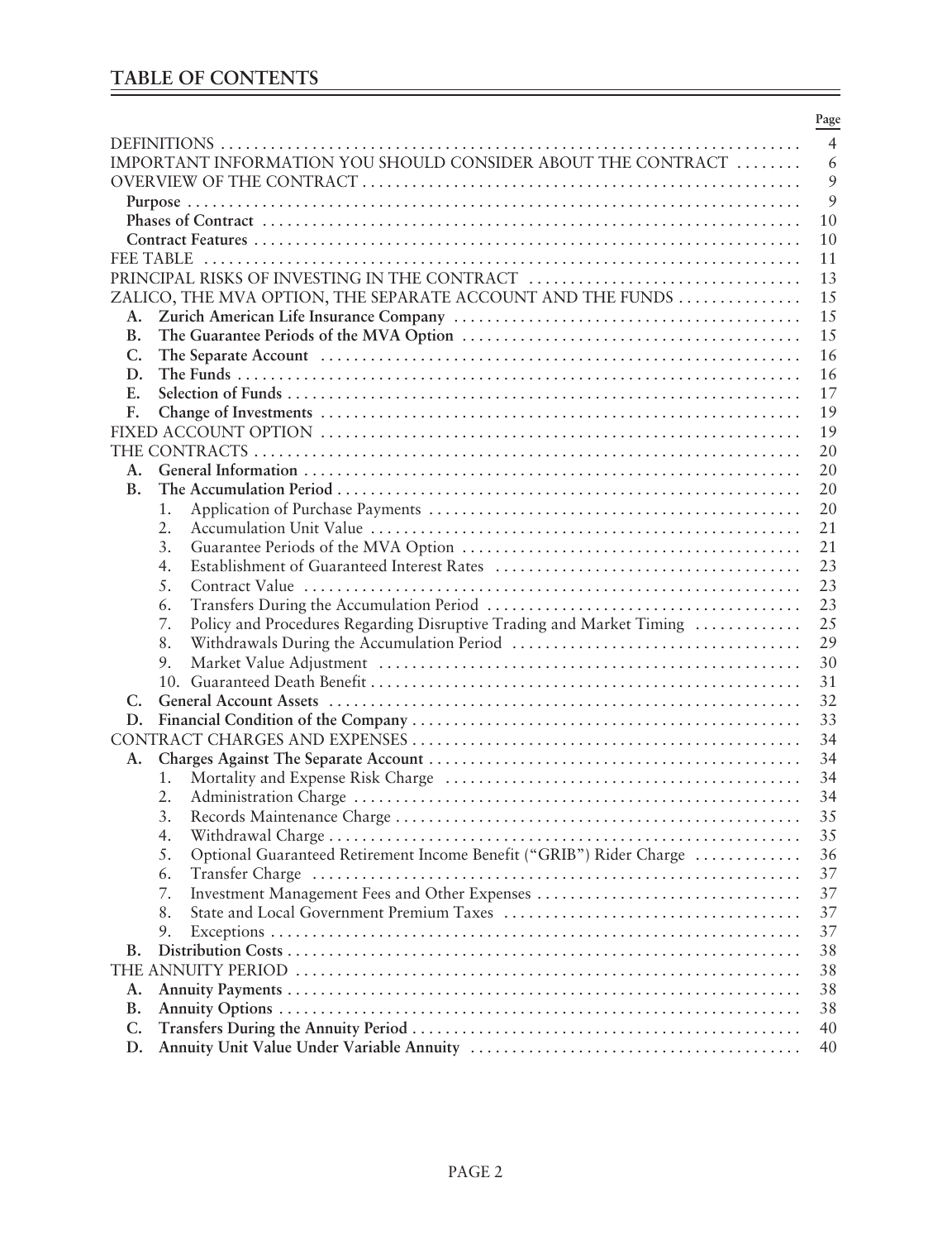|           |                                                                      | Page     |
|-----------|----------------------------------------------------------------------|----------|
| Е.        |                                                                      | 41       |
| F.        | Subsequent Periodic Payments Under Variable Annuity                  | 41       |
| G.        |                                                                      | 41       |
| Н.        |                                                                      | 41       |
| L.        |                                                                      | 41       |
|           |                                                                      | 42       |
|           |                                                                      | 43       |
|           |                                                                      | 44       |
| A.        |                                                                      | 44       |
| В.        |                                                                      | 45       |
| C.        |                                                                      | 46       |
|           | 1.                                                                   | 46       |
|           | 2.                                                                   | 47       |
| D.        |                                                                      | 47       |
|           |                                                                      | 48       |
| А.        |                                                                      | 48       |
| <b>B.</b> |                                                                      | 50       |
|           | 1.                                                                   | 50       |
|           | 2.                                                                   | 52       |
|           | 3.                                                                   | 53       |
| C.        |                                                                      | 53       |
|           |                                                                      | 56       |
|           |                                                                      | 56       |
| A.        |                                                                      | 56       |
| B.        |                                                                      | 56       |
| C.        |                                                                      | 56       |
| D.        | The American Taxpayer Relief Act of 2012 ("ATRA")                    | 56       |
| Е.        |                                                                      | 56       |
| F.        |                                                                      | 57       |
| G.        | Annuity Purchases by Nonresident Aliens and Foreign Corporations     | 57       |
| Н.        |                                                                      | 57       |
| I.        |                                                                      | 57       |
|           | SENDING FORMS AND WRITTEN REQUESTS IN GOOD ORDER                     | 57       |
|           |                                                                      | 58       |
|           |                                                                      | 58       |
|           |                                                                      | 59       |
|           |                                                                      |          |
|           |                                                                      | 59<br>60 |
|           |                                                                      | 60       |
|           |                                                                      |          |
|           |                                                                      | 61       |
|           |                                                                      | 61       |
|           |                                                                      | 61       |
|           | STATEMENT OF ADDITIONAL INFORMATION TABLE OF CONTENTS                |          |
|           | APPENDIX A ILLUSTRATION OF THE "FLOOR" ON THE DOWNWARD MARKET VALUE  |          |
|           | APPENDIX B ZURICH AMERICAN LIFE INSURANCE COMPANY DEFERRED FIXED AND | $A-1$    |
|           |                                                                      |          |
|           | VARIABLE ANNUITY IRA, ROTH IRA AND SIMPLE IRA DISCLOSURE STATEMENT   | $B-1$    |
|           | APPENDIX C PORTFOLIO COMPANIES AVAILABLE UNDER THE CONTRACT          | $C-1$    |

۳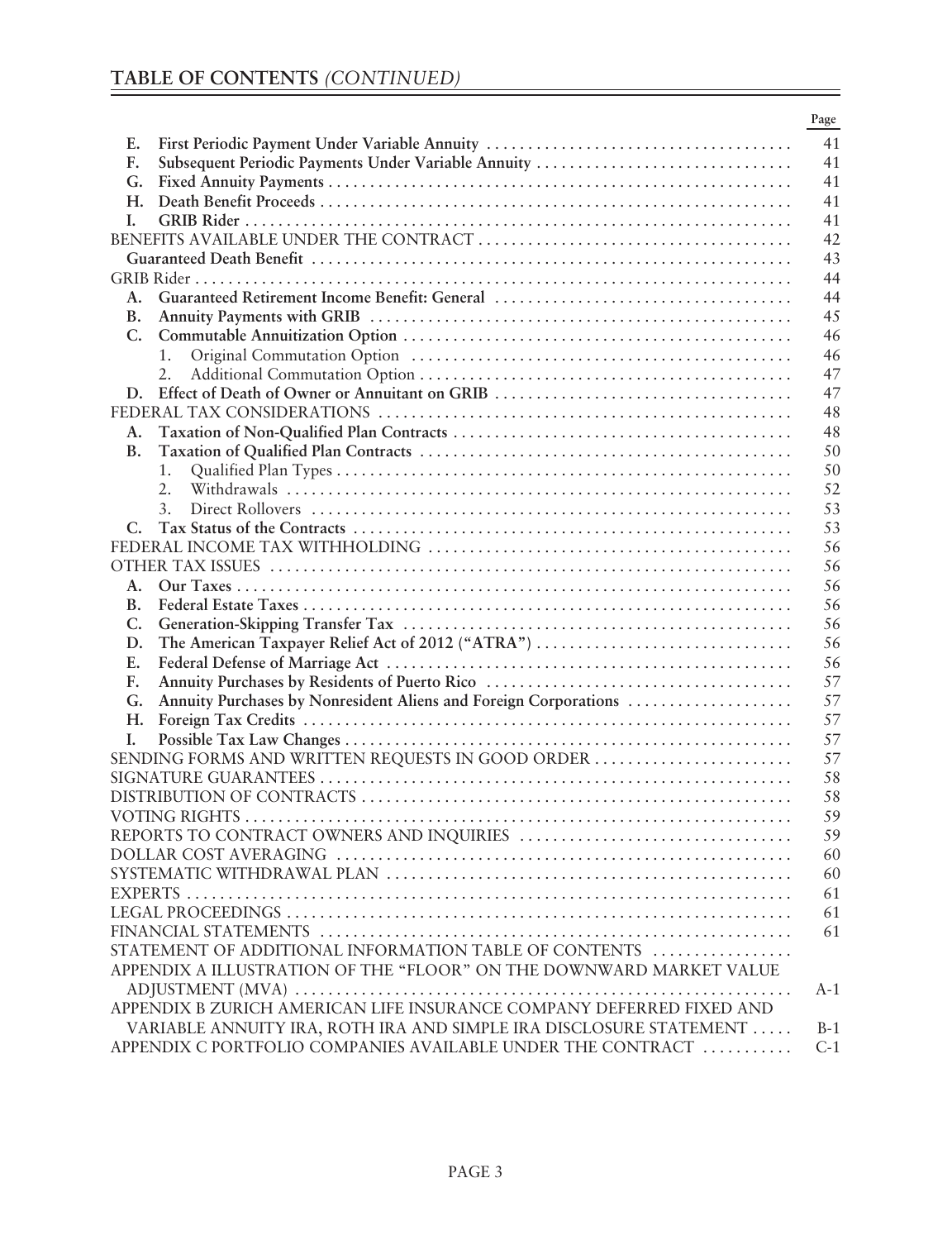# **DEFINITIONS**

The following terms as used in this Prospectus have the indicated meanings:

*Accumulated Guarantee Period Value*—The sum of your Guarantee Period Values.

*Accumulation Period—*The period between the Date of Issue of a Contract and the Annuity Date.

*Accumulation Unit*—A unit of measurement used to determine the value of each Subaccount during the Accumulation Period.

*Annuitant*—The person designated to receive or who is actually receiving annuity payments and upon the continuation of whose life annuity payments involving life contingencies depend.

*Annuity Date*—The date on which annuity payments are to commence.

*Annuity Option*—One of several methods by which annuity payments can be made.

*Annuity Period*—The period starting on the Annuity Date.

*Annuity Unit*—A unit of measurement used to determine the amount of Variable Annuity payments.

*Beneficiary*—The person designated to receive any benefits under a Contract upon the death of the Annuitant or the Owner prior to the Annuity Period.

*Company* ("we", "us", "our", "ZALICO")—Zurich American Life Insurance Company. Our Home Office is located at 1299 Zurich Way, Schaumburg, Illinois 60196. For Contract services, you may contact the Service Center at Scudder Destinations<sup>SM</sup> Service Team, PO Box 19097, Greenville, South Carolina, 29602-9097 or 1-800-449-0523.

*Contract*—A Variable, Fixed and Market Value Adjusted Annuity Contract that previously were offered on an individual or group basis. Contracts are represented by an individual annuity contract. No group Contracts are outstanding.

*Contract Value*—The sum of the values of your Separate Account Contract Value, Accumulated Guarantee Period Value and Fixed Account Contract Value.

*Contract Year*—Period between anniversaries of the Contract's Date of Issue.

*Contract Quarter*—Periods between quarterly anniversaries of the Contract's Date of Issue.

*Contribution Year*—Each one year period following the date a Purchase Payment is made.

*Date of Issue*—The date on which the first Contract Year commences.

*Effective Date*—The date that the endorsement to your Contract adding enhancements to the MVA Option (the "MVA Endorsement") became effective, which is April 1, 2005.

*Fixed Account*—The General Account of ZALICO to which you may allocate all or a portion of Purchase Payments or Contract Value. We guarantee a minimum rate of interest on Purchase Payments allocated to the Fixed Account.

*Fixed Account Contract Value*—The value of your Contract interest in the Fixed Account.

*Fixed Annuity*—An annuity under which we guarantee the amount of each annuity payment; it does not vary with the investment experience of a Subaccount.

*Fund or Funds*—AIM Variable Insurance Funds (Invesco Variable Insurance Funds), The Alger Portfolios, BNY Mellon Investment Portfolios (formerly Dreyfus Investment Portfolios), BNY Mellon Sustainable U.S. Equity Portfolio, Inc. (formerly The Dreyfus Sustainable U.S. Equity Portfolio, Inc.), Deutsche DWS Investments VIT Funds, Deutsche DWS Variable Series I, Deutsche DWS Variable Series II, Janus Aspen Series, and PIMCO Variable Insurance Trust, including any Portfolios thereunder.

*General Account*—All our assets other than those allocated to any separate account.

*Guaranteed Interest Rate*—The rate of interest we establish for a given Guarantee Period.

*Guarantee Period*—The time during which we credit your allocation with a Guaranteed Interest Rate. Guarantee Periods may range from one to ten years, at our option. If you withdraw money from a Guarantee Period before its term has expired, you will be assessed a Market Value Adjustment.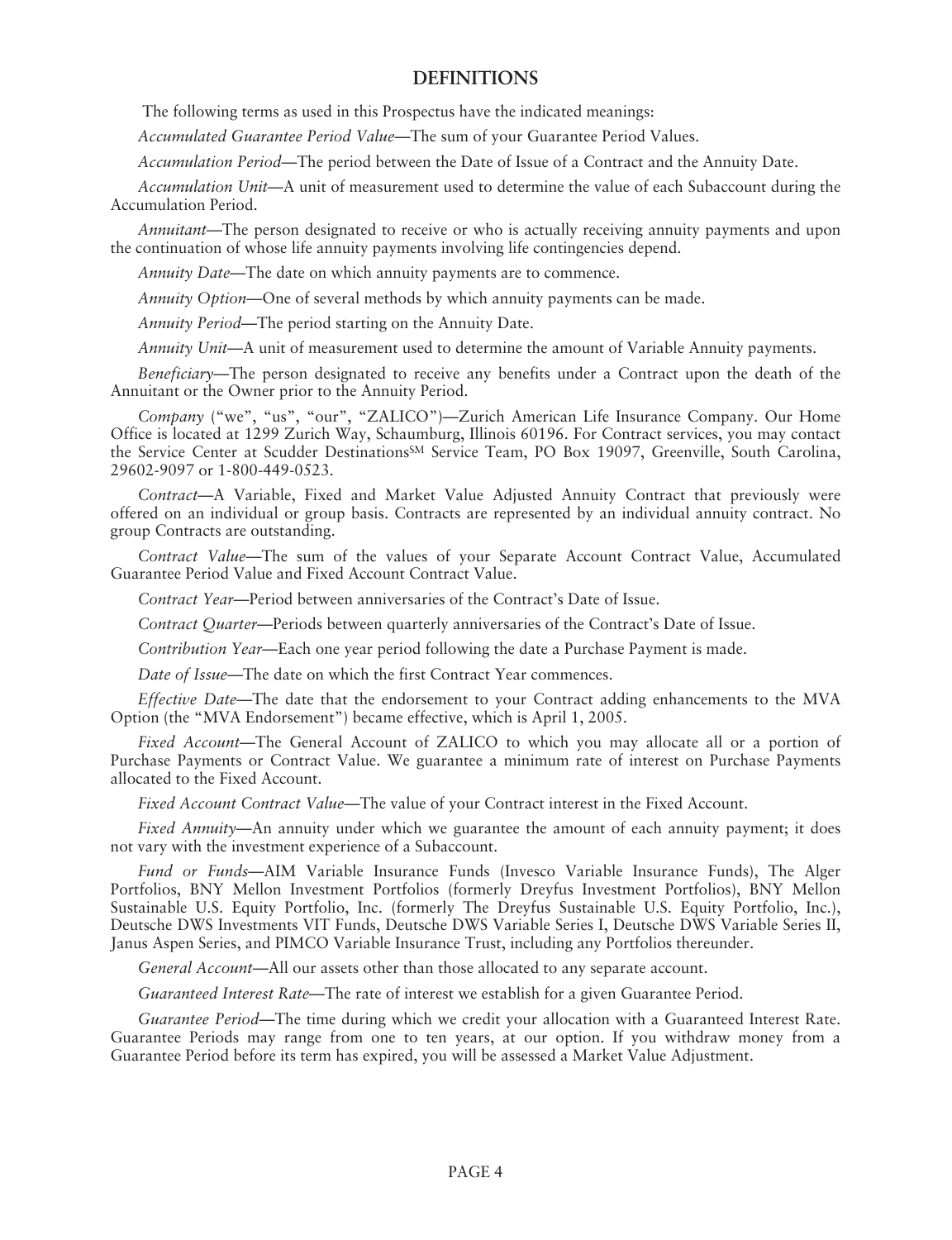*Guarantee Period Value*—The value of your Contract Value in a Guarantee Period is the sum of your: (1) Purchase Payment allocated or amount transferred to a Guarantee Period; plus (2) interest credited; minus (3) withdrawals, previously assessed Withdrawal Charges and transfers; and (4) as adjusted for any applicable Market Value Adjustment previously made.

*Home Office*—The address of our Home Office is 1299 Zurich Way, Schaumburg, Illinois 60196.

*Market Adjusted Value*—A Guarantee Period Value adjusted by the Market Value Adjustment formula on any date prior to the end of a Guarantee Period.

*Market Value Adjustment ("MVA")—*An adjustment of amounts held in a Guarantee Period that we compute in accordance with the Market Value Adjustment formula in your Contract if you take a withdrawal prior to the end of that Guarantee Period. The adjustment reflects the change in the value of the Guarantee Period Value due to changes in interest rates since the date the Guarantee Period started. Any downward Market Value Adjustment is subject to the MVA Floor described in the MVA Endorsement issued on April 1, 2005 and described herein.

*Non-Qualified Plan Contract*—A Contract which does not receive favorable tax treatment under Sections 401, 403, 408, 408A or 457 of the Internal Revenue Code.

*Owner* ("you", "your", "yours")—The person designated in the Contract as having the privileges of ownership defined in the Contract.

*Portfolio*—A series of a Fund with its own objective and policies, which represents shares of beneficial interest in a separate portfolio of securities and other assets. Portfolio is sometimes referred to herein as a Fund.

*Purchase Payments*—Amounts paid to us by you or on your behalf.

*Qualified Plan Contract*—A Contract issued in connection with a retirement plan which receives favorable tax treatment under Sections 401, 403, 408, 408A or 457 of the Internal Revenue Code.

*Separate Account*—The ZALICO Variable Annuity Separate Account.

*Separate Account Contract Value*—The sum of your Subaccount Values.

*Service Center*—The address of our Service Center is Scudder DestinationsSM Service Team, PO Box 19097, Greenville, South Carolina, 29602-9097. The overnight address is: Scudder Destinations<sup>SM</sup> Service Team, 2000 Wade Hampton Boulevard, Greenville, SC 29615-1064. Concentrix Insurance Administration Solutions Corporation (formerly IBM Business Transformation Outsourcing Insurance Service Corporation) is the administrator of the Contract. You can call the Service Center toll-free at 1-800-449-0523.

*Start Date*—The later of the Effective Date of the MVA Endorsement or the beginning of a new Guarantee Period.

*Subaccounts*—The twenty-two subdivisions of the Separate Account, the assets of which consist solely of shares of the corresponding Portfolios or Funds.

*Subaccount Value*—The value of your interest in each Subaccount.

*Valuation Date*—Each day when the New York Stock Exchange is open for trading, as well as each day otherwise required.

*Valuation Period*—The interval of time between two consecutive Valuation Dates.

*Variable Annuity*—An annuity with payments varying in amount in accordance with the investment experience of the Subaccount(s) in which you have an interest.

*Withdrawal Charge*—The "contingent deferred sales charge" assessed against certain withdrawals of Contract Value in the first seven Contribution Years after a Purchase Payment is made or against certain annuitizations of Contract Value in the first seven Contribution Years after a Purchase Payment is made.

*Withdrawal Value*—Contract Value, plus or minus any applicable Market Value Adjustment, less any premium tax payable if the Contract is being annuitized, minus any Withdrawal Charge applicable to that Contract.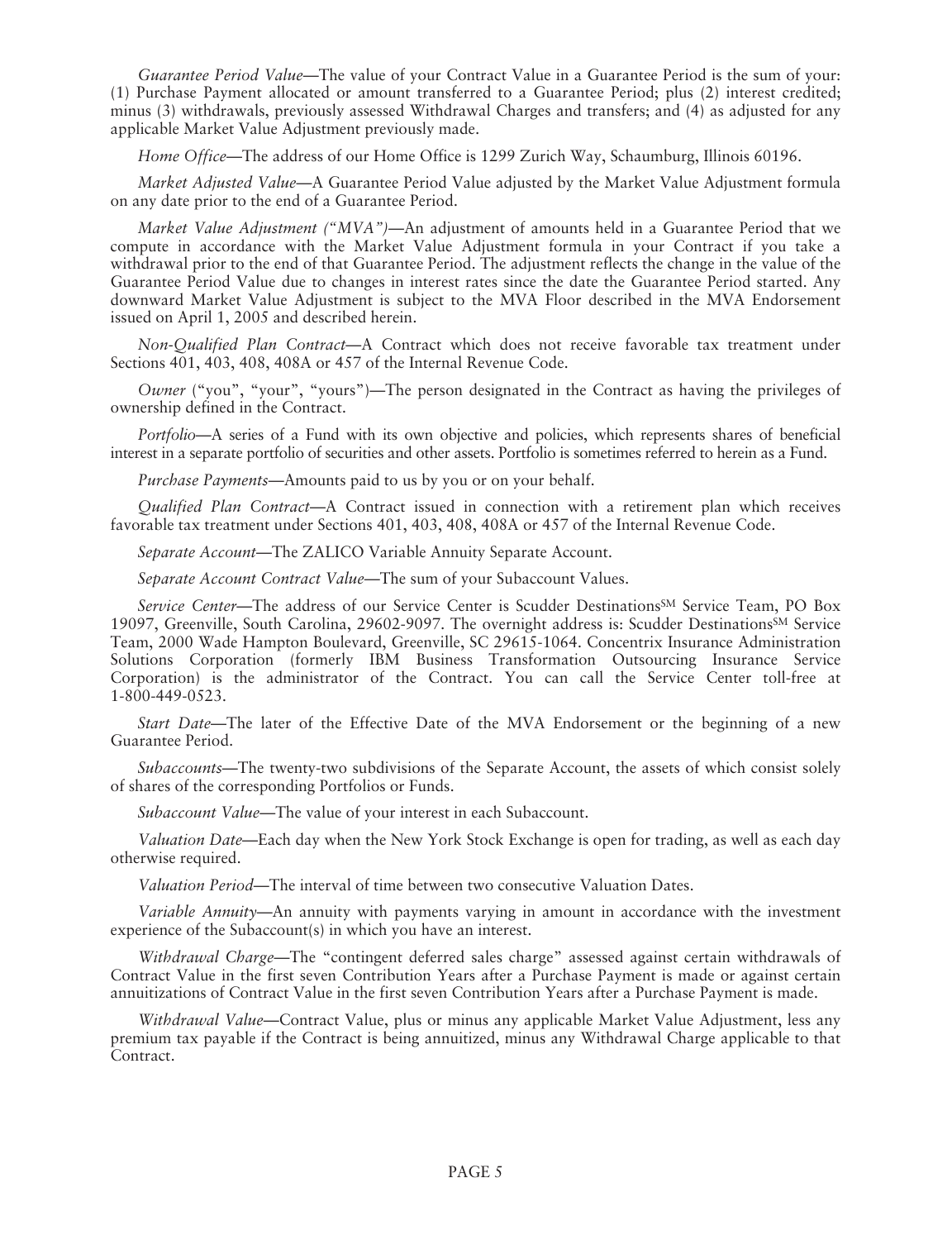# **IMPORTANT INFORMATION YOU SHOULD CONSIDER ABOUT THE CONTRACT**

|                                                         |                                                                                                                                                                                                                                                                                      |                                                                                                                          | <b>FEES AND EXPENSES</b>                                                                                                                                                                                                                                                                                                                                                                                                                       |                                                          | <b>LOCATION IN</b><br><b>PROSPECTUS</b>                  |
|---------------------------------------------------------|--------------------------------------------------------------------------------------------------------------------------------------------------------------------------------------------------------------------------------------------------------------------------------------|--------------------------------------------------------------------------------------------------------------------------|------------------------------------------------------------------------------------------------------------------------------------------------------------------------------------------------------------------------------------------------------------------------------------------------------------------------------------------------------------------------------------------------------------------------------------------------|----------------------------------------------------------|----------------------------------------------------------|
| <b>Charges for Early</b><br>Withdrawal                  |                                                                                                                                                                                                                                                                                      | \$100,000 investment. <sup>1</sup>                                                                                       | If you withdraw money from your Contract within 7<br>years following your last Purchase Payment, you will be<br>assessed a Withdrawal Charge. The maximum<br>Withdrawal Charge is 7% of the Purchase Payment<br>amount withdrawn during the first year following your<br>last Purchase Payment. For example, if you make an<br>early withdrawal within the first Contribution Year, you<br>could pay a Withdrawal Charge of up to \$7,000 on a |                                                          | <b>CONTRACT</b><br><b>CHARGES AND</b><br><b>EXPENSES</b> |
| <b>Transaction Charges</b>                              |                                                                                                                                                                                                                                                                                      |                                                                                                                          | In addition to Withdrawal Charges, you also may be<br>charged for other transactions, such as when you transfer<br>cash value between investment options more than<br>12 times a year (not currently imposed), or when we pay<br>premium taxes on Purchase Payments received under<br>Contracts sold in states that impose such taxes.                                                                                                         |                                                          | <b>CONTRACT</b><br><b>CHARGES AND</b><br><b>EXPENSES</b> |
| <b>Ongoing Fees and</b><br>Expenses (annual<br>charges) | The table below describes the fees and expenses that you<br>may pay each year, depending on the options you<br>choose. Please refer to your Contract specifications page<br>for information about the specific fees you will pay each<br>year based on the options you have elected. |                                                                                                                          |                                                                                                                                                                                                                                                                                                                                                                                                                                                | <b>CONTRACT</b><br><b>CHARGES AND</b><br><b>EXPENSES</b> |                                                          |
|                                                         |                                                                                                                                                                                                                                                                                      |                                                                                                                          | MINIMUM AND MAXIMUM ANNUAL FEE TABLE<br><b>MINIMUM</b>                                                                                                                                                                                                                                                                                                                                                                                         | <b>MAXIMUM</b>                                           |                                                          |
|                                                         |                                                                                                                                                                                                                                                                                      | 1. Base Contract                                                                                                         | 1.416%2                                                                                                                                                                                                                                                                                                                                                                                                                                        | 1.416%2                                                  | <b>CONTRACT</b><br><b>CHARGES AND</b><br><b>EXPENSES</b> |
|                                                         |                                                                                                                                                                                                                                                                                      | 2. Investment<br>options<br>(Portfolio fees<br>and expenses)                                                             | $0.33\%$ <sup>3</sup>                                                                                                                                                                                                                                                                                                                                                                                                                          | $1.50\%$ <sup>3</sup>                                    | <b>CONTRACT</b><br><b>CHARGES AND</b><br><b>EXPENSES</b> |
|                                                         |                                                                                                                                                                                                                                                                                      | 3. Optional<br>benefits<br>available for<br>an additional<br>charge (for a<br>single optional<br>benefit, if<br>elected) | $0.25\%$ <sup>4</sup>                                                                                                                                                                                                                                                                                                                                                                                                                          | $0.25\%$ <sup>4</sup>                                    | <b>CONTRACT</b><br><b>CHARGES AND</b><br><b>EXPENSES</b> |

<sup>1</sup> If you withdraw money from a Guarantee Period before its term has expired, and during a period of rising interest rates, you may be assessed a negative Market Value Adjustment.

<sup>2</sup> The minimum and maximum fee assumes Base Contract and administration charges calculated as a percentage of average Separate Account Contract Value, and a \$30 annual records maintenance charge.

<sup>3</sup> As a percentage of average net assets in the Portfolios.

<sup>4</sup> As a percentage of the Contract Value.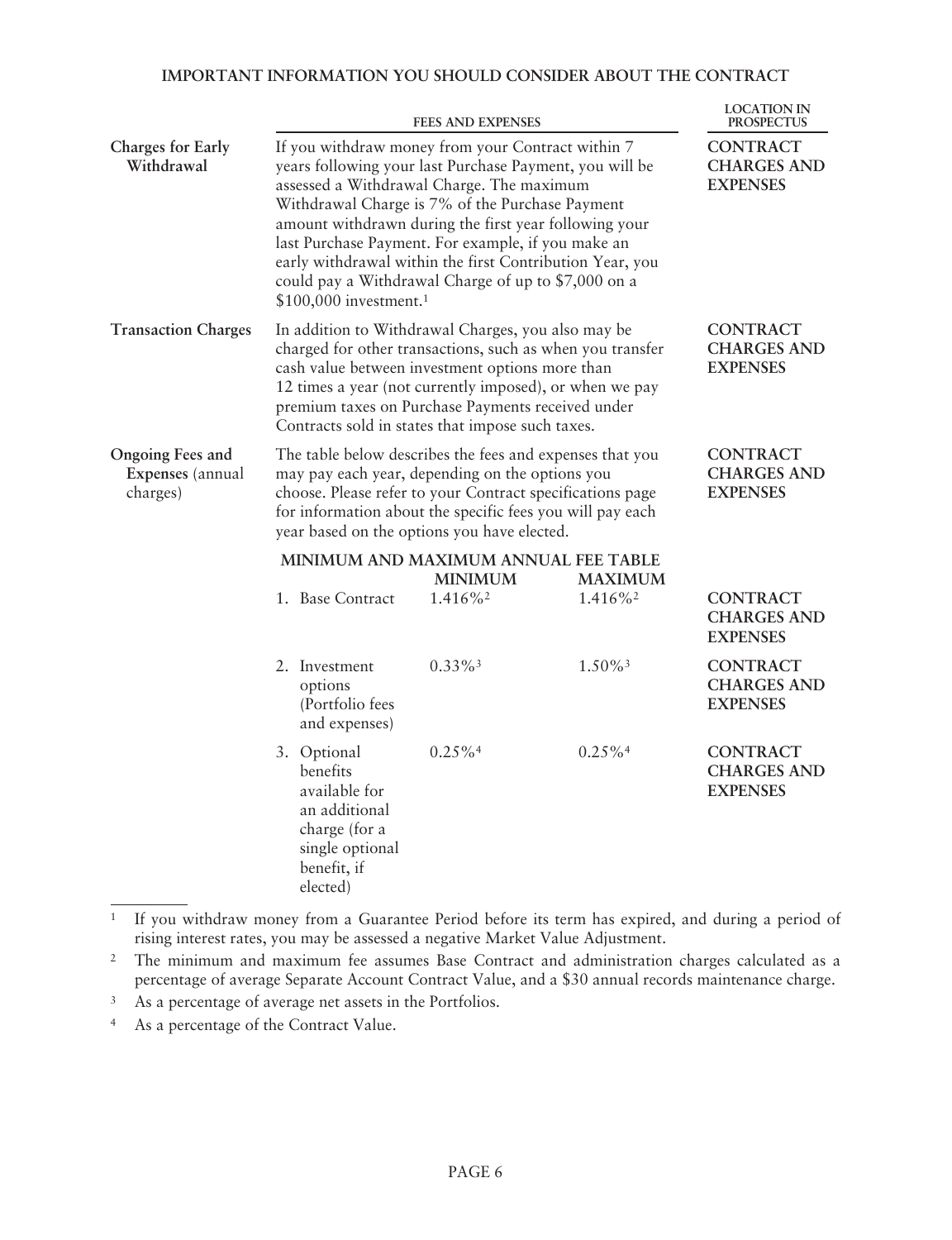Because your Contract is customizable, the choices you make affect how much you will pay. To help you understand the cost of owning your Contract, the following table shows the lowest and highest cost you could pay each year, based on current charges. This estimate assumes that you do not take withdrawals from the Contract, **which could add Withdrawal Charges that substantially increase costs**.

**LOWEST ANNUAL COST: \$1,588(a)** Assumes:

- Investment of \$100,000
- 5% annual appreciation

• Least expensive combination of Contract classes and Portfolio fees and expenses

- No optional benefits
- No sales charges
- No additional Purchase Payments, transfers or withdrawals

**HIGHEST ANNUAL COST: \$2,696(a)** Assumes:

- Investment of \$100,000
- 5% annual appreciation
- Most expensive combination of Contract classes, optional benefits, and Portfolio fees and expenses
- No sales charges
- No additional Purchase Payments, transfers or withdrawals

(a) The Lowest and the Highest Annual Costs do not reflect the \$30 annual Records Maintenance Charge as the charge applies only to Contracts with less than \$50,000 Contract Value.

|                                | <b>RISKS</b>                                                                                                                                                                                                                              | Location in<br><b>Prospectus</b>                   |
|--------------------------------|-------------------------------------------------------------------------------------------------------------------------------------------------------------------------------------------------------------------------------------------|----------------------------------------------------|
| <b>Risk of Loss</b>            | You can lose money by investing in this<br>Contract.                                                                                                                                                                                      | PRINCIPAL RISKS<br>OF INVESTING IN<br>THE CONTRACT |
| Not a Short-Term<br>Investment | This Contract is not designed for short-term<br>investing and is not appropriate for an investor<br>who needs ready access to cash.                                                                                                       | PRINCIPAL RISKS<br>OF INVESTING IN<br>THE CONTRACT |
|                                | Withdrawal Charges apply for up to 7 years<br>following your last Purchase Payment. They will<br>reduce the value of your Contract if you<br>withdraw money during that time. Further, a<br>negative Market Value Adjustment may apply to |                                                    |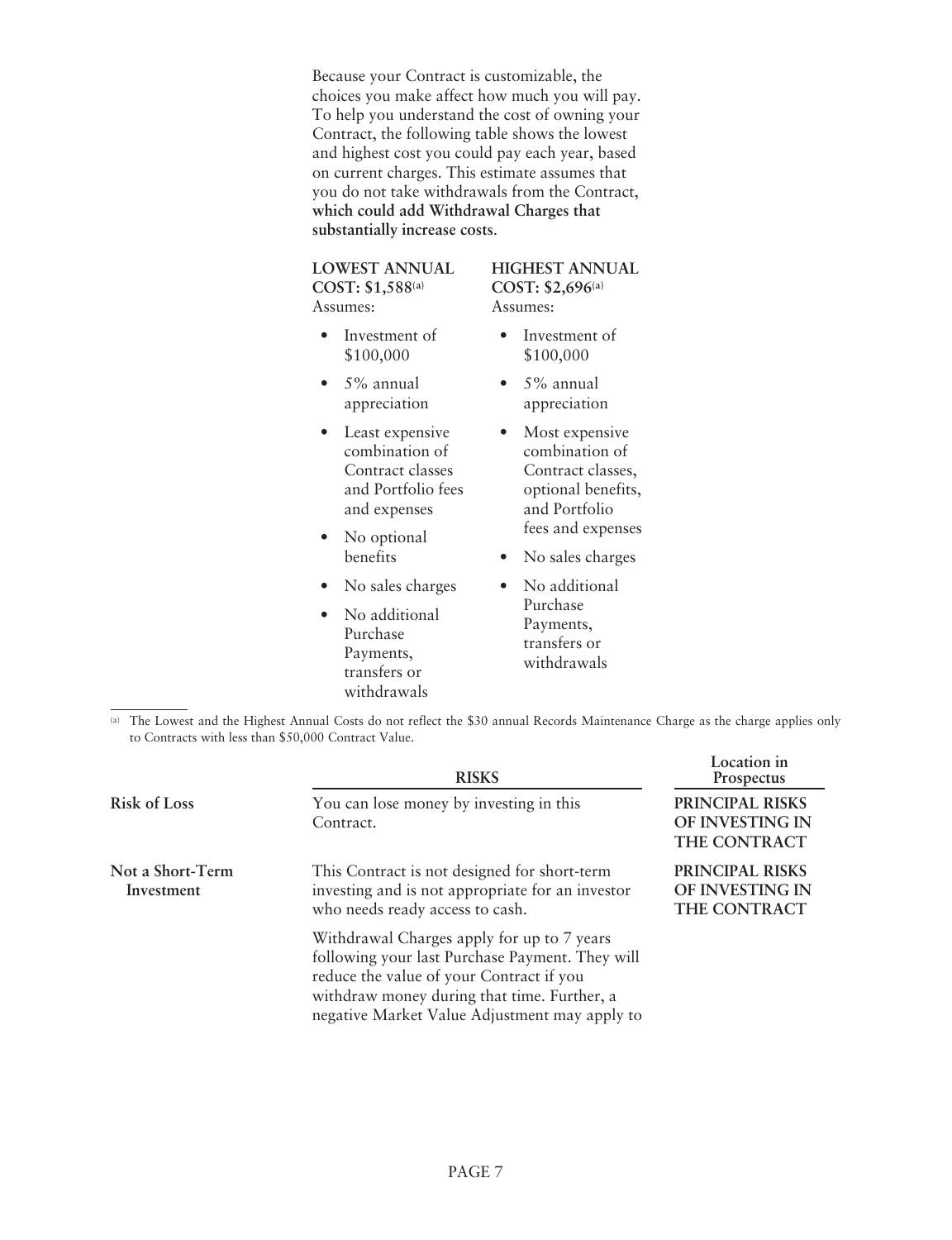|                                                           | <b>RISKS</b>                                                                                                                                                                                                                                                                                                                                                                                                                           | Lucauun m<br>Prospectus                                                    |
|-----------------------------------------------------------|----------------------------------------------------------------------------------------------------------------------------------------------------------------------------------------------------------------------------------------------------------------------------------------------------------------------------------------------------------------------------------------------------------------------------------------|----------------------------------------------------------------------------|
|                                                           | amounts withdrawn before the end of a<br>Guaranteed Period under the MVA Option. The<br>benefits of tax deferral and the Guaranteed<br>Retirement Income Benefit (if elected) also mean<br>the policy is more beneficial to investors with a<br>long time horizon.                                                                                                                                                                     |                                                                            |
| <b>Risks Associated with</b><br><b>Investment Options</b> | An investment in this Contract is subject to<br>the risk of poor investment performance<br>and can vary depending on the performance<br>of the investment options you choose.                                                                                                                                                                                                                                                          | PRINCIPAL RISKS<br>OF INVESTING IN<br>THE CONTRACT                         |
|                                                           | Each investment option (including the<br>$\bullet$<br>Fixed Account Option and MVA Option)<br>has its own unique risks.                                                                                                                                                                                                                                                                                                                |                                                                            |
|                                                           | You should review the investment options<br>$\bullet$<br>(including the Fixed Account Option and<br>MVA Option) before making an investment<br>decision.                                                                                                                                                                                                                                                                               |                                                                            |
| <b>Insurance Company Risks</b>                            | Any obligations (including under the Fixed<br>Account Option and MVA Option), guarantees,<br>and benefits of the Contract are subject to the<br>claims-paying ability of ZALICO. If ZALICO<br>experiences financial distress, it may not be able<br>to meet its obligations to you. More information<br>about ZALICO, including our financial strength<br>ratings, is available upon request from ZALICO<br>by calling 1-800-449-0523. | PRINCIPAL RISKS<br>OF INVESTING IN<br>THE CONTRACT                         |
|                                                           | <b>RESTRICTIONS</b>                                                                                                                                                                                                                                                                                                                                                                                                                    |                                                                            |
| Investments                                               | There are restrictions that may limit the<br>investments that an investor may choose.                                                                                                                                                                                                                                                                                                                                                  | PRINCIPAL RISKS<br>OF INVESTING IN                                         |
|                                                           | We reserve the right to charge \$25 for each<br>$\bullet$<br>transfer when you transfer money between<br>Portfolios in excess of 12 times in a<br>Contract Year.                                                                                                                                                                                                                                                                       | THE CONTRACT                                                               |
|                                                           | ZALICO reserves the right to remove or<br>$\bullet$<br>substitute Portfolios as investment options that<br>are available under the Contract.                                                                                                                                                                                                                                                                                           |                                                                            |
| <b>Optional Benefits</b>                                  | The Guaranteed Retirement Income Benefit<br>$\bullet$<br>does not limit or restrict the investment options<br>you may select under the Contract. We may<br>impose limitations and/or restrictions in the<br>future.                                                                                                                                                                                                                    | <b>BENEFITS</b><br><b>AVAILABLE</b><br><b>UNDER THE</b><br><b>CONTRACT</b> |
|                                                           | We may modify or discontinue an optional<br>$\bullet$<br>benefit at any time.                                                                                                                                                                                                                                                                                                                                                          |                                                                            |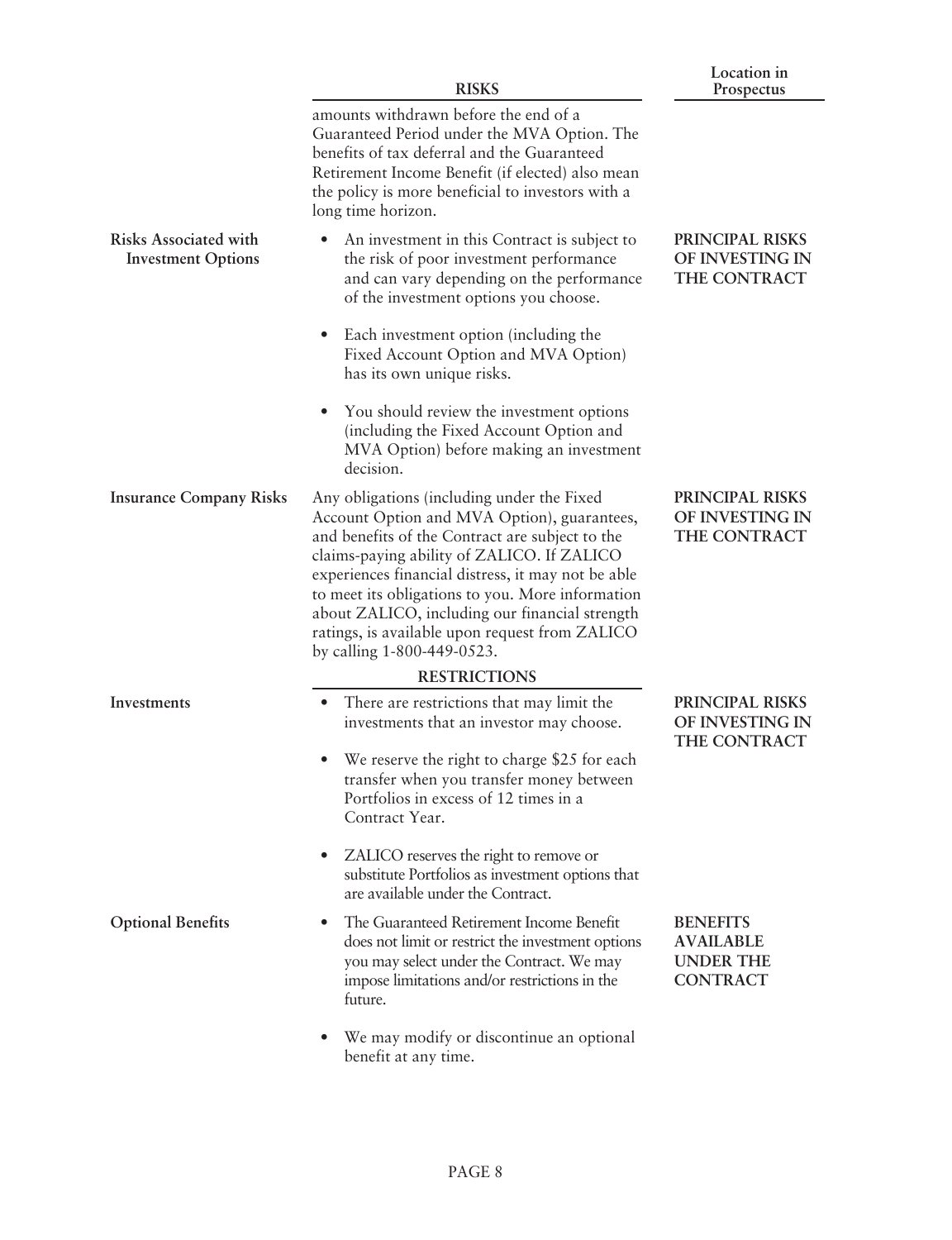|                                                | <b>TAXES</b>                                                                                                                                                                                                                                                                                                                                                                                                       |                                             |
|------------------------------------------------|--------------------------------------------------------------------------------------------------------------------------------------------------------------------------------------------------------------------------------------------------------------------------------------------------------------------------------------------------------------------------------------------------------------------|---------------------------------------------|
| <b>Tax Implications</b>                        | You should consult with a tax professional<br>٠<br>to determine the tax implications of an<br>investment in and Purchase Payments<br>received under this Contract.                                                                                                                                                                                                                                                 | <b>FEDERAL TAX</b><br><b>CONSIDERATIONS</b> |
|                                                | If you purchase the Contract through a<br>$\bullet$<br>tax-qualified plan or individual retirement<br>account (IRA), you do not get any<br>additional tax benefit.                                                                                                                                                                                                                                                 |                                             |
|                                                | Earnings on your Contract are taxed at<br>$\bullet$<br>ordinary income tax rates when you<br>withdraw them, and you may have to pay a<br>penalty if you take a withdrawal before age<br>$59 \frac{1}{2}$ .                                                                                                                                                                                                         |                                             |
|                                                | <b>CONFLICTS OF INTEREST</b>                                                                                                                                                                                                                                                                                                                                                                                       |                                             |
| <b>Investment Professional</b><br>Compensation | Some investment professionals may receive<br>compensation for making recommendations<br>relating to the Contract, in the form of<br>commissions, special compensation,<br>reimbursements for expenses, and other<br>compensation programs. These investment<br>professionals may have a financial incentive to<br>recommend making additional Purchase<br>Payments under this Contract over another<br>investment. | <b>DISTRIBUTION OF</b><br><b>CONTRACTS</b>  |
| <b>Exchanges</b>                               | Some investment professionals may have a<br>financial incentive to offer you a new contract in<br>place of the one you own. You should only<br>consider exchanging your contract if you<br>determine, after comparing the features, fees,<br>and risks of both contracts, that it is in your best<br>interest to purchase the new contract rather than<br>continue to own your existing contract.                  | <b>DISTRIBUTION OF</b><br><b>CONTRACTS</b>  |

# **OVERVIEW OF THE CONTRACT**

### **Purpose**

The Contract is designed to assist individuals with their long-term retirement planning or other longterm needs through investments in a variety of investment options during the Accumulation Period. The Contract also offers death benefits to protect your designated beneficiaries. Through the annuitization feature, the Contract can supplement your retirement income by providing a stream of income payments. This Contract may be appropriate if you have a long investment time horizon. It is not intended for people who may need to make early or frequent withdrawals.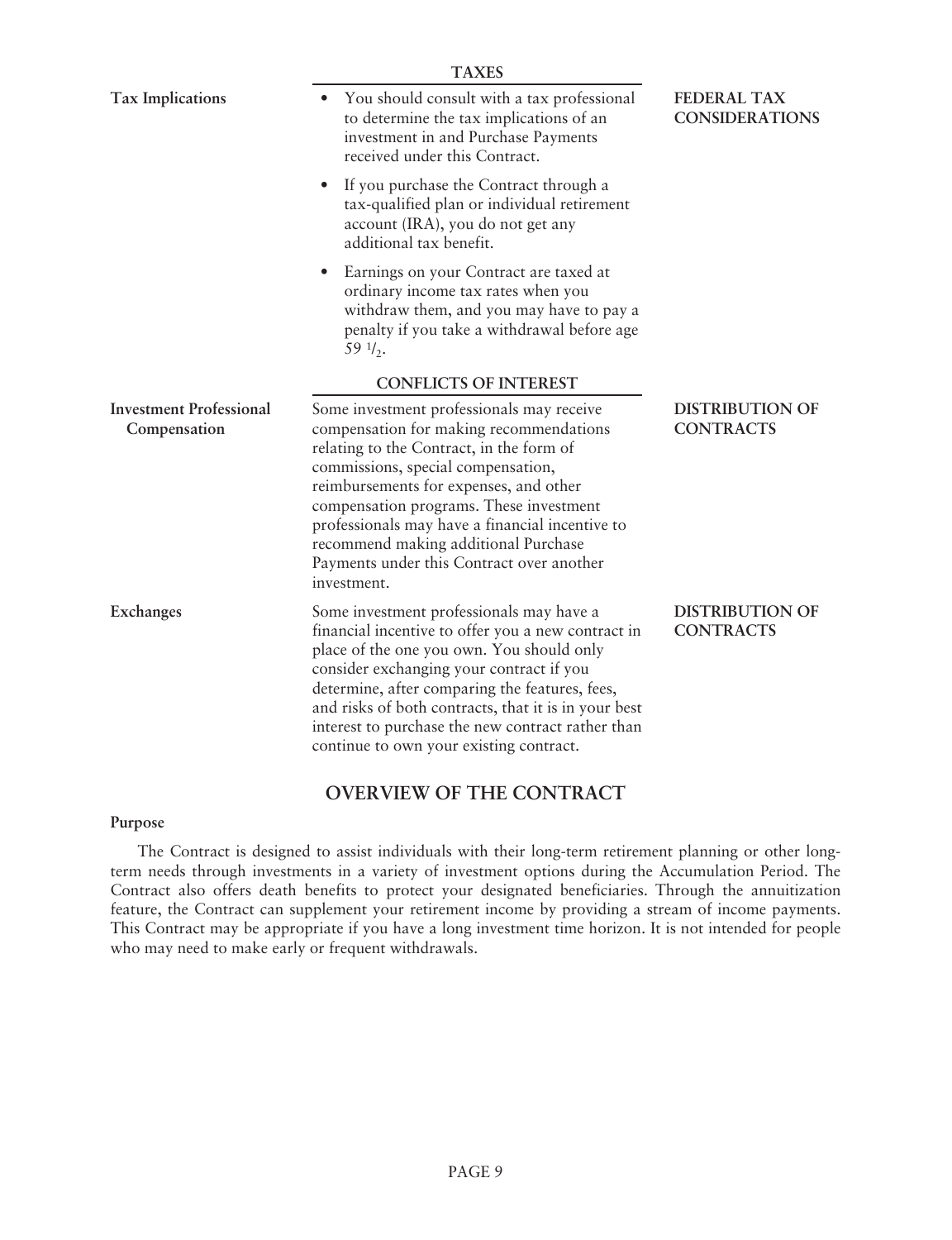# **Phases of Contract**

# **Accumulation Period**

During the Accumulation Period, you can allocate your Purchase Payments to:

- a variety of Subaccounts. Each Subaccount invests in a corresponding (mutual fund) Portfolio, each of which has its own investment strategies, investment adviser(s), expense ratios, and returns.
- a Fixed Account, which offers a guaranteed fixed interest rate for stated periods; and
- One or more Guarantee Period of the MVA Option, which offers a guaranteed interest rate, but will be subject to a market value adjustment and possibly a surrender charge if you take a withdrawal before the end of the Guarantee Period.

Additional information about the Portfolios in which the Subaccounts currently invest is provided in **Appendix C: Portfolio Companies Available Under the Contract**.

# **Annuity Period**

You can elect to annuitize your Contract and turn your Accumulation Value into a stream of fixed and/ or variable annuity payments from us. Currently, we offer Annuity Options that provide payments for (i) a specified period, (ii) the life of the Annuitant, (iii) the life of the Annuitant and the remainder of the specified period if the Beneficiary is an individual and payments have been made for less than the specified period, or (iv) in the case of joint Annuitants, the life of the surviving Annuitant, with payment adjusted upon the death of the other Annuitant. We may offer other options, at our discretion, where permitted by state law. At the Annuity Date, you can choose to receive fixed payments or variable payments.

Please note that if you annuitize, your Contract Value will be converted to annuity payments and you may no longer withdraw money from your Contract and the death benefit will terminate.

# **Contract Features**

**MVA Option**. You may allocate your Purchase Payments and transfer Contract Value to one or more Guarantee Periods under the MVA Option. Amounts you allocate to one or more Guarantee Periods will earn a guaranteed interest rate, but will be subject to a market value adjustment (MVA) and a possible surrender charge if you take a withdrawal before the end of the Guarantee Period.

**Accessing Your Money**. You can choose to withdraw your Accumulation Value at any time (although if you withdraw early, you may have to pay a Withdrawal Charge and/or taxes, including tax penalties).

**Tax Treatment**. Your Purchase Payments accumulate on a tax-deferred basis. This means your earnings are not taxed until you take money out of your Contract, such as when (1) you make a withdrawal; (2) you receive an annuity payment from the Contract; or (3) upon payment of a death benefit.

**Guaranteed Death Benefit**. Your Contract includes a Guaranteed Death Benefit that will pay your designated beneficiaries an amount as described in the section titled Benefits Available Under the Contract.

**Guaranteed Retirement Income Benefit**. For an additional fee, this benefit provides a minimum fixed annuity guaranteed lifetime income to the Annuitant. This benefit was made available under certain Contracts issued before May 1, 2002 and is no longer offered.

**Dollar Cost Averaging**. Under our Dollar Cost Averaging program, a predesignated portion of Subaccount Value is automatically transferred monthly, quarterly, semiannually or annually for a specified duration to other Subaccounts, Guarantee Periods and the Fixed Account. There is currently no charge for this service. The Dollar Cost Averaging program is available only during the Accumulation Period.

**Systematic Withdrawal Plan**. We offer a Systematic Withdrawal Plan ("SWP") allowing you to pre-authorize periodic withdrawals during the Accumulation Period. You instruct us to withdraw selected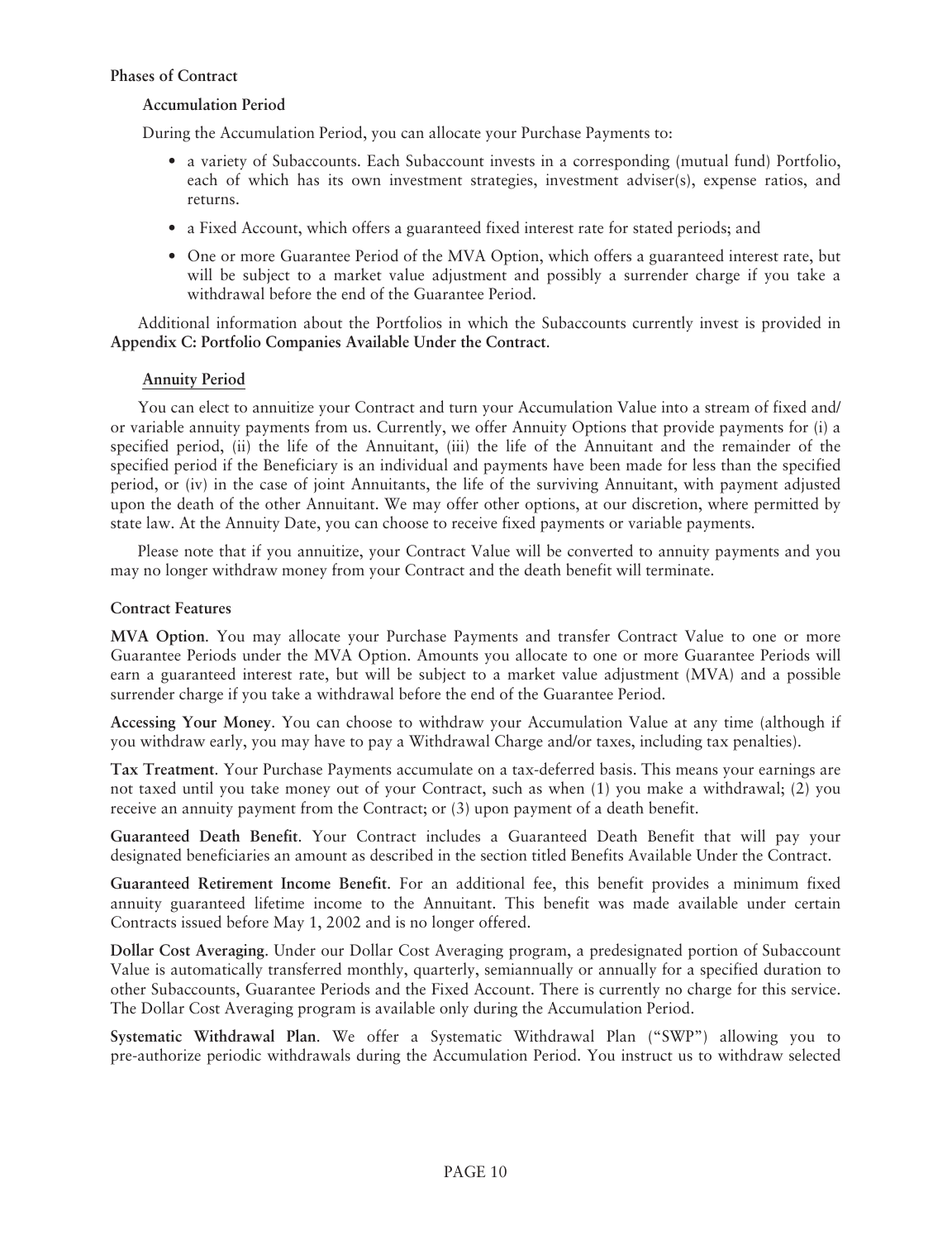amounts, or amounts based on your life expectancy, from the Fixed Account, or from any of the Subaccounts or Guarantee Periods on a monthly, quarterly, semi-annual or annual basis.

# **FEE TABLE**

**The following tables describe the fees and expenses that you will pay when buying, owning, and surrendering or making withdrawals from the Contract. Please refer to your Contract specifications page for information about the specific fees you will pay each year based on the options you have elected.**

**The first table describes the fees and expenses that you will pay at the time that you buy the Contract, surrender or make withdrawals from the Contract, or transfer cash value between and among the Subaccounts, the Fixed Account, and the Guarantee Periods. State premium taxes may also be deducted.**

| <b>Transaction Expenses</b>            |       |
|----------------------------------------|-------|
| Sales Load Imposed on Purchases        |       |
|                                        |       |
| Maximum Withdrawal Charge <sup>4</sup> |       |
|                                        | $7\%$ |

Current Withdrawal Charge (as a percentage of Purchase Payments)

| Year of Withdrawal after Purchase Payments Made | Withdrawal<br>Charge |
|-------------------------------------------------|----------------------|
|                                                 | $7.00\%$             |
|                                                 | $6.00\%$             |
|                                                 | $5.00\%$             |
|                                                 | $5.00\%$             |
|                                                 | $4.00\%$             |
|                                                 | $3.00\%$             |
|                                                 | $2.00\%$             |
|                                                 | $0.00\%$             |
|                                                 | \$25 <sup>5</sup>    |

**The next table describes the fees and expenses that you will pay each year during the time that you own the Contract, not including Fund fees and expenses.**

**If you purchased an optional benefit, you will pay additional charges, as shown below.**

### **Periodic Charges other than Portfolio Expenses**

- <sup>4</sup> A Contract Owner may withdraw up to the greater of (i) the excess of Contract Value over total Purchase Payments subject to a Withdrawal Charge less prior withdrawals that were previously assessed a Withdrawal Charge and (ii) 10% of the Contract Value in any Contract Year without assessment of any Withdrawal Charge. In certain circumstances we may reduce or waive the Withdrawal Charge. See "Withdrawal Charge."
- <sup>5</sup> We reserve the right to charge a fee of \$25 for each transfer of Contract Value in excess of 12 transfers per calendar year. See "Transfers During the Accumulation Period."

|                                                | Current |
|------------------------------------------------|---------|
| Annual Records Maintenance Charge <sup>6</sup> | \$30    |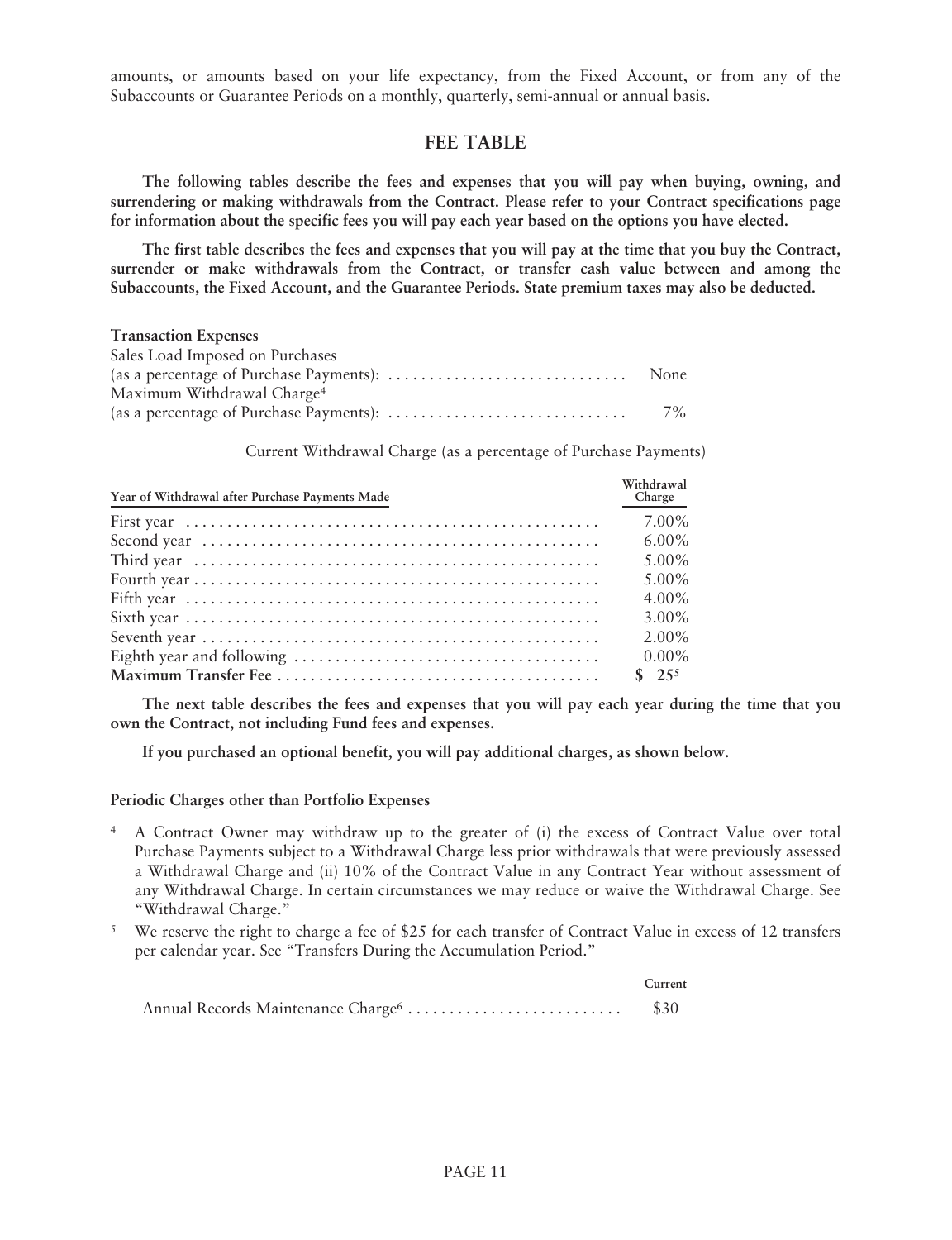### **Annual Contract Expenses**

| Base Contract $\text{Express}^7 \dots \dots \dots \dots \dots \dots \dots \dots \dots \dots \dots$ | $1.416\%$ |
|----------------------------------------------------------------------------------------------------|-----------|
| Optional Guaranteed Retirement Income Benefit <sup>8</sup>                                         | $0.25\%$  |

**The next item shows the minimum and maximum total operating expenses charged by the Funds that you may pay periodically during the time that you own the Contract. A complete list of Funds available under the Contract, including their annual expenses, may be found at the back of this document.**

**Annual Fund Expenses9**

|                                                                                       | Lowest Highest |  |
|---------------------------------------------------------------------------------------|----------------|--|
| Total Annual Fund Operating Expenses (total of all expenses that are deducted from    |                |  |
| Fund assets, including management fees, 12b-1 fees, and other expenses, before any    |                |  |
|                                                                                       |                |  |
| Net Total Annual Fund Operating Expenses After Reimbursements and Waivers             |                |  |
| (total of all expenses that are deducted from Fund assets, including management fees, |                |  |
| 12b-1 fees, and other expenses, after any contractual waivers or reimbursements of    |                |  |
|                                                                                       |                |  |

- The records maintenance charge applies to Contracts with Contract Value less than \$50,000 on the date of assessment. In certain circumstances we may reduce or waive the annual records maintenance charge. See "Records Maintenance Charge."
- If you annuitize the Contract on a variable basis, we will assess a daily Base Contract charge and administration charge at an annual rate of 1.40% on the assets held in the Separate Account.
- <sup>8</sup> We no longer offer the Guaranteed Retirement Income Benefit rider. If you have elected the Guaranteed Retirement Income Benefit rider and your rider remains in force, the 0.25% rider charge will continue to be deducted on the last business day of each contract quarter. The rider charge will be deducted pro rata as a percentage of Contract Value from each Subaccount, Guarantee Period, and the Fixed Account in which you have Contract Value until you annuitize or surrender the Contract or the Annuitant reaches age 91, whichever comes first.
- <sup>9</sup> The Fund expenses used to prepare this table were provided to us by the Fund(s). We have not independently verified such information. The expenses shown are those incurred for the year ended December 31, 2020. Current or future expenses may be greater or less than those shown.
- <sup>10</sup> The range of Net Total Annual Fund Operating Expenses after Reimbursements and Waivers takes into account contractual arrangements for those Funds that require a Fund's investment adviser to reimburse or waive Fund expenses for a limited period of time ending no earlier than September 30, 2021 . For more information about these arrangements, consult the prospectuses for the Funds.

# **EXAMPLE**

This Example is intended to help you compare the cost of investing in the Contract with the cost of investing in other variable annuity contracts. These costs include transaction expenses, annual Contract expenses, and Annual Fund Expenses.

The Example assumes that you invest \$100,000 in the Contract for the time periods indicated. The Example also assumes that your investment has a  $5\%$  return each year and assumes the most expensive combination of Annual Fund Expenses and optional benefits available for an additional charge In addition, this Example assumes no transfers were made and no premium taxes were deducted. If these arrangements were considered, the expenses shown would be higher. This Example also does not take into consideration any fee waiver or expense reimbursement arrangements of the Funds. If these arrangements were taken into consideration, the expenses shown would be lower.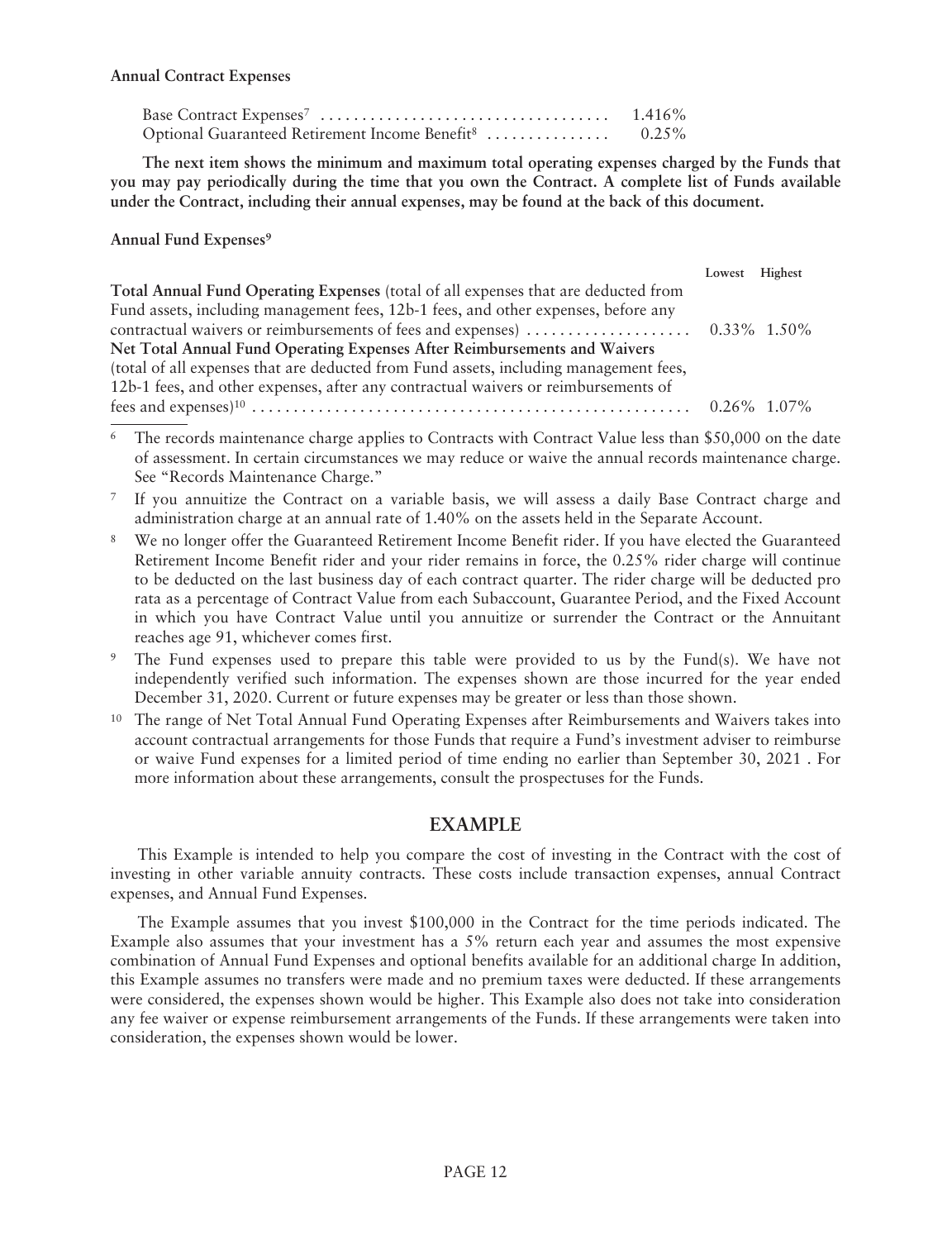Although your actual costs may be higher or lower, based on these assumptions, your costs would be:

(1) If you surrender your Contract at the end of the applicable time period:

| 1 year   | 3 years  | vears    | 10 years |
|----------|----------|----------|----------|
| \$10,077 | \$14,299 | \$19,719 | \$32,235 |

(2) a. If you annuitize your Contract at the end of the available time period under Annuity Option 2, 3, 4, or under Annuity Option 1 for a period of five years or more\*:

**1 year 3 years 5 years 10 years** \$2,930 \$8,977 \$15,281 \$32,235

b. If you annuitize your Contract at the end of the available time period under Annuity Option 1 for a period of less than five years\*:

| 1 year<br>_____ | 3 years  | 5 years  | 10 years |
|-----------------|----------|----------|----------|
| \$10,077        | \$14,299 | \$19,719 | \$32,235 |

(3) If you do not surrender or annuitize your Contract at the end of the applicable time period:

| vear<br>________ | 3 vears | 5 vears  | 10 years |
|------------------|---------|----------|----------|
| \$2,930          | \$8,977 | \$15,281 | \$32,235 |

Withdrawal Charges do not apply if the Contract is annuitized under Annuity Option 2, 3 or 4, or under Annuity Option 1 for a period of five years or more. Withdrawal Charges do apply if the Contract is annuitized under Annuity Option 1 for a period of less than five years.

The Example is an illustration and does not represent past or future expenses and charges of the Subaccounts. Your actual expenses may be greater or less than those shown. Similarly, your rate of return may be more or less than the 5% assumed rate in the Example.

The Records Maintenance Charge of \$30 is reflected as an annual charge of 0.016% that is determined by dividing total Records Maintenance Charges collected during 2020 (\$114,311) by total average net assets attributable to the Contract during 2020 (\$726,425,167).

# **PRINCIPAL RISKS OF INVESTING IN THE CONTRACT**

This section is intended to summarize the principal risks of investing in the Contract. Additional risks and details regarding various risks and benefits of investing in the Contract are described in the relevant sections of the Prospectus and SAI.

**The Contract is not suitable as a short-term savings vehicle.**

**The Contract described in this Prospectus is no longer available for sale**. However, we do continue to administer the Contracts and, subject to limitations, you may continue making Purchase Payments to your existing Contract.

**Poor Investment Performance**. You can lose money by investing in this Contract, including loss of principal. An investment in this Contract is subject to the risk of poor investment performance and can vary depending on the performance of the Subaccounts you choose. Each Subaccount invests in a corresponding Portfolio and you can make or lose money depending upon market conditions. The investment performance of the Subaccount(s) you select affects the value of your Contract and, therefore, affects the amount of the annuity payments available at the time of annuitization.

**Insurance Company Risks**. Any obligations (including those of the Fixed Account), guarantees, and benefits of the Contract are subject to the claims-paying ability of ZALICO. If ZALICO experiences financial distress, it may not be able to meet its obligations to you. More information about ZALICO is available upon request from ZALICO by calling the Service Center at .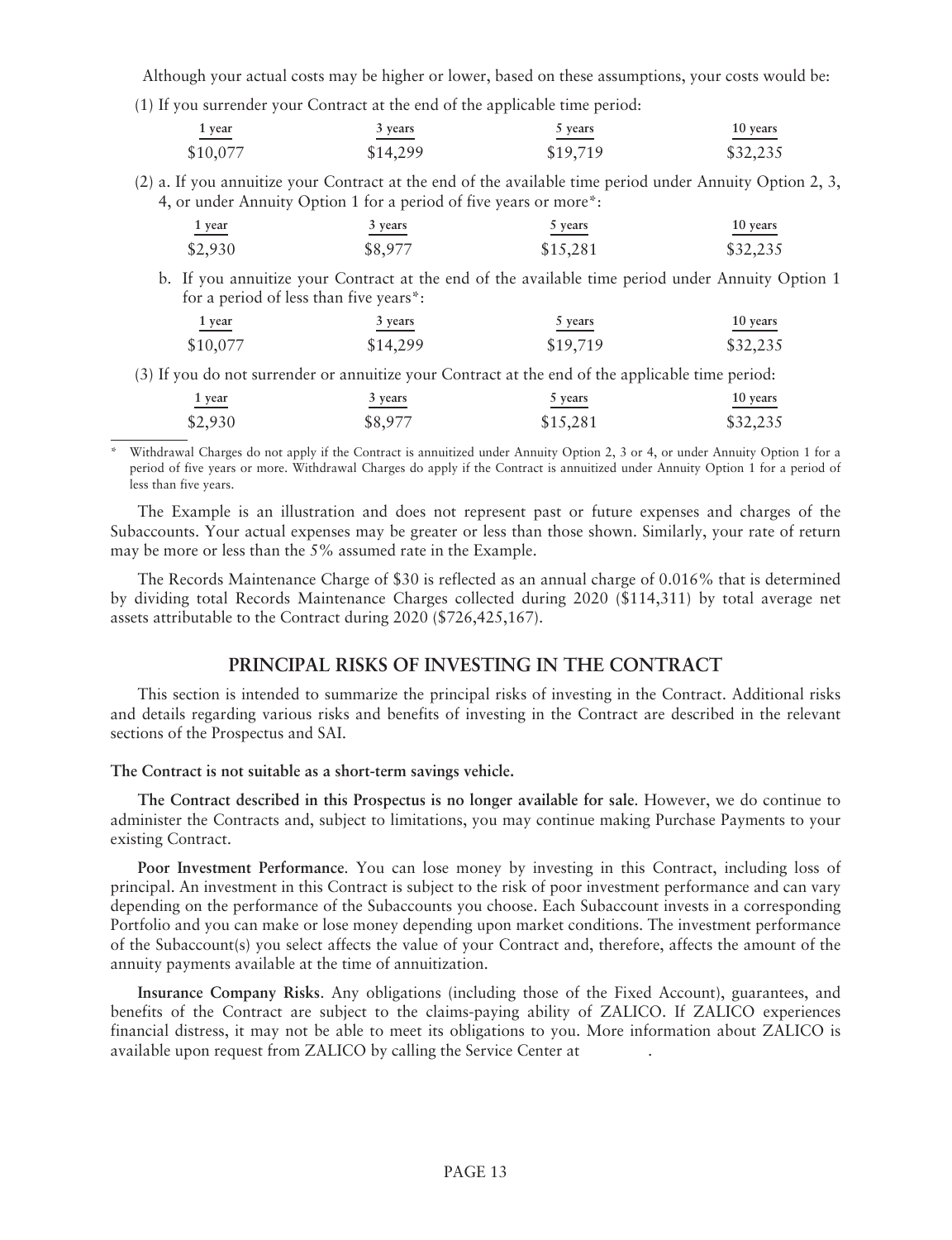**Liquidity Risk**. This Contract is not designed for short-term investing and is not appropriate for an investor who needs ready access to cash. Withdrawal Charges apply for up to seven years after your last Purchase Payment. They will reduce the value of your Contract if you withdraw money during that time. If you need to make early or excess withdrawals, they could substantially reduce or even terminate the benefits available under the Contract. There may be adverse tax consequences if you make early withdrawals under the Contract. The benefits of tax deferral and the Contract's living benefit protection also mean the Contract is better for investors with a long time horizon.

**MVA Option Risk**. Market Value Adjustments are sensitive to changes in interest rates. If you withdraw money from a Guarantee Period before its term has expired, and during a period of rising interest rates, you likely will be assessed a negative Market Value Adjustment. In times of rising interest rates, the negative Market Value Adjustment could result in a substantial downward adjustment to your Contract Value. Before you take a withdrawal from a Guarantee Period, you should know its expiration date, and ask the Service Center to calculate whether a Market Value Adjustment will apply and how much it will be.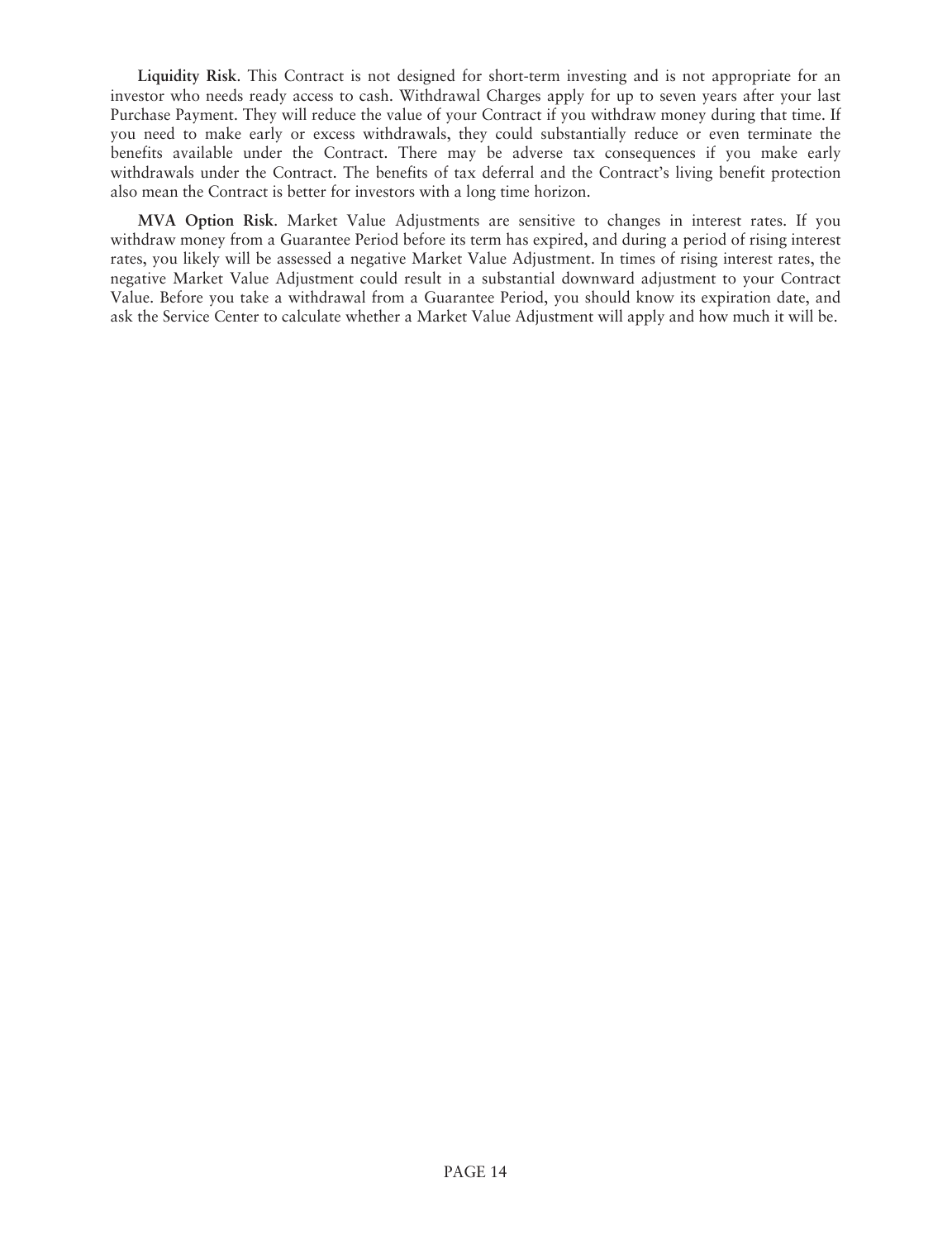# **ZALICO, THE MVA OPTION, THE SEPARATE ACCOUNT AND THE FUNDS**

### **A. Zurich American Life Insurance Company**

Zurich American Life Insurance Company is the depositor of the Separate Account and is located at 1299 Zurich Way, Schaumburg, Illinois 60196.

### **B. The Guarantee Periods of the MVA Option**

During the Accumulation Period, you may allocate Purchase Payments and Contract Value to one or more Guarantee Periods of the MVA Option with durations generally of one to ten years. You may choose a different Guarantee Period by pre-authorized telephone instructions or by giving us written notice (See "Guarantee Periods of the MVA Option"). The MVA Option may not be available in all states. At our discretion, we may offer additional Guarantee Periods or limit the number of Guarantee Periods available to three.

The amounts you allocate to the MVA Option are invested under the laws regulating our General Account. Assets supporting the amounts allocated to Guarantee Periods are held in a "nonunitized" separate account. A non-unitized separate account is a separate account in which you do not participate in the performance of the assets held in the separate account. The assets of the non-unitized separate account are held to fund our guaranteed obligations. The "nonunitized" separate account is insulated, so that the assets of the separate account are not chargeable with liabilities arising out of the business conducted by any other separate account or out of any other business we may conduct. In addition, our General Account assets are available to fund benefits under the Contracts.

State insurance laws concerning the nature and quality of investments regulate our General Account investments and any non-unitized separate account investments. These laws generally permit investment in federal, state and municipal obligations, preferred and common stocks, corporate bonds, real estate mortgages, real estate and certain other investments.

We consider the return available on the instruments in which Contract proceeds are invested when establishing Guaranteed Interest Rates. This return is only one of many factors considered in establishing Guaranteed Interest Rates. (See "The Accumulation Period-4. Establishment of Guaranteed Interest Rates.")

Our investment strategy for the non-unitized separate account is generally to match Guarantee Period liabilities with assets, such as debt instruments. We expect to invest in debt instruments such as:

- securities issued by the United States Government or its agencies or instrumentalities, which issues may or may not be guaranteed by the United States Government;
- debt securities which have an investment grade, at the time of purchase, within the four highest grades assigned by Moody's Investors Services, Inc. ("Moody's") (Aaa, Aa, A or Baa), Standard & Poor's Corporation ("Standard & Poor's") (AAA, AA, A or BBB), or any other nationally recognized rating service;
- other debt instruments including issues of or guaranteed by banks or bank holding companies and corporations, which obligations, although not rated by Moody's or Standard & Poor's, are deemed by our management to have an investment quality comparable to securities which may be otherwise purchased; and
- options and futures transactions on fixed income securities.

We are not obligated to invest the amounts allocated to the MVA Option according to any particular strategy, except as state insurance laws may require.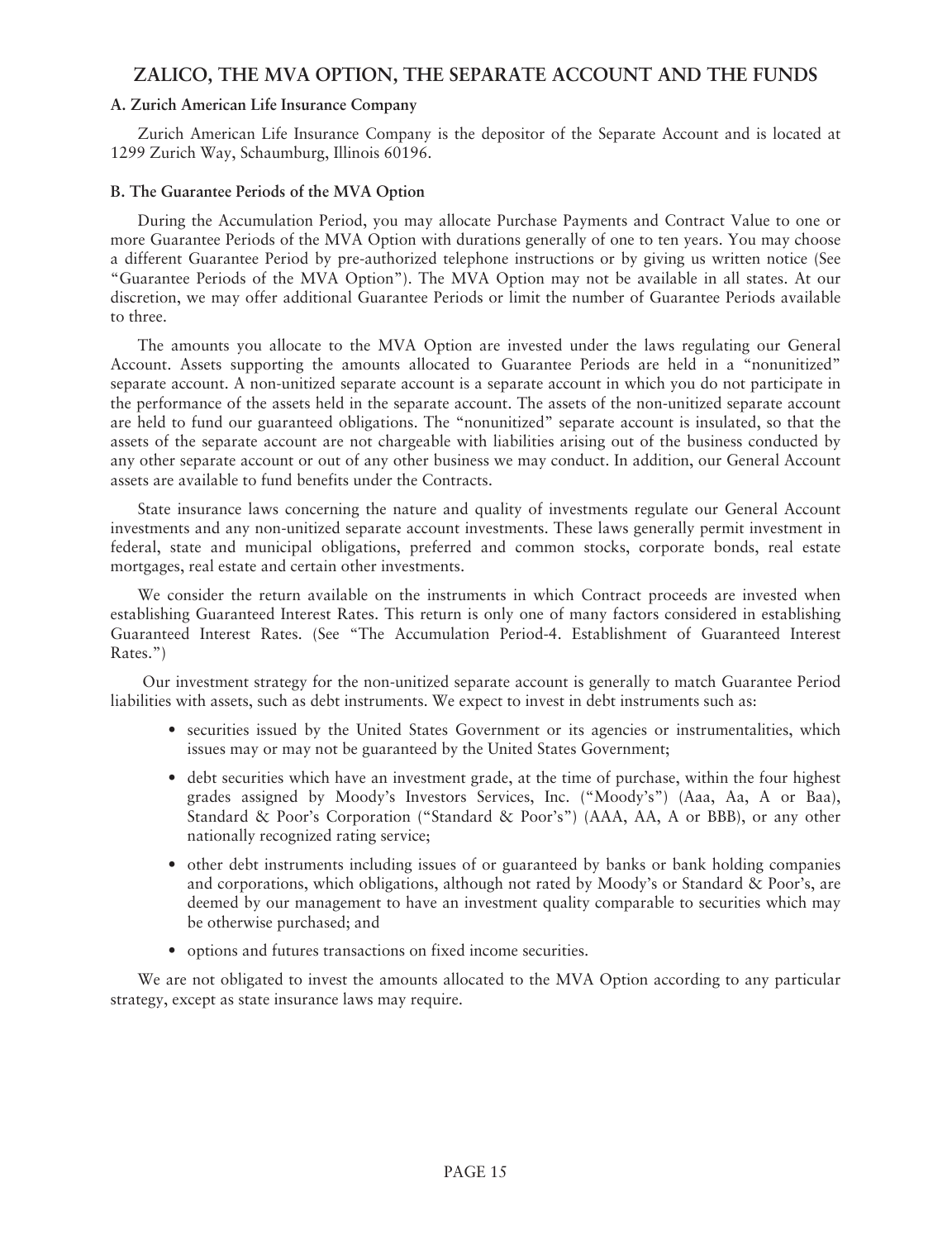### **C. The Separate Account**

We established the ZALICO Variable Annuity Separate Account on May 29, 1981 pursuant to Illinois law. The Separate Account is registered as a unit investment trust under the Investment Company Act of 1940, as amended ("1940 Act"). The SEC does not supervise the management, investment practices or policies of the Separate Account or ZALICO.

Benefits provided under the Contracts are our obligations. Although the assets in the Separate Account are our property, they are held separately from our other assets and are not chargeable with liabilities arising out of any other business we may conduct. Income, capital gains and capital losses, whether or not realized, from the assets allocated to the Separate Account are credited to or charged against the Separate Account without regard to the income, capital gains and capital losses arising out of any other business we may conduct.

Twenty-two Subaccounts of the Separate Account are currently available. Each Subaccount invests exclusively in shares of one of the corresponding Funds or Portfolios. We may add or delete Subaccounts in the future. Not all Subaccounts may be available in all jurisdictions or under all Contracts.

The Separate Account purchases and redeems shares from the Funds at net asset value. We redeem shares of the Funds as necessary to provide benefits, to deduct Contract charges and to transfer assets from one Subaccount to another as you request. All dividends and capital gains distributions received by the Separate Account from a Fund or Portfolio are reinvested in that Fund or Portfolio at net asset value and retained as assets of the corresponding Subaccount.

The Separate Account's financial statements appear in the Statement of Additional Information.

The Portfolios, which sell their shares to the Subaccounts, may discontinue offering their shares to the Subaccounts. We will not discontinue a Subaccount available for investment without receiving the necessary approvals, if any, from the SEC and applicable state insurance departments. We will notify you of any changes. We reserve the right to make other structural and operational changes affecting the Separate Account.

### **D. The Funds**

A description of each Fund available under the Contract, including each Fund's name, type, investment adviser and any sub-adviser, current expenses and performance is available under Appendix C.

You can also find more detailed information about each Fund in the Fund prospectus. You can obtain [free copies of the Fund prospectuses by contacting us at 1-800-449-0523 or online at http://dfinview.com/](http://dfinview.com/zalico/TAHD/ZALI00001) zalico/TAHD/ZALI00001.

The Funds provide investment vehicles for variable life insurance and variable annuity contracts and, in the case of Janus Aspen Series, for certain qualified retirement plans. Shares of the Funds are sold only to insurance company separate accounts and qualified retirement plans. Shares of the Funds may be sold to separate accounts of other insurance companies, whether or not affiliated with us.

It is conceivable that in the future it may be disadvantageous for variable life insurance separate accounts and variable annuity separate accounts of companies unaffiliated with us, or for variable life insurance separate accounts, variable annuity separate accounts and qualified retirement plans to invest simultaneously in the accounts, variable annuity separate accounts and qualified retirement plans to invest simultaneously in the Funds. Currently, we do not foresee disadvantages to variable life insurance owners, variable annuity owners or qualified retirement plans from these arrangements. The Funds monitor events for material conflicts between owners and determine what action, if any, should be taken. In addition, if we believe that a Fund's response to any of those events or conflicts insufficiently protects Owners, we will take appropriate action.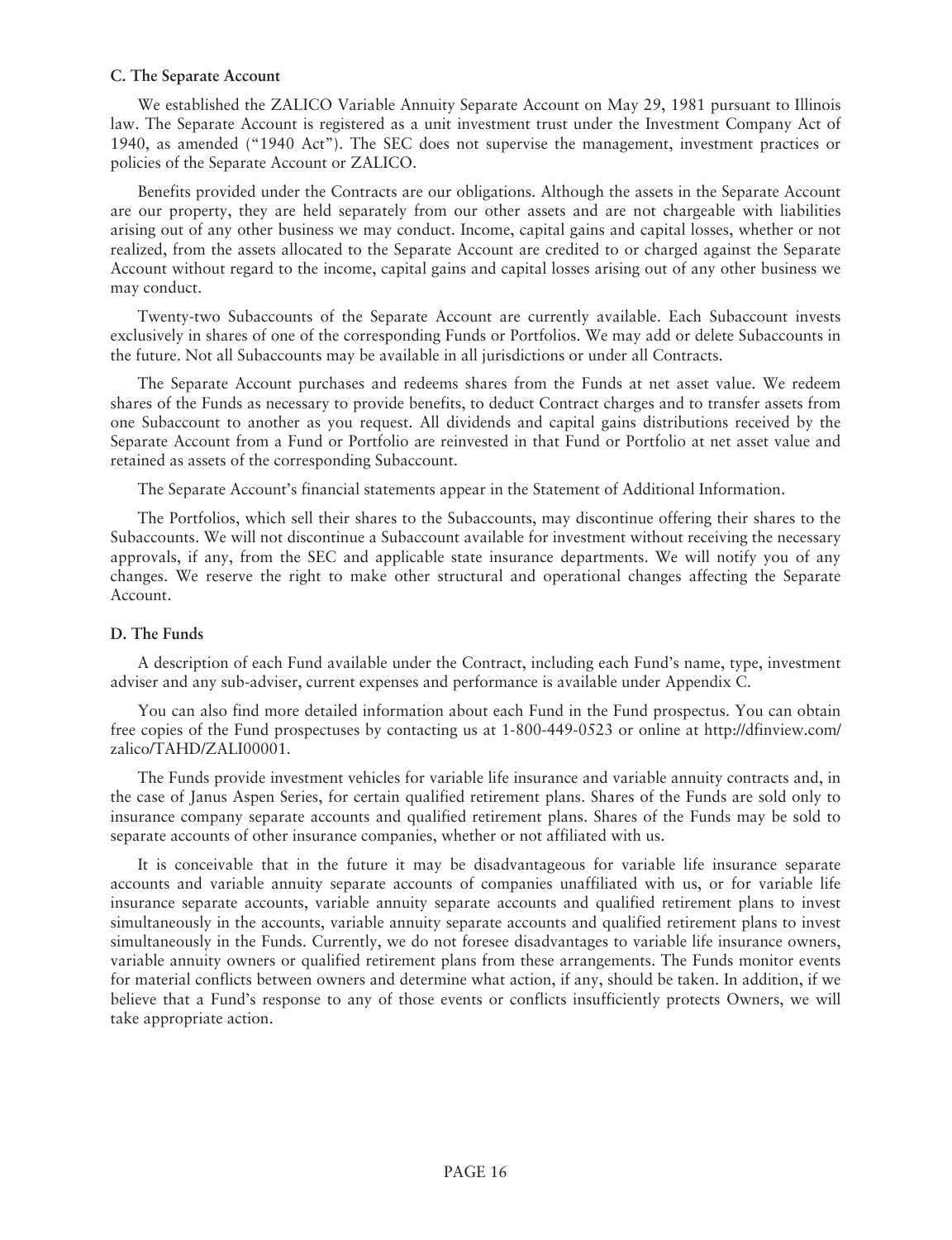### **E. Selection of Funds**

The Funds or Portfolios offered through the Contracts are selected by ZALICO, and ZALICO may consider various factors, including, but not limited to asset class coverage, the strength of the investment adviser's (and/or subadviser's) reputation and tenure, brand recognition, performance, and the capability and qualification of each investment firm. We also consider whether the Fund or Portfolio or one of its service providers (e.g., the investment adviser, administrator and/or distributor) will make payments to us in connection with certain administrative, marketing, and support services, or whether the Funds or Portfolios adviser was an affiliate. We review the Portfolios periodically and may remove a Portfolio, or limit its availability to new premiums and/or transfers of Contract Value if we determine that a Portfolio no longer satisfies one or more of the selection criteria and/or if the Portfolio has not attracted significant allocations from Contract Owners.

You are responsible for choosing to invest in the Subaccounts that, in turn, invest in the Funds or Portfolios. You are also responsible for choosing the amounts allocated to each Subaccount that are appropriate for your own individual circumstances and your investment goals, financial situation, and risk tolerance. Since you bear the investment risk of investing in the Subaccounts, you should carefully consider any decisions regarding allocations of Purchase Payments and Contract Value to each Subaccount.

In making your investment selections, we encourage you to thoroughly investigate all of the information regarding the Funds or Portfolios that is available to you, including each Fund or Portfolio's prospectus, statement of additional information, and annual and semi-annual reports. Other sources such as the Fund or Portfolio's website or newspapers and financial and other magazines provide more current information, including information about any regulatory actions or investigations relating to a Fund or Portfolio. After you select Subaccounts in which to allocate Purchase Payments or Contract Value, you should monitor and periodically re-evaluate your investment allocations to determine if they are still appropriate.

**You bear the risk that the Contract Value of your Contract may decline as a result of negative investment performance of the Subaccounts you have chosen.**

We do not provide investment advice and we do not recommend or endorse any of the particular Funds or Portfolios available as variable options in the Contract.

### **Administrative, Marketing, and Support Services Fees.**

### **The following applies to the Scudder DestinationsSM Annuity:**

The Funds and Portfolios currently available for investment under the Contract do not charge 12b-1 fees.

We may receive payments from some of the Funds' service providers in connection with certain administrative and other services we perform and expenses we incur. The amount of the payment is based on a percentage of the assets of the particular Funds attributable to the Contract and/or to certain other variable insurance products that we issue. These percentages currently range from .10% to .25%. Some service providers pay us more than others.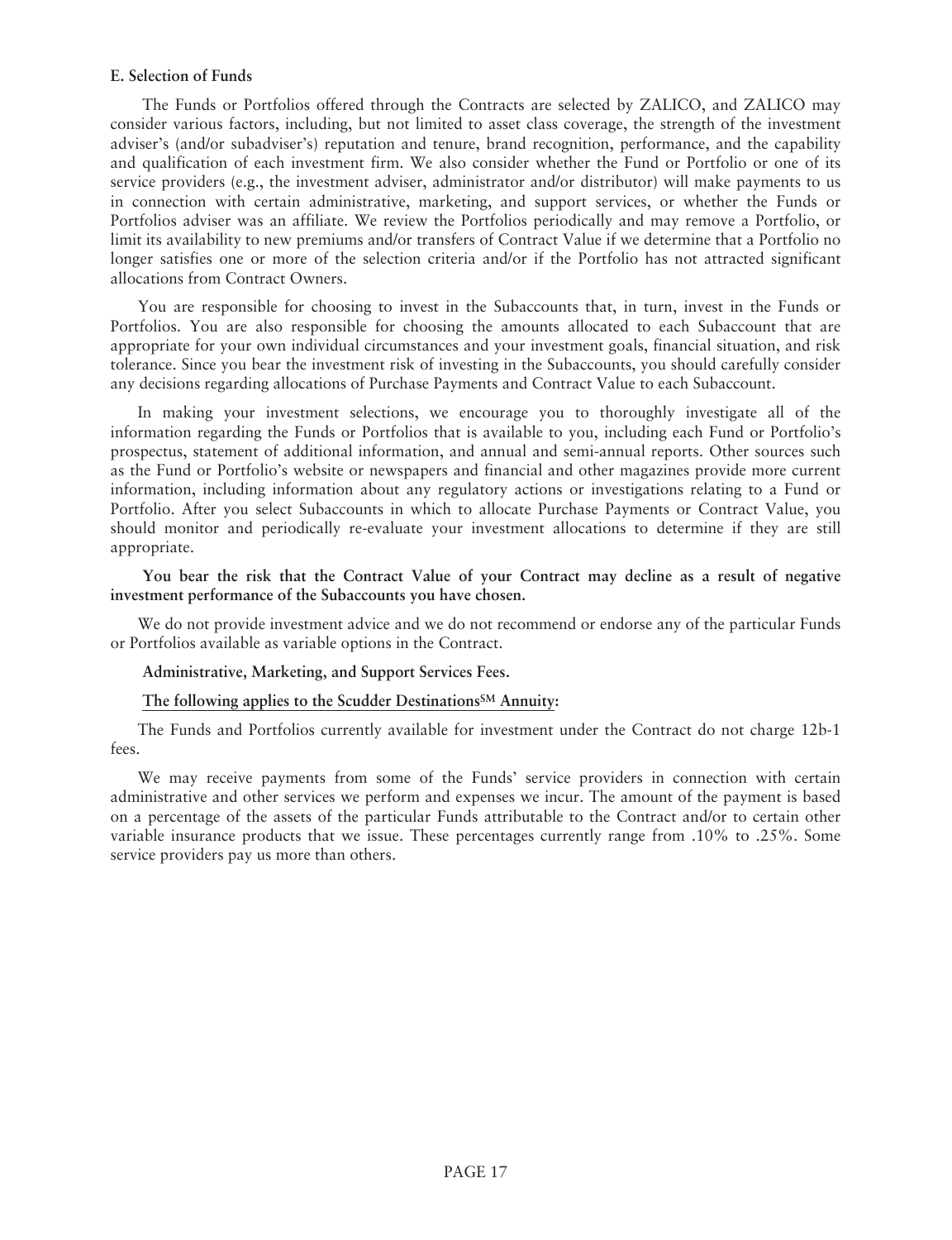The chart below provides the current maximum percentages of fees that we anticipate will be paid to us on an annual basis:

| Incoming Payments to ZALICO                             |                      |                                                                                                           |                      |
|---------------------------------------------------------|----------------------|-----------------------------------------------------------------------------------------------------------|----------------------|
| From the following Funds or<br>their Service Providers: | Maximum % of assets* | From the following Funds or<br>their Service Providers:                                                   | Maximum % of assets* |
| Alger $\dots\dots\dots\dots\dots\dots\dots$             | $.25\%$<br>$.25\%$   | BNY Mellon Sustainable U.S.<br>Equity Portfolio, Inc.<br>(formerly The Dreyfus<br>Sustainable U.S. Equity |                      |
|                                                         |                      | Portfolio, Inc.) $\dots \dots$                                                                            | $.25\%$              |
|                                                         |                      | Deutsche                                                                                                  | $.25\%$              |

Payments are based on a percentage of the average assets of each Fund owned by the Subaccounts available under this Contract and/or under certain other variable insurance products offered by our affiliates and us.

### **The following applies to the Farmers Variable Annuity I:**

We and/or our affiliates may receive 12b-1 fees from certain Funds or Portfolios that charge a 12b-1 fee. See the "Fee Table" in this Prospectus. The 12b-1 fees we and/or others receive are calculated as a percentage of the average daily net assets of the Funds or Portfolios owned by the Subaccounts available under this Contract and certain other variable insurance products that we issue.

We and/or our affiliates may receive compensation from some of the Funds' service providers for administrative and other services we perform related to the Separate Account operations that might otherwise have been provided by the Funds. The amount of this compensation is based on a percentage of the assets of the particular Funds attributable to the Contract and/or to certain other variable insurance products that we issue. These percentages currently range from .085% to .40%. Some service providers pay us more than others. The chart below provides the current maximum combined percentages of 12b-1 fees and support fees that we anticipate will be paid to us on an annual basis:

### **Incoming Payments to ZALICO**

| From the following Funds or<br>their Service Providers: | Maximum % of assets* | From the following Funds or<br>their Service Providers: | Maximum % of assets* |
|---------------------------------------------------------|----------------------|---------------------------------------------------------|----------------------|
| Janus Aspen $\dots \dots \dots \dots$                   | $.25\%$              | Deutsche                                                | $.085\%$             |
|                                                         | $40\%$               |                                                         |                      |

Payments are based on a percentage of the average assets of each Fund owned by the Subaccounts available under this Contract and/or under certain other variable insurance products offered by our affiliates and us.

### **Additional amounts we may receive, as applicable to both the Scudder DestinationsSM Annuity and the Farmers Variable Annuity I:**

We and/or our affiliates also may directly or indirectly receive additional amounts or different percentages of assets under management from some of the Funds' service providers with regard to other variable insurance products we issue. These payments may be derived, in whole or in part, from the profits the investment adviser or sub-adviser realizes from the advisory fee deducted from Portfolio assets. Contract Owners, through their indirect investment in the Funds, bear the costs of these advisory fees. Certain investment advisers or their affiliates may provide us and/or selling firms with wholesaling services to assist us in servicing the Contract, may pay us and/or certain affiliates and/or selling firms amounts to participate in sales meetings or may reimburse our sales costs, and may provide us and/or certain affiliates and/or selling firms with occasional gifts, meals, tickets or other compensation. The amounts in the aggregate may be significant and may provide the investment adviser (or other affiliates) with increased access to us and to our affiliates.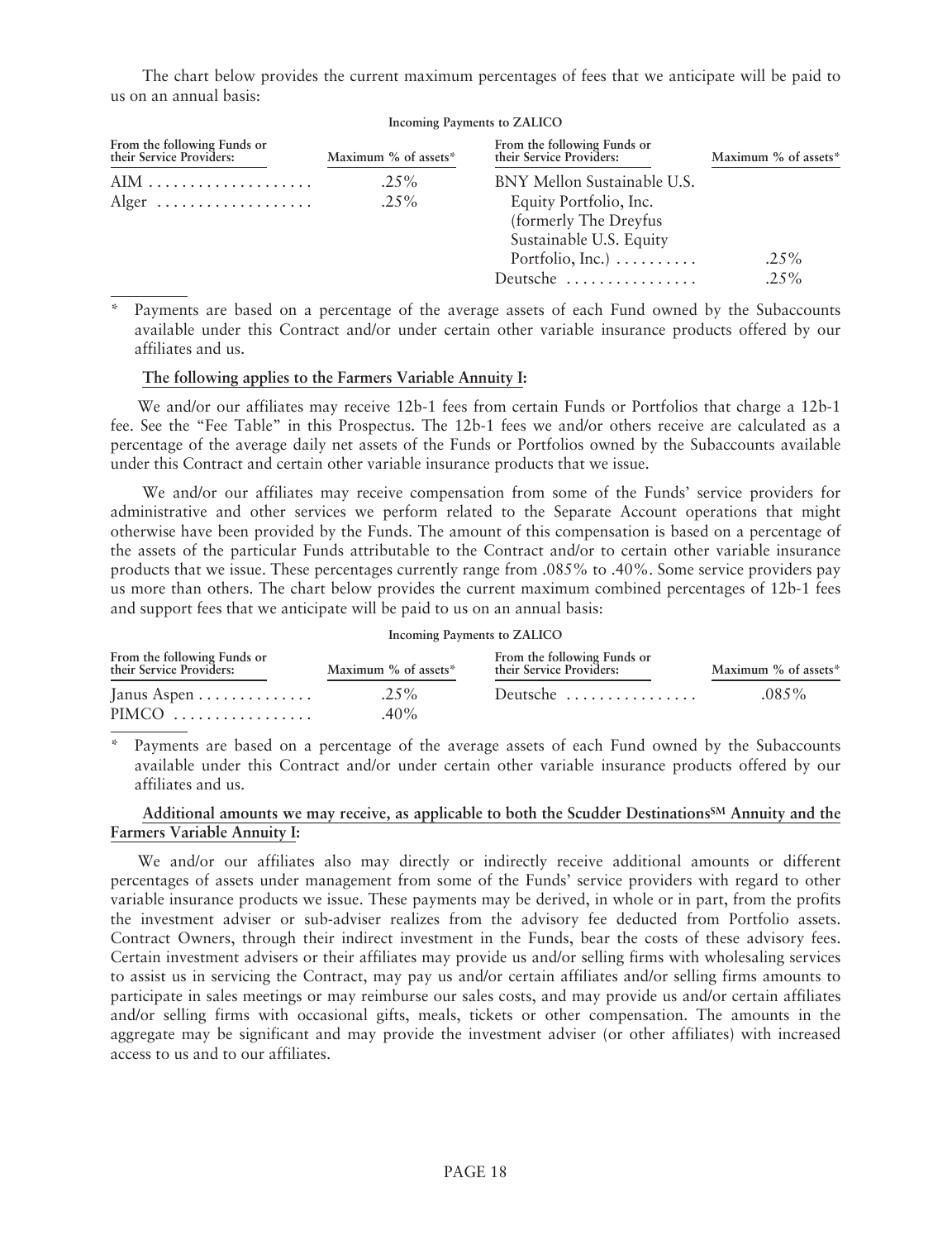Proceeds from these payments by the Funds or their service providers may be used for any corporate purpose, including payment of expenses that we and/or our affiliates incur in distributing and administering the Contracts, and that we incur, in our role as intermediary, in marketing and administering the underlying Portfolios. We and our affiliates may profit from these payments.

For further details about the compensation payments we make in connection with the sale of the Contracts, see "Distribution of Contracts" in this Prospectus.

#### **F. Change of Investments**

We reserve the right to make additions to, deletions from, or substitutions for the shares held by the Separate Account or that the Separate Account may purchase. We may eliminate the shares of any of the Funds or Portfolios and substitute shares of another portfolio or of another investment company, if the shares of a Fund or Portfolio are no longer available for investment, or if in our judgment further investment in any Fund or Portfolio becomes inappropriate in view of the purposes of the Separate Account. We will not substitute any shares attributable to your interest in a Subaccount without prior notice and the SEC's prior approval, if required. The Separate Account may purchase other securities for other series or classes of contracts, or may permit a conversion between series or classes of contracts on the basis of requests made by Owners.

We may establish additional subaccounts of the Separate Account, each of which would invest in a new portfolio of the Funds, or in shares of another investment company. New subaccounts may be established when, in our discretion, marketing needs or investment conditions warrant. New subaccounts may be made available to existing Owners as we determine. We may also eliminate or combine one or more subaccounts, transfer assets, or substitute one subaccount for another subaccount, if, in our discretion, marketing, tax, or investment conditions warrant. We will notify all Owners of any such changes.

If we deem it to be in the best interests of persons having voting rights under the Contract, the Separate Account may be: (a) operated as a management company under the 1940 Act; (b) deregistered under the 1940 Act in the event such registration is no longer required; or (c) combined with our other separate accounts. To the extent permitted by law, we may transfer the assets of the Separate Account to another separate account or to the General Account.

# **FIXED ACCOUNT OPTION**

Amounts allocated or transferred to the Fixed Account are part of our General Account, supporting insurance and annuity obligations. Interests in the Fixed Account are not registered under the Securities Act of 1933 ("1933 Act"), and the Fixed Account is not registered as an investment company under the 1940 Act. Accordingly, neither the Fixed Account nor any interests therein generally are subject to the provisions of the 1933 or 1940 Acts. Disclosures regarding the Fixed Account, however, may be subject to the general provisions of the federal securities laws relating to the accuracy and completeness of statements made in prospectuses.

Under the Fixed Account Option, we pay a fixed interest rate for stated periods. This Prospectus describes only the aspects of the Contract involving the Separate Account and the MVA Option, unless we refer to fixed accumulation and annuity elements.

We guarantee that payments allocated to the Fixed Account earn a minimum fixed interest rate not less than the minimum rate allowed by state law. At our discretion, we may credit interest in excess of the minimum guaranteed rate. We reserve the right to change the rate of excess interest credited. We also reserve the right to declare different rates of excess interest depending on when amounts are allocated or transferred to the Fixed Account. As a result, amounts at any designated time may be credited with a different rate of excess interest than the rate previously credited to such amounts and to amounts allocated or transferred at any other designated time.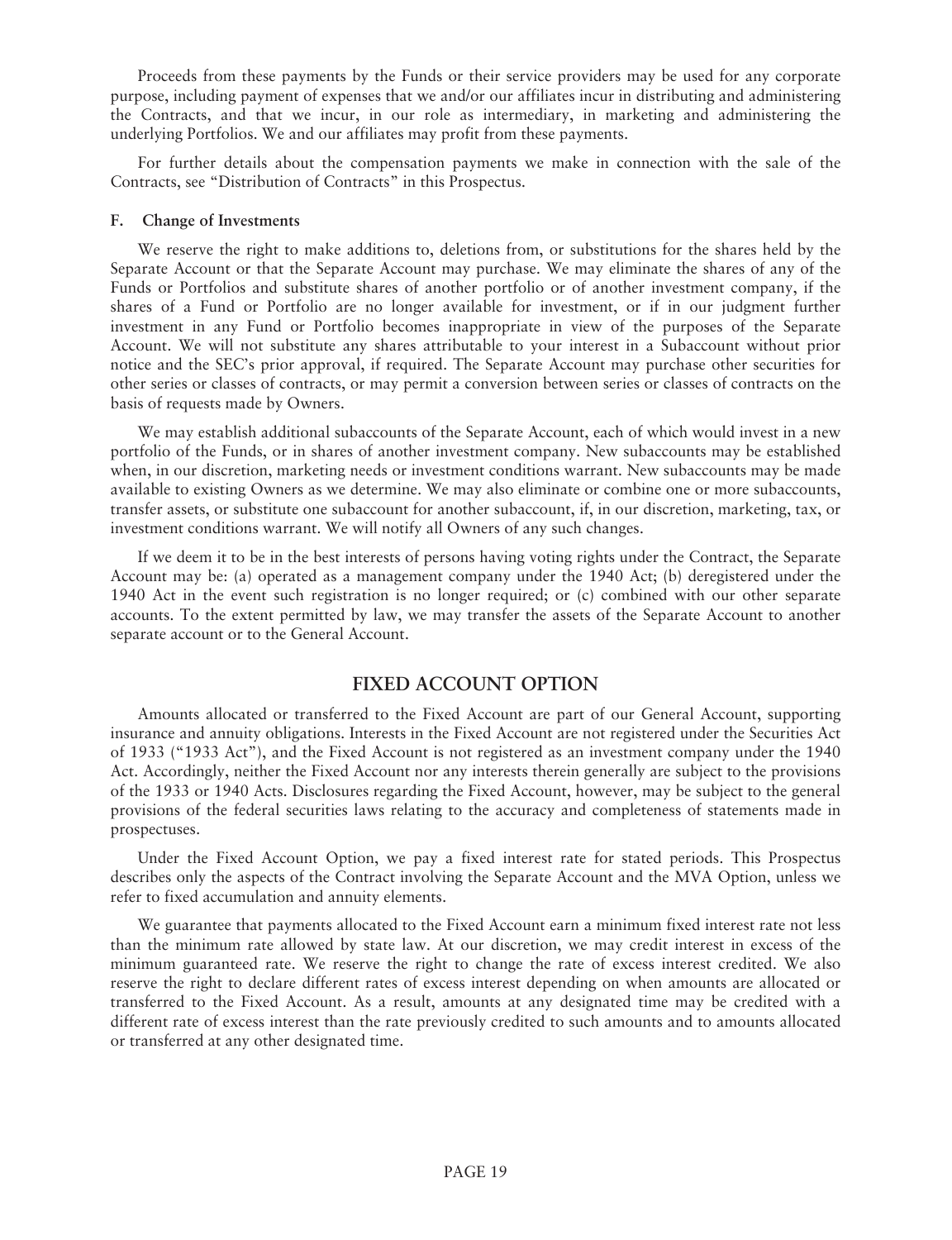# **THE CONTRACTS**

### **A. General Information.**

This Contract is no longer offered for sale, although we continue to accept additional Purchase Payments under the Contract. The minimum additional Purchase Payment is \$500 (\$50 or more for IRAs). The minimum additional Purchase Payment is \$100 if you authorize us to draw on an account via check or electronic debit. Effective on and after August 1, 2014, the maximum total Purchase Payments under the Contract is \$10,000. Cumulative Purchase Payments in excess of \$10,000 require our prior approval. We reserve the right to waive or modify the minimum and maximum initial and subsequent Purchase Payments limits. The Internal Revenue Code may also limit the maximum annual amount of Purchase Payments. An allocation to a Subaccount, the Fixed Account or a Guarantee Period must be at least \$500.

We may, at any time, amend the Contract in accordance with changes in the law, including applicable tax laws, regulations or rulings, and for other purposes. We will notify you in writing of such amendments.

During the Accumulation Period, you may assign the Contract or change a Beneficiary at any time by signing our form and sending our form back to the Service Center completed and in good order. No assignment or Beneficiary change is binding on us until we receive our form in good order. We reserve the right, except to the extent prohibited by applicable laws, regulations, or actions of the State insurance commissioner, to require that the assignment will be effective only upon acceptance by us, and to refuse assignments or transfers at any time on a non-discriminatory basis. We assume no responsibility for the validity of the assignment or Beneficiary change. An assignment may subject you to immediate tax liability and a 10% tax penalty.

Amounts payable during the Annuity Period may not be assigned or encumbered. In addition, to the extent permitted by law, annuity payments are not subject to levy, attachment or other judicial process for the payment of the Annuitant's debts or obligations.

You designate the Beneficiary. If you or the Annuitant die, and no designated Beneficiary or contingent beneficiary is alive at that time, we will pay your or the Annuitant's estate.

Under a Qualified Plan Contract, the provisions of the applicable plan may prohibit a change of Beneficiary. Generally, an interest in a Qualified Plan Contract may not be assigned.

### **B. The Accumulation Period.**

### **1. Application of Purchase Payments.**

You select how to allocate your Purchase Payments among the Subaccount(s), Guarantee Periods, and/ or Fixed Account. The amount of each Purchase Payment allocated to a Subaccount is based on the value of an Accumulation Unit, as next computed after we receive the Purchase Payment in good order at the Service Center or the bank we have designated to receive Purchase Payments ("the bank"). Generally, we determine the value of an Accumulation Unit as of 4:00 p.m. Eastern Time on each day that the New York Stock Exchange ("NYSE") is open for trading. Purchase Payments that we receive at the Service Center in good order after 4:00 p.m. Eastern Time will be priced using the Accumulation Unit values next determined at the end of the next regular trading session of the NYSE. Electronic payments received by wire or through electronic credit or debit transactions at the bank in good order after 4:00 p.m. Eastern Time will be priced using the Accumulation Unit values next determined at the end of the next regular trading session of the NYSE. Please contact the Service Center for wiring instructions or instructions on automatic electronic debiting.

Purchase Payments allocated to a Guarantee Period or to the Fixed Account begin earning interest one day after we receive them in good order at the Service Center or the bank. Upon receipt of a Purchase Payment in good order, we determine the number of Accumulation Units credited by dividing the Purchase Payment allocated to a Subaccount by the Subaccount's Accumulation Unit value, as next computed after we receive the Purchase Payment.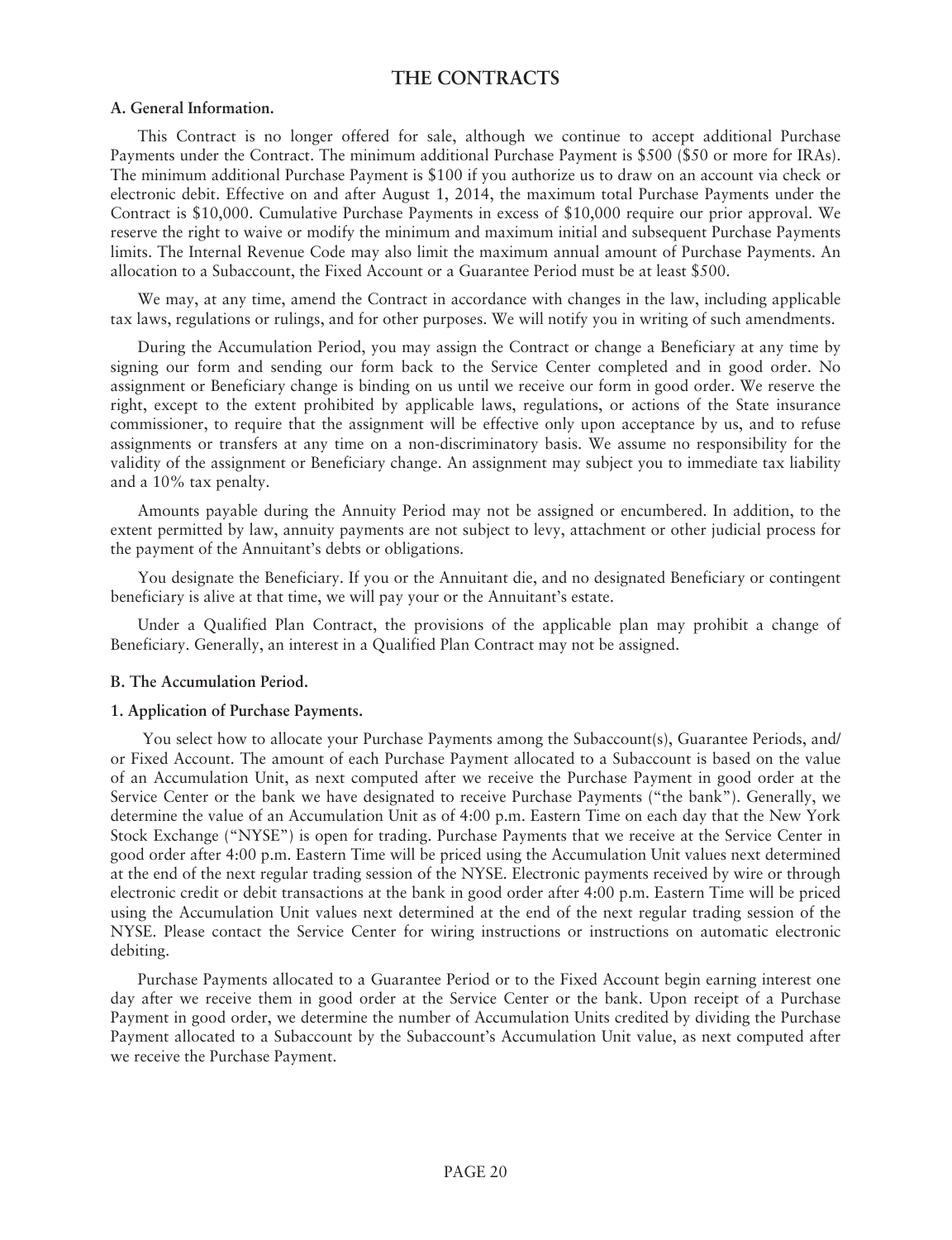Some of the Funds reserve the right to delay or refuse purchase requests from the Separate Account, as further described in their prospectuses and/or statements of additional information. Therefore, if you request a transaction under your Contract that is part of a purchase request delayed or refused by a Fund, we will be unable to process your request. In that event, we will notify you promptly in writing or by telephone.

The number of Accumulation Units will not change due to investment experience. Accumulation Unit value varies to reflect the investment experience of the Subaccount and the assessment of charges against the Subaccount, other than the Withdrawal Charge, the Records Maintenance Charge and Guaranteed Retirement Income Benefit Charge (See "**BENEFITS AVAILABLE UNDER THE CONTRACT**"). The number of Accumulation Units is reduced when the Records Maintenance Charge and Guaranteed Retirement Income Benefit Charge are assessed.

### **2. Accumulation Unit Value.**

Each Subaccount has an Accumulation Unit value. When Purchase Payments or other amounts are allocated to a Subaccount, the number of units purchased is based on the Subaccount's Accumulation Unit value at the end of the current Valuation Period. When amounts are transferred out of or deducted from a Subaccount, units are redeemed in a similar manner.

The Accumulation Unit value for each subsequent Valuation Period is the investment experience factor for that Valuation Period times the Accumulation Unit value for the preceding Valuation Period. Each Valuation Period has a single Accumulation Unit value which applies to each day in the Valuation Period.

Each Subaccount has its own investment experience factor. The investment experience of the Separate Account is calculated by applying the investment experience factor to the Accumulation Unit value in each Subaccount during a Valuation Period.

The investment experience factor of a Subaccount for any Valuation Period is determined by the following formula:

(a divided by b) minus c, where:

"a" is:

- the net asset value per share of the Portfolio held in the Subaccount as of the end of the current Valuation Period; plus
- the per share amount of any dividend or capital gain distributions made by the Portfolio held in the Subaccount, if the "ex-dividend" date occurs during the current Valuation Period; plus or minus
- a credit or charge for any taxes reserved for the current Valuation Period which we determine have resulted from the investment operations of the Subaccount;

"b" is the net asset value per share of the Portfolio held in the Subaccount as of the end of the preceding Valuation Period; and

"c" is the factor representing asset-based charges (the mortality and expense risk and administration charges).

#### **3. Guarantee Periods of the MVA Option.**

You may allocate Purchase Payments and transfer Contract Value to one or more Guarantee Periods with durations of one to ten years under the MVA Option. Amounts you allocate to one or more Guarantee Period will earn a guaranteed interest rate, but will be subject to a market value adjustment (MVA) and a possible surrender charge if you take a withdrawal before the end of the Guarantee Period. Interest is credited daily at the effective annual rate.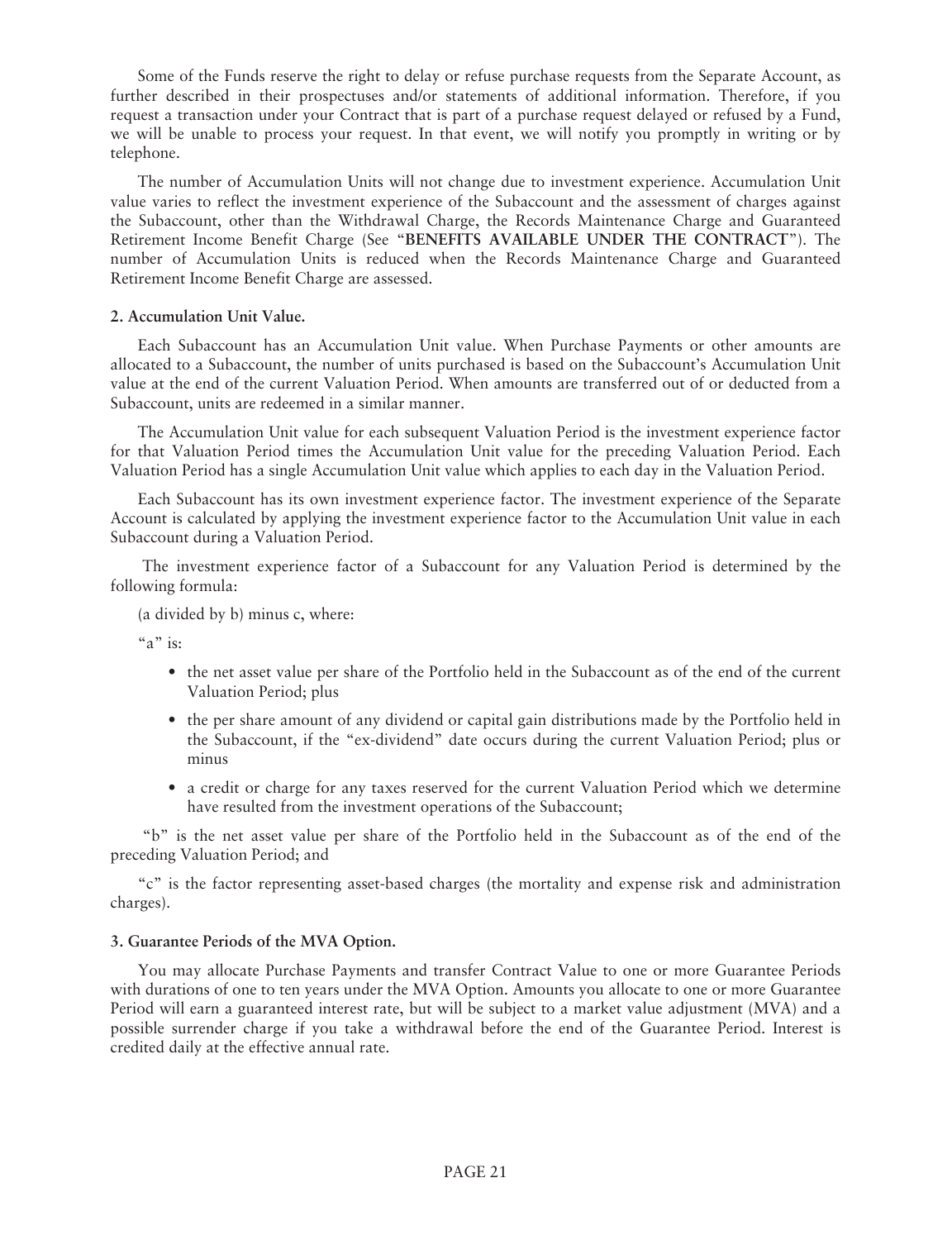The MVA Option may not be available in all states. The MVA Option is only available during the Accumulation Period. We may limit the number of Guarantee Periods we offer at our discretion. We credit interest daily to amounts allocated to the MVA Option. We declare the rate at our sole discretion. We guarantee amounts allocated to the MVA Option at Guaranteed Interest Rates for the Guarantee Periods you select. These guaranteed amounts are subject to any applicable Withdrawal Charge, Market Value Adjustment or Records Maintenance Charge. We will not change a Guaranteed Interest Rate for the duration of the Guarantee Period. However, Guaranteed Interest Rates for subsequent Guarantee Periods are set at our discretion. At the end of a Guarantee Period, a new Guarantee Period for the same duration starts, unless you timely elect another Guarantee Period. The interests under the Contract relating to the MVA Option are not registered under the 1933 Act and the insulated, nonunitized separate account supporting the MVA Option is not registered as an investment company under the 1940 Act.

The following example illustrates how we credit Guarantee Period interest.

# **EXAMPLE OF GUARANTEED INTEREST RATE ACCUMULATION**

| Purchase Payment         |                                      | \$40,000.00                         |
|--------------------------|--------------------------------------|-------------------------------------|
| Guarantee Period         |                                      | 5 Years                             |
| Guaranteed Interest Rate |                                      | 3.00% Effective Annual Rate         |
| Year                     | <b>Interest Credited During Year</b> | <b>Cumulative Interest Credited</b> |
| $\mathbf{1}$             | \$1,200.00                           | \$1,200.00                          |
| 2                        | 1,236.00                             | 2,436.00                            |
| 3                        | 1,273.08                             | 3,709.08                            |
| 4                        | 1,311.27                             | 5,020.35                            |
|                          | 1,350.61                             | 6,370.96                            |

Accumulated value at the end of 5 years is:

 $$40,000.00 + $6,370.96 = $46,370.96$ 

Note: This example assumes that no withdrawals or transfers are made during the five-year period. If you make withdrawals or transfers during this period, Market Value Adjustments and Withdrawal Charges apply.

The hypothetical interest rate is not intended to predict future Guaranteed Interest Rates. Actual Guaranteed Interest Rates for any Guarantee Period may be more than those shown.

At the end of any Guarantee Period, we send written notice of the beginning of a new Guarantee Period. A new Guarantee Period for the same duration starts unless you elect another Guarantee Period within 30 days after the end of the terminating Guarantee Period. You may choose a different Guarantee Period by calling the Service Center or by mailing us written notice in good order. You should not select a new Guarantee Period extending beyond the Annuity Date. Otherwise, the Guarantee Period amount available for annuitization will be subject to Market Value Adjustments and may be subject to Withdrawal Charges. **In a rising interest rate environment, the Market Value Adjustment could result in a substantial downward adjustment to your Contract Value**. (See "Market Value Adjustment" and "Withdrawal Charge" below.)

The amount reinvested at the beginning of a new Guarantee Period is the Guarantee Period Value for the Guarantee Period just ended. The Guaranteed Interest Rate in effect when the new Guarantee Period begins applies for the duration of the new Guarantee Period.

You may call or write us at the Service Center for the new Guaranteed Interest Rates.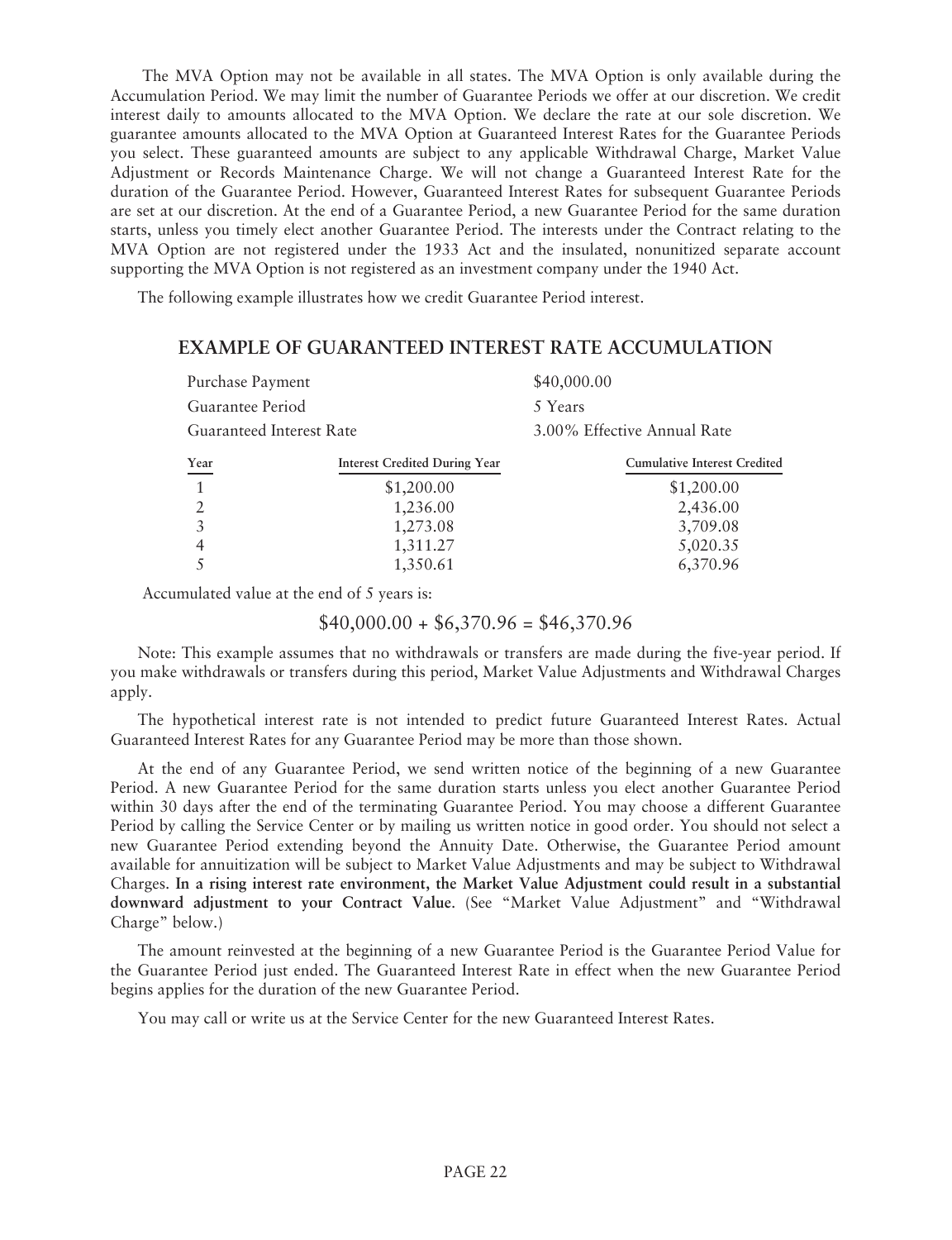# **4. Establishment of Guaranteed Interest Rates.**

We declare the Guaranteed Interest Rates for each of the durations of Guarantee Periods from time to time at our discretion. Once established, rates are guaranteed for the respective Guarantee Periods. We advise you of the Guaranteed Interest Rate for a chosen Guarantee Period when we receive a Purchase Payment, when a transfer is effectuated or when a Guarantee Period renews. Withdrawals of Accumulated Guarantee Period Value are subject to Withdrawal Charges and Records Maintenance Charges and may be subject to a Market Value Adjustment. (See "Market Value Adjustment" below.)

We have no specific formula for establishing the Guaranteed Interest Rates. The determination may be influenced by, but not necessarily correspond to, the current interest rate environment. (See "Guarantee Periods of the MVA Option".) We may also consider, among other factors, the duration of a Guarantee Period, regulatory and tax requirements, sales commissions and administrative expenses we bear, and general economic trends.

We make the final determination of the Guaranteed Interest Rates to be declared. We cannot predict or guarantee the level of future Guaranteed Interest Rates.

### **5. Contract Value.**

On any Valuation Date, Contract Value equals the total of:

- the number of Accumulation Units credited to each Subaccount, times
- the value of a corresponding Accumulation Unit for each Subaccount, plus
- your Accumulated Guarantee Period Value in the MVA Option, plus
- your interest in the Fixed Account.

### **6. Transfers During the Accumulation Period.**

During the Accumulation Period, you may transfer the Contract Value among the Subaccounts, the Guarantee Periods and the Fixed Account subject to the following provisions:

- the amount transferred must be at least \$100 unless the total Contract Value attributable to a Subaccount, Guarantee Period or Fixed Account is transferred;
- the Contract Value remaining in a Subaccount, Guarantee Period or Fixed Account must be at least \$500 unless the total value is transferred;
- transfers may not be made from any Subaccount to the Fixed Account over the six months following any transfer from the Fixed Account into one or more Subaccounts;
- transfers from the Fixed Account may be made one time during the Contract Year during the 30 days following an anniversary of a Contract Year; and
- transfer requests we receive must be in good order.

We may charge a \$25 fee for each transfer in excess of 12 transfers per calendar year. However, transfers made pursuant to the Asset Allocation and Dollar Cost Averaging programs do not count toward these 12 transfers. In addition, transfers of Guarantee Period Value are subject to Market Value Adjustment unless the transfer is made within 30 days of the end of the Guarantee Period. Because a transfer before the end of a Guarantee Period is subject to a Market Value Adjustment, the amount transferred from the Guarantee Period may be more or less than the requested dollar amount.

We will make transfers pursuant to your mailed, faxed or telephone instructions that specify in detail the requested changes and are in good order. Transfers involving a Subaccount are based upon the Accumulation Unit values, as next calculated after we receive transfer instructions in good order at the Service Center. We may suspend, modify or terminate the transfer provision. We disclaim all liability if we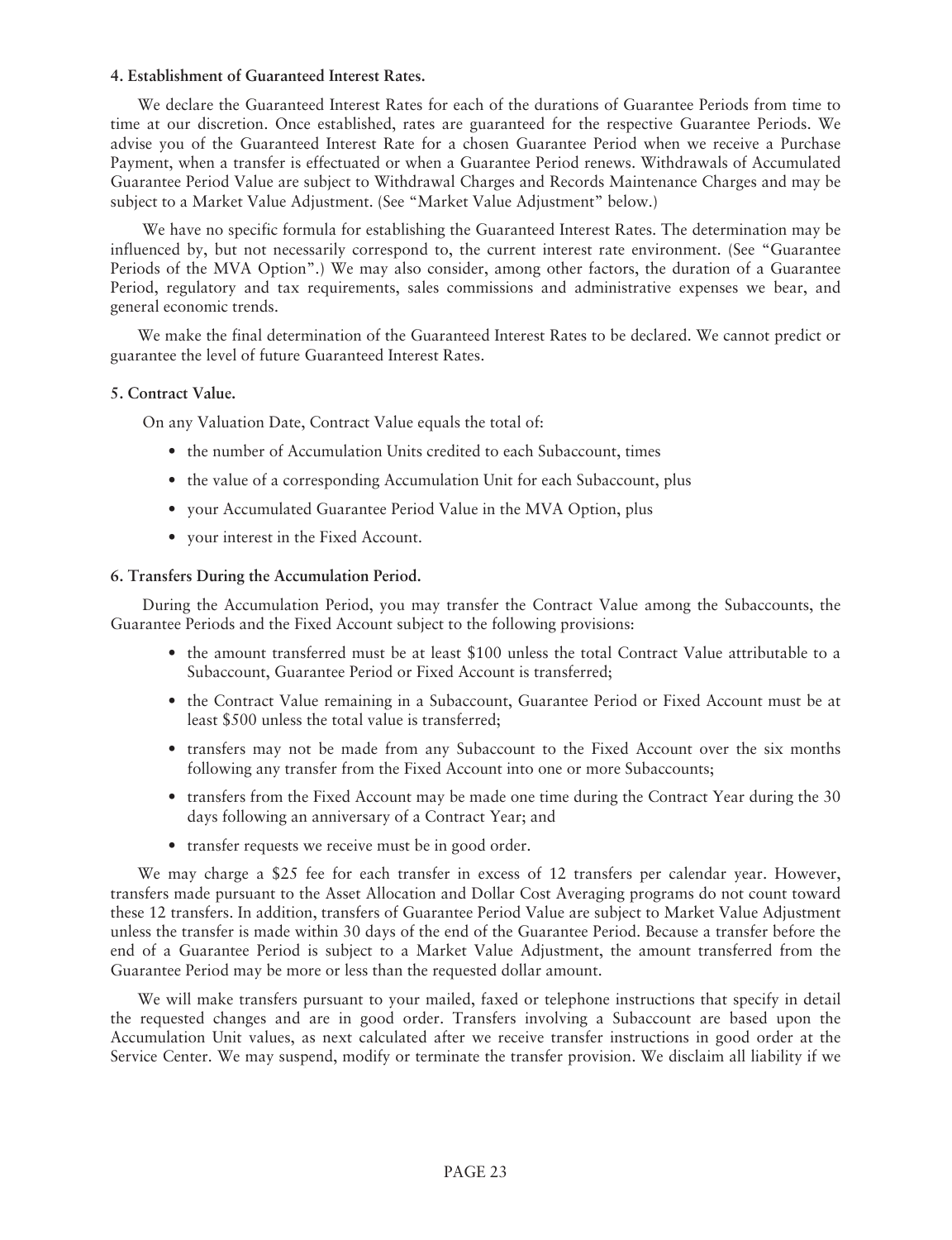follow in good faith instructions you give to us in accordance with our procedures, including requests for personal identifying information, that are designed to limit unauthorized use of the privilege. Therefore, you bear the risk of loss in the event of a fraudulent telephone transfer.

*Mail, Fax, and Telephone Access*. You may request transfers in writing by mailing your request (in good order) to our Service Center, or by faxing your request (in good order) to our Service Center at 1-866-609-3962. You may also request transfers by telephone by calling our Service Center at 1-800-449-0523 and providing us with all required information.

*Website Access*. You may request transfers through our website. Our website address at www.zurichamericanlifeinsurance.com is available 24 hours a day. Our website will allow you to request transfers among the Subaccounts, Fixed Account, and the Guarantee Periods and inquire about your Contract. To use the website for access to your Contract information or to request transfers, you must enter your Contract number and Personal Identification Number (PIN), which you can obtain from our Service Center.

*Pricing of Transfers*. We will price any transfer request that we receive in good order at the Service Center (by mail, fax, or telephone) or through our website address before the NYSE closes for regular trading (usually, 4:00 p.m. Eastern Time) using the Accumulation Unit values next determined at the end of that regular trading session of the NYSE.

And we will price any transfer request that we receive in good order at the Service Center (by mail, fax, or telephone) or through our website after the close of the regular business session of the NYSE, on any day the NYSE is open for regular trading, using the Accumulation Unit values next determined at the end of the next regular trading session of the NYSE.

*E-mail Access*. Currently, we do not allow transfer requests or withdrawals by e-mail. You may e-mail us through our website to request an address change or to inquire about your Contract. Please identify your Contract number in any transaction request or correspondence sent to us by e-mail.

Limitations on Transfers. The following transfers must be requested through standard first-class United States mail and must have an original signature:

- transfers **in excess of \$250,000**, per Contract, per day, and
- transfers into and out of the DWS International Growth VIP, the DWS Global Small Cap VIP, the DWS CROCI® International VIP or the DWS Global Equity VIP Subaccounts **in excess of \$50,000**, per Contract, per day.

These administrative procedures have been adopted under the Contract to protect the interests of the remaining Contract Owners from the adverse effects of frequent and large transfers into and out of variable annuity Subaccounts that can adversely affect the investment management of the underlying Funds or Portfolios.

We reserve the right to further amend the transfer procedures in the interest of protecting remaining Contract Owners.

Some of the Funds reserve the right to delay or refuse purchase requests from the Separate Account, as further described in their prospectuses and/or statements of additional information. Therefore, if you request a transaction under your Contract that is part of a purchase request delayed or refused by a Fund, we will be unable to process your request. In that event, we will notify you promptly in writing or by telephone.

*Additional Telephone, Fax, and Online Access Rules and Conditions*. We will employ reasonable procedures to confirm that telephone, fax, e-mail and website instructions are genuine. Such procedures may include confirming that instructions are in good order, requiring forms of personal identification prior to acting upon any telephone, fax, e-mail and website instructions, providing written confirmation of transactions to you, and/or tape recording telephone instructions and saving fax, e-mail and website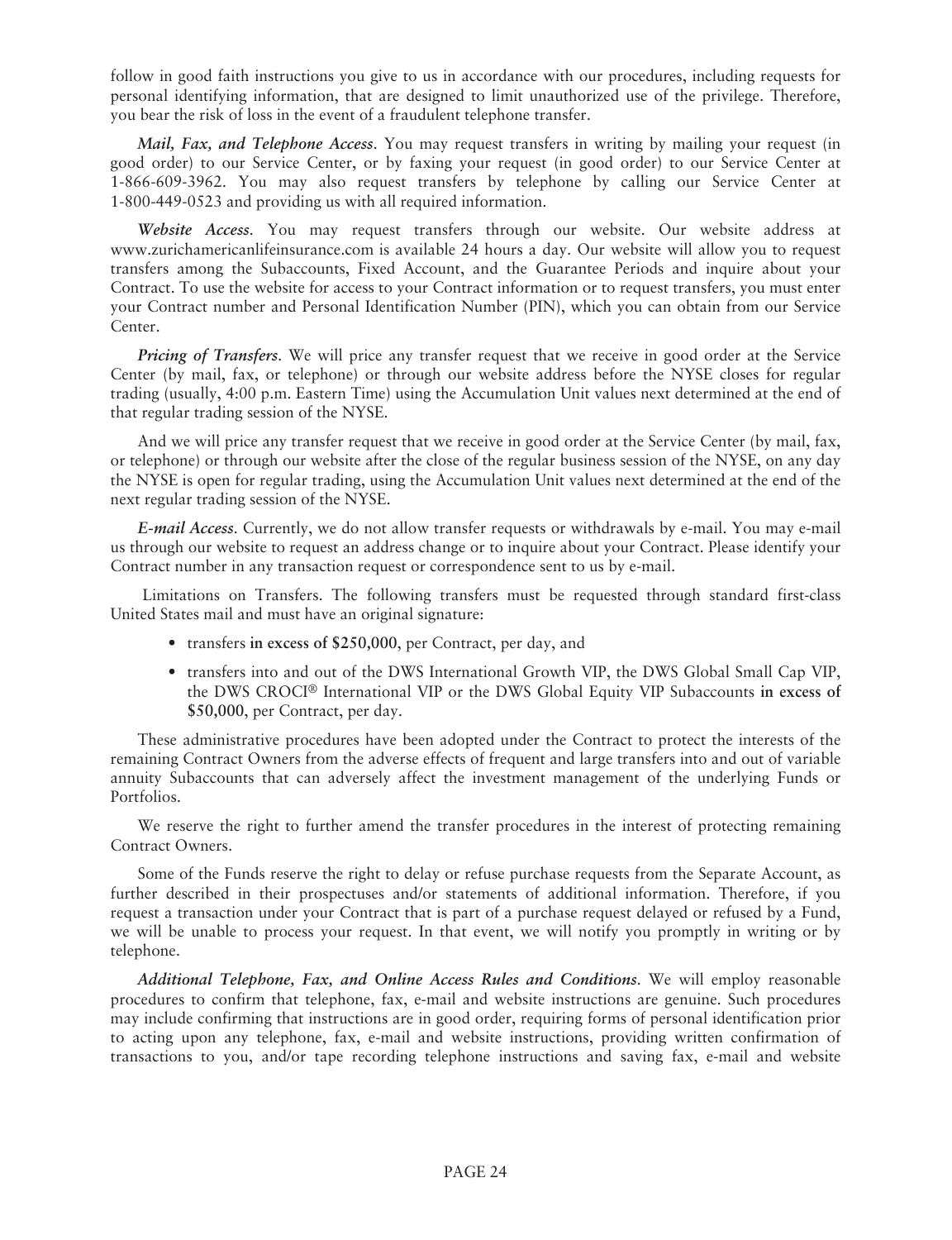instructions received from you. We disclaim all liability if we follow in good faith instructions given in accordance with our procedures that are designed to limit unauthorized use of the telephone, fax, e-mail and website privileges. Therefore, you bear the risk of loss in the event of a fraudulent telephone, fax, e-mail and website request.

In order to access our website or our automated customer response system, you will need to obtain a PIN by calling into the Service Center. You should protect your PIN, because the automated customer response system will be available to your representative of record and to anyone who provides your PIN. We will not be able to verify that the person providing electronic instructions is you or authorized by you.

We cannot guarantee that our telephone, fax, e-mail and website services will always be available. For example, our Service Center may be closed during severe weather emergencies or there may be interruptions in telephone or fax service or problems with computer systems that are beyond our control. Outages or slowdowns may prevent or delay our receipt of your request. If the volume of requests is unusually high, we might not be able to receive your order. Although we have taken precautions to help our systems handle heavy use, we cannot promise complete reliability under all circumstances. If you are experiencing problems, you should make your request or correspond in writing to our mailing address.

Transfer requests made in writing, by phone, by fax, or through our website must comply with our transfer provisions stated in this Prospectus. Any transfer requests that are not in good order or are not in compliance with these provisions will not be considered received at our Service Center. We reserve the right to modify, restrict, suspend or eliminate the transfer privileges (including the telephone, fax, and website transfer privilege) at any time, for any class of Contracts, for any reason.

*Third Party Transfers*. If you authorize a third party to transact transfers on your behalf, we will reallocate the Contract Value pursuant to the authorized asset allocation program. However, we do not offer or participate in any asset allocation program and we take no responsibility for any third party asset allocation program. We may suspend or cancel acceptance of a third party's instructions at any time and may restrict the variable options available for transfer under third party authorizations.

*Automatic Account Rebalancing*. You may elect to have transfers made automatically among the Subaccounts on an annual, semiannual or quarterly basis so that Contract Value is reallocated to match the percentage allocations in your predefined allocation elections. Transfers under this program are not subject to the \$100 minimum transfer limitation. Your election to participate in the automatic asset reallocation program must be in writing on our form and returned to us in good order.

### **7. Policy and Procedures Regarding Disruptive Trading and Market Timing.**

*Statement of Policy*. This Contract is not designed for use by organizations or individuals engaged in market timing or for use by investors who make frequent transfers, programmed transfers, transfers into and then out of a Subaccount in a short period of time, or transfers of large amounts at one time ("Disruptive Trading").

Market timing and other kinds of Disruptive Trading can increase your investment risks and have harmful effects for you, for other Contract Owners, for the underlying Portfolios, and for other persons who have material rights under the Contract, such as insureds and beneficiaries. These risks and harmful effects include:

• dilution of the interests of long-term investors in a Subaccount if market timers manage to transfer into an underlying Portfolio at prices that are below the true value or to transfer out of the underlying Portfolio at prices that are above the true value of the underlying Portfolio's investments (some market timers attempt to do this through methods known as "time-zone arbitrage" and "liquidity arbitrage"); and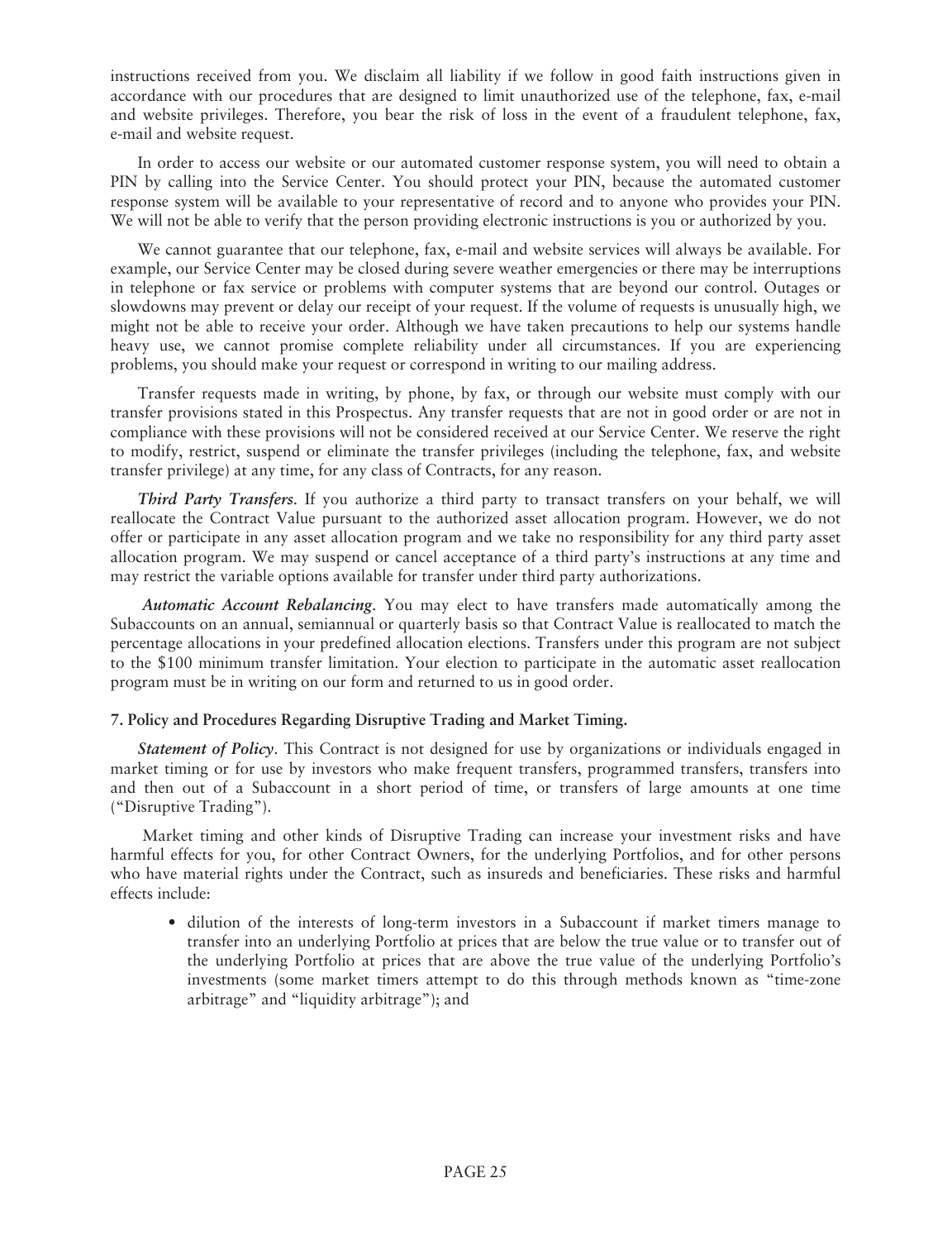- reduced investment performance due to adverse effects on Portfolio management by:
	- impeding a Portfolio manager's ability to sustain an investment objective;
	- causing the underlying Portfolio to maintain a higher level of cash than would otherwise be the case; or
	- causing an underlying Portfolio to liquidate investments prematurely (or otherwise at an inopportune time) in order to pay withdrawals or transfers out of the underlying Portfolio; and
	- increased costs to you in the form of increased brokerage and administrative expenses. These costs are borne by *all* Contract Owners invested in those Subaccounts, not just those making the transfers.

*Policy Against Disruptive Trading*. We have adopted policies and procedures that are intended to detect and deter market timing and other forms of Disruptive Trading in the Contract. We do not make special arrangements or grant exceptions or waivers to accommodate any persons or class of persons with regard to these policies and procedures.

**Do not invest with us if you intend to engage in market timing or potentially Disruptive Trading.**

For these purposes, we do not include transfers made pursuant to Dollar Cost Averaging.

*Detection*. We monitor the transfer activities of Owners in order to detect market timing and other forms of Disruptive Trading activity. However, despite our monitoring we may not be able to detect or halt all Disruptive Trading activity. Our ability to detect Disruptive Trading may be limited by operational or technological systems, as well as by our ability to predict strategies employed by market timers to avoid detection. As a result, despite our efforts, there is no assurance that we will be able to identify and curtail all Disruptive Trading by such Contract Owners or intermediaries acting on their behalf.

In addition, because other insurance companies (and retirement plans) with different market timing policies and procedures may invest in the underlying Portfolios, we cannot guarantee that all harmful trading will be detected or that an underlying Portfolio will not suffer harm from Disruptive Trading in the subaccounts of variable products issued by these other insurance companies (or retirement plans) that invest in the underlying Portfolios.

As a result, to the extent we are not able to detect Disruptive Trading activity, or other insurance companies (or retirement plans) fail to detect such activity, it is possible that a market timer may be able to engage in Disruptive Trading transactions that may interfere with underlying Portfolio management and cause you to experience detrimental effects such as increased costs, lower performance and a dilution of your interest in a underlying Portfolio.

*Deterrence*. We impose limits on transfer activity within the Contract in order to deter Disruptive Trading.

We will accept the following transfers only if the order is sent to us with an original signature and by first class U.S. Mail:

- transfers in excess of \$250,000 per Contract, per day; and
- transfers in excess of \$50,000 per Contract, per day, into or out any of the following Subaccounts:
	- DWS International Growth VIP,
	- DWS Global Small Cap VIP,
	- DWS CROCI® International VIP, or
	- DWS Global Equity VIP.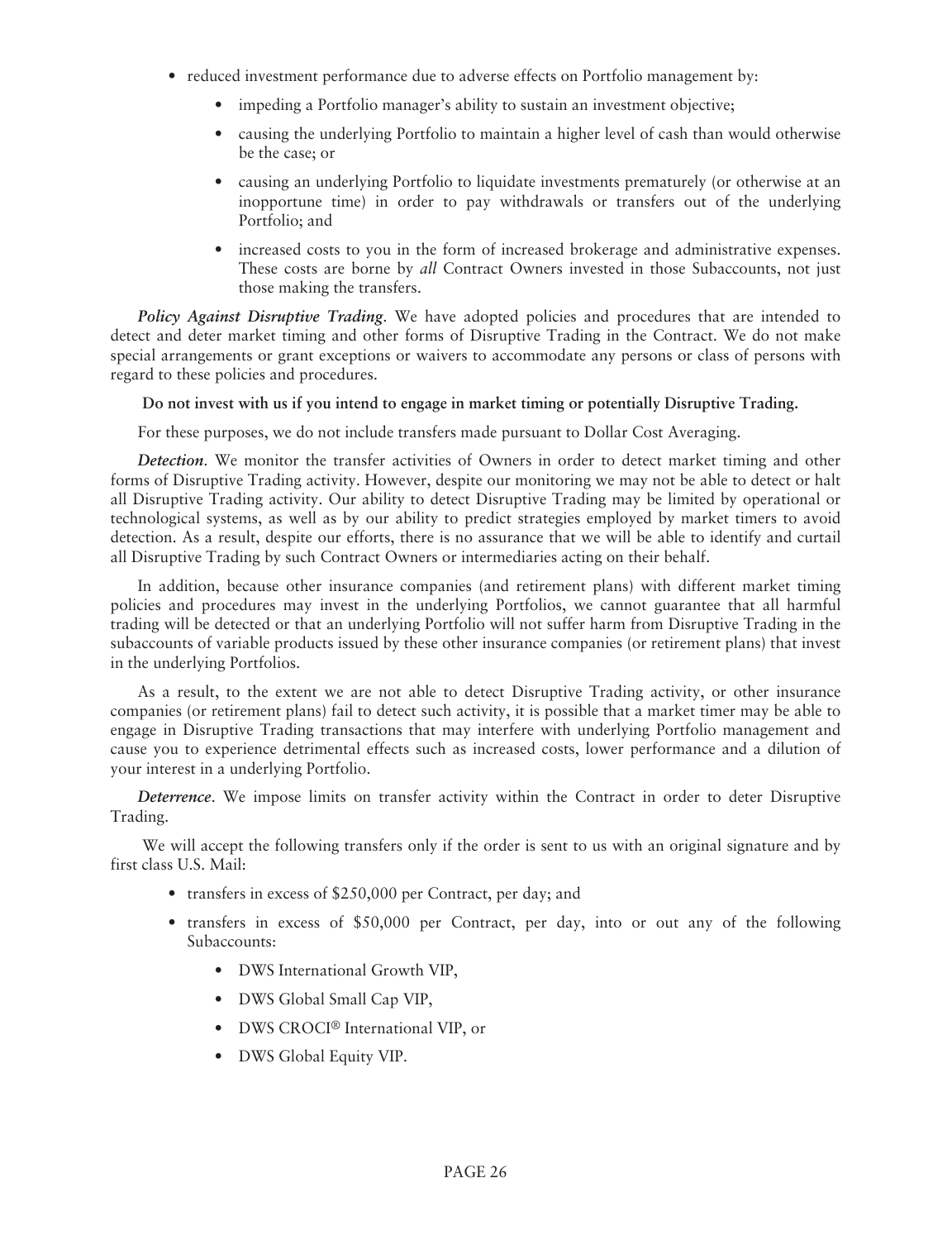If you send a transfer request in excess of these restrictions by any other method (such as fax, phone, or overnight mail), we will not honor your request.

If we identify suspicious transfer activity, we will advise you in writing that we are monitoring your transfer activity and that we will impose restrictions if we identify a pattern of Disruptive Trading activity. If we identify such a pattern as a result of continued monitoring, we will notify you in writing that all future transfers must be requested through **first class U.S. Mail with an original signature**. This means that we would accept only written transfer requests with an original signature transmitted to us only by U.S. mail. We may also restrict the transfer privileges of others acting on your behalf, including your registered representative or an asset allocation or investment advisory service.

To further deter any market timing and Disruptive Trading activities, we may at any time and without prior notice:

- terminate all telephone, website, email or fax transfer privileges;
- limit the total number of transfers;
- place further limits on the dollar amount that may be transfer;
- require a minimum period of time between transfers; or
- refuse transfer requests from intermediaries acting on behalf of you.

Our ability to impose these restrictions in order to discourage market timing and other forms of Disruptive Trading may be limited by provisions of your Contract. As a result, to the extent the provisions of your Contract limit our actions, some Contract Owners may be able to market time through the Contract, while others would bear the harm associated with the timing.

We reserve the right to reject any premium payment or transfer request from any person without prior notice, if, in our judgment, (1) the payment or transfer, or series of transfers, would have a negative impact on an underlying Portfolio's operations, (2) if an underlying Portfolio would reject or has rejected our purchase order, or has instructed us not to allow that purchase or transfer, or (3) because of a history of large or frequent transfers. We may impose other restrictions on transfers, or even prohibit transfers for any Owner who, in our view, has abused, or appears likely to abuse, the transfer privilege. We also reserve the right to reverse a potentially harmful transfer if an underlying Portfolio refuses or reverses our order; in such instances some Contract Owners may be treated differently than others. For all of these purposes, we may aggregate two or more variable insurance products that we believe are connected.

In addition to our internal policies and procedures, we will administer your Contract to comply with any applicable state, federal, and other regulatory requirements concerning transfers. We reserve the right to implement, administer, and charge you for any fee or restriction, including redemption fees, imposed by any underlying Portfolio. To the extent permitted by law, we also reserve the right to defer the transfer privilege at any time that we are unable to purchase or redeem shares of any of the underlying Portfolios.

Under our current policies and procedures, we do not:

- impose redemption fees on transfers;
- expressly limit the number, size or frequency of transfers in a given period (except for certain Subaccounts listed above where transfers that exceed a certain size are prohibited); or
- allow a certain number of transfers in a given period.

Redemption fees, other transfer limits, and other procedures or restrictions may be more or less successful than ours in deterring market timing or other forms of Disruptive Trading and in preventing or limiting harm from such trading.

Please note that the limits and restrictions described herein are subject to our ability to monitor transfer activity. Our ability to detect market timing and other Disruptive Trading may be limited by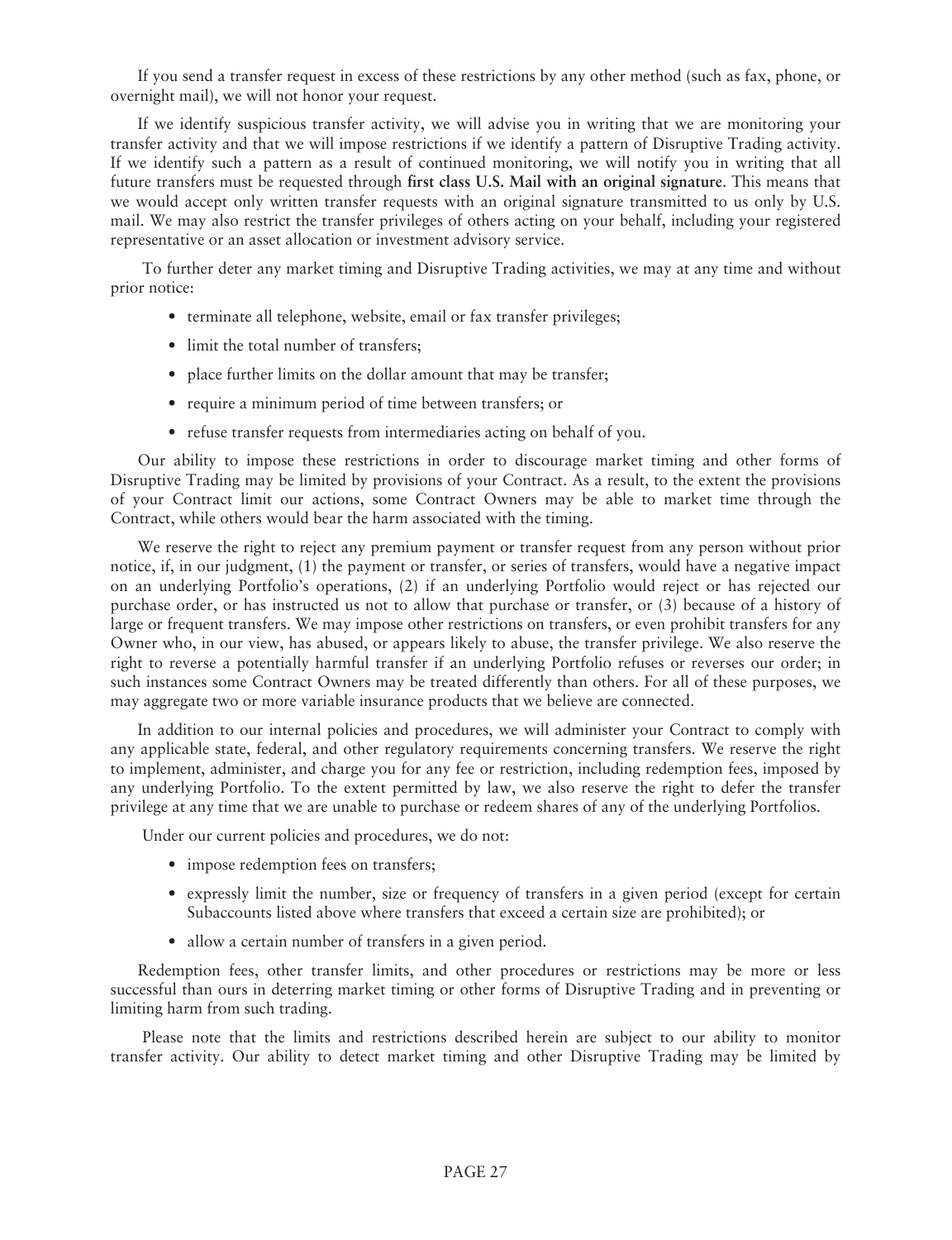operational and technological systems, as well as by our ability to predict strategies employed by Contact Owners (or those acting on their behalf) to avoid detection. As a result, despite our efforts to prevent harmful trading activity among the Subaccounts available under the Contract, there is no assurance that we will be able to deter or detect market timing or Disruptive Trading by such Contract Owners or intermediaries acting on their behalf. Moreover, our ability to discourage and restrict market timing or Disruptive Trading may be limited by decisions of state regulatory bodies and court order which we cannot predict.

We may revise our policies and procedures in our sole discretion at any time and without prior notice, as we deem necessary or appropriate (1) to better detect and deter market timing or other Disruptive Trading if we discover that our current procedures do not adequately curtail such activity, (2) to comply with state or federal regulatory requirements, or (3) to impose additional or alternative restrictions on Owners engaging in frequent transfer activity among the underlying Portfolios under the Contract. The actions we take will be based on policies and procedures that we apply uniformly to all Contract Owners.

*Underlying Portfolio Frequent Trading Policies*. The underlying Portfolios may have adopted their own policies and procedures with respect to frequent purchases and redemptions of their respective shares. The prospectuses for the underlying Portfolios describe any such policies and procedures. The frequent trading policies and procedures of one underlying Portfolio may be different, and more or less restrictive, than the frequent trading policies and procedures of another underlying Portfolios and the policies and procedures we have adopted for the Contract to discourage market timing and other programmed, large, frequent, or short-term transfers.

**You should be aware that, as required by SEC regulation, we have entered into a written agreement with each underlying Fund or principal underwriter that obligates us to provide the Fund, upon written request, with information about you and your trading activities in the Fund's Portfolios. In addition, we are obligated to execute instructions from the Funds that may require us to restrict or prohibit your investment in a specific Portfolio if the Fund identifies you as violating the frequent trading policies that the Fund has established for that Portfolio.**

If we receive a premium payment from you with instructions to allocate it into a Fund that has directed us to restrict or prohibit your trades into the Fund, then we will request new allocation instructions from you. If you request a transfer into a Fund that has directed us to restrict or prohibit your trades, then we will not effect the transfer.

*Omnibus Order*. Contract Owners and other persons with material rights under the Contract also should be aware that the purchase and redemption orders received by the underlying Portfolios generally are "omnibus" orders from intermediaries such as retirement plans and separate accounts funding variable insurance products. The omnibus orders reflect the aggregation and netting of multiple orders from individual retirement plan participants and individual owners of variable insurance products. The omnibus nature of these orders may limit the underlying Portfolios' ability to apply their respective frequent trading policies and procedures. We cannot guarantee that the underlying Portfolios will not be harmed by transfer activity relating to the retirement plans or other insurance companies that may invest in the underlying Portfolios. These other insurance companies are responsible for their own policies and procedures regarding frequent transfer activity. If their policies and procedures fail to successfully discourage harmful transfer activity, it will affect other owners of underlying Portfolio shares, as well as the owners of all of the variable annuity or life insurance policies, including ours, whose variable options correspond to the affected underlying Portfolios. In addition, if an underlying Portfolio believes that an omnibus order we submit may reflect one or more transfer requests from Owners engaged in market timing and other programmed, large, frequent, or short-term transfers, the underlying Portfolio may reject the entire omnibus order and thereby delay or prevent us from implementing your request.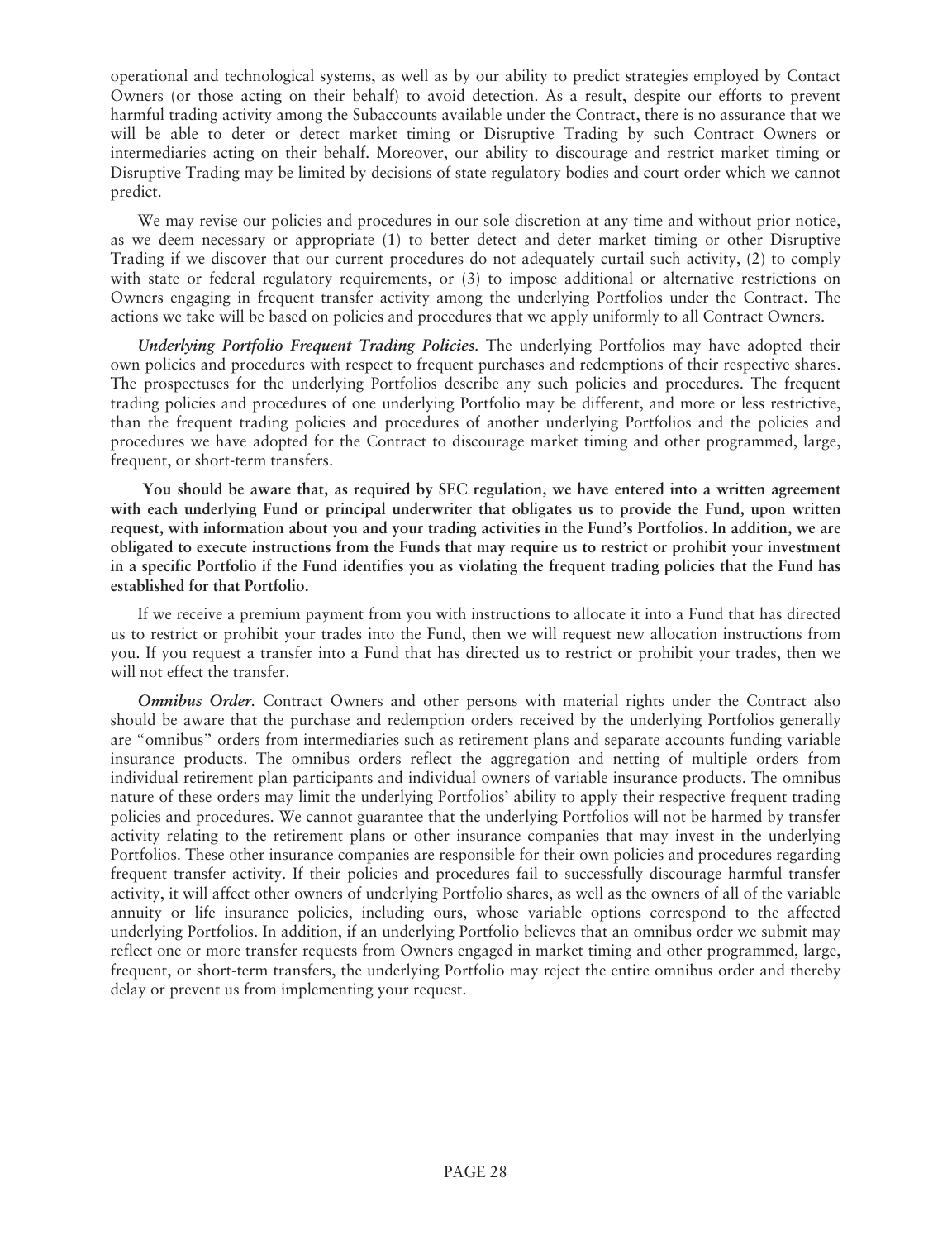### **8. Withdrawals During the Accumulation Period.**

You may redeem some or all of the Contract Value, subject to any applicable Market Value Adjustment and minus any Withdrawal Charge. In a rising interest rate environment, the Market Value Adjustment could result in a substantial downward adjustment to your Contract Value.

Withdrawals will have tax consequences. (See "Federal Tax Considerations.") A withdrawal of the entire Contract Value is called a surrender.

In any Contract Year, you may withdraw or surrender the Contract, without Withdrawal Charge, up to the greater of:

- the excess of Contract Value over total Purchase Payments subject to Withdrawal Charges, minus prior withdrawals that were previously assessed a Withdrawal Charge, or
- 10% of the Contract Value.

See "Contract Charges and Expenses-Withdrawal Charge" for a discussion of the charges we deduct from partial withdrawals and surrenders.

If your Contract Value is allocated to more than one Subaccounts, you must specify the Subaccount(s) from which you want us to take the partial withdrawal. If you do not specify the Subaccount(s), we will redeem Accumulation Units on a pro rata basis from all Subaccount(s) in which you have an interest. Accumulation Units attributable to the earliest Contribution Years are redeemed first.

Partial withdrawals are subject to the following:

- Partial withdrawals are not permitted from the Fixed Account in the first Contract Year.
- The minimum withdrawal is \$ 100 (before any Market Value Adjustment), or your entire interest in the variable option(s) from which withdrawal is requested.
- You must leave at least \$500 in each Subaccount from which the withdrawal is requested, unless the total value is withdrawn.

A request to withdraw shall be made in writing (in good order) to us at the Service Center and should be accompanied by the Contract if surrender is requested. You may request a surrender or partial withdrawal in writing by mailing your request (in good order) to our Service Center. All requests for surrender or partial withdrawal must be submitted in writing with a signature guarantee.

Withdrawal requests are processed only on days when the New York Stock Exchange is open. The Withdrawal Value attributable to the Subaccounts is determined on the basis of the Accumulation Unit values, as calculated after we receive the request. We will price any partial withdrawal or surrender request that we receive in good order at the Service Center before the NYSE closes for regular trading (usually 4:00 p.m. Eastern Time) using the Accumulation Unit values next determined at the end of that regular trading session of the NYSE. We will price any partial withdrawal or surrender request that we receive in good order at the Service Center after the NYSE closes for regular trading (usually 4:00 p.m. Eastern Time), using the Accumulation Unit values next determined at the end of the next regular trading session of the NYSE. The Withdrawal Value attributable to the Subaccounts is paid within seven days after we receive the request. However, we may suspend withdrawals or delay payment:

- during any period when the New York Stock Exchange is closed,
- when trading in a Fund or Portfolio is restricted or the SEC determines that an emergency exists, or
- as the SEC by order may permit.

If, pursuant to SEC rules, the DWS Government Money Market VIP Portfolio suspends payment of redemption proceeds in connection with a liquidation of the Portfolio, we will delay payment of any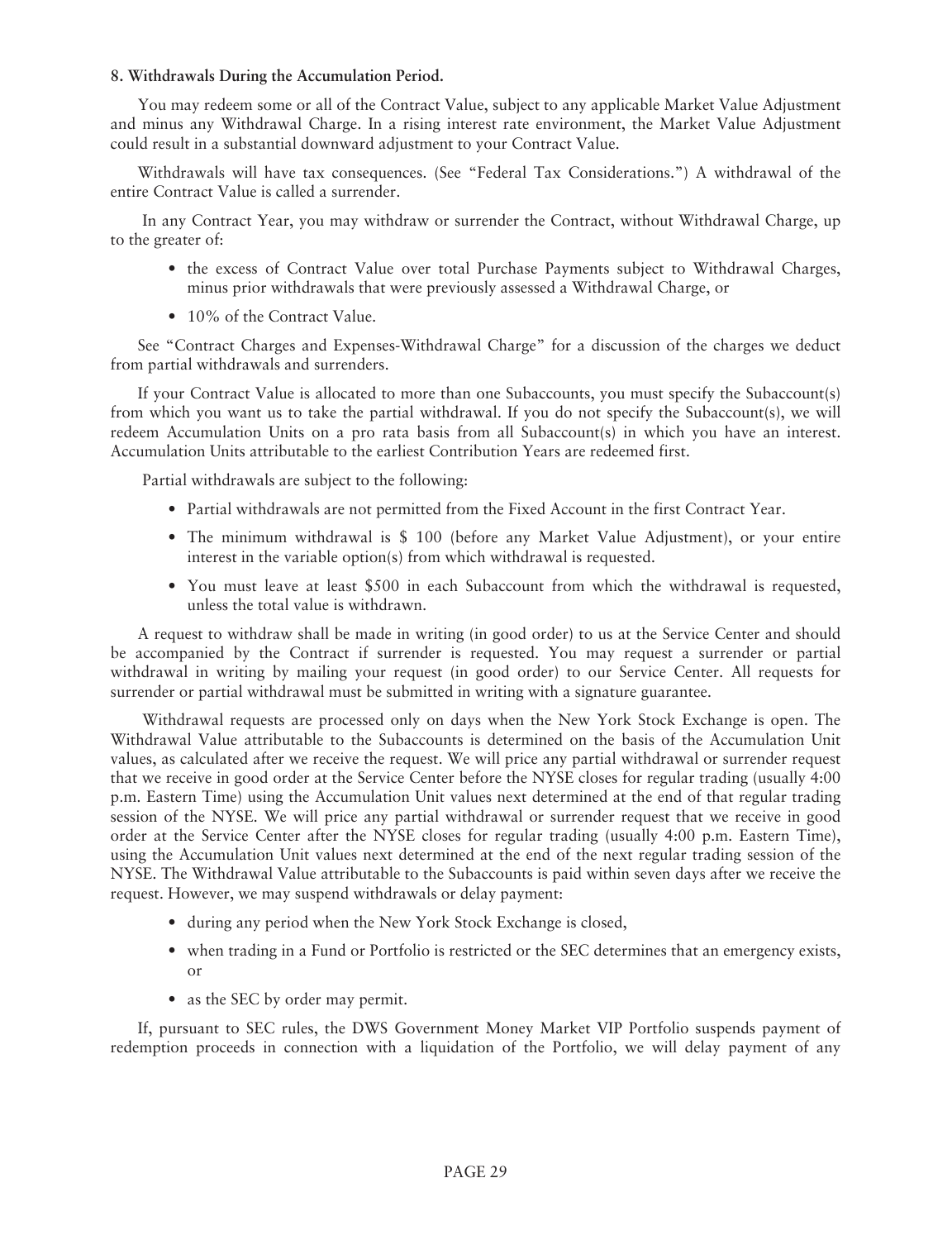transfer, partial withdrawal, surrender, loan, or death benefit from the DWS Government Money Market VIP Subaccount until the Portfolio no longer suspends such payments.

For withdrawal requests from the MVA Option and the Fixed Account, we may defer any payment for up to six months, as permitted by state law. During the deferral period, we will continue to credit interest at the current Guaranteed Interest Rate for the same Guarantee Period.

Withdrawals are permitted from Contracts issued in connection with Section 403(b) Qualified Plans only under limited circumstances. If your Contract was issued pursuant to a 403(b) plan, we generally are required to confirm, with your 403(b) plan sponsor or otherwise, that surrenders, withdrawals or transfers you request comply with applicable tax requirements and to decline requests that are not in compliance. We will defer such payments you request until all information required under the tax law has been received. By requesting a surrender, withdrawal or transfer, you consent to the sharing of confidential information about you, your Contract, and transactions under your Contract and any other 403(b) contracts or accounts you have under the 403(b) plan among us, your employer or plan sponsor, any plan administrator or recordkeeper, and other product providers. (See "Federal Tax Considerations.")

A participant in the Texas Optional Retirement Program ("ORP") must obtain a certificate of termination from the participant's employer before a Contract can be redeemed. The Attorney General of Texas has ruled that participants in the ORP may redeem their interest in a Contract issued pursuant to the ORP only upon termination of employment in Texas public institutions of higher education, or upon retirement, death or total disability. In those states adopting similar requirements for optional retirement programs, we will follow similar procedures.

Other types of Qualified Plan Contracts also may be subject to withdrawal restrictions under the Code or the terms of the Qualified Plan. You should consult your tax adviser and your plan sponsor regarding such restrictions. To the extent that you request a transaction with respect to your Qualified Plan Contract that requires us to share confidential information about you in order to comply with the rules under the Code or the plan governing your Qualified Contract, you consent to such information sharing by requesting the transaction.

### **9. Market Value Adjustment.**

Any withdrawal, transfer or annuitization of Guarantee Period Values, unless effected within 30 days after a Guarantee Period ends, may be adjusted up or down by a Market Value Adjustment. We calculate and apply the Market Value Adjustment before we calculate and deduct the Withdrawal Charge.

The Market Value Adjustment reflects the relationship between (a) the currently established interest rate ("Current Interest Rate") for a Guarantee Period equal to the remaining length of the Guarantee Period, rounded to the next higher number of complete years, and (b) the Guaranteed Interest Rate applicable to the amount being withdrawn. Generally, if the Guaranteed Interest Rate is the same or lower than the applicable Current Interest Rate, the Market Value Adjustment reduces Guarantee Period Value and results in a lower payment. Conversely, if the Guaranteed Interest Rate is higher than the applicable Current Interest Rate, the Market Value Adjustment increases Guarantee Period Value and results in a higher payment.

Please be aware that Market Value Adjustments are sensitive to changes in interest rates. If you withdraw money from a Guarantee Period before its term has expired, and during a period of rising interest rates, you likely will be assessed a negative Market Value Adjustment. **In times of rising interest rates, the negative Market Value Adjustment could result in a substantial downward adjustment to your Contract Value**. Before you take a withdrawal from a Guarantee Period, you should know its expiration date, and ask the Service Center to calculate whether a Market Value Adjustment will apply and how much it will be.

*MVA Endorsement Adding the MVA Floor*. Effective April 1, 2005 (the "Effective Date"), we amended your Contract by putting a "floor" on the Market Value Adjustment feature and increasing the Guaranteed Interest Rate to 3% on all Guarantee Period Values. For this to occur, we issued an endorsement to your Contract (the "MVA Endorsement").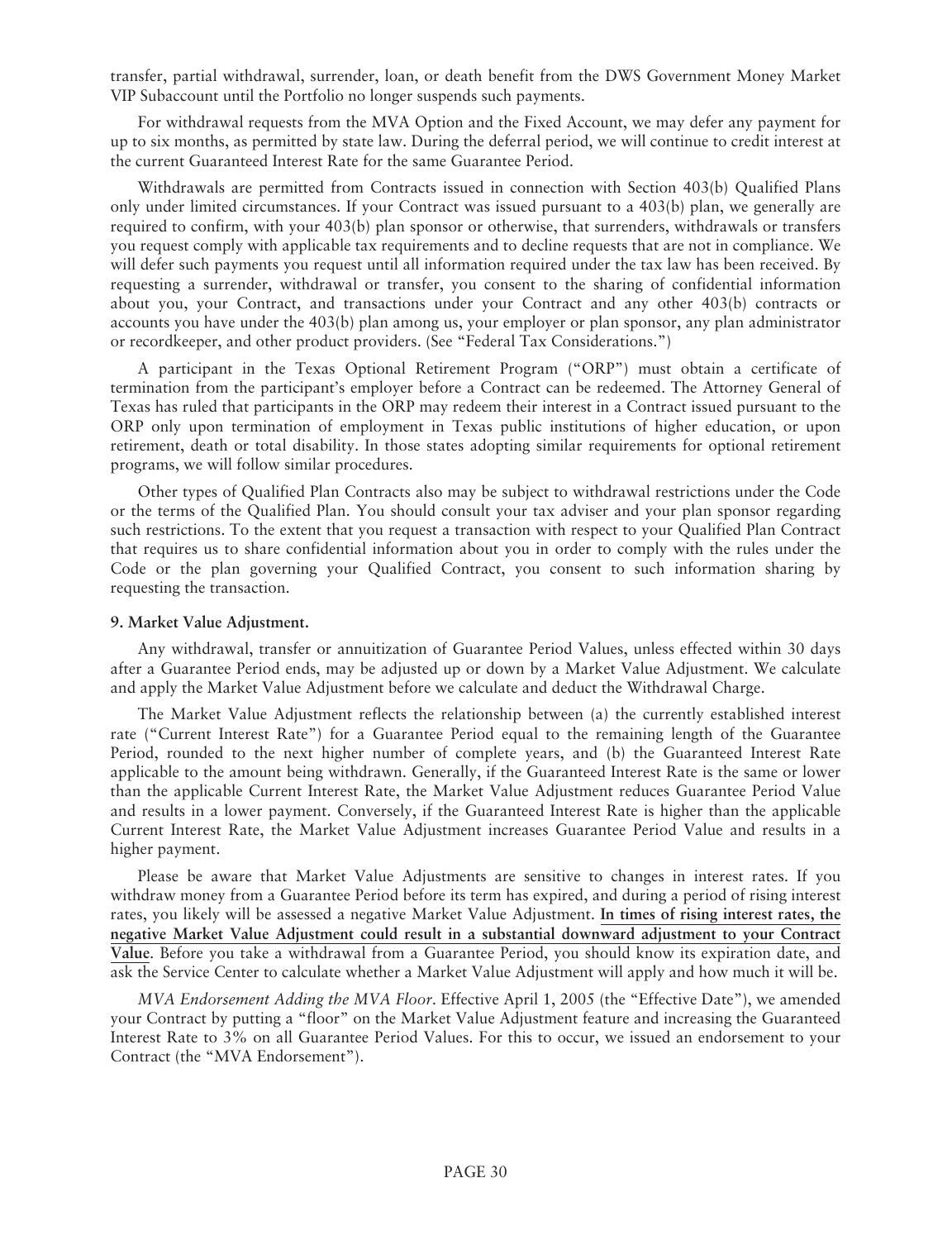The MVA Endorsement enhanced the MVA formula for your Contract by limiting (i.e., putting a "floor" on) any downward Market Value Adjustment that might be applied after the Effective Date of the MVA Endorsement. The "floor" ensures that, regardless of any changes in interest rates, if you withdraw or transfer money from a Guarantee Period before it expires and after the Start Date, then you will receive a return on your Guarantee Period Value as of the Start Date (before any deductions for Contract charges) that will not be less than the Contract's new minimum Guaranteed Interest Rate of 3% per annum. The Start Date is the later of the Effective Date of the MVA Endorsement or the beginning of a new Guarantee Period.

In applying the MVA formula, each amount allocated to a different Guarantee Period or allocated at different times will be considered separately.

The specific terms of this change to your Contract are described in the MVA Endorsement.

As a result of the issuance of the MVA Endorsement, the interests under the Contract relating to the MVA Option are no longer securities registered under the Securities Act of 1933.

The Market Value Adjustment (MVA) uses this formula:

$$
MVA = GPV x \left(\frac{1+I}{1+J}\right)^{t/365-1}
$$

Where:

"I" is the Guaranteed Interest Rate being credited to the Guarantee Period Value (GPV) subject to the Market Value Adjustment,

"J" is the Current Interest Rate we declare, as of the effective date of the application of the Market Value Adjustment, for current allocations to a Guarantee Period the length of which is equal to the balance of the Guarantee Period for the Guarantee Period Value subject to the Market Value Adjustment, rounded to the next higher number of complete years, and

"t" is the number of days remaining in the Guarantee Period.

Any downward Market Value Adjustment is limited by the MVA "floor" described above.

For an illustration of the new "floor" on a downward Market Value Adjustment, as well as an upward Market Value Adjustment, see Appendix A.

### **10. Guaranteed Death Benefit.**

We pay a death benefit to the Beneficiary if any of the following occurs during the Accumulation Period:

- the Owner, or a joint owner, dies,
- the Annuitant dies with no living contingent annuitant, or
- the contingent annuitant dies after the Annuitant.

Each Beneficiary or contingent beneficiary will bear the investment risk (i.e., receive any gains or bear any losses) on investments held in the Subaccounts until the payment of the death benefit. The amount of the death benefit depends on the age of the deceased Owner or Annuitant when the death benefit becomes payable.

If the deceased Owner or Annuitant dies before age 91, we will pay the Beneficiary the greatest of the following less debt:

• Contract Value,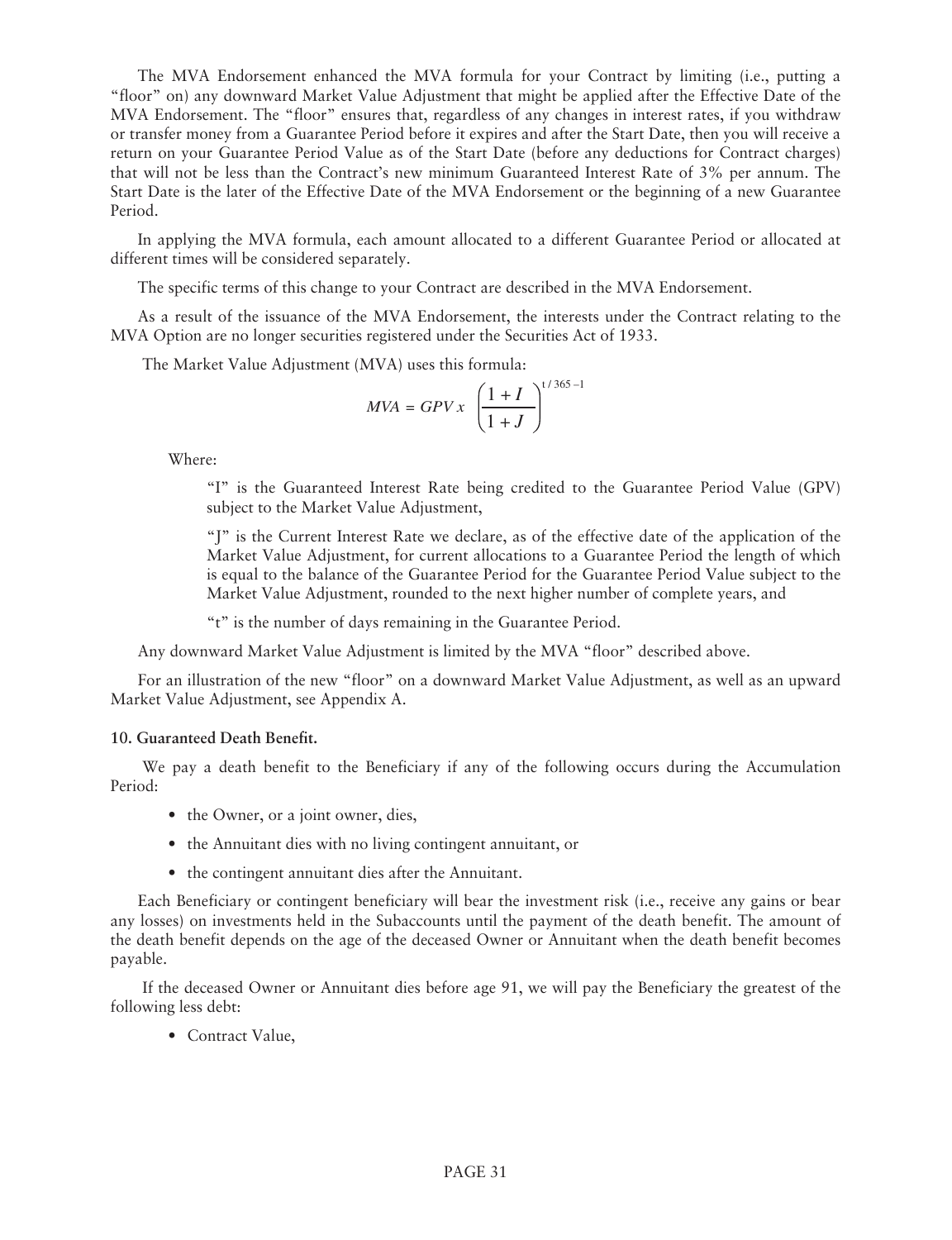- Purchase Payments minus previous withdrawals, accumulated at 5.00% interest per year to the earlier of the deceased's age 80 or the date of death, plus Purchase Payments minus all withdrawals from age 80 to the date of death, or
- the greatest anniversary value before death.

The greatest anniversary value equals:

- the highest of the Contract Values on each contract anniversary prior to the deceased's age 81, plus the dollar amount of any Purchase Payments made since that anniversary minus
- withdrawals since that anniversary.

We pay Contract Value to the Beneficiary if an Owner or Annuitant dies after age 91. The Owner or Beneficiary (unless the Owner has already elected an Annuity Option), as appropriate, may elect to have all or a part of the death benefit proceeds paid to the Beneficiary under one of the Annuity Options described under "Annuity Options" below. The death benefit must be distributed within five years after the date of death unless an Annuity Option is elected or a surviving spouse elects to continue the Contract in accordance with the provisions described below.

**Note**: The right of a spouse to continue the Contract and all Contract provisions relating to spousal continuation are available only to a person who meets the definition of "spouse" under the Federal Defense of Marriage Act, or any other applicable Federal law. The Supreme Court in *United States v Windsor* invalidated the limitation of marriage to opposite-sex couples in the federal Defense of Marriage Act ("DOMA"). In *Obergefell v. Hodges*, the U.S. Supreme Court required all states to issue marriage licenses to same-sex couples and to recognize same-sex marriages validly performed in other jurisdictions. Under current Federal law, a prospective or current Owner who has entered into or is contemplating a civil union or a same sex marriage should be aware that the rights of the spouse under the spousal continuation provisions of this Contract will not be available to such partner or same sex marriage spouse.

For Non-Qualified Plan Contracts or Individual Retirement Annuities, if the Beneficiary is the Owner's surviving spouse (as defined under Federal law) (or the Annuitant's surviving spouse if the Owner is not a natural person), the surviving spouse may elect to continue the Contract in lieu of taking a death benefit distribution.

The spouse will become the successor Owner of the Contract subject to the following:

- The Contract Value will be increased to reflect the amount of the death benefit. The difference will be credited to the DWS Government Money Market VIP Subaccount.
- No Withdrawal Charges will apply on existing values in the Contract. However, Purchase Payments made after the original owner's death are subject to Withdrawal Charges.
- Upon the death of the surviving spouse, the death benefit will be calculated from the time that the election to continue the Contract is made. A subsequent spouse of the surviving spouse will not be able to continue the Contract.

The above option is subject to availability of this feature in your state.

As an alternative to the above election, the surviving spouse may elect to continue a Non-Qualified Plan Contract or an Individual Retirement Annuity without receiving the increase in Contract Value attributable to the death benefit. In this case, all rights, benefits and charges under the Contract will continue including any applicable Withdrawal Charges.

### **C. General Account Assets**

The assets we hold in our General Account are used to support the payment of the death benefit under the Contracts, as well as to support payments under the optional Guaranteed Retirement Income Benefit ("GRIB rider"), as applicable. To the extent that ZALICO is required to pay you amounts under the death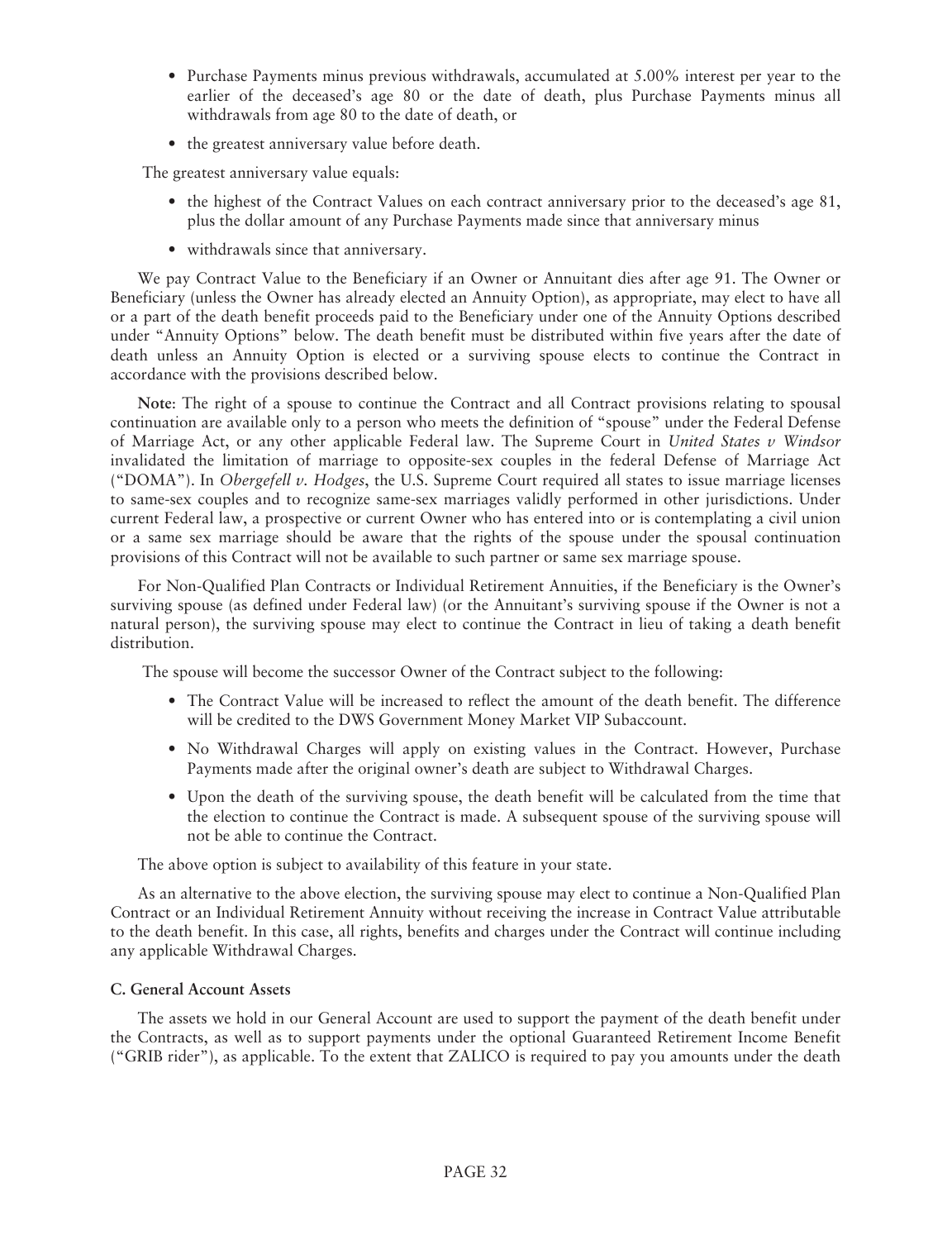benefit or GRIB rider that are in addition to your Contract Value in the Separate Account, such amounts will come from our General Account assets. You should be aware that the General Account is exposed to the risks normally associated with a portfolio of fixed-income securities, including interest rate, liquidity and credit risks. The Company's financial statements contained in the Statement of Additional Information include a further discussion of the risks inherent in the General Account's investments.

### **D. Financial Condition of the Company**

The benefits under the Contract are paid by ZALICO from its General Account assets and from your Contract Value held in the Separate Account. It is important that you understand that payment of the benefits is not assured and depends upon certain factors discussed below.

**Assets in the Separate Account**. You assume all of the investment risk for your Contract Value that you allocate to the Subaccounts of the Separate Account. Your Contract Value in those Subaccounts constitutes a portion of the assets of the Separate Account. These assets are segregated and insulated from our General Account, and may not be charged with liabilities arising from any other business that we may conduct (See "The Separate Account").

**Assets in the General Account**. Allocations you make to the MVA Option and the Fixed Account are supported by the assets in our General Account (See "Guarantee Periods of the MVA Option" and "Fixed Account Option"). Any guarantees under the Contract that exceed your Separate Account Contract Value, such as those associated with the death benefit and the GRIB rider, are paid from our General Account. Therefore, any benefits that we may be obligated to pay under the Contract in excess of Separate Account Contract Value are subject to our financial strength and claims-paying ability and our long-term ability to make such payments. The assets of the Separate Account, however, are also available to cover the liabilities of our General Account, but only to the extent that the Separate Account assets exceed the Separate Account liabilities arising under the Contract supported by it. We issue other types of insurance policies and financial products as well, and we also pay our obligations under these products from our assets in the General Account.

**Our Financial Condition**. As an insurance company, we are required by state insurance regulation to hold a specified amount of reserves in order to meet all the contractual obligations of our General Account to our Contract Owners. We monitor our reserves so that we hold sufficient amounts to cover actual or expected Contract and claims payments. However, it is important to note that there is no assurance that we will always be able to meet our claims-paying obligations, and that there are risks to purchasing and owning any insurance product.

State insurance regulators also require insurance companies to maintain a minimum amount of capital, which acts as a cushion in the event that the insurer suffers a financial impairment, based on the inherent risks in the insurer's operations. These risks include those associated with losses that we may incur as the result of defaults on the payment of interest or principal on our General Account assets, as well as the loss in market value of these investments. We may also experience liquidity risk if our General Account assets cannot be readily converted into cash to meet obligations to our Contract Owners or to provide collateral necessary to finance our business operations.

**How to Obtain More Information**. We encourage our Contract Owners to read and understand our financial statements. We prepare our financial statements on a statutory basis. Our financial statements, which are presented in conformity with accounting practices prescribed or permitted by the Illinois Department of Financial and Professional Regulations—Division of Insurance, as well as the financial statements of the Separate Account (which are prepared in accordance with generally accepted accounting principles), are located in the Statement of Additional Information ("SAI"). The SAI is available at no charge by writing to our Service Center at the address on the cover page of this Prospectus, or by calling us at (800) 449-0523, or by visiting our website www.zurichamericanlifeinsurance.com). In addition, the SAI is available on the SEC's website at [http://www. sec.gov.](http://www.sec.gov/)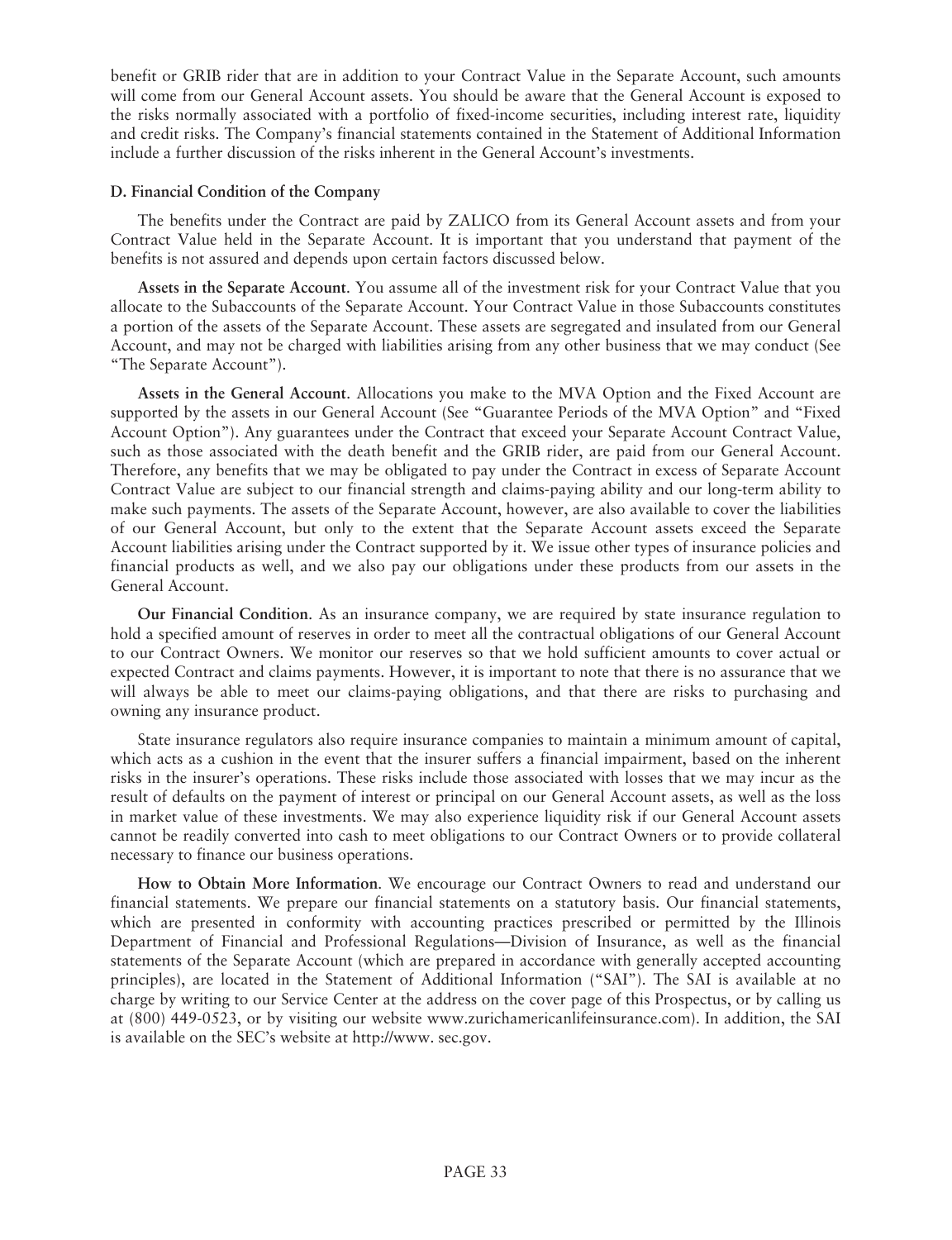# **CONTRACT CHARGES AND EXPENSES**

This section describes the charges and deductions that we make under the Contract to compensate for: (1) the services and benefits we provide; (2) the costs and expenses we incur; and (3) the risks we assume. The fees and charges we deduct under the Contract may result in a profit to us.

We deduct the following charges and expenses:

- mortality and expense risk charge,
- administration charge,
- records maintenance charge,
- Withdrawal Charge,
- Guaranteed Retirement Income Benefit Rider Charge, if any,
- transfer charge,
- investment management fees and other expenses, and
- applicable state premium taxes.

Subject to certain expense limitations, you indirectly bear investment management fees and other Fund expenses.

### **A. Charges Against The Separate Account.**

### **1. Mortality and Expense Risk Charge.**

This charge is also referenced as Base Contract charge in this prospectus. We assess each Subaccount a daily asset charge for mortality and expense risks at a rate of 1.25% per annum. Variable Annuity payments reflect the investment experience of each Subaccount but are not affected by changes in actual mortality experience or by actual expenses we incur. If you annuitize the Contract on a variable basis, we will continue to assess a daily Mortality and Expense Risk Charge at an annual rate of 1.25% against the assets you hold in the Separate Account.

The mortality risk we assume arises from two contractual obligations. First, if you or the Annuitant die before age 91 and before the Annuity Date, we may, in some cases, pay more than Contract Value. (See "Guaranteed Death Benefit", above.) Second, when Annuity Options involving life contingencies are selected, we assume the risk that Annuitants will live beyond actuarial life expectancies.

We also assume an expense risk. Actual expenses of administering the Contracts may exceed the amounts we recover from the Records Maintenance Charge or the administrative cost portion of the daily asset charge.

### **2. Administration Charge.**

We assess each Subaccount a daily administration charge at a rate of 0.15% per annum. This charge reimburses us for expenses incurred for administering the Contracts. These expenses include Owner inquiries, changes in allocations, Owner reports, Contract maintenance costs, and data processing costs. The administration charge covers the average anticipated administrative expenses incurred while the Contracts are in force. There is not necessarily a direct relationship between the amount of the charge and the administrative costs of a particular Contract. If you annuitize the Contract on a variable basis, we will continue to assess a daily Administration Charge at an annual rate of 0.15% against the assets you hold in the Separate Account.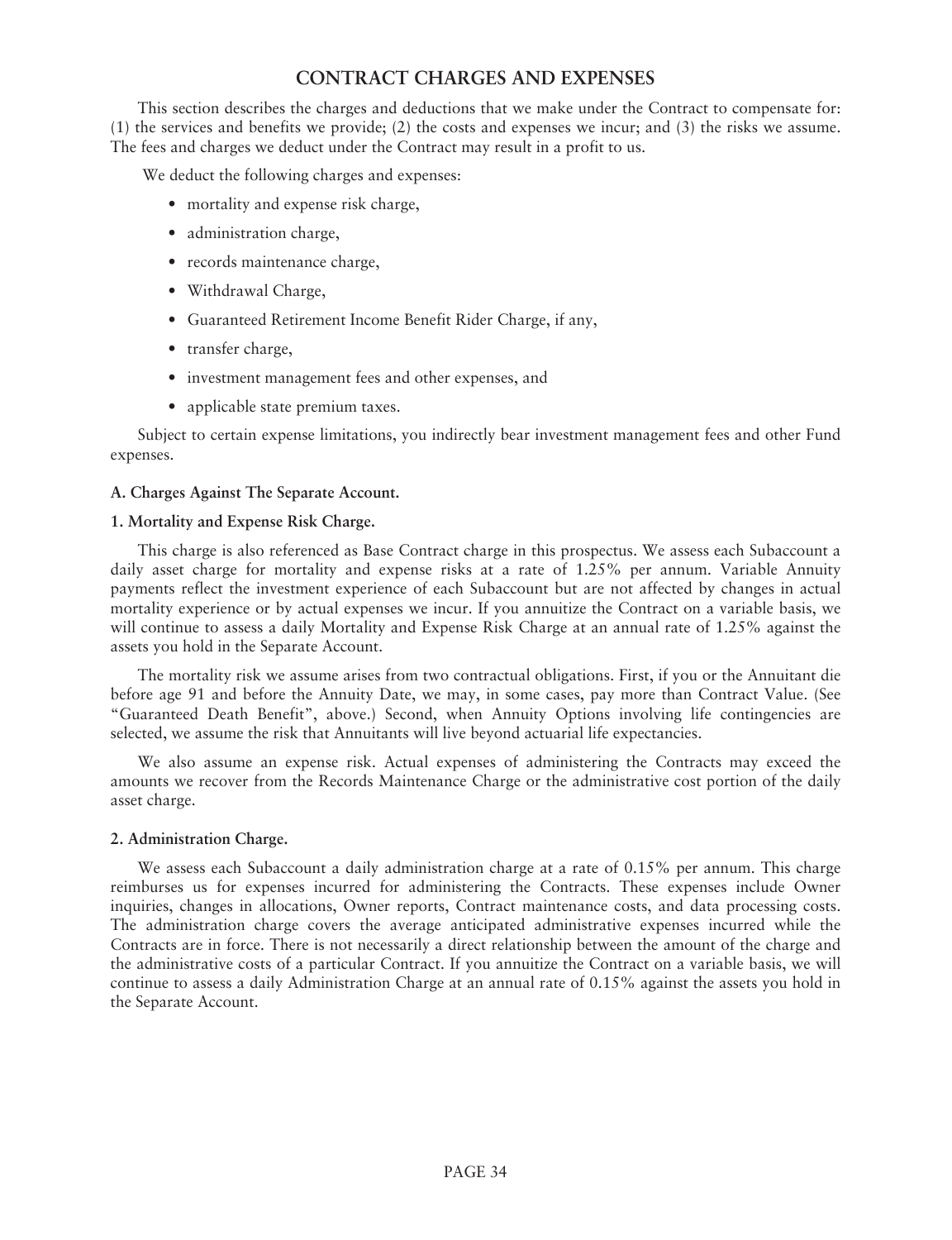# **3. Records Maintenance Charge.**

We deduct an annual Records Maintenance Charge of \$30 during the Accumulation Period. The charge is assessed:

- at the end of each Contract Year,
- on Contract surrender, and
- upon annuitization.

However, we do not deduct the Records Maintenance Charge for Contracts with Contract Value of at least \$50,000 on the assessment date. Except as described in the Exceptions section of this Prospectus (see "CONTRACT CHARGES AND EXPENSES—Charges Against The Separate Account—9. Exceptions"), there are no other waivers of or reductions in the Records Maintenance Charge.

This charge reimburses us for the expenses of establishing and maintaining Contract records. The Records Maintenance Charge reduces the net assets of each Subaccount, Guarantee Period and the Fixed Account. The Records Maintenance Charge is assessed equally among all Subaccounts in which you have an interest.

If your Contract Value is less than the \$30 Records Maintenance Charge on the anniversary of your Contract's date of issue when the Records Maintenance Charge is assessed, your Contract and any applicable riders (including, but not limited to, the GRIB rider) will terminate, without value and without further notice, on that date. If your Contract has the GRIB rider, permitting the Contract to terminate without value will result in the GRIB rider also terminating along with any accumulated benefits. You should consult your financial advisor and make sure that you fully understand the impact that permitting your Contract to terminate without value will have on your GRIB rider benefits.

If your Contract Value is less than \$30 on the anniversary of your Contract's date of issue when the Records Maintenance Charge is assessed, you can avoid having your Contract and any applicable riders terminate, without value and without further notice, by making additional Purchase Payments into your Contract before the Records Maintenance Charge is assessed. The minimum additional Purchase Payment is \$500 (\$50 or more for IRAs; \$100 if you authorize us to draw on an account via check or electronic debit). See "THE CONTRACTS—General Information". Your additional Purchase Payments are subject to all applicable charges, such as applicable state premium taxes.

### **4. Withdrawal Charge.**

We deduct a Withdrawal Charge to cover Contract sales expenses, including commissions and other promotion and acquisition expenses.

Each Contract Year, you may withdraw or surrender the Contract, without Withdrawal Charge, up to the greater of:

- the excess of Contract Value over total Purchase Payments subject to Withdrawal Charges, minus prior withdrawals that were previously assessed a Withdrawal Charge, or
- 10% of the Contract Value.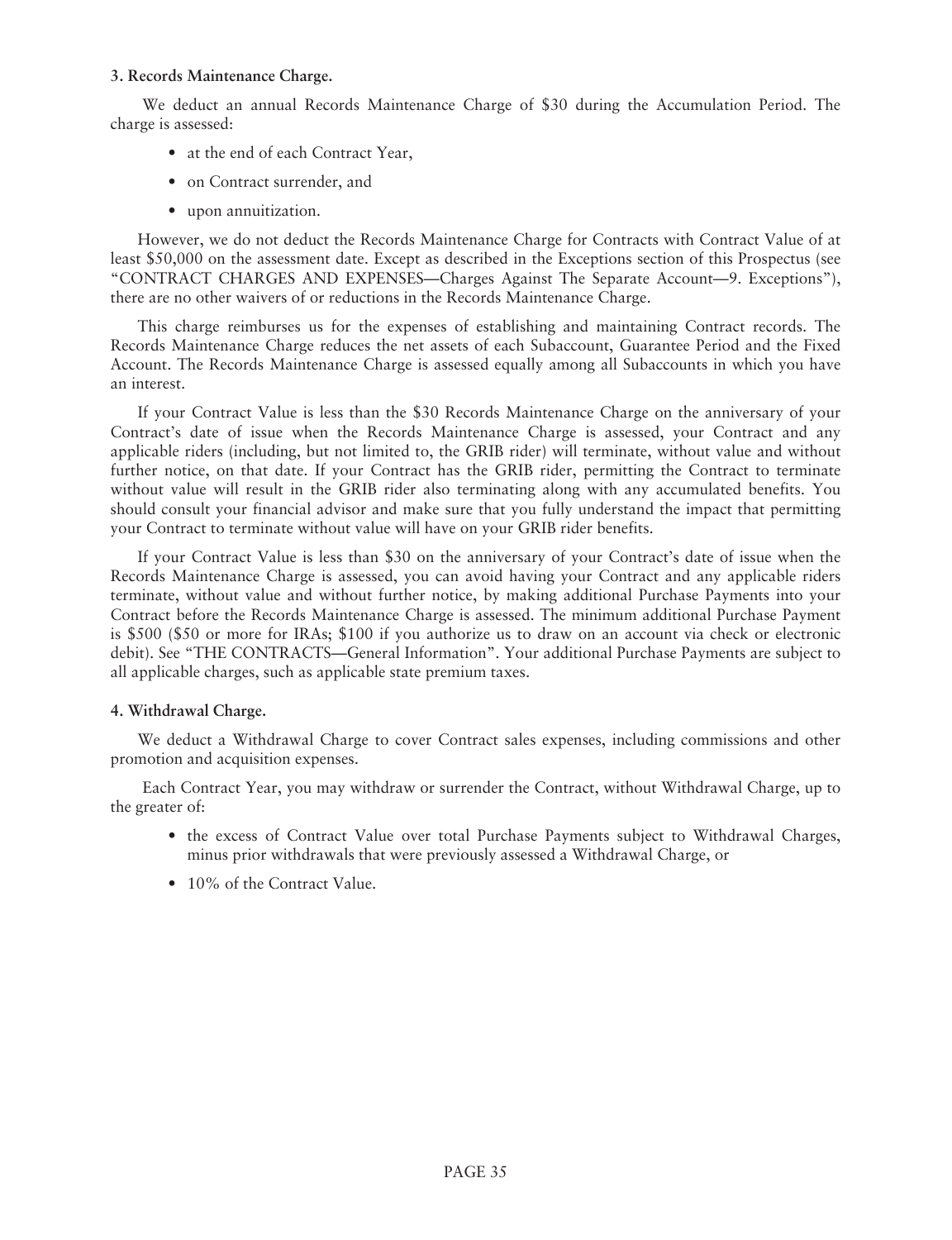If you withdraw a larger amount, the excess Purchase Payments withdrawn are subject to a Withdrawal Charge. The Withdrawal Charge applies in the first seven Contribution Years following each Purchase Payment as follows:

| <b>Contribution Year</b> | Withdrawal Charge |
|--------------------------|-------------------|
|                          | 7%                |
|                          |                   |
|                          |                   |
|                          | $5\%$             |
|                          | $4\%$             |
|                          | $3\%$             |
|                          |                   |
|                          | $0\%$             |

Purchase Payments are deemed surrendered in the order in which they were received.

When a withdrawal is requested in good order, you receive a check in the amount requested. If a Withdrawal Charge applies, Contract Value is reduced by the Withdrawal Charge, plus the dollar amount sent to you. We will apply the Withdrawal Charge to Subaccounts on a pro rata basis unless you instruct us otherwise.

Because Contribution Years are based on the date each Purchase Payment is made, you may be subject to a Withdrawal Charge, even though the Contract may have been issued many years earlier. (For additional details, see "Withdrawals During the Accumulation Period.")

Subject to certain exceptions and state approvals, Withdrawal Charges are not assessed on withdrawals:

- after you have been confined in a hospital or skilled health care facility for at least 30 days and you remain confined at the time of the request;
- within 30 days following your discharge from a hospital or skilled health care facility after a confinement of at least 30 days; or
- if you or the Annuitant become disabled after the Contract is issued and before age 65.

Restrictions and provisions related to the nursing care or hospitalization disability waivers are described in Contract endorsements.

The Withdrawal Charge compensates us for Contract distribution expenses, which include the payment of on-going trail commissions to selling firms (See "Distribution of Contracts"). Currently, we anticipate Withdrawal Charges will not fully cover distribution expenses. We may use our general assets to pay distribution expenses. Those assets may include proceeds from the mortality and expense risk charge.

The Withdrawal Charge also applies at annuitization to amounts attributable to Purchase Payments in their seventh Contribution Year or earlier. No Withdrawal Charge applies upon annuitization if you select Annuity Options 2, 3 or 4 or if payments under Annuity Option 1 are scheduled to continue for at least five years. See "The Annuity Period-Annuity Options" for a discussion of the Annuity Options available.

### **5. Optional Guaranteed Retirement Income Benefit ("GRIB") Rider Charge.**

If you have selected the GRIB rider and it is in force, we will deduct an annual charge of 0.25% of Contract Value for this rider. We deduct a pro rata portion of the charge on the last business day of each calendar quarter. This quarterly charge is deducted from each Subaccount, each Guarantee Period and the Fixed Account in which you have value based on the proportion that the value you have in each account bears to your total Contract Value. If the GRIB rider is not exercised by the Annuitant's age 91, the GRIB terminates without value on that date. Contract Owners must exercise the GRIB rider no later than the Contract anniversary before the Annuitant's age 91. We do not charge for this rider after the Annuitant's 91st birthday. We do not assess the GRIB Charge after you annuitize your Contract.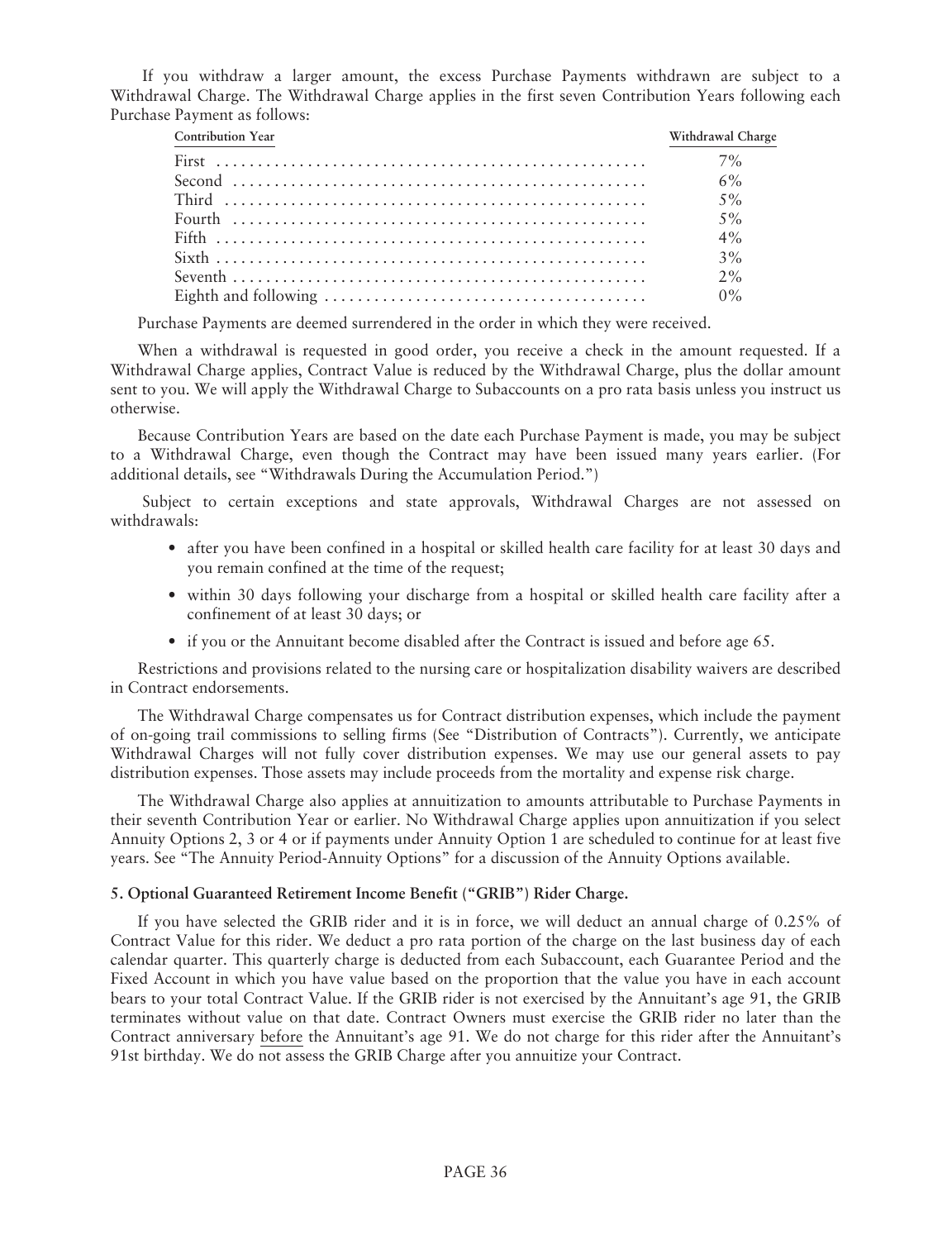## **6. Transfer Charge.**

We currently allow you to make unlimited transfers without charge. We reserve the right to assess a transfer fee of \$25 for the thirteenth and each subsequent transfer during a Contract Year.

### **7. Investment Management Fees and Other Expenses.**

Each Fund or Portfolio's net asset value may reflect the deduction of investment management fees, Rule 12b-1 fees and general operating expenses. Subject to limitations, you indirectly bear these fees and expenses. (See "Fee Table.") For 2020, total annual investment management fees and expenses for the Funds and Portfolios offered through the Contracts ranged from  $\lceil 1\% \rceil \leq \lceil 1\% \rceil \leq 1$  of average daily Portfolio assets. Further detail is provided in the attached prospectuses for the Funds or Portfolios and the Portfolios' or Funds' statements of additional information.

*Redemption Fees*. A Fund or Portfolio may assess a redemption fee of up to 2% on Subaccount assets that are redeemed out of the Fund or Portfolio in connection with a withdrawal or transfer. Each Fund or Portfolio determines the amount of the redemption fee and when the fee is imposed. The redemption fee is retained by or paid to the Fund or Portfolio and is not retained by us. The redemption fee will be deducted from your Contract Value. For more information on each Fund or Portfolio's redemption fee, see the Fund or Portfolio prospectus.

## **8. State and Local Government Premium Taxes.**

Certain state and local governments impose a premium tax of up to 3.5% of Purchase Payments which, depending on the state, is paid by us at the time we receive a Purchase Payment from you or at the time you annuitize your Contract. If you live in a state where we pay premium tax at the time we receive a Purchase Payment from you (Florida, Maine, South Dakota, West Virginia, and Wyoming), we reserve the right to deduct the amount of the premium tax payable from your Contract Value at the time we receive your Purchase Payment. If you live in a state where we pay premium tax when you annuitize your Contract (California and Nevada), we will deduct the amount of the premium tax payable from your Contract Value (if you annuitize under the standard feature in your Contract) or from your GRIB base (if you annuitize under the GRIB rider). We will take this deduction at the time of annuitization of your Contract. In no event will this deduction for premium tax exceed the amount of your Contract Value at the time of annuitization. The charge we deduct for premium tax will never exceed the amount of premium tax we have paid to your state on your Purchase Payments. See "Appendix A-State and Local Government Premium Tax Chart" in the Statement of Additional Information.

### **9. Exceptions.**

We may decrease the mortality and expense risk charge, the administration charge, and the Records Maintenance Charge without notice. However, we guarantee that they will not increase. We bear the risk that those charges will not cover our costs. On the other hand, should the charges exceed our costs, we will not refund any charges. Any profit is available for corporate purposes including, among other things, payment of distribution expenses.

We may also reduce or waive charges, including but not limited to, the Records Maintenance Charge, the Withdrawal Charge, and mortality and expense risk and administration charges, for certain sales that may result in cost savings, such as those where we incur lower sales expenses or perform fewer services because of economies due to the size of a group, the average contribution per participant, or the use of mass enrollment procedures. We may also reduce or waive charges and/or credit additional amounts on Contracts issued to:

• employees and registered representatives (and their families) of broker-dealers (or their affiliated financial institutions) that have entered into selling group agreements with BFP Securities, LLC ("BFPS"), and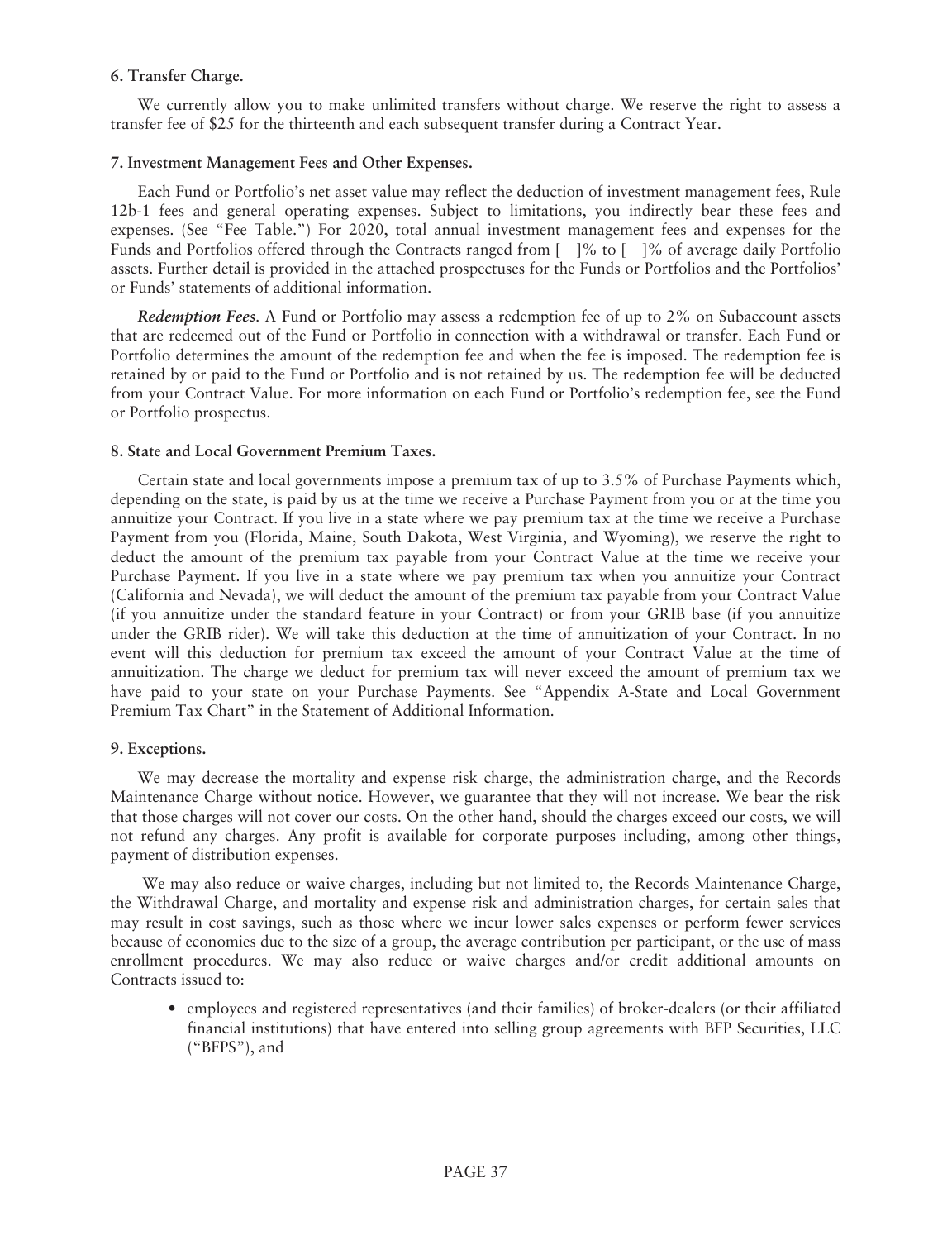• officers, directors and employees (and their families) of ZALICO, Deutsche DWS Investments VIT Funds and Deutsche DWS Variable Series I and II, their investment advisers and principal underwriter or certain affiliated companies, or to any trust, pension, profit-sharing or other benefit plan for such persons.

Reductions in these charges will not unfairly discriminate against any Owner.

#### **B. Distribution Costs**

For information concerning the compensation we pay in relation to prior sale of the Contracts, see "Distribution of Contracts."

# **THE ANNUITY PERIOD**

Contracts may be annuitized under one of several Annuity Options. Annuity payments begin on the Annuity Date and under the selected Annuity Option. The Annuity Date must be at least one year after the Date of Issue. Subject to state variation, the Annuity Date may not be deferred beyond the later of the Annuitant's 91st birthday (100th birthday if the Contract is part of a Charitable Remainder Trust) or ten years after the Date of Issue. However, annuitization will be delayed beyond the Annuity Date if we are making systematic withdrawals based on your life expectancy. In this case, annuitization begins when life expectancy withdrawals are stopped.

You may elect to receive annuity payments on a fixed or variable basis, or a combination. Keep in mind that, on the Annuity Date, any of your Contract Value being held in the Fixed Account or allocated to a Guarantee Period will be annuitized on a fixed basis. (The MVA Option is not available during the Annuity Period.) Any of your Contract Value being held in the Separate Account will be annuitized on a variable basis. If you annuitize on a variable basis, we will assess a daily mortality and expense risk charge and an administration charge at an annual rate of 1.40% against your assets invested in the Separate Account. During the Annuity Period, you will not be able to withdraw any Contract Value.

Special annuitization rules apply if you purchased the GRIB rider. (See "BENEFITS AVAILABLE UNDER THE CONTRACT" below).

### **A. Annuity Payments.**

Annuity payments are based on:

- the annuity table specified in the Contract,
- the selected Annuity Option, and
- the investment performance of the selected Subaccount(s) (if variable annuitization is elected).

Under variable annuitization, the Annuitant receives the value of a fixed number of Annuity Units each month. An Annuity Unit's value reflects the investment performance of the Subaccount(s) selected. The amount of each annuity payment varies accordingly. If you annuitize under Option 1 for a period of less than 5 years, your annuity payments will be subject to a Withdrawal Charge. (For additional details, see "Withdrawal Charge.")

### **B. Annuity Options.**

You may elect one of the Contract's Annuity Options. You may decide at any time (subject to the provisions of your retirement plan, if applicable, and state variations) to begin annuity payments before the Annuitant's 91st birthday (100th birthday if the Contract is part of a Charitable Remainder Trust) or within ten years after the Date of Issue, whichever is later. You may change the Annuity Option before the Annuity Date. If you do not elect an Annuity Option, we will make monthly annuity payments in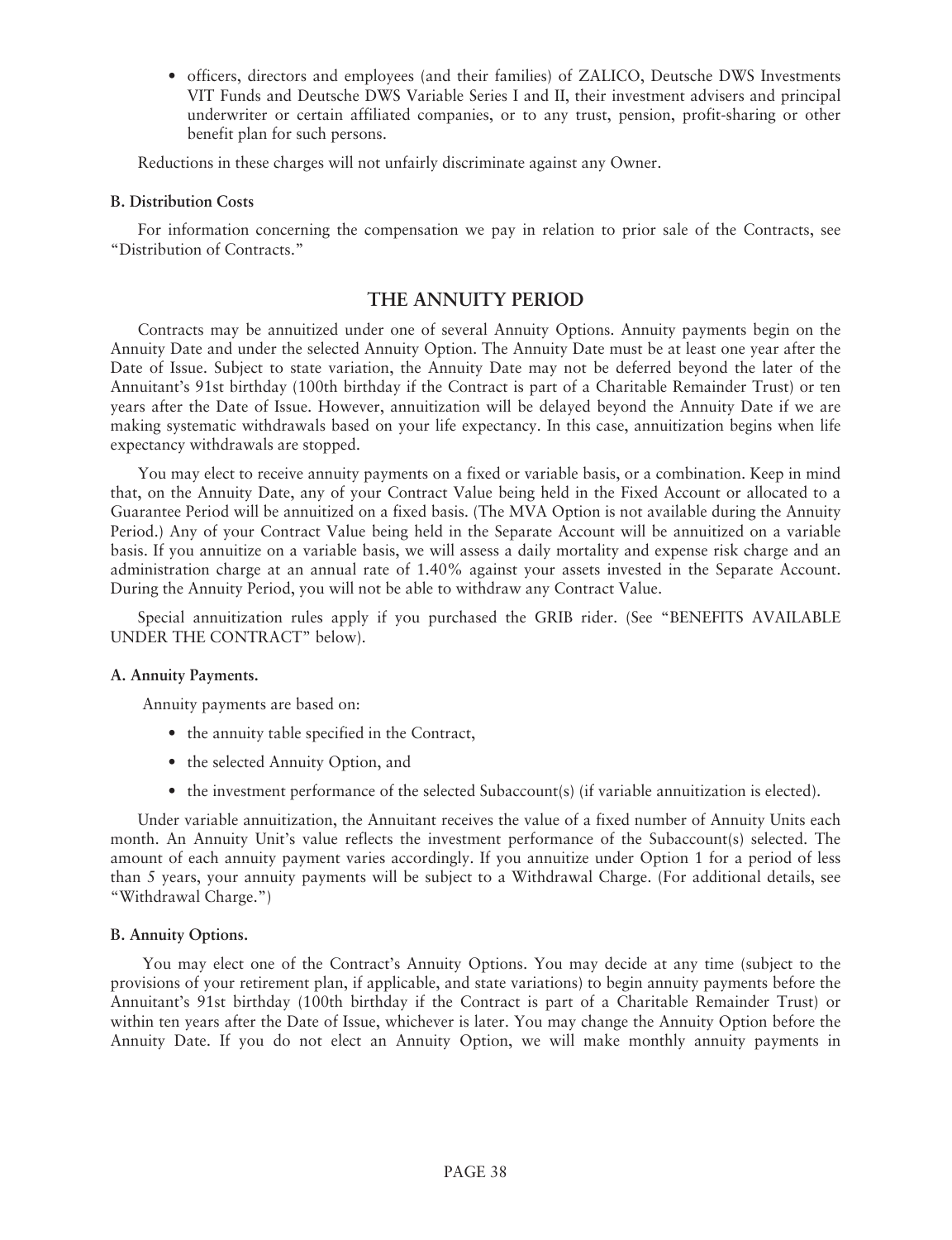accordance with Option 3 below with a ten year period certain. Generally, annuity payments are made in monthly installments. However, you must select a payment frequency that results in an annuity payment of at least \$50. If the amount falls below \$50, we have the right to change the payment frequency to bring the annuity payment up to at least \$50.

The amount of periodic annuity payments may depend upon:

- the Annuity Option selected;
- the age and sex of the Annuitant; and
- the investment experience of the selected Subaccount(s).

For example:

- If Option 1, income for a specified period, is selected, shorter periods result in fewer payments with higher values.
- If Option 2, life income, is selected, it is likely that each payment will be smaller than would result if income for a short period were specified.
- If Option 3, life income with installments guaranteed, is selected, each payment will probably be smaller than would result if the life income option were selected.
- If Option 4, the joint and survivor annuity, is selected, each payment is smaller than those measured by an individual life income option.

The age of the Annuitant also influences the amount of periodic annuity payments because an older Annuitant is expected to have a shorter life span, resulting in larger payments. The sex of the Annuitant influences the amount of periodic payments because females generally live longer than males, resulting in smaller payments. Finally, if you participate in a Subaccount with higher investment performance, it is likely you will receive a higher periodic payment, and conversely, you will likely receive a lower periodic payment if you participate in Subaccounts with lower investment performance.

If you die before the Annuity Date, available Annuity Options are limited. Unless you have imposed restrictions, the Annuity Options available are:

- Option 2, or
- Option 1 or 3 for a period no longer than the life expectancy of the Beneficiary (but not less than five years from your death).

If the Beneficiary is not an individual, the entire interest must be distributed within five years of your death. The death benefit distribution must begin no later than one year from your death, unless a later date is prescribed by federal regulation.

For Qualified Plan Contracts, the period certain elected cannot be longer than the Owner's life expectancy, in order to satisfy minimum required distribution rules.

### **Option 1—Income for Specified Period.**

Option 1 provides an annuity payable monthly for a selected number of years ranging from five to thirty. Upon the Annuitant's death, if the Beneficiary is an individual, we automatically continue payments to the Beneficiary for the remainder of the period specified. If the Beneficiary is not an individual (e.g., an estate or trust), we pay the discounted value of the remaining payments in the specified period. Although there is no life contingency risk associated with Option 1, we continue to deduct the mortality and expense risk and administration charge.

If you elect variable annuitization under Option 1, the Annuitant may elect to cancel all or part of the variable annuity payments remaining due. We will then pay the discounted value of the remaining payments calculated as of the date we receive your request in good order at the Service Center.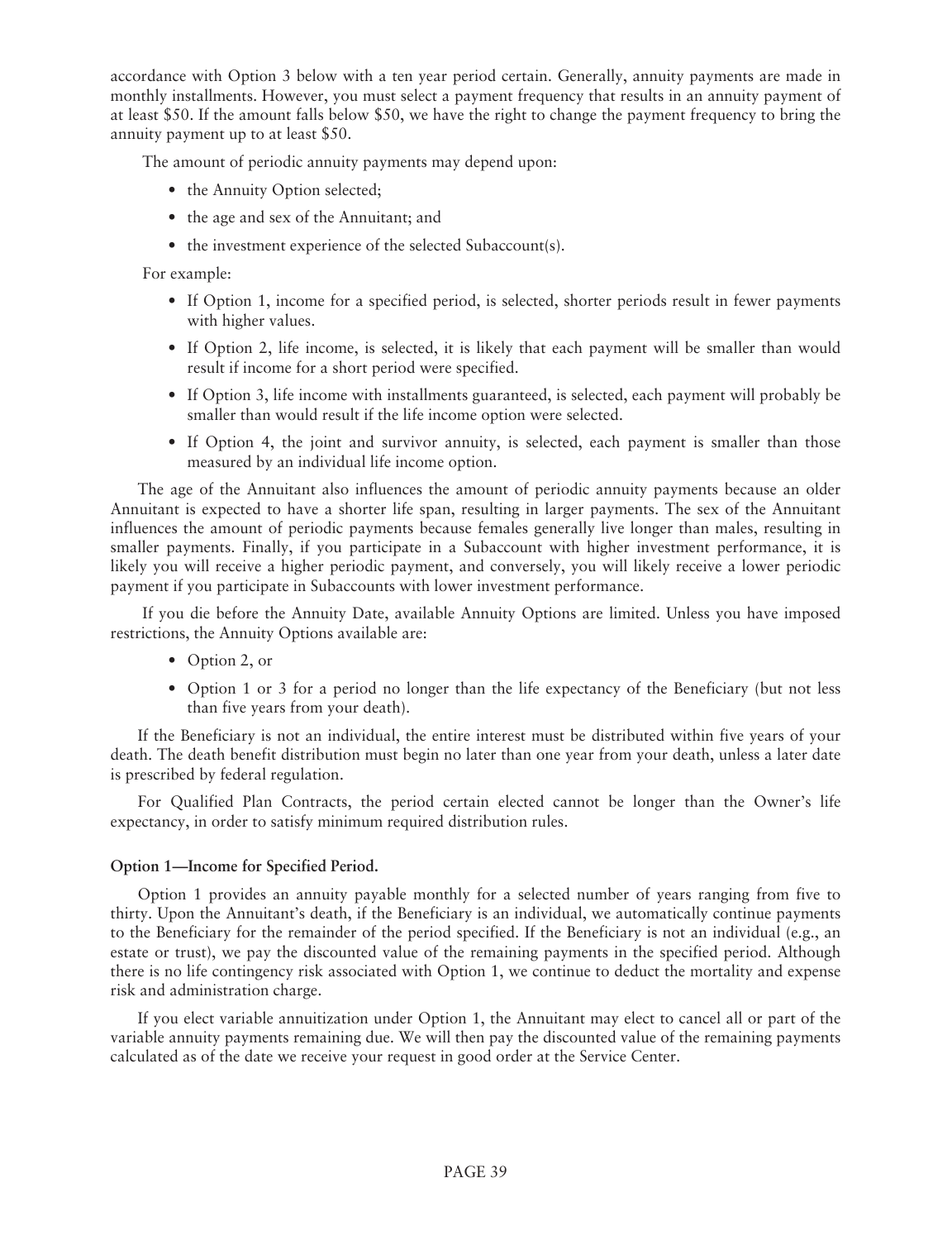#### **Option 2—Life Income.**

Option 2 provides for an annuity payable monthly over the lifetime of the Annuitant. If Option 2 is elected, annuity payments terminate automatically and immediately on the Annuitant's death without regard to the number or total amount of payments made. Thus, it is possible for an individual to receive only one payment if death occurred prior to the date the second payment was due.

#### **Option 3—Life Income with Installments Guaranteed.**

Option 3 provides an annuity payable monthly during the Annuitant's lifetime. However, Option 3 also provides for the automatic continuation of payments for the remainder of the specified period if the Beneficiary is an individual and payments have been made for less than the specified period. The period specified may be five, ten, fifteen or twenty years. If the Beneficiary is not an individual, we pay the discounted value of the remaining payments in the specified period.

#### **Option 4—Joint and Survivor Annuity.**

Option 4 provides an annuity payable monthly while either Annuitant is living. Upon either Annuitant's death, the monthly income payable continues over the life of the surviving Annuitant at a percentage specified when Option 4 is elected. Annuity payments terminate automatically and immediately upon the surviving Annuitant's death without regard to the number or total amount of payments received.

### **C. Transfers During the Annuity Period.**

During the Annuity Period, the Annuitant may, by sending a written request (in good order) to the Service Center, transfer Subaccount Value from one Subaccount to another Subaccount or to the Fixed Account, subject to the following limitations:

- Transfers to a Subaccount are prohibited during the first year of the Annuity Period; subsequent transfers are limited to one per year.
- All interest in a Subaccount must be transferred.
- If we receive notice of transfer to a Subaccount more than seven days before an annuity payment date, the transfer is effective during the Valuation Period after the date we receive the notice.
- If we receive notice of transfer to a Subaccount less than seven days before an annuity payment date, the transfer is effective during the Valuation Period after the annuity payment date.
- Transfers to the Fixed Account are available only on an anniversary of the first Annuity Date. We must receive notice at least 30 days prior to the anniversary.
- Transfers are not allowed from the Fixed Account to the Subaccounts.

A Subaccount's Annuity Unit value is determined at the end of the Valuation Period preceding the effective date of the transfer. We may suspend, change or terminate the transfer privilege at any time.

A payee may not have more than three Subaccounts after any transfer.

You may request transfers in writing by mailing your request (in good order) to our Service Center, or by faxing your request (in good order) to our Service Center at 1-866-609-3962.

#### **D. Annuity Unit Value Under Variable Annuity.**

Annuity Unit value is determined independently for each Subaccount.

Annuity Unit value for any Valuation Period is:

• Annuity Unit value for the preceding Valuation Period, times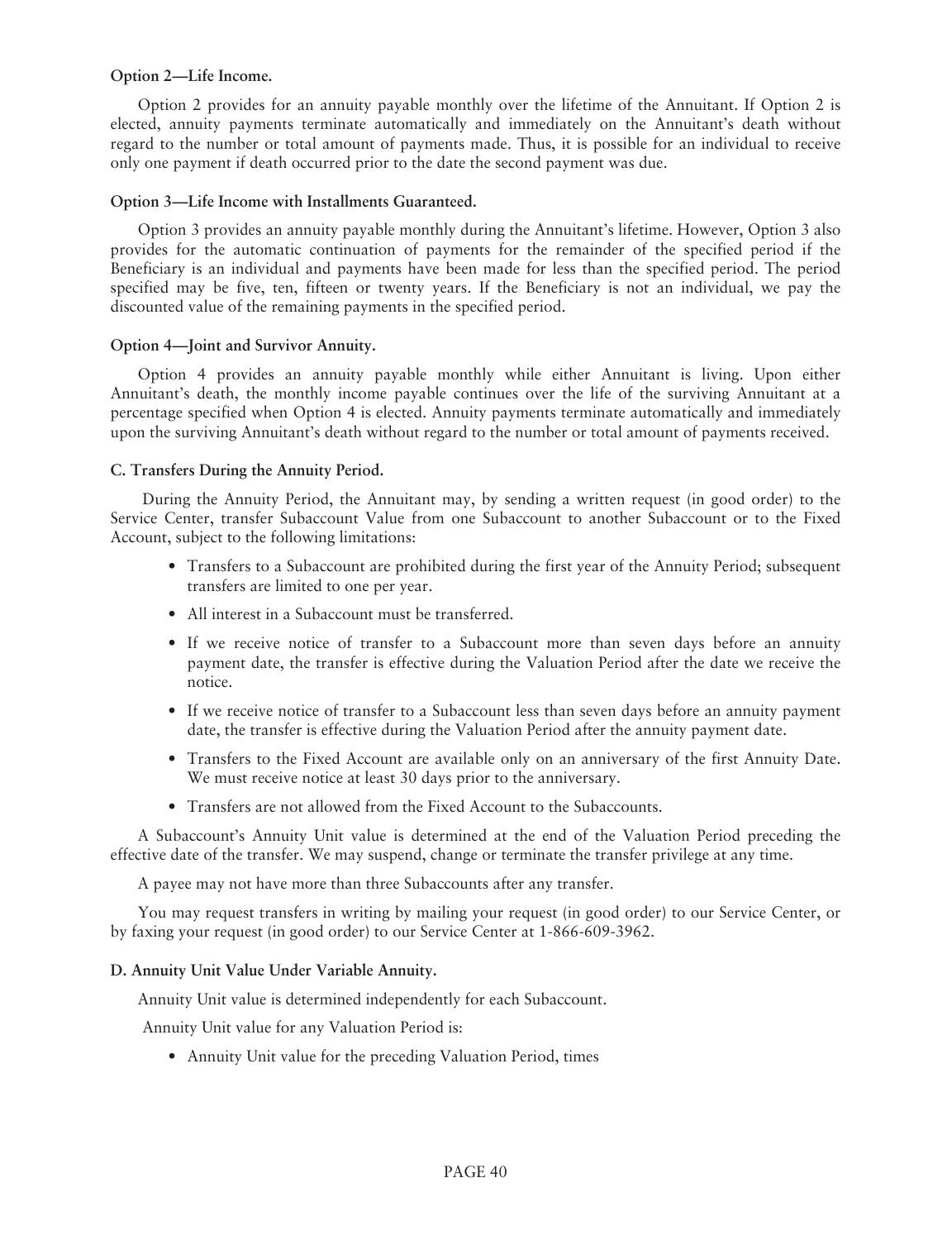- the net investment factor for the current Valuation Period, times
- an interest factor which offsets the 2.5% per annum rate of investment earnings assumed by the Contract's annuity tables.

The net investment factor for a Subaccount for any Valuation Period is:

- the Subaccount's Annuity Unit value at the end of the current Valuation Period, plus or minus the per share charge or credit for taxes reserved; divided by
- the Subaccount's Annuity Unit value at the end of the preceding Valuation Period, plus or minus the per share charge or credit for taxes reserved.

### **E. First Periodic Payment Under Variable Annuity.**

When annuity payments begin, the value of your Contract interest is:

- Accumulation Unit values at the end of the Valuation Period falling on the 20th or 7th day of the month before the first annuity payment is due, times
- the number of Accumulation Units credited at the end of the Valuation Period, minus
- any applicable premium taxes and Withdrawal Charges.

The first annuity payment is determined by multiplying the benefit per \$1,000 of value shown in the applicable annuity table by the number of thousands of dollars of Contract Value (or GRIB base, if applicable), after the deduction of any Withdrawal Charges and any premium taxes from Contract Value (or the GRIB base, if applicable).

A 2.5% per annum rate of investment earnings is assumed by the Contract's annuity tables. If the actual net investment earnings rate exceeds 2.5% per annum, payments increase accordingly. Conversely, if the actual rate is less than 2.5% per annum, annuity payments decrease.

#### **F. Subsequent Periodic Payments Under Variable Annuity.**

Subsequent annuity payments are determined by multiplying the number of Annuity Units by the Annuity Unit value at the Valuation Period before each annuity payment is due. The first annuity payment is divided by the Annuity Unit value as of the Annuity Date to establish the number of Annuity Units representing each annuity payment. This number does not change.

### **G. Fixed Annuity Payments.**

Each Fixed Annuity payment is determined from tables we prepare. These tables show the monthly payment for each \$1,000 of Contract Value allocated to a Fixed Annuity. Payment is based on the Contract Value at the date before the annuity payment is due. Fixed Annuity payments do not change regardless of investment, mortality or expense experience.

### **H. Death Benefit Proceeds.**

If the Annuitant dies after the Annuity Date while the Contract is in force, the death benefit proceeds, if any, depend upon the form of annuity payment in effect at the time of death. (See "Annuity Options.")

### **I. GRIB Rider.**

If you purchased a GRIB rider with your Contract, additional annuitization rights apply. (See "BENEFITS AVAILABLE UNDER THE CONTRACT" below).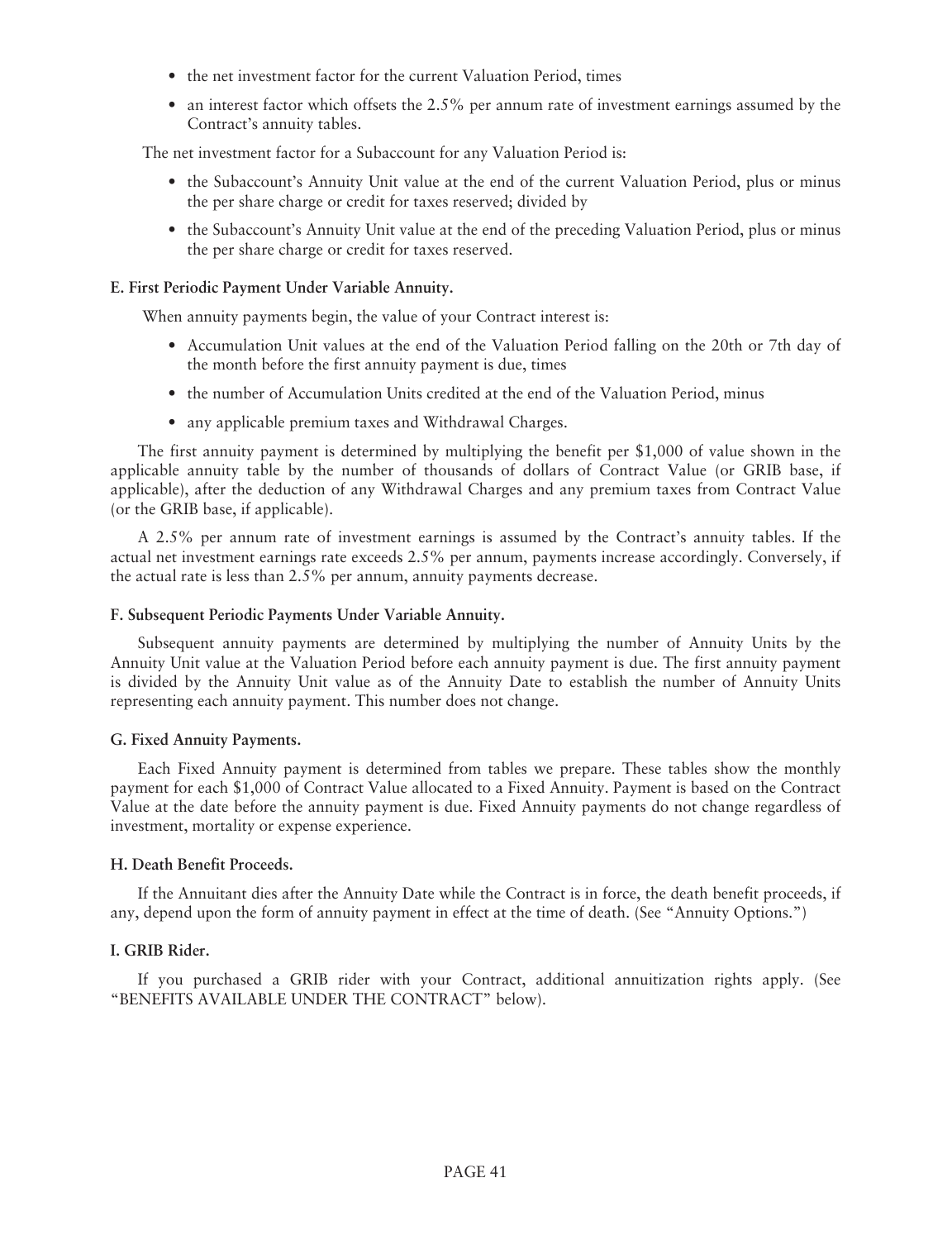# **BENEFITS AVAILABLE UNDER THE CONTRACT**

The following table summarizes information about the benefits available under the Contract.

| Name of<br>Benefit                               | Purpose                                                                                                              | Standard or<br>Optional | Maximum<br>Fee                                        | Descriptions of<br>Restrictions or<br>Limitations                                                                            |
|--------------------------------------------------|----------------------------------------------------------------------------------------------------------------------|-------------------------|-------------------------------------------------------|------------------------------------------------------------------------------------------------------------------------------|
| Guaranteed Death<br>Benefit                      | To provide your<br>Beneficiary with a<br>payment upon<br>your death.                                                 | Standard                | None                                                  | Withdrawals<br>could significantly<br>reduce the benefit<br>amount                                                           |
| Guaranteed<br>Retirement Income<br>Benefit $(1)$ | The GRIB<br>provides a<br>minimum fixed<br>annuity<br>guaranteed<br>lifetime income to<br>the Annuitant.             | Optional                | $0.25\%$ (as a<br>percentage of<br>Contract Value)(2) | Rider no longer<br>offered. Rider<br>may be exercised<br>only within a<br>certain time<br>window.                            |
| Dollar Cost<br>Averaging                         | To reduce the<br>impact of<br>volatility on the<br>overall<br>investment.                                            | Optional                | None                                                  | This benefit is<br>available only<br>during the<br>Accumulation<br>Period.                                                   |
|                                                  |                                                                                                                      |                         |                                                       | The minimum<br>transfer amount is<br>$$100~\mathrm{per}$<br>Subaccount,<br>Guarantee Period,<br>or Fixed Account.            |
| Systematic<br>Withdrawal Plan                    | To allow<br>pre-authorization<br>of periodic<br>withdrawals<br>during the<br>Accumulation<br>Period.                 | Optional                | None                                                  | The minimum<br>periodic payment<br>under this benefit<br>is \$100.<br>Withdrawal<br>Charges and tax<br>penalty may<br>apply. |
| <b>Automatic Account</b><br>Rebalancing          | To allow<br>automatic<br>reallocation of<br>Contract Value to<br>match the<br>predefined<br>allocation<br>elections. | Optional                | None                                                  | Transfers under<br>this program are<br>not subject to the<br>\$100 minimum<br>transfer<br>limitation.                        |

(1) This GRIB rider was an optional Contract benefit available under Scudder DestinationsSM Annuity Contracts issued before November 12, 2001 and under Farmers Variable Annuity I Contracts issued on or after May 1, 2000 and before May 1, 2002. We no longer offer the GRIB rider.

(2) If you have elected the GRIB rider and your rider remains in force, the 0.25% rider charge will continue to be deducted on the last business day of each contract quarter. The rider charge will be deducted pro rata as a percentage of Contract Value from each Subaccount, Guarantee Period, and the Fixed Account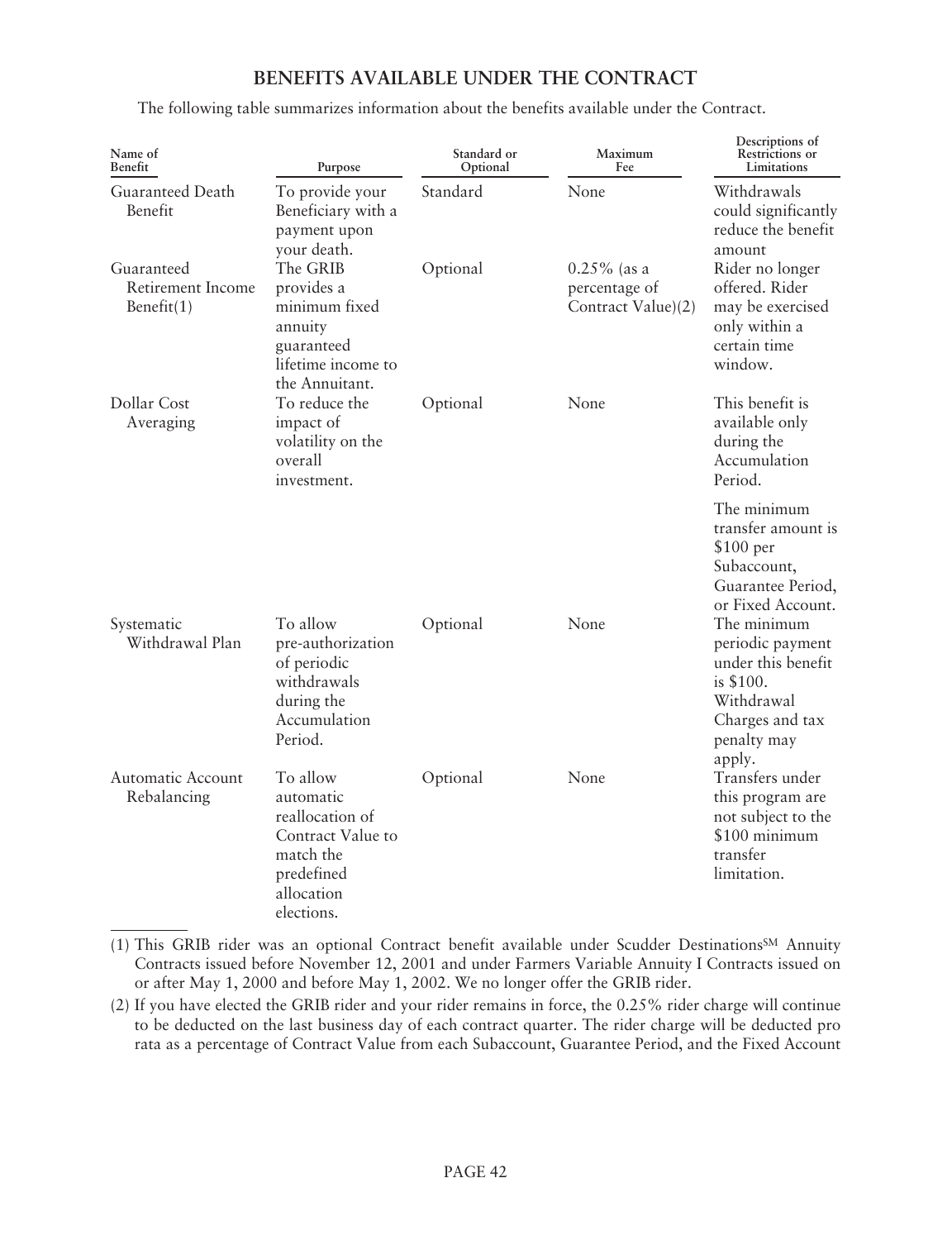in which you have Contract Value until you annuitize or surrender the Contract or the Annuitant reaches age 91, whichever comes first.

## **Guaranteed Death Benefit**

This is the standard death benefit under the Contract. We pay a death benefit to the Beneficiary if any of the following occurs during the Accumulation Period:

- the Owner, or a joint owner, dies,
- the Annuitant dies with no living contingent annuitant, or
- the contingent annuitant dies after the Annuitant.

Each Beneficiary or contingent beneficiary will bear the investment risk (i.e., receive any gains or bear any losses) on investments held in the Subaccounts until the payment of the death benefit. The amount of the death benefit depends on the age of the deceased Owner or Annuitant when the death benefit becomes payable.

If the deceased Owner or Annuitant dies before age 91, we will pay the Beneficiary the greatest of the following less debt:

- Contract Value,
- Purchase Payments minus previous withdrawals, accumulated at 5.00% interest per year to the earlier of the deceased's age 80 or the date of death, plus Purchase Payments minus all withdrawals from age 80 to the date of death (the "GDB Purchase Payment Roll-Up Value"), or
- the greatest anniversary value before death.

The greatest anniversary value equals:

- the highest of the Contract Values on each contract anniversary prior to the deceased's age 81, plus the dollar amount of any Purchase Payments made since that anniversary minus
- withdrawals since that anniversary.

We pay Contract Value to the Beneficiary if an Owner or Annuitant dies after age 91. The Owner or Beneficiary (unless the Owner has already elected an Annuity Option), as appropriate, may elect to have all or a part of the death benefit proceeds paid to the Beneficiary under one of the Annuity Options described under "Annuity Options" below. The death benefit must be distributed within five years after the date of death unless an Annuity Option is elected or a surviving spouse elects to continue the Contract in accordance with the provisions described below.

**Note**: The right of a spouse to continue the Contract and all Contract provisions relating to spousal continuation are available only to a person who meets the definition of "spouse" under the Federal Defense of Marriage Act, or any other applicable Federal law. The Supreme Court in *United States v Windsor* invalidated the limitation of marriage to opposite-sex couples in the federal Defense of Marriage Act ("DOMA"). In *Obergefell v. Hodges*, the U.S. Supreme Court required all states to issue marriage licenses to same-sex couples and to recognize same-sex marriages validly performed in other jurisdictions. Under current Federal law, a prospective or current Owner who has entered into or is contemplating a civil union or a same sex marriage should be aware that the rights of the spouse under the spousal continuation provisions of this Contract will not be available to such partner or same sex marriage spouse.

For Non-Qualified Plan Contracts or Individual Retirement Annuities, if the Beneficiary is the Owner's surviving spouse (as defined under Federal law) (or the Annuitant's surviving spouse if the Owner is not a natural person), the surviving spouse may elect to continue the Contract in lieu of taking a death benefit distribution.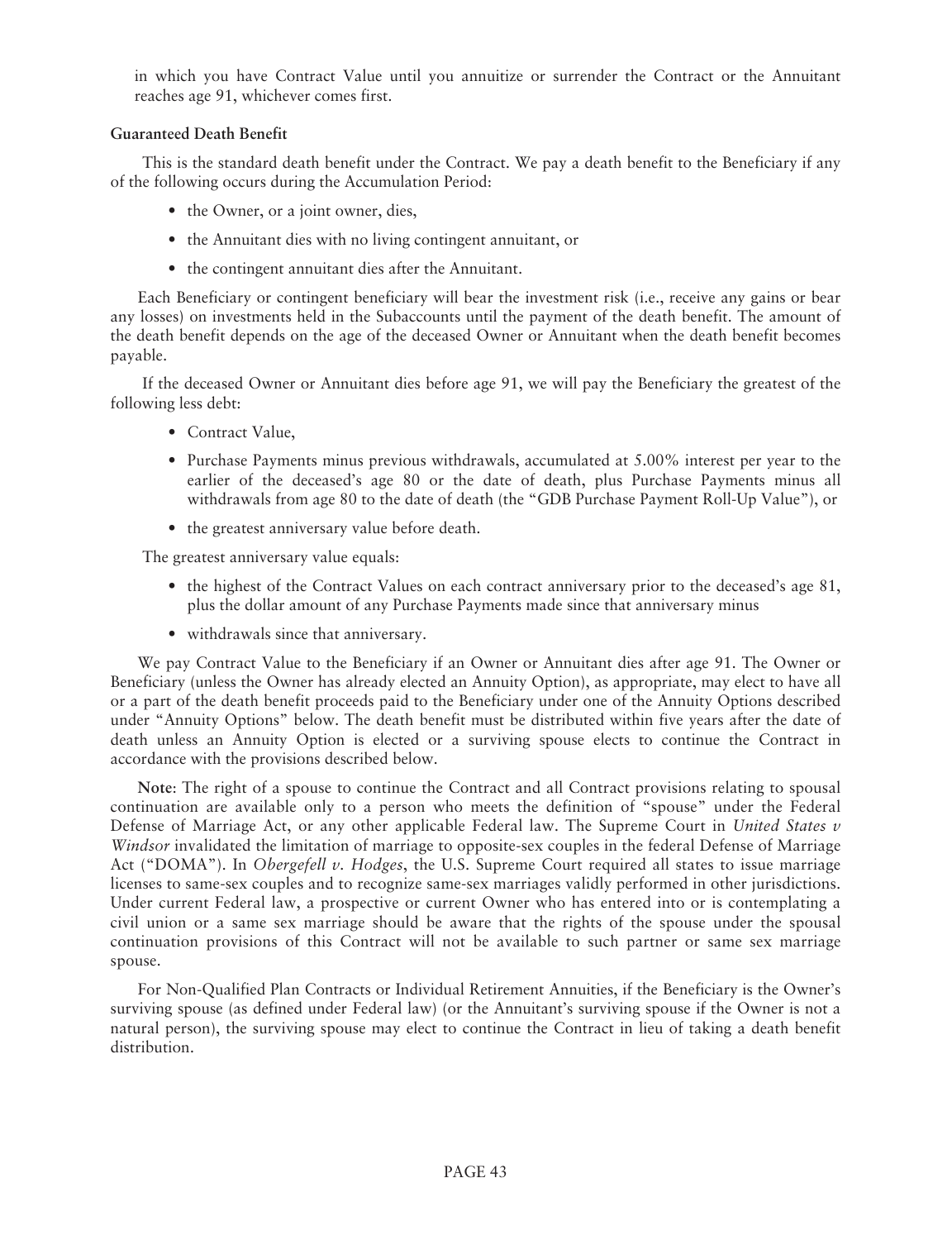The spouse will become the successor Owner of the Contract subject to the following:

- The Contract Value will be increased to reflect the amount of the death benefit. The difference will be credited to the DWS Government Money Market VIP Subaccount.
- No Withdrawal Charges will apply on existing values in the Contract. However, Purchase Payments made after the original owner's death are subject to Withdrawal Charges.
- Upon the death of the surviving spouse, the death benefit will be calculated from the time that the election to continue the Contract is made. A subsequent spouse of the surviving spouse will not be able to continue the Contract.

The above option is subject to availability of this feature in your state.

As an alternative to the above election, the surviving spouse may elect to continue a Non-Qualified Plan Contract or an Individual Retirement Annuity without receiving the increase in Contract Value attributable to the death benefit. In this case, all rights, benefits and charges under the Contract will continue including any applicable Withdrawal Charges.

#### **Example**

Assume that Contract Value is \$75,000, the GDB Purchase Payment Roll-Up Value is \$100,000, and the greatest anniversary value is \$92,500. If the Owner dies at age 65, the death benefit would be the greatest of the three values, which is \$100,000 in this example.

#### **GRIB Rider**

### **A. Guaranteed Retirement Income Benefit: General**

The Guaranteed Retirement Income Benefit ("GRIB") rider was an optional Contract benefit available under Scudder DestinationsSM Annuity Contracts issued before November 12, 2001 and under Farmers Variable Annuity I Contracts issued on or after May 1, 2000 and before May 1, 2002. GRIB is not offered on Contracts issued on or after May 1, 2002. We reserve the right to begin offering GRIB at any time.

GRIB provides a minimum fixed annuity guaranteed lifetime income to the Annuitant as described below. Requests to exercise the GRIB must be received by us in good order. GRIB may be exercised only within 30 days after the seventh Contract anniversary and within 30 days before and 30 days after later Contract anniversaries. We will not accept requests to exercise the GRIB option outside of these 30-day and 60-day windows. In addition, GRIB must be exercised between the Annuitant's 60th and 91st birthdays. However, if the Annuitant is age 44 or younger on the Date of Issue, GRIB may be exercised after the Contract's 15th Anniversary, even though the Annuitant is not yet 60 years old. GRIB may not be appropriate for Annuitants age 80 and older. State premium taxes may be assessed when you exercise GRIB.

If you elected GRIB, the charge is 0.25% of Contract Value. We deduct a pro rata portion of the charge from each Subaccount, each Guarantee Period and the Fixed Account in which you have value on the last business day of each calendar quarter. If the GRIB rider is not exercised by the Annuitant's age 91, the GRIB terminates without value on that date. Contract Owners must exercise the GRIB rider no later than the Contract anniversary before the Annuitant's age 91. We no longer charge for GRIB after the Annuitant's 91st birthday. We do not assess the GRIB charge after you annuitize. The GRIB charge is in addition to the Contract fees and expenses appearing in the "Fee Table". You may cancel the GRIB rider at any time by written notice to us. Once discontinued, GRIB may not be elected again. Since any guaranteed benefits under GRIB will be lost, you should carefully consider your decision to cancel GRIB.

GRIB only applies to the determination of income payments upon annuitization in the circumstances described in this section of the Prospectus. It is not a guarantee of Contract Value or performance. This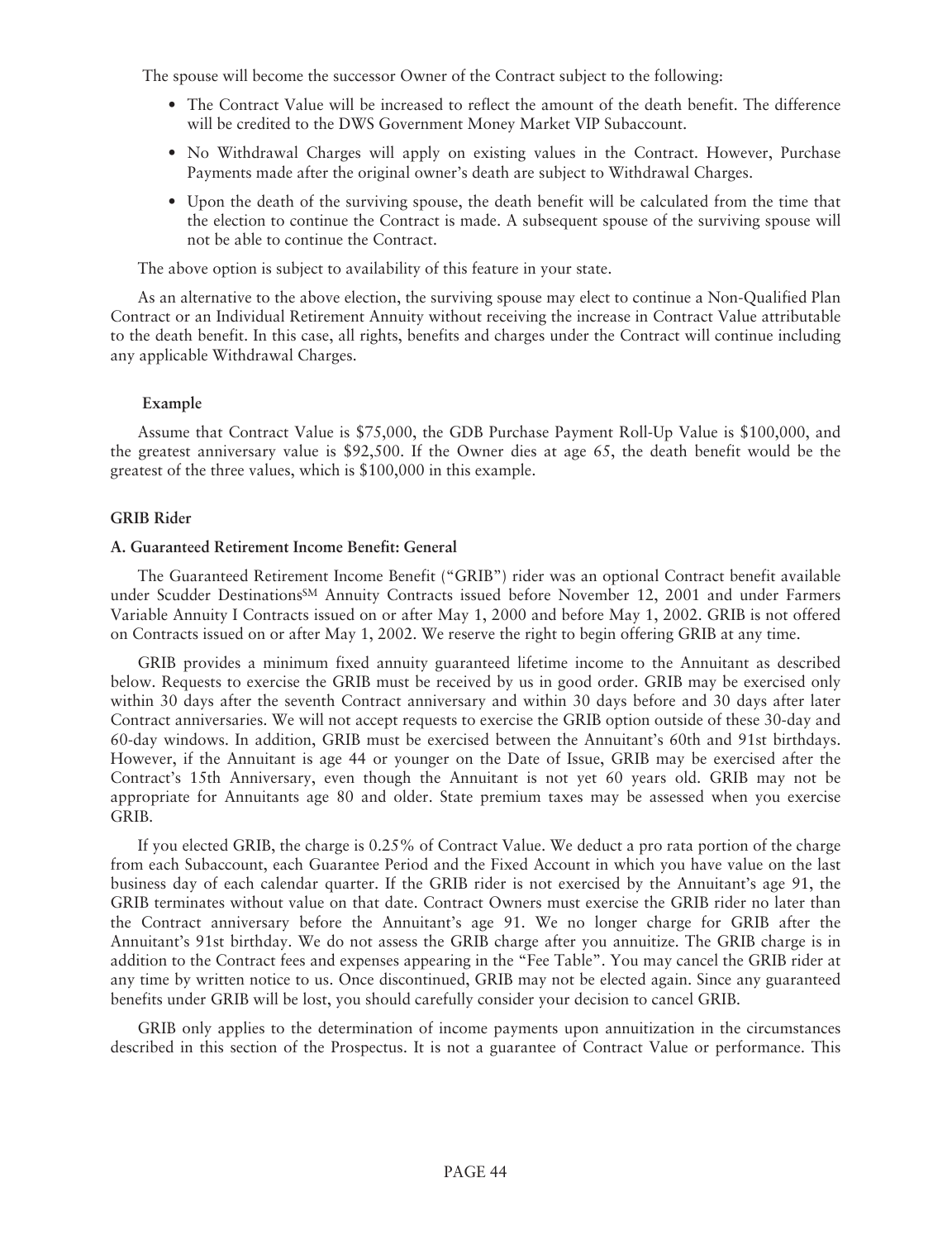benefit does not enhance the amounts paid in partial withdrawals, surrenders, or death benefits. If you surrender your Contract, you will not receive any benefit under this optional benefit.

## **B. Annuity Payments with GRIB**

Annuity payments are based on the greater of:

- the income provided by applying the GRIB base to the guaranteed annuity factors, and
- the income provided by applying the Contract Value to the current annuity factors.

The GRIB base is the greatest of:

- Contract Value,
- Purchase Payments minus previous withdrawals, accumulated at 5.00% interest per year to the earlier of the Annuitant's age 80 or the GRIB exercise date plus Purchase Payments minus all withdrawals from age 80 to the GRIB exercise date (the "GRIB Purchase Payment Roll-Up Value"), and
- the greatest anniversary value before the exercise date.

The greatest anniversary value equals:

- the highest of the Contract Values on each Contract anniversary prior to the Annuitant's age 81, plus
- the dollar amount of any Purchase Payments made since that anniversary, minus
- withdrawals since that anniversary.

We determine your greatest anniversary value solely to calculate your GRIB base. Your greatest anniversary value is not a cash value or surrender value; it is not available for withdrawal; it is not a minimum return for any Subaccount; and it is not a guarantee of any Contract Value. Your greatest anniversary value is a hypothetical value that you may never realize unless and until: (a) you annuitize your Contract, (b) you exercise the GRIB, and (c) the greatest anniversary value on the Exercise Date is greater than either the Contract Value or the GRIB Purchase Payment Roll-Up Value on the Exercise Date. When you exercise the GRIB, we will calculate the GRIB base, in part, by using your greatest anniversary value as calculated on your Exercise Date. Calculation of the greatest anniversary value on any date other than the Exercise Date is subject to recalculation and you are not entitled to any interim value of the greatest anniversary value.

Applying additional Purchase Payments to your Contract may increase your interim greatest anniversary value, which in turn may appear to increase your GRIB base. However, in some instances when you apply additional Purchase Payments to your Contract, your hypothetical greatest anniversary value, as calculated on the Contract anniversary date immediately subsequent to the Purchase Payments, may be less than the interim greatest anniversary value and your GRIB base calculation may appear to be negatively impacted.

The guaranteed annuity factors are based on the 1983a table projected using projection scale G, with interest at 2.5% (the "Annuity 2000" table). However, if GRIB is exercised on or after the 10th Contract anniversary, interest at 3.5% is assumed. Contracts issued in the state of Montana or in connection with certain employer-sponsored employee benefit plans are required to use unisex annuity factors. In such cases, the guaranteed annuity factors will be based on unisex rates.

Because GRIB is based on conservative actuarial factors, the income guaranteed may often be less than the income provided under the regular provisions of the Contract. If the regular annuitization provisions would provide a greater benefit than GRIB, the greater amount will be paid.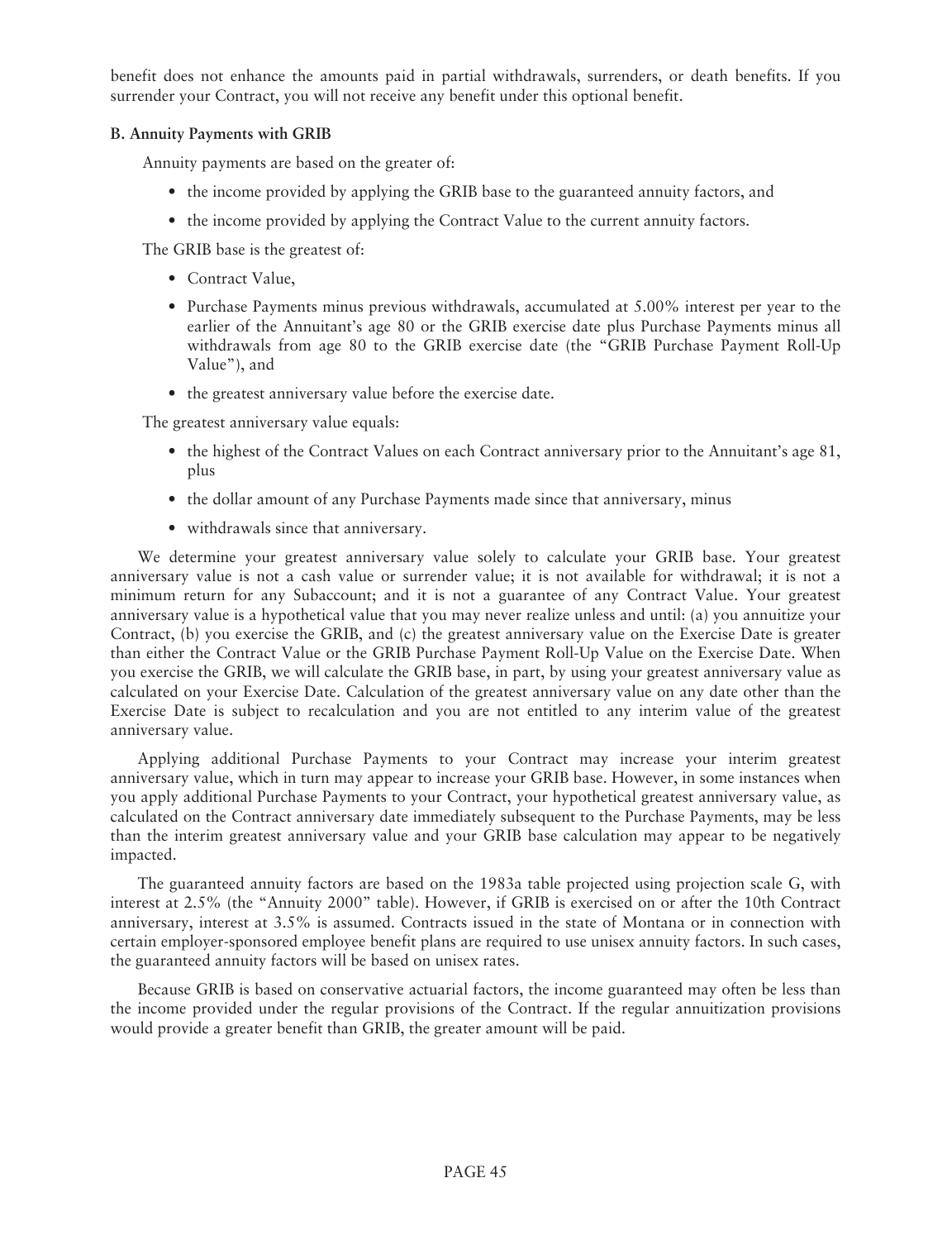GRIB is paid for the life of a single Annuitant or the lifetimes of two Annuitants. If paid for the life of a single Annuitant, GRIB is paid in the amount determined above. If paid for the lifetimes of two Annuitants, GRIB is paid in the amount determined above, but the age of the older Annuitant is used to determine the GRIB base.

If you elect GRIB payable for the life of a single Annuitant, you may elect a period certain of 5, 10, 15, or 20 years. If the Annuitant dies before GRIB has been paid for the period elected, the remaining GRIB payments are paid as they fall due to the Beneficiary, if the Beneficiary is a natural person. If the Beneficiary is not a natural person, the remaining payments may be commuted at a minimum 2.5% interest rate and paid in a lump sum.

If you elect GRIB payable for the lifetimes of two Annuitants, the period certain is 5, 10, 15, 20, or 25 years. The full GRIB is payable as long as at least one of the two Annuitants is alive, but for no less than 25 years. If both Annuitants die before GRIB has been paid for the period elected, the remaining GRIB payments are paid as they fall due to the Beneficiary, if the Beneficiary is a natural person. If the Beneficiary is not a natural person, the remaining payments may be commuted at a minimum 2.5% interest rate and paid in a lump sum.

For Qualified Plan Contracts, the period certain elected cannot be longer than the Owner's life expectancy, in order to satisfy minimum required distribution rules.

GRIB payments are also available on a quarterly, semi-annual or annual basis. We may make other annuity options available.

We may deduct premium taxes at the time of annuitization from Contract Value (or from the GRIB base, if applicable).

# **C. Commutable Annuitization Option**

If you purchased your Contract on or after August 24, 1999, and you exercise the GRIB option to receive guaranteed benefits, you may elect to have payments made under a commutable annuitization option. Under the commutable annuitization option, partial lump sum payments are permitted, subject to the following general requirements:

- At the time you exercise the GRIB option, you must elect the commutable annuitization option in order to be eligible for the lump sum payments.
- Lump sum payments are available only during the period certain applicable under the payout option you elected. For example, lump sum payments can be elected only during the 5, 10, 15, or 20 year certain period that applies to the payout.
- Lump sum payments are available once in each calendar year and may not be elected until one year after annuitization has started. We reserve the right to make exceptions.

**If you select a commutation option in connection with your GRIB rider, you may be subject to additional tax risks. You should consult a tax adviser before selecting any commutation options in connection with your GRIB rider. (See "***Required Lifetime Distributions from Qualified Plan Contracts***" above.)**

### **1. Original Commutation Option.**

The commutable annuitization option originally allowed the Annuitant to elect a lump sum payment in lieu of receiving some or all of the guaranteed installment payments remaining in the period certain under the Contract. There is some uncertainty regarding how the required minimum distribution rules of Code section 401(a)(9) apply to a Qualified Plan Contract after such a commutation is elected. As a result, you should consult a tax adviser before doing so. The original commutation option is summarized as follows:

• The Annuitant may elect to receive a partial lump sum payment of the present value of the remaining payments in the period certain, subject to the restrictions described below. If a partial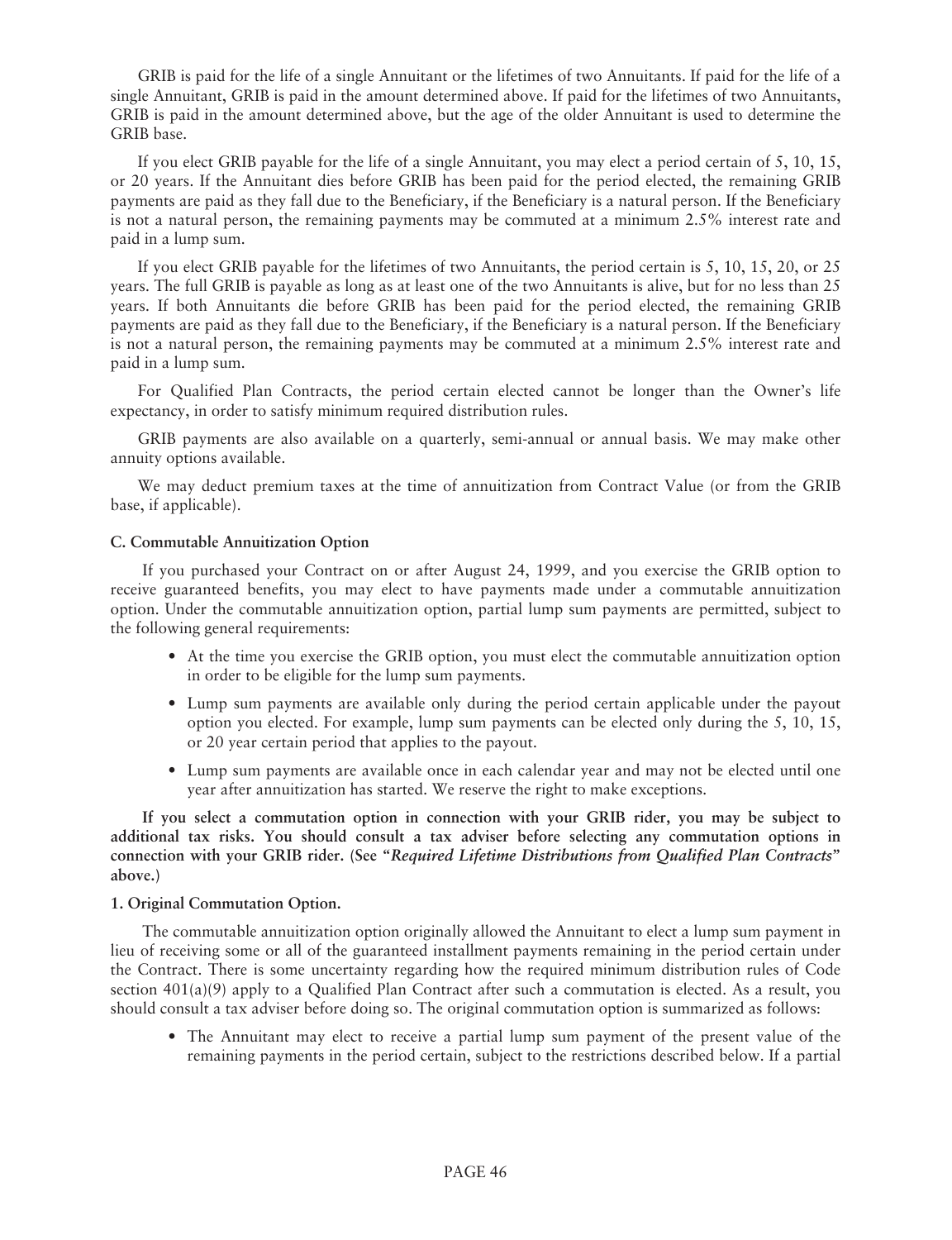lump sum payment is elected, the remaining payments in the period certain will be reduced based on the ratio of the amount of the partial withdrawal to the amount of the present value of the remaining installments in the period certain prior to the withdrawal. If the Annuitant is still living after the period certain is over, the Annuitant will begin receiving the original annuitization payment amount again.

- Each time that a partial lump sum payment is made, we will determine the percentage that the payment represents of the present value of the remaining installments in the period certain. For Non-Qualified Plan Contracts, the sum of these percentages over the life of the Contract generally cannot exceed 75%. For Qualified Plan Contracts, partial lump sum payments of up to 100% of the present value of the remaining installments in the period certain may be made.
- In determining the amount of the lump sum payment that is available, the present value of the remaining installments in the period certain will be calculated based on an interest rate equal to the GRIB annuity factor interest rate (3.5% if GRIB was exercised on or after the 10th Contract anniversary; 2.5% if exercised before that date) plus an interest rate adjustment that has the effect of reducing the amount of the lump sum payment. The interest rate adjustment is equal to the following:

| Number of years remaining in the period certain                                  | Interest rate Adjustment |
|----------------------------------------------------------------------------------|--------------------------|
|                                                                                  | $1.00\%$                 |
| 10 or more, but less than 15, years $\dots$                                      | $1.50\%$                 |
| less than 10 years $\dots \dots \dots \dots \dots \dots \dots \dots \dots \dots$ | 2.00%                    |

## **2. Additional Commutation Option**

As described in the FEDERAL TAX CONSIDERATIONS section of this Prospectus, there is some uncertainty about how the minimum distribution requirements in Code section  $401(a)(9)$  apply to your Contract after a lump sum payment is elected under the commutable annuitization option. In particular, there is uncertainty regarding how to treat options that allow a commutation of the guaranteed installments remaining to be made in a period certain but not the life-contingent payments that could remain payable after the period certain (which we call the "Life Income Payments"). The following commutation option is intended to provide access to the Life Income Payments through a commutation.

• *Lump Sum Option*: Under this option, we will pay a lump sum distribution reflecting our calculation of the present value of your remaining guaranteed installments (if any) and the actuarial present value of your future contingent Life Income Payments. Once we pay the lump sum, no further payments will be made and your Contract will terminate. This option is also available in connection with Non-Qualified Plan Contracts.

### **D. Effect of Death of Owner or Annuitant on GRIB**

The GRIB terminates upon the death of the Owner or the Annuitant (if the Owner is not a natural person) unless the Owner's or Annuitant's surviving spouse elects to continue the Contract as described in "Guaranteed Death Benefit" Section above. A spouse may continue only a Non-Qualified Plan Contract or an Individual Retirement Annuity.

If the spouse elects to continue the Contract as the new Owner and receive any increase in Contract Value attributable to the death benefit, the GRIB is modified as follows:

The GRIB base is calculated from the time the election to continue the Contract is made and reflects the increase, if any, in Contract Value attributable to the death benefit. GRIB may not be exercised or canceled prior to the seventh Contract Year anniversary date following the spouse's election to continue the Contract. However, we will waive all other age restrictions that would apply to exercising GRIB. The spouse may also elect to discontinue GRIB within 30 days of the date the election to continue the Contract is made.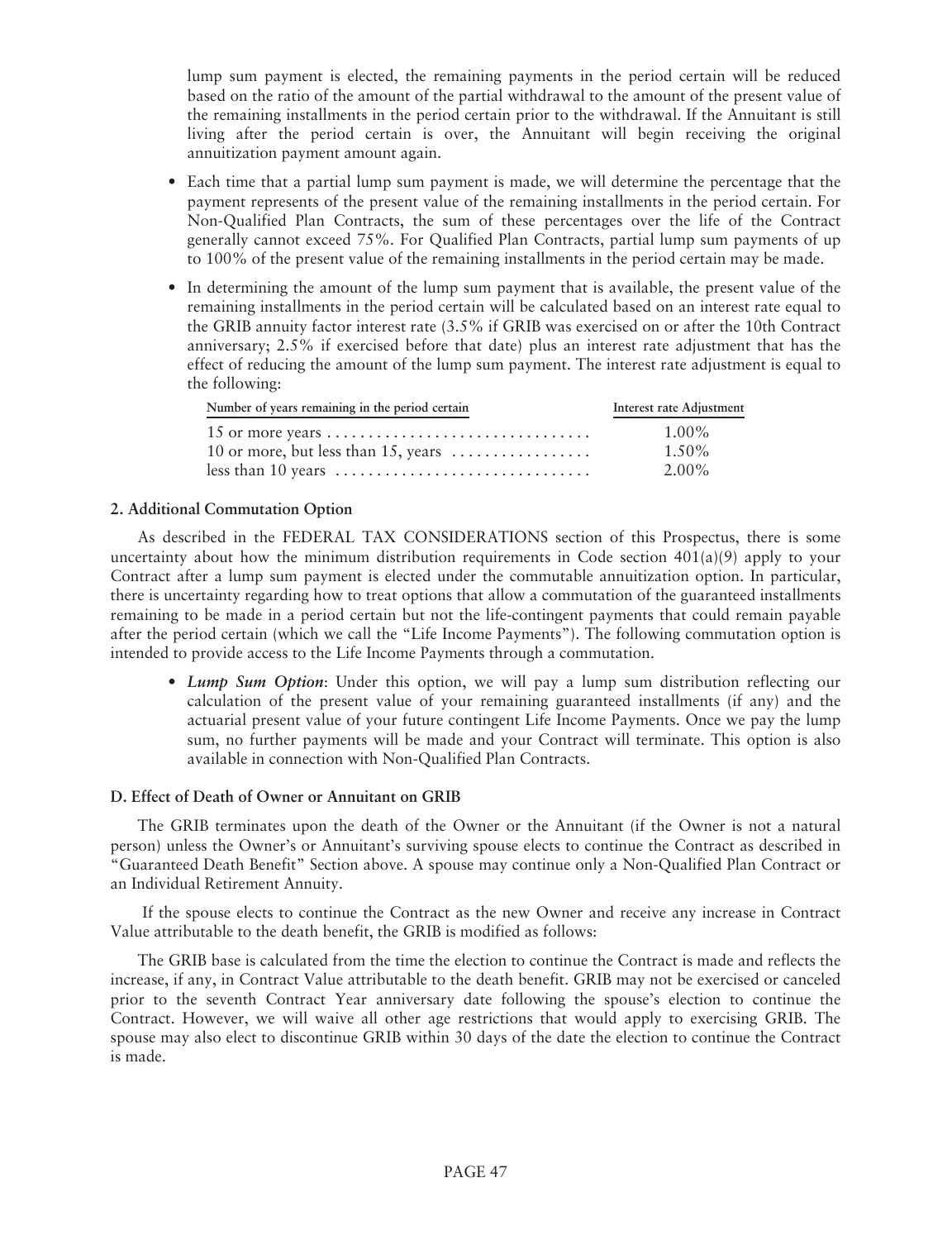If the spouse elects to continue the Contract without receiving any increase in Contract Value attributable to the death benefit, all rights, benefits and charges under the Contract, including the GRIB charge and the right to exercise GRIB based on the existing exercise period, will continue unchanged.

#### **Example**

This example assumes that Contract Value is \$75,000, GRIB Purchase Payment Roll-Up Value is \$100,000, and the greatest anniversary value is \$92,500. The largest among these three values is \$100,000, and this will be the amount that will be annuitized. The amount of the annuity payment is impacted by the length of the period certain specified by the owner. For example, if the Owner is a 65-year old female annuitizing \$100,000 for a 20-year period certain, the initial annuity payment will be \$280.38 per month. Using the same assumptions, but with a 10-year period certain, the initial annuity payment will be \$291.59 per month. Subsequent annuity payment may be greater than the initial annuity payment if the regular annuitization provisions would provide a greater benefit than GRIB.

## **FEDERAL TAX CONSIDERATIONS**

The following discussion is general in nature and is not intended as tax advice. Each person concerned should consult a competent tax adviser. No attempt is made to consider any applicable state or other income tax or other tax laws, any state and local estate or inheritance tax, or other tax consequences or ownership or receipt of distribution under a Contract.

We believe that our Contracts will qualify as annuity contracts for Federal income tax purposes and the following discussion assumes that they will so qualify.

When you invest in an annuity contract, you usually do not pay taxes on your investment gains until you withdraw the money—generally for retirement purposes. In this way, annuity contracts have been recognized by the tax authorities as a legitimate means of deferring tax on investment income.

If you invest in an annuity as part of an IRA, Roth IRA, SIMPLE IRA or SEP IRA program, or in connection with a qualified employer-sponsored pension or profit sharing plan, a 403(b) plan or an eligible deferred compensation plan, your Contract is called a Qualified Plan Contract. If your annuity is not one of the IRAs listed above or independent of any formal retirement or pension plan, it is called a Non-Qualified Plan Contract.

We believe that if you are a natural person you will not be taxed on increases in the Contract Value of your Contract until a distribution occurs or until annuity payments begin. (The agreement to assign or pledge any portion of a Contract's accumulation value generally will be treated as a distribution.) When annuity payments begin on a Non-Qualified Plan Contract, you will be taxed only on the portion of the annuity payment that represents investment gains you have earned and not on the payments you made to purchase the Contract. If you receive a distribution that is not an annuity payment, you will first be taxed to the extent there are earnings in the Non-Qualified Contract. Generally, withdrawals from your annuity should only be made once the taxpayer reaches age 591/2, dies or is disabled, otherwise a tax penalty of ten percent of the amount treated as income could be applied against any amounts included in income, in addition to the tax otherwise imposed on such amounts.

## **A. Taxation of Non-Qualified Plan Contracts**

*Non-Natural Person*. If a non-natural person (such as a corporation or a trust) owns a nonqualified annuity contract, the owner generally must include in income any increase in the excess of the accumulation value over the investment in the contract (generally, the Purchase Payments or other consideration paid for the contract during the taxable year, reduced by any amount previously distributed from the Contract that was not subject to tax). There are some exceptions to this rule and a prospective owner that is not a natural person should discuss these with a tax adviser.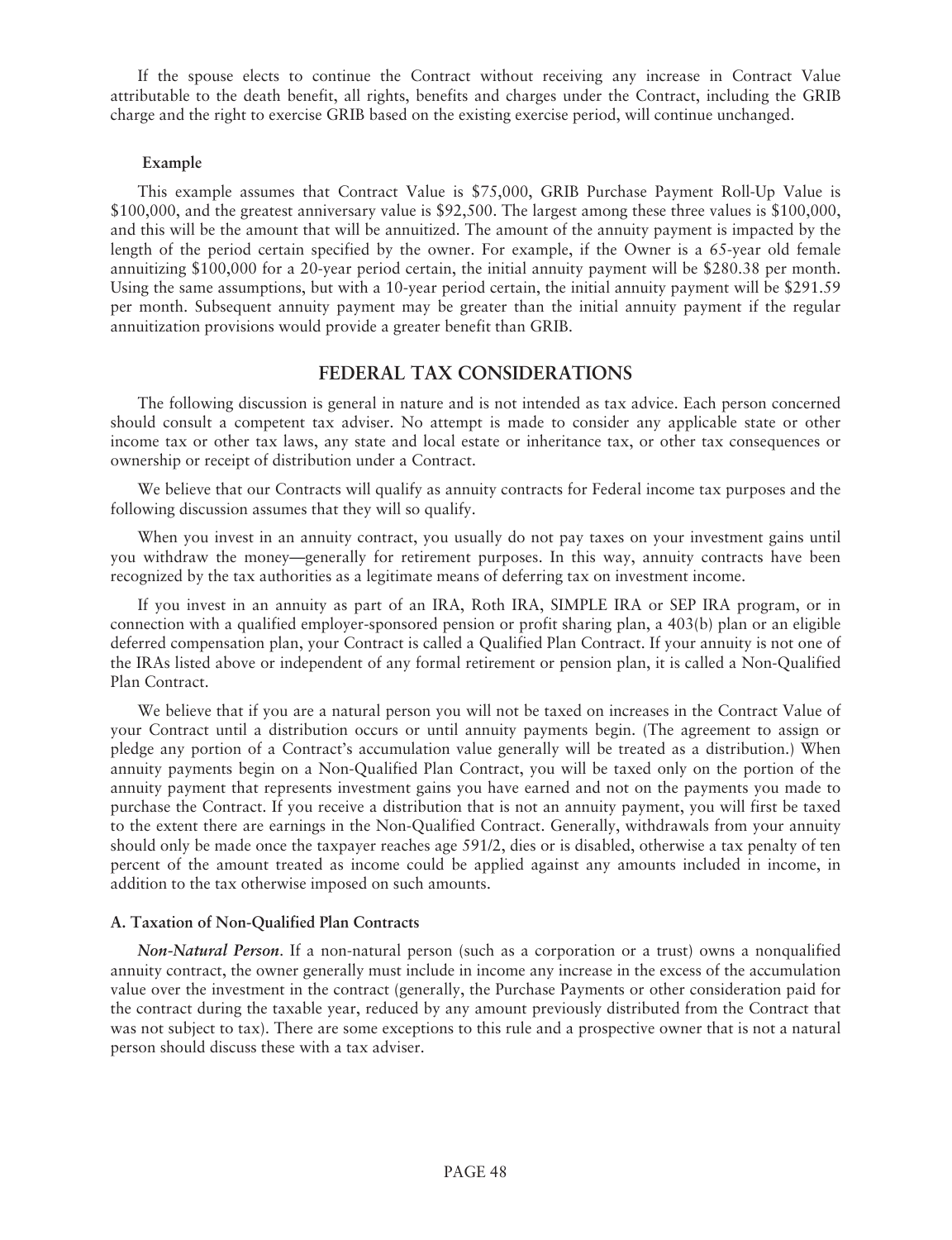The following discussion generally applies to Contracts owned by natural persons.

*Withdrawals*. When a withdrawal from a Non-Qualified Plan Contract occurs, the amount received will be treated as ordinary income subject to tax up to an amount equal to the excess (if any) of the accumulation value immediately before the distribution over the owner's investment in the Contract (generally, the Purchase Payments or other consideration paid for the Contract, reduced by any amount previously distributed from the Contract that was not subject to tax) at that time. In the case of a surrender under a Non-Qualified Plan Contract, the amount received generally will be taxable only to the extent it exceeds the owner's investment in the contract.

If the Contract includes the GRIB rider and it is in force, and the Guaranteed Retirement Income base is greater than the Contract Value, it is possible that the IRS could take the view that the "income on the contract" is a greater amount than would otherwise be the case. This could result in a larger amount being included in gross income in connection with a partial withdrawal, assignment, pledge, or other transfer.

There is also some uncertainty regarding the treatment of the MVA for purposes of determining the income on the Contract. Resolution of this uncertainty could result in the income on the Contract being a greater (or lesser) amount.

*Penalty Tax on Certain Withdrawals*. In the case of a distribution from a Contract, there may be imposed a Federal tax penalty equal to ten percent of the amount treated as income. In general, however, there is no penalty on distributions:

- made on or after the taxpayer reaches age 591/2;
- made on or after the death of an owner;
- attributable to the taxpayer's becoming disabled (within the meaning of the tax law); or
- made as part of a series of substantially equal periodic payments for the life (or life expectancy) of the taxpayer.

Other exceptions may apply under certain circumstances, including distributions related to Covid-19, and special rules may apply in connection with the exceptions enumerated above. Additional exceptions apply to distributions from a Qualified Plan Contract. You should consult a tax adviser with regard to exceptions from the penalty tax.

*Annuity Payments*. Although tax consequences may vary depending on the annuity option elected under an annuity contract, a portion of each annuity payment is generally not taxed and the remainder is taxed as ordinary income. The non-taxable portion of an annuity payment is generally determined in a manner that is designed to allow you to recover your investment in the contract ratably on a tax-free basis over the expected stream of annuity payments, as determined when annuity payments start. Once your investment in the contract has been fully recovered, however, the full amount of each annuity payment is subject to tax as ordinary income.

With respect to a Contract issued with the GRIB rider, the annuitant may elect to receive a lump sum payment after the Annuity Date. In the case of a Non-Qualified Plan Contract, the Company will treat a portion of such a lump sum payment as includible in income, and will determine the taxable portion of subsequent periodic payments by applying an exclusion ratio to the periodic payments. However, the Federal income tax treatment of such a lump sum payment, and of the periodic payments made thereafter, is uncertain. It is possible the Internal Revenue Service ("IRS") could take a position that greater amounts are includible in income than the Company currently believes is the case. Prior to electing a lump sum payment after the Annuity Date, you should consult a tax adviser about the tax implications of making such an election.

*Partial Annuitization*. If part of an annuity contract's value is applied to an annuity option that provides payments for one or more lives or for a period of at least ten years, those payments may be taxed as annuity payments instead of withdrawals. Currently, we do not allow partial annuitizations under your Contract.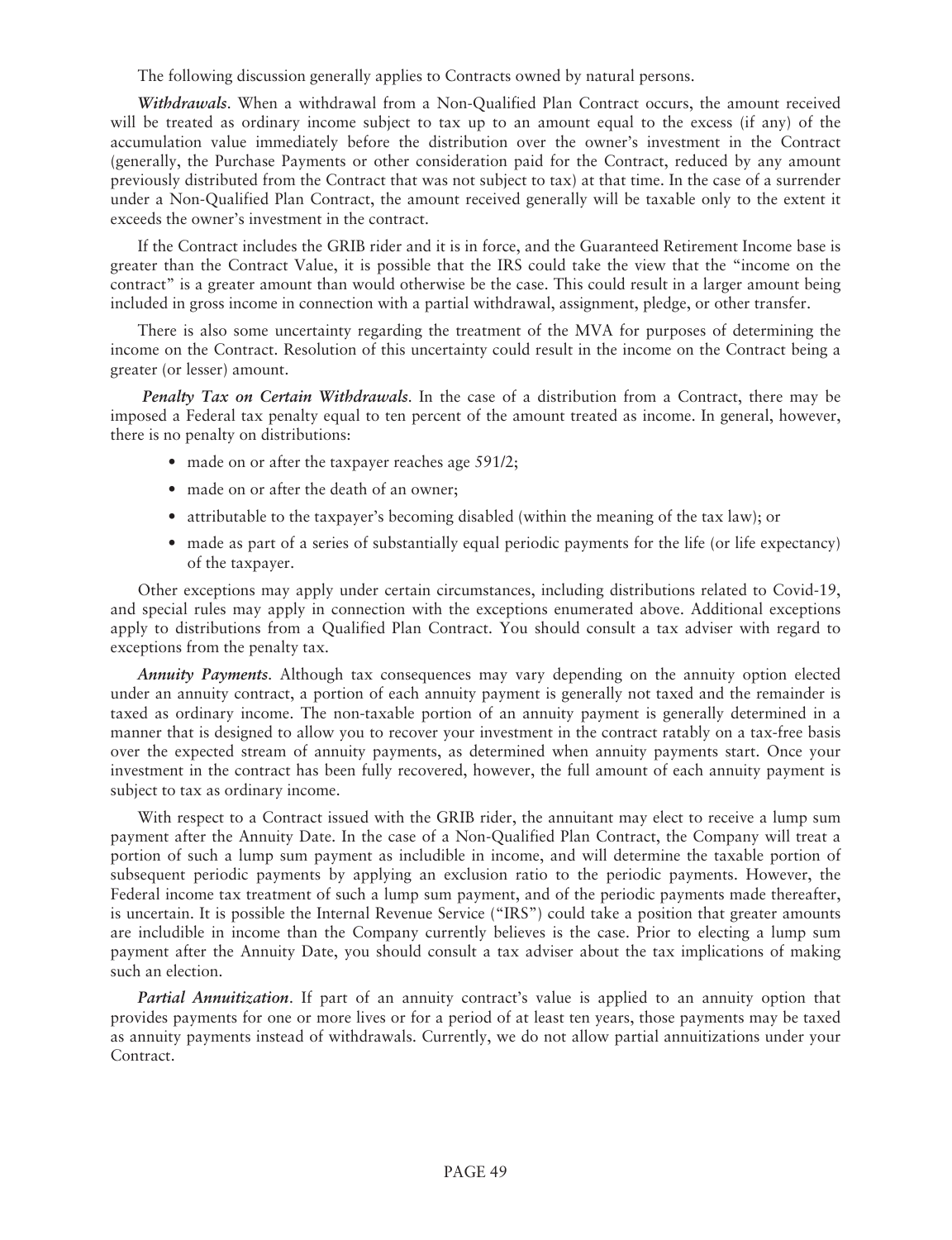*Taxation of Death Benefit Proceeds*. Amounts distributed from a Contract because of your death or the death of the annuitant (in the case of a non-natural owner of the Contract) generally are includible in the income of the recipient as follows: (i) if distributed in a lump sum, they are taxed in the same manner as a surrender of the Contract, or (ii) if distributed under an annuity option, they are taxed in the same way as annuity payments.

*Transfers, Assignments or Exchanges of a Contract*. A transfer or assignment of ownership of a Contract, the designation of an annuitant or payee other than an owner, the selection of certain annuity start dates, or the exchange of a Contract may result in certain tax consequences to you that are not discussed herein. An owner contemplating any such transfer, assignment, designation or exchange, should consult a tax adviser as to the tax consequences.

*Withholding*. Annuity distributions are generally subject to withholding for the recipient's Federal income tax liability. Recipients can generally elect, however, not to have tax withheld from distributions.

*Multiple Contracts*. All non-qualified deferred annuity contracts that are issued by us (or our affiliates) to the same owner during any calendar year are treated as one annuity contract for purposes of determining the amount includible in such owner's income when a taxable withdrawal occurs.

*Rider Charges*. It is possible that the IRS may take a position that rider charges are deemed to be taxable distributions to you. Although we do not believe that a rider charge under the Contract should be treated as a taxable withdrawal, you should consult your tax adviser prior to selecting any rider or endorsement under the Contract.

*Investment Income Surtax.* A 3.8% income surtax is imposed on an amount equal to the lesser of (a) "net investment income" or (b) the excess of a taxpayer's modified adjusted gross income over a specified income threshold (\$250,000 for married couples filing jointly, \$125,000 for married couples filing separately, and \$200,000 for everyone else). "Net investment income" is defined for this purpose as including the excess (if any) of gross income from annuities over allowable deductions, as such terms are defined in the Code. The net investment income does not include any distribution from an IRA or certain other retirement plans or arrangements. Please consult a tax adviser for more information.

### **B. Taxation of Qualified Plan Contracts**

The tax rules that apply to Qualified Plan Contracts vary according to the type of retirement plan and the terms and conditions of the plan. Your rights under a Qualified Plan Contract may be subject to the terms of the retirement plan itself, regardless of the terms of the Qualified Plan Contract. Adverse tax consequences may result if you do not ensure that contributions, distributions and other transactions with respect to the Contract comply with the law. Qualified Plan Contracts are subject to minimum distribution rules that govern the timing and amount of distributions. You should refer to your retirement plan, adoption agreement, or consult a tax adviser for more information about these distribution rules.

### **1. Qualified Plan Types**

*Individual Retirement Annuities (IRAs)*. IRAs, as defined in Code Section 408, permit individuals to make annual contributions of up to the lesser of \$6,000 for 2021 (\$7,000 if age 50 or older by the end of 2021) or 100% of the compensation included in your income for the year. The contributions may be deductible in whole or in part, depending on the individual's income and whether the individual participates in certain qualified plans. Distributions from certain pension plans may be "rolled over" into an IRA on a tax-deferred basis without regard to these limits. Amounts in the IRA (other than nondeductible contributions) are taxed when distributed from the IRA. A 10% penalty tax generally applies to distributions made before age 591/2, unless certain exceptions apply. IRAs are subject to both the lifetime and death required minimum distribution rules in Code Section 401(a)(9). The Contract has been approved as to form for use as an IRA, Roth IRA or a SIMPLE IRA by the IRS. Such approval by the IRS is a determination only as to form of the Contract, and does not represent a determination on the merits of the Contract. See Appendix B.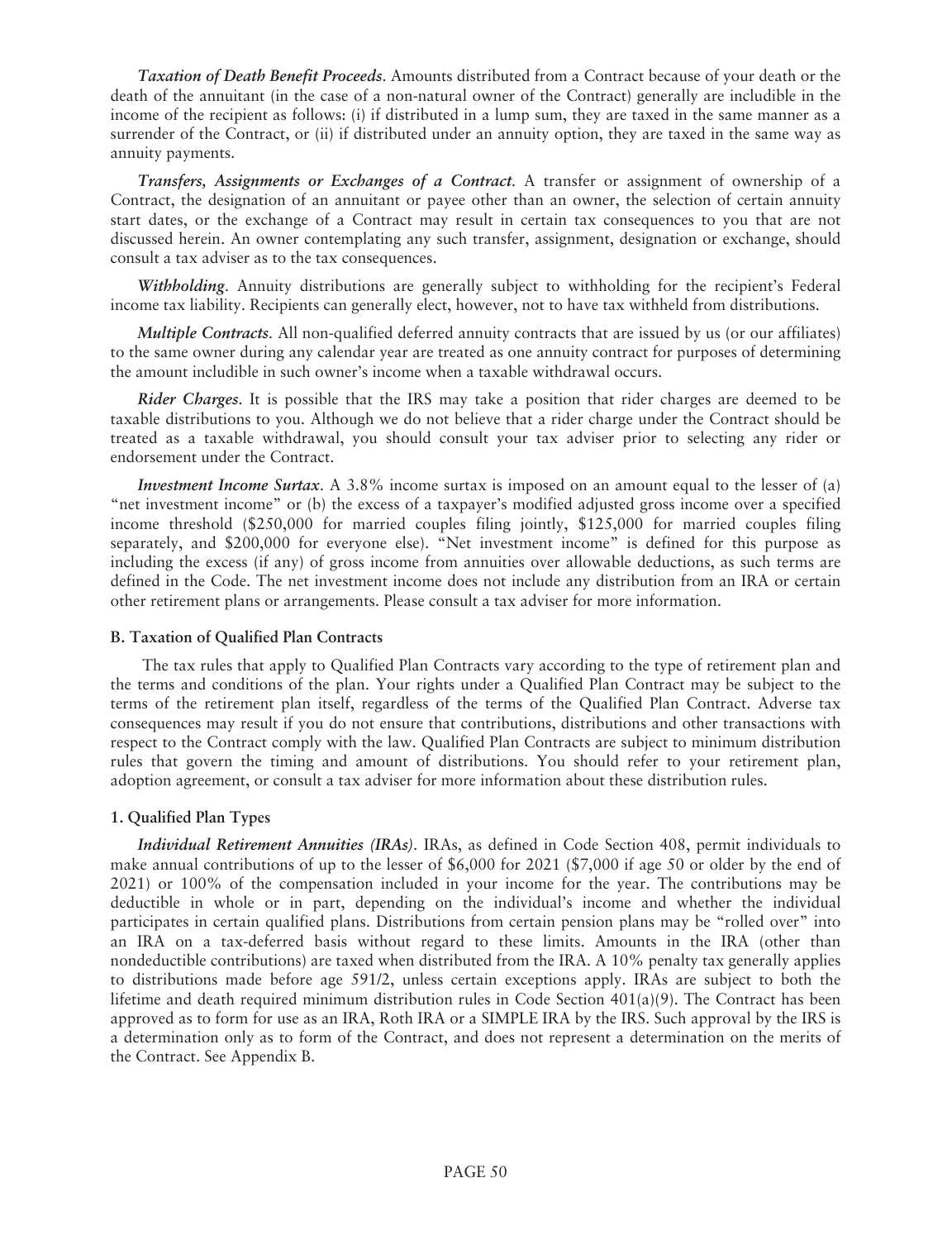*SIMPLE IRAs*. Simple IRAs permit certain small employers to establish SIMPLE plans as provided by Section 408(p) of the Code, under which employees may elect to defer to a SIMPLE IRA a percentage of compensation up to a limit specified in the Code (as increased for cost of living adjustments). The sponsoring employer is required to make matching or non-elective contributions on behalf of the employees. Distributions from SIMPLE IRAs are subject to the same tax rules and limitations that apply to IRA distributions and are taxed as ordinary income. Subject to certain exceptions, premature distributions prior to age 591/2 are subject to a 10% penalty tax, which is increased to 25% if the distribution occurs within the first two years after the commencement of the employee's participation in the plan. See Appendix B.

*Roth IRAs*. Roth IRAs, as described in Code section 408A, permit certain eligible individuals to make non-deductible contributions to a Roth IRA up to a limit specified in the Code or as a rollover or transfer from another Roth IRA or other IRA. A rollover from or conversion of an IRA to a Roth IRA is generally subject to tax based on the fair market value of the IRA. In some cases, the fair market value of a Qualified Plan Contract purchased as an IRA may exceed the Contract Value, such as where the Qualified Plan Contract has an enhanced death benefit or was issued with the GRIB rider. In such cases, a conversion of the IRA to a Roth IRA may result in higher taxes than a surrender of the Contract. The owner may wish to consult a tax adviser before combining any converted amounts with any other Roth IRA contributions, including any other conversion amounts from other tax years. Distributions from a Roth IRA generally are not taxed, except that, once aggregate distributions exceed contributions to the Roth IRA, income tax and a 10% penalty tax may apply to distributions made (1) before age 591/2 (subject to certain exceptions) or (2) during the five taxable years starting with the year in which the first contribution is made to any Roth IRA. A 10% penalty tax may apply to amounts attributable to a conversion from an IRA if they are distributed during the five taxable years beginning with the year in which the conversion was made. Unlike the traditional IRA, there are no minimum required distributions during the owner's lifetime; however, required distributions at death are generally the same. See Appendix B.

*SEP IRAs*. SEP IRAs, as described in Code section 408(k), permit employers to make contributions to IRAs on behalf of their employees. SEP IRAs generally are subject to the same tax rules and limitations regarding distributions as IRAs, and they are subject to additional requirements regarding plan participation and limits on contributions. See Appendix B.

*Corporate and Self-Employed ("H.R. 10" and "Keogh") Pension and Profit-Sharing Plans*. The Code permits corporate employers to establish various types of tax-favored retirement plans for employees. The Self-Employed Individuals' Tax Retirement Act of 1962, as amended, commonly referred to as "H.R. 10" or "Keogh", permits self-employed individuals also to establish such tax-favored retirement plans for themselves and their employees. Such retirement plans may permit the purchase of the Contracts in order to provide benefits under the plans. The Contract provides a death benefit that in certain circumstances may exceed the greater of the Purchase Payments and the Contract Value. It is possible that such death benefit could be characterized as an incidental death benefit. There are limitations on the amount of incidental benefits that may be provided under pension and profit sharing plans. In addition, the provision of such benefits may result in current taxable income to participants. The Code also restricts when amounts can be distributed from Qualified Plan Contracts that are issued in connection with such retirement plans. Adverse tax consequences to the retirement plan, the participant or both may result if the Contract is transferred to any individual as a means to provide benefit payments, unless the plan complies with all requirements applicable to such benefits prior to transferring the Contract. Other rules and limitations also may apply to such Qualified Plan Contracts under the Code and the retirement plans governing the Contracts. In addition, a 10% penalty tax generally applies to distributions made before age 591/2, unless certain exceptions apply. Employers intending to use the Contract in connection with such plans should seek competent advice.

*Tax-Sheltered Annuities*. Code Section 403(b) permits public school employees and employees of certain types of charitable, educational and scientific organizations to have their employers purchase annuity contracts for them and, subject to certain limitations, to exclude the amount of purchase payments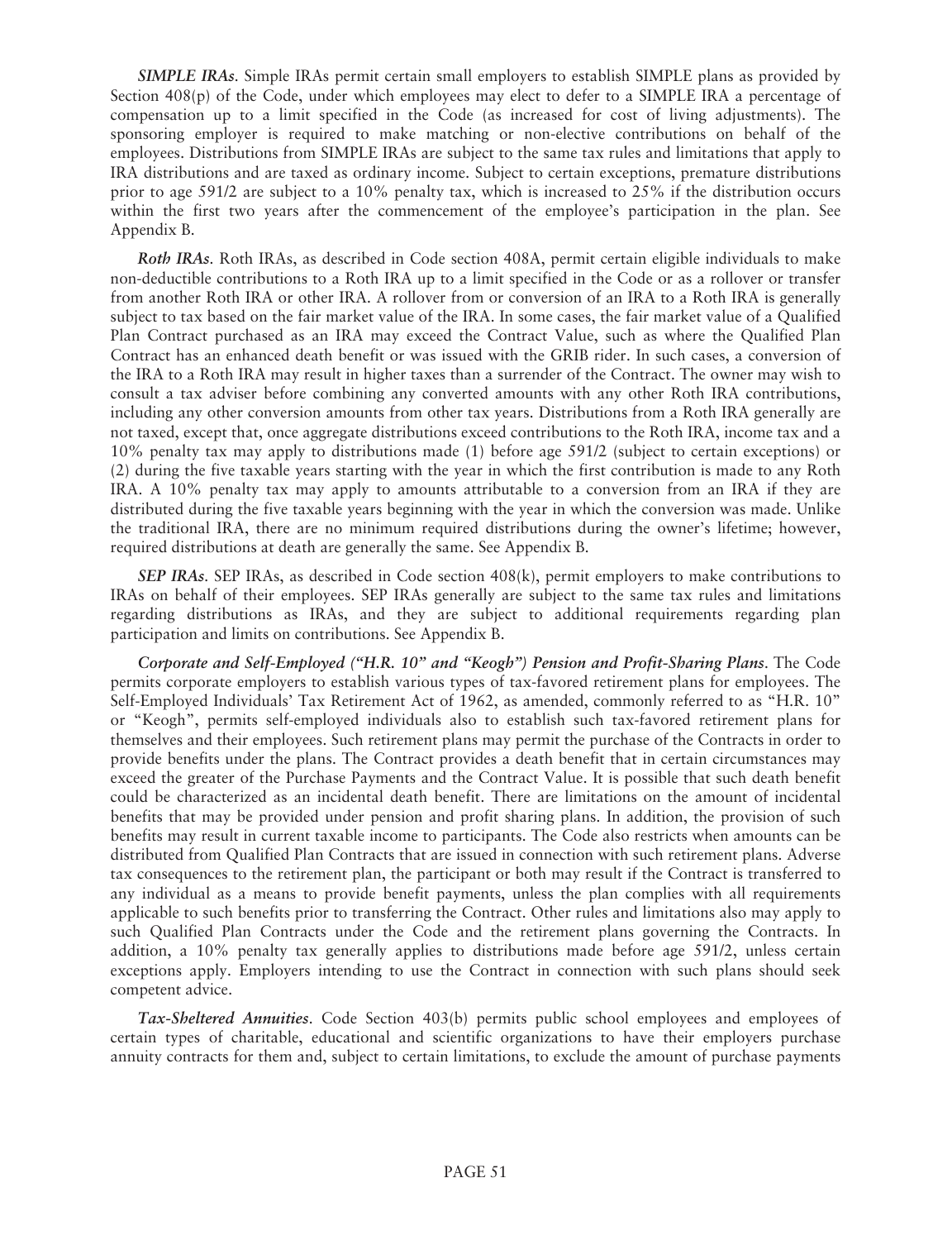from taxable gross income. Purchase payments may be subject to FICA (social security) tax. These annuity contracts are commonly referred to as "tax-sheltered annuities". If you purchase a Contract for such purposes, you should seek competent advice as to eligibility, limitations on permissible amounts of purchase payments and other tax consequences associated with the Contracts. In particular, you should consider that the Contract provides a death benefit that in certain circumstances may exceed the greater of the Purchase Payments and the Contract Value. It is possible that such death benefit could be characterized as an incidental death benefit. There are limitations on the amount of incidental benefits that may be provided under a tax-sheltered annuity. Even if the death benefit under the Contract were characterized as an incidental death benefit, it is unlikely to violate those limits unless you also purchase a life insurance contract as part of your tax-sheltered annuity plan.

Generally, a 10% penalty tax applies to distributions made before age 591/2, unless certain exceptions apply. In addition, tax-sheltered annuity contracts must contain restrictions on withdrawals of:

- contributions made pursuant to a salary reduction agreement in years beginning after December 31, 1988,
- earnings on those contributions, and
- earnings after December 31, 1988 on amounts attributable to salary reduction contributions held as of December 31, 1988.

These amounts can be paid only if you have reached age 591/2, severed employment, died, or become disabled (within the meaning of the tax law), or in the case of hardship (within the meaning of the tax law). Amounts permitted to be distributed in the event of hardship are limited to actual contributions; earnings thereon cannot be distributed on account of hardship. Amounts subject to the withdrawal restrictions applicable to Code Section 403(b)(7) custodial accounts may be subject to more stringent restrictions. (These limitations on withdrawals generally do not apply to the extent you direct us to transfer some or all of the Contract Value to the issuer of another tax-sheltered annuity or into a Code Section 403(b)(7) custodial account, as permitted by law.) Additional restrictions may be imposed by the plan sponsor. Pursuant to new tax regulations, we generally are required to confirm, with your 403(b) plan sponsor or otherwise, that surrenders, withdrawals or transfers you request from an existing 403(b) contract comply with applicable tax requirements before we process your request. We will defer such payments you request until all information required under the tax law has been received. By requesting a surrender or transfer, you consent to the sharing of confidential information about you, the Contract, and transactions under the Contract and any other 403(b) contracts or accounts you have under the 403(b) plan among us, your employer or plan sponsor, any plan administrator or recordkeeper, and other product providers.

*Deferred Compensation Plans of State and Local Governments and Tax-Exempt Organizations*. The Code permits employees of state and local governments and tax-exempt organizations to defer a portion of their compensation without paying current taxes. The employees must be participants in an eligible deferred compensation plan. Generally, a Contract purchased by a state or local government or a tax-exempt organization will not be treated as an annuity contract for Federal income tax purposes unless it meets certain conditions set forth in the Code. In addition, in some cases involving rollovers to such Contracts issued to a state or local government, distributions from the Contracts may be subject to a 10% penalty tax unless an exception applies. Under a non-governmental plan, all investments are owned by and are subject to, the claims of the general creditors of the sponsoring employer. Those who intend to use the Contracts in connection with such plans should seek competent advice.

#### **2. Withdrawals**

In the case of a withdrawal under a Qualified Plan Contract, a ratable portion of the amount received is taxable, generally based on the ratio of the "investment in the contract" to the individual's total account balance or accrued benefit under the retirement plan. The "investment in the contract" generally equals the amount of any non-deductible Purchase Payments paid by or on behalf of any individual. In many cases, the "investment in the contract" under a Qualified Plan Contract will be zero.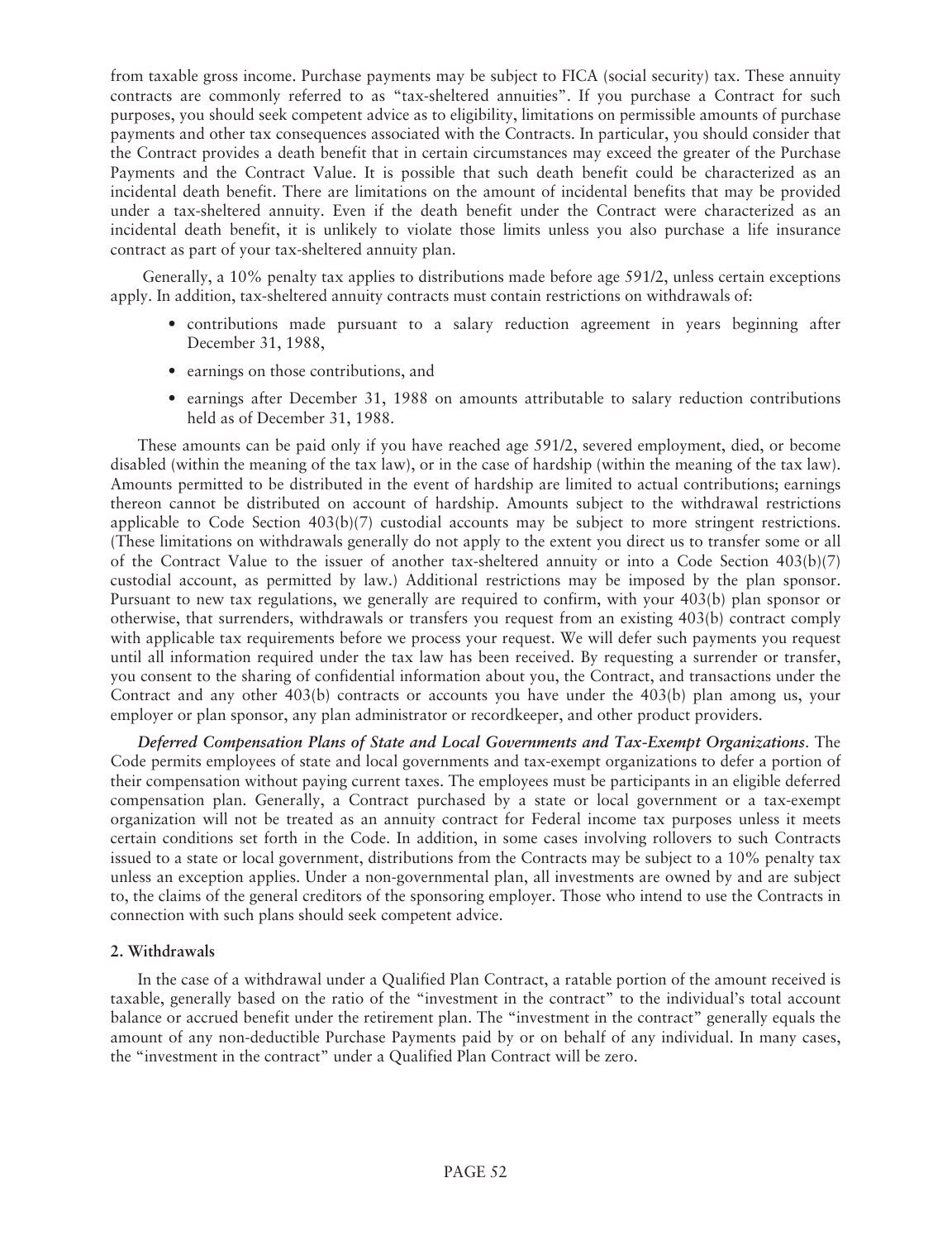#### **3. Direct Rollovers**

If the Contract is used in connection with a retirement plan that is qualified under Sections 401(a), 403(a), or 403(b) of the Code or with an eligible government deferred compensation plan that is qualified under Code Section 457(b), any "eligible rollover distribution" from the Contract will be subject to mandatory withholding requirements. An eligible rollover distribution generally is any taxable distribution from such a qualified retirement plan, excluding certain amounts such as:

- Hardship distributions,
- minimum distributions required under Section  $401(a)(9)$  of the Code, and
- certain distributions for life, life expectancy, or for ten years or more which are part of a "series of substantially equal periodic payments."

Under these requirements, Federal income tax equal to 20% of the taxable eligible rollover distribution will be withheld from the amount of the distribution. Unlike withholding on certain other amounts distributed from the Contract, discussed below, you cannot elect out of withholding with respect to an eligible rollover distribution. However, this 20% withholding will not apply if, (i) you (or your spouse or former spouse as a beneficiary or alternate payee) chooses a "direct rollover" from the plan to a tax qualified plan, IRA, Roth IRA or tax-sheltered annuity or to a governmental 457 plan that agrees to separately account for rollover contributions; or (ii) your non-spouse beneficiary chooses a "direct rollover" from the plan to an IRA established by the direct rollover. Prior to receiving an eligible rollover distribution, a notice will be provided explaining generally the direct rollover and mandatory withholding requirements and how to avoid the 20% withholding by electing a direct rollover.

As indicated above, any distribution that is a minimum distribution required under Code section 401(a)(9) is not an eligible rollover distribution. There is some uncertainty regarding how the minimum distribution requirements apply to a Qualified Plan Contract issued with a GRIB rider. As a result, you should consult your tax adviser regarding the interaction between the minimum distribution requirements and the eligible rollover distribution requirements in the context of a Qualified Contract issued with a GRIB rider, including in connection with any lump sum payment after annuity income payments have commenced under the GRIB rider.

### **C. Tax Status of the Contracts**

Tax law imposes several requirements that Non-Qualified variable Plan Contracts must satisfy in order to receive the tax treatment normally accorded to annuity contracts.

*Diversification Requirements*. The Code requires that the investments of each investment division of the variable account underlying the Non-Qualified Plan Contracts be "adequately diversified" in order for the Contracts to be treated as annuity contracts for Federal income tax purposes. It is intended that each investment division, through the fund in which it invests, will satisfy these diversification requirements.

*Owner Control*. In some circumstances, owners of variable annuity contracts who retain excessive control over the investment of the underlying portfolio assets of the variable account may be treated as the owners of those assets and may be subject to tax on income produced by those assets. Although there is limited published guidance in this area and it does not address certain aspects of the Non-Qualified Plan Contracts, we believe that the owner of a Non-Qualified Plan Contract should not be treated as the owner of the underlying assets. We reserve the right to modify the Non-Qualified Plan Contracts to bring them into conformity with applicable standards should such modification be necessary to prevent owners of the Non-Qualified Plan Contracts from being treated as the owners of the underlying portfolio assets of the variable account.

*Required Distributions from Non-Qualified Plan Contracts*. In order to be treated as an annuity contract for Federal income tax purposes, section 72(s) of the Code requires any Non-Qualified Plan Contract to contain certain provisions specifying how your interest in the Contract will be distributed in the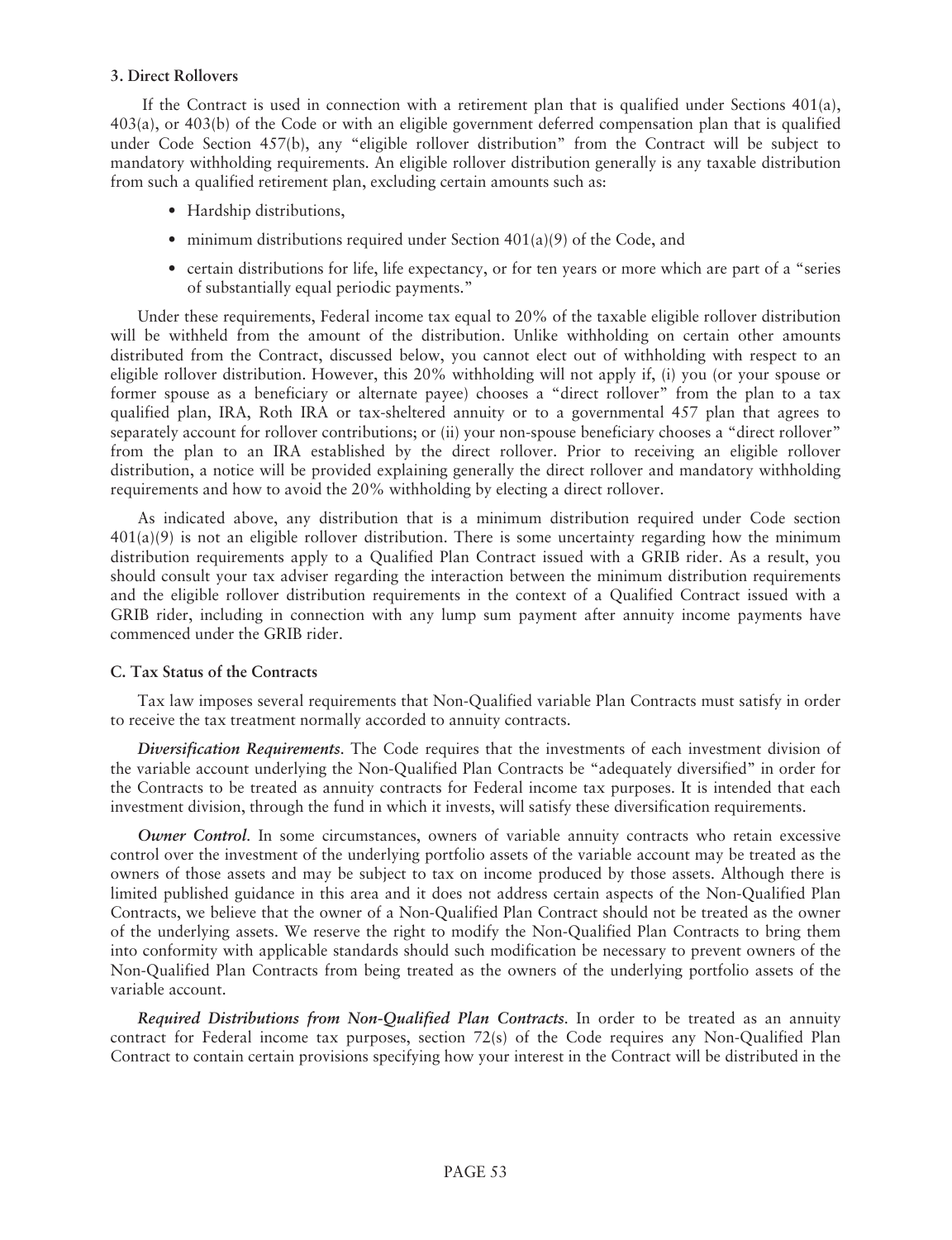event of the death of a holder of the Contract. Specifically, section 72(s) requires that (a) if any owner dies on or after the annuity starting date, but prior to the time the entire interest in the Contract has been distributed, the entire interest in the Contract will be distributed at least as rapidly as under the method of distribution being used as of the date of such owner's death; and (b) if any owner dies prior to the annuity start date, the entire interest in the Contract will be distributed within five years after the date of such owner's death. The latter requirements will be considered satisfied as to any portion of an owner's interest which is payable to or for the benefit of a designated beneficiary and which is distributed over the life of such designated beneficiary or over a period not extending beyond the life expectancy of that beneficiary, provided that such distributions begin within one year of the owner's death. The designated beneficiary refers to a natural person designated by the owner as a beneficiary and to whom ownership of the Contract passes by reason of the owner's death. However, if the designated beneficiary is the surviving spouse of the deceased owner, the Contract may be continued with the surviving spouse as the new owner.

The Non-Qualified Plan Contracts contain provisions that are intended to comply with these Code requirements, although no regulations interpreting these requirements have yet been issued. We intend to review such provisions and modify them if necessary to assure that they comply with the applicable requirements when such requirements are clarified by regulation or otherwise.

*Required Lifetime Distributions from Qualified Plan Contracts*. Qualified Plan Contracts are subject to special rules governing the time at which distributions must begin and the amount that must be distributed each year. In the case of IRAs, distributions of minimum amounts must generally begin by April 1 of the calendar year following the calendar year in which the owner attains age 701/2. For other types of Qualified Plan Contracts, minimum distributions generally must commence by April 1 following the later of (1) the calendar year the owner attains age 701/2, and (2) the calendar year in which the owner retires. As of January 1, 2020, the age when you must begin taking required minimum distributions ("RMDs") from tax-qualified contracts, including IRAs, has increased from 701/2 to 72. This change only applies if you will attain age 701/2 on or after January 1, 2020. If you reached the age of 701/2 prior to January 1, 2020, you are still required to use age 701/2 as the triggering age for beginning RMDs. All other requirements for the timing of RMDs remain the same.

In general, periodic distributions in the form of annuity payments will satisfy the minimum distribution rules only if they meet certain requirements in the regulations under Code section  $401(a)(9)$ , including that the annuity payments be nonincreasing and made at least annually over a period permitted in the regulations. Annuity payments generally must meet these requirements even if they commence earlier than otherwise required under the Code.

If you purchased a Qualified Plan Contract with a GRIB rider, you should consult a tax adviser about the implications under the minimum distribution requirements of Code section  $401(a)(9)$ . For example, prior to the date a Qualified Plan Contract is "annuitized," the amount of each annual required minimum distribution is determined by dividing the entire interest in the Contract by the applicable distribution period determined under IRS regulations. For this purpose, the entire interest in the Qualified Plan Contract includes the amount credited under the Contract (i.e., the Contract Value), plus the "actuarial present value" of any additional benefits provided under the Contract (such as certain enhanced death benefits or GRIB values). As a result, your required minimum distribution could be significantly larger than it would be absent such additional benefits, and could even exceed your Contract Value. Only the Contract Value is available for withdrawal from a Qualified Plan Contract that has not been annuitized. If the Contract Value is insufficient to support a required minimum distribution from a Qualified Plan Contract, it is possible that the minimum distribution requirements will not be met.

In addition, if you annuitize a Qualified Plan Contract by exercising the GRIB rider, and later elect to receive a lump sum payment in lieu of some or all of the future guaranteed installments, it is possible that the remaining annuity installments will not satisfy the minimum distribution requirements. You should consult a tax adviser about the implications under the minimum distribution requirements of taking a lump sum payment under the GRIB rider. (See "C. Commutable Annuitization Option" below.)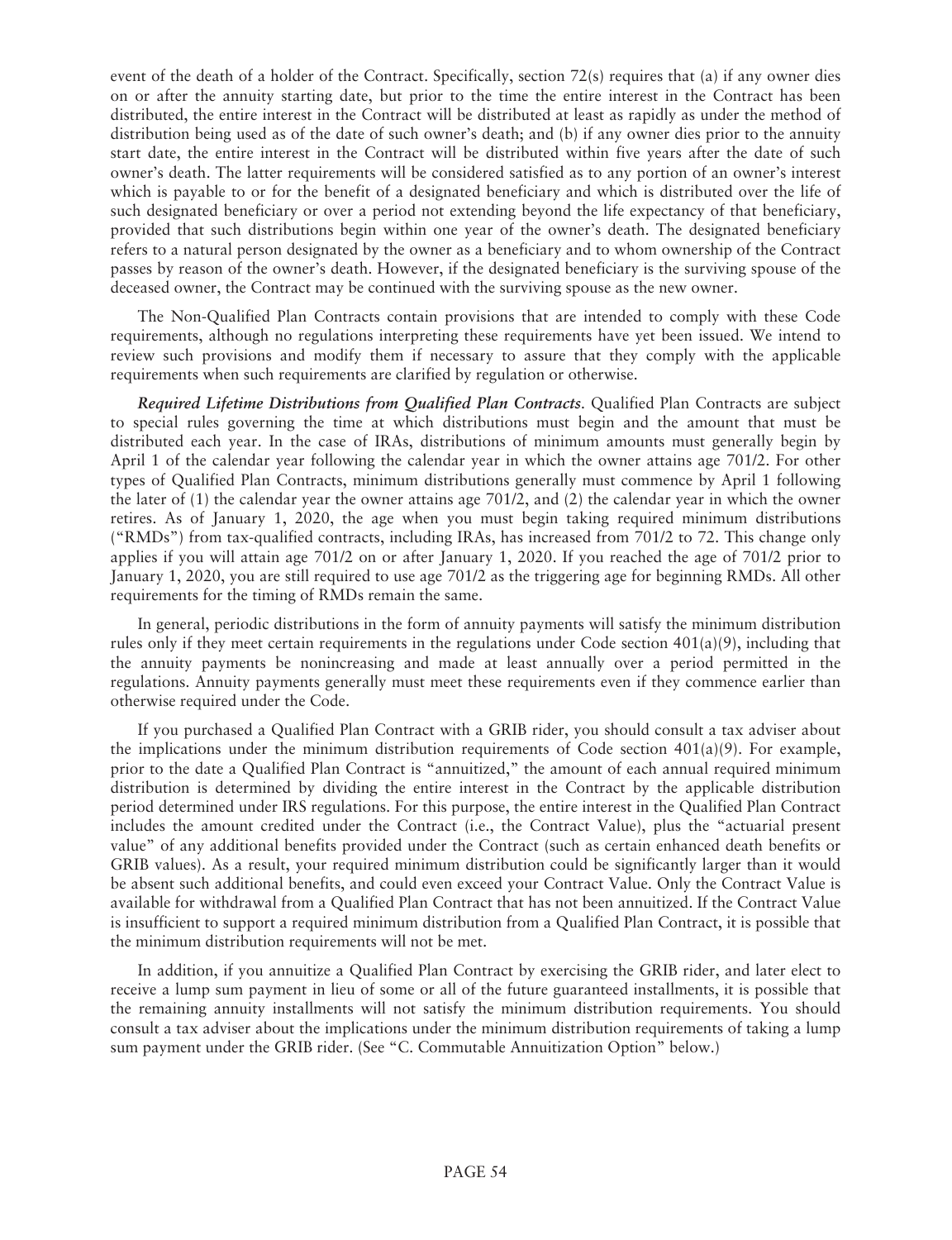If the Qualified Plan Contract is an IRA, there may be circumstances in which you can satisfy the minimum distribution requirements for the Qualified Plan Contract by taking a distribution from other IRAs that you own. You should consult your tax adviser regarding the availability of this rule in your particular circumstances. If the Qualified Plan Contract is a Roth IRA, it is not subject to the lifetime required minimum distribution rules but is subject to the death required minimum distribution rules.

A failure to satisfy the minimum distribution requirements with respect to a Qualified Plan Contract may result in a 50% excise tax and could cause the Qualified Plan to violate the Code provisions governing its "qualified" status. In light of these potential tax consequences and the uncertainty as to how the minimum distribution requirements apply to a Qualified Plan Contract in certain circumstances, you should consult a tax adviser to ensure that those requirements are satisfied with respect to your Qualified Plan Contract.

The Coronavirus Aid, Relief and Economic Security (CARES) Act waives the required minimum distribution rules for calendar year 2020 for (1) plans (including 401(k) plans) qualified under Code Section 401, (2) defined contribution plans described in Code Sections 403(a) and 403(b), (3) eligible governmental defined contribution plans described in Code Section 457(b) and (4) Individual Retirement Accounts and Individual Retirement Annuities described in Code Section 408. In addition, distributions which are required to be made in calendar year 2020 by reason of a required beginning date occurring in such calendar year and such distribution not having been made before January 1, 2020 are also waived.

### *Required Death Distributions from Qualified Plan Contracts*

If an Owner died before December 31, 2019 and distributions had begun, the remaining portion of such interest must continue to be distributed at least as rapidly as under the method of distribution being used prior to the Owner's death.

If an Owner died before December 31, 2019 and distributions had not yet begun, distribution of the Owner's entire interest must be completed by December 31 of the calendar year containing the fifth anniversary of the Owner's death unless an election is made to receive distributions in accordance with (1) or (2) below:

- 1) If the Owner's interest is payable to a designated Beneficiary, then the entire interest of the individual may be distributed in equal or substantially equal payments over the life or over a period certain not greater than the life expectancy of the designated Beneficiary commencing on or before December 31 of the calendar year immediately following the calendar year in which the Owner died;
- 2) If the designated Beneficiary is the Owner's surviving Spouse, the date distributions are required to begin in accordance with (1) above must not be earlier than the later of (A) December 31 of the calendar year immediately following the calendar year in which the individual died or (B) December 31 of the calendar year in which the individual would have attained age 701/2;
- 3) If the sole designated Beneficiary is the Owner's surviving Spouse, the Spouse may treat the Contract as his or her own Qualified Annuity Contract.

The Setting Every Community Up for Retirement Enhancement ("the SECURE Act") changed the rules for death distributions from Qualified Plan Contracts. With respect to IRA owners and defined contribution plan participants who die on or after January 1, 2020, any individual beneficiary who is not an "eligible designated beneficiary" must withdraw the entire account value by the end of the tenth year following the year of death regardless of whether required minimum distributions had begun. Eligible designated beneficiaries may withdraw the account value over their lives or a period not exceeding their life expectancies by electing such distributions within one year of the Owner's death. Eligible designated beneficiaries include spouses, minor children (until they reach the age of majority), someone who is disabled or chronically ill (including certain trusts for the disabled or chronically ill), or an individual not more than 10 years younger than the original IRA owner or plan participant.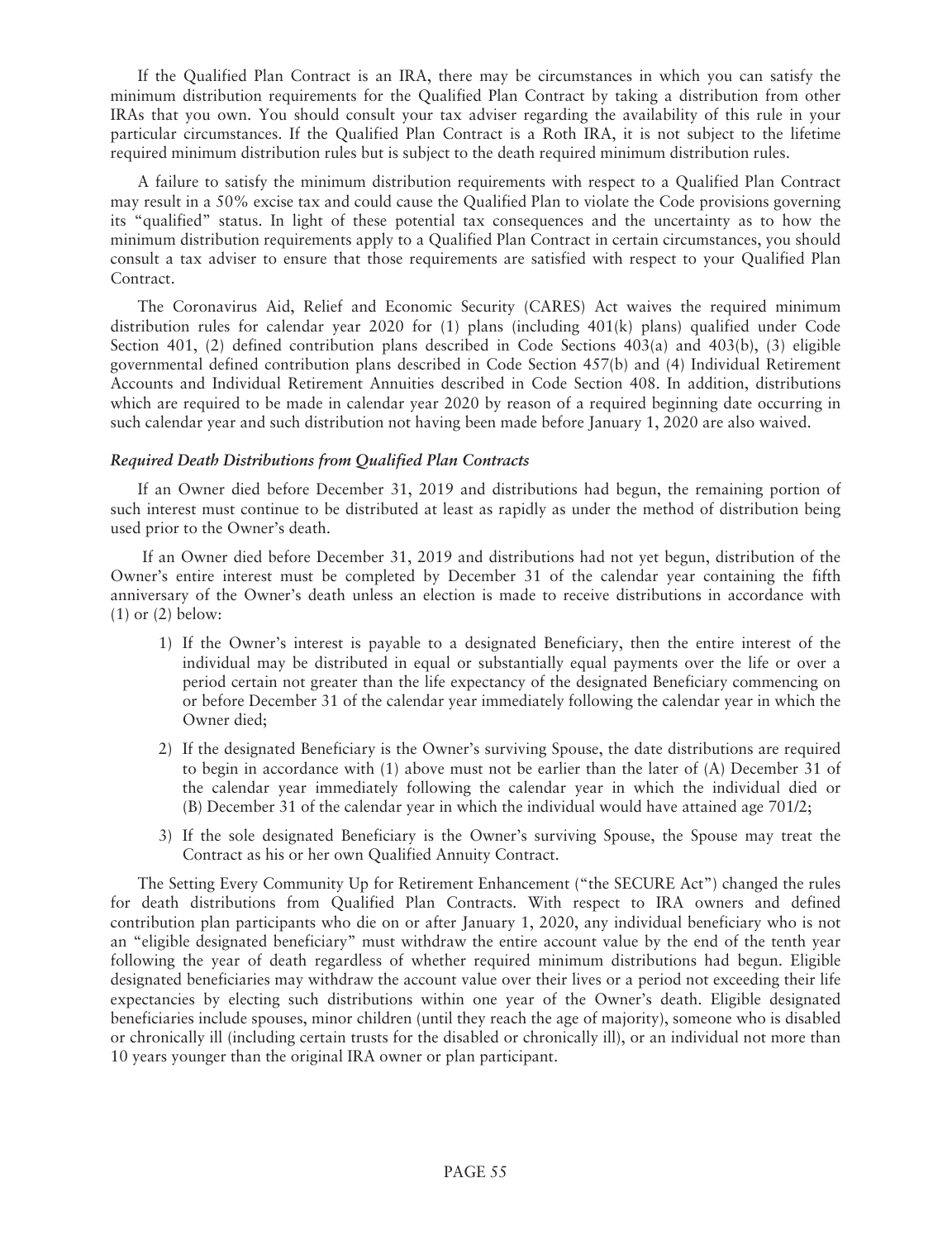# **FEDERAL INCOME TAX WITHHOLDING**

We withhold and send to the U.S. Government a part of the taxable portion of each distribution unless the annuitant notifies us before distribution of an available election not to have any amounts withheld. In certain circumstances, we may be required to withhold tax. The withholding rates for the taxable portion of periodic annuity payments are the same as the withholding rates for wage payments. In addition, the withholding rate for the taxable portion of non-periodic payments (including withdrawals prior to the maturity date and conversions of, or rollovers from, non-Roth IRAs to Roth IRAs) is 10%. The withholding rate for eligible rollover distributions is 20%.

# **OTHER TAX ISSUES**

#### **A. Our Taxes**

At the present time, we make no charge for any Federal, state or local taxes (other than the charge for state and local premium taxes) that we incur that may be attributable to the subaccounts of the variable account or to the Contracts. We do have the right in the future to make additional charges for any such tax or other economic burden resulting from the application of the tax laws that we determine is attributable to the subaccounts of the variable account or the Contracts.

Under current laws in several states, we may incur state and local taxes (in addition to premium taxes). These taxes are not now significant and we are not currently charging for them. If they increase, we may deduct charges for such taxes.

#### **B. Federal Estate Taxes**

While no attempt is being made to discuss the Federal estate tax implications of the Contract, a purchaser should keep in mind that the value of an annuity contract owned by a decedent and payable to a beneficiary by virtue of surviving the decedent is included in the decedent's gross estate. Depending on the terms of the annuity contract, the value of the annuity included in the gross estate may be the value of the lump sum payment payable to the designated beneficiary or the actuarial value of the payments to be received by the beneficiary. You should consult an estate planning adviser for more information.

### **C. Generation-Skipping Transfer Tax**

Under certain circumstances, the Code may impose a "generation skipping transfer tax" when all or part of an annuity contract is transferred to, or a death benefit is paid to, an individual two or more generations younger than the owner. Regulations issued under the Code may require us to deduct the tax from your Contract, or from any applicable payment, and pay it directly to the IRS.

### **D. The American Taxpayer Relief Act of 2012 ("ATRA").**

ATRA permanently establishes the federal estate tax, gift tax and generation-skipping transfer tax exemptions at \$5,000,000, indexed for inflation. ATRA also permanently establishes the maximum federal estate tax, gift tax and generation-skipping transfer tax rate at 40%. ATRA allows a deceased spouse's estate to transfer any unused portion of the deceased spouse's exemption amount to a surviving spouse. ATRA also unified the estate tax, gift tax and generation skipping transfer tax exemptions and provided for indexing of these exemptions for inflation beginning in 2012. The Tax Cuts and Jobs Act temporarily doubles the exemption amount, indexed for inflation, for estate, gift and generation-skipping taxes from the \$5 million base, set in 2012, to a new \$10 million base, good for tax years 2018 through 2025.

#### **E. Federal Defense of Marriage Act**

The U.S. Department of the Treasury and the Internal Revenue Service, following the U.S. Supreme Court's decision in *United States v. Windsor*, jointly announced the issuance of Revenue Ruling 2013-17,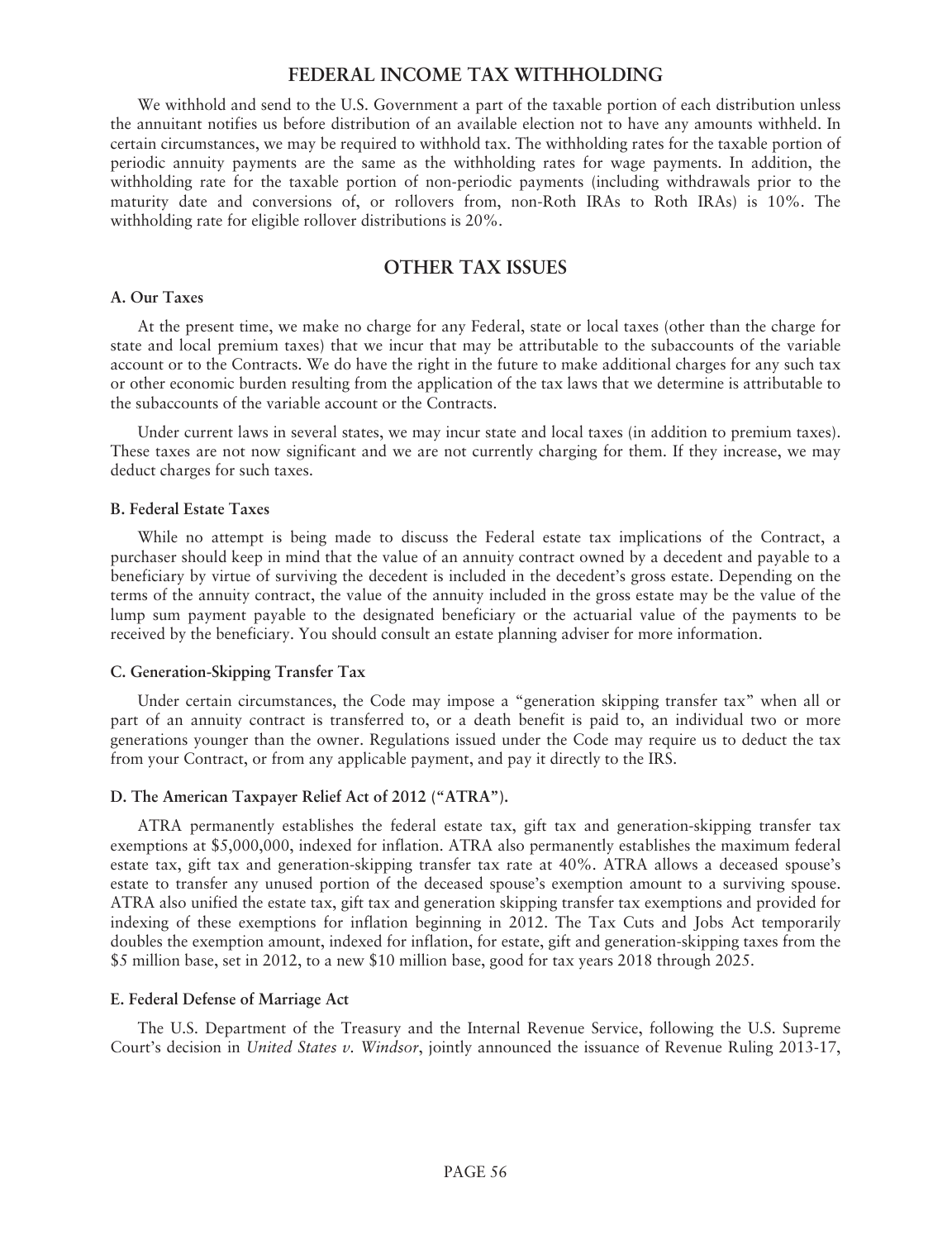providing guidance on the federal taxation of same-sex couples. Windsor invalidated the limitation of marriage to opposite-sex couples in the federal Defense of Marriage Act ("DOMA"). Rev. Rul. 2013-17 holds that for all federal tax purposes, including income, gift and estate tax, the IRS will recognize same-sex marriages that are legally valid in the state where the couple married, regardless of whether the state in which the couple resides would recognize the marriage. In the 2015 case, *Obergefell v. Hodges*, the U.S. Supreme Court required all states to issue marriage licenses to same-sex couples and to recognize same-sex marriages validly performed in other jurisdictions.

DOMA still affects the federal tax status of same-sex civil unions and domestic partnerships. For Federal tax purposes, the term "marriage" does not include registered domestic partnerships, civil unions, or other similar formal relationships recognized under state law that are not denominated as a marriage under that state's law. Thus, domestic partners and individuals in civil unions are not treated as "Spouses" under this Contract. You are strongly encouraged to consult with a qualified financial advisor and/or tax advisor for additional information on your state's law regarding civil unions and same-sex marriages.

#### **F. Annuity Purchases by Residents of Puerto Rico**

The IRS has announced that income received by residents of Puerto Rico under life insurance or annuity contracts issued by a Puerto Rico branch of a United States Life Insurance Company is U.S.-source income that is generally subject to United States Federal income tax.

### **G. Annuity Purchases by Nonresident Aliens and Foreign Corporations**

The discussion above provides general information regarding U.S. Federal income tax consequences to annuity purchasers that are U.S. citizens or residents. Purchasers that are not U.S. citizens or residents will generally be subject to U.S. Federal withholding tax on taxable distributions from annuity contracts at a 30% rate, unless a lower treaty rate applies. In addition, purchasers may be subject to state and/or municipal taxes and taxes that may be imposed by the purchaser's country of citizenship or residence. Prospective purchasers are advised to consult with a qualified tax adviser regarding U.S. state, and foreign taxation with respect to an annuity contract purchase.

### **H. Foreign Tax Credits**

We may benefit from any foreign tax credits attributable to taxes paid by certain portfolios to foreign jurisdictions to the extent permitted under federal tax law.

### **I. Possible Tax Law Changes**

Although the likelihood of legislative changes is uncertain, there is always the possibility that the tax treatment of the Contracts could change by legislation or otherwise. Consult a tax adviser with respect to legislative developments and their effect on the Contract.

We have the right to modify the Contract in response to legislative changes that could otherwise diminish the favorable tax treatment that annuity contract owners currently receive. We make no guarantee regarding the tax status of any Contract and do not intend the above discussion as tax advice.

# **SENDING FORMS AND WRITTEN REQUESTS IN GOOD ORDER**

We cannot process your instructions to effect a transaction relating to the Contract until we have received your instructions in good order at our Service Center or at our website, as appropriate. "Good order" means the actual receipt by us of the instructions relating to a transaction in writing (or by telephone or electronically, as appropriate), along with all forms, information and supporting legal documentation (including any required spousal or joint owner's consents) that we require in order to effect the transaction. To be in "good order," instructions must be sufficiently clear so that we do not need to exercise any discretion to follow such instructions.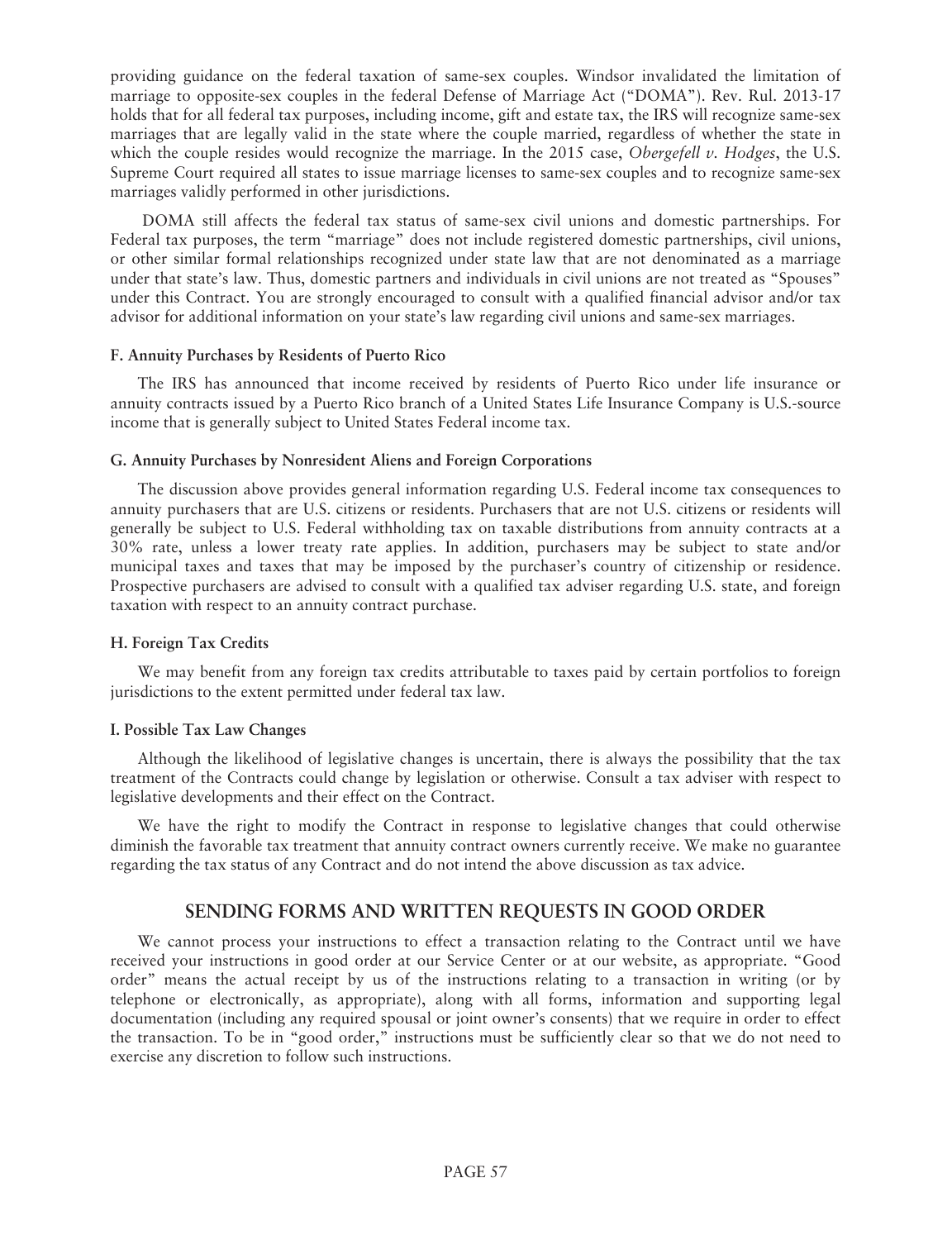We will not accept requests for Contract distributions that are either over the telephone (including faxes) or without a signature guarantee. All requests for Contract distributions must be submitted in writing with a signature guarantee.

## **SIGNATURE GUARANTEES**

Signature guarantees are relied upon as a means of preventing the perpetuation of fraud in financial transactions, including the disbursement of funds or assets from a victim's account with a financial institution or a provider of financial services. They provide protection to investors by, for example, making it more difficult for a person to take another person's money by forging a signature on a written request for the disbursement of funds.

As a protection against fraud, we require a Medallion signature guarantee for all Contract disbursements, including disbursements to another carrier in connection with the exchange of one annuity contract for another in a "tax-free exchange" under Section 1035 of the Internal Revenue Code.

An investor can obtain a signature guarantee from more than 7,000 financial institutions across the United States and Canada that participate in a Medallion signature guarantee program. This includes many:

- national and state banks;
- savings banks and savings and loan associations;
- securities brokers and dealers; and
- credit unions.

The best source of a signature guarantee is a bank, savings and loan association, brokerage firm, or credit union with which you do business. Guarantor firms may, but frequently do not, charge a fee for their services.

**A notary public cannot provide a signature guarantee. Notarization will not substitute for a signature guarantee.**

# **DISTRIBUTION OF CONTRACTS**

*Distribution and Principal Underwriting Agreement*. BFP Securities, LLC ("BFPS") currently serves as principal underwriter for the Contracts. Zurich Benefit Finance LLC and Bancorp Services, L.L.C. each own a 50% interest in Benefit Finance Partners, LLC. Benefit Finance Partners owns 100% of BFPS. Zurich Benefit Finance and ZALICO have the same ultimate corporate parent. BFPS is registered as a broker-dealer with the SEC under the Securities Exchange Act of 1934, as amended, as well as with the securities commissions in the states in which it operates, and is a member of the Financial Industry Regulatory Authority, Inc. ("FINRA").

The Contracts are no longer offered for sale to the public.

*Special Compensation Paid to the Principal Underwriter*. We pay compensation to BFPS in the amount of \$3,500.00 per month to compensate it for serving as principal underwriter for the Contracts.

*Compensation to Broker-Dealers Selling the Contracts*. The Contracts were offered to the public through broker-dealers ("selling firms") that are licensed under the federal securities laws and state insurance laws. The selling firms originally entered into written selling agreements with BFPS. We pay commissions directly to certain selling firms for their past sales of the Contracts.

The selling firms that have selling agreements with BFPS are paid commissions for the promotion and sale of the Contracts according to one or more schedules. The amount and timing of commissions varies depending on the selling agreement, but the maximum commission paid to selling firms is 6.75% of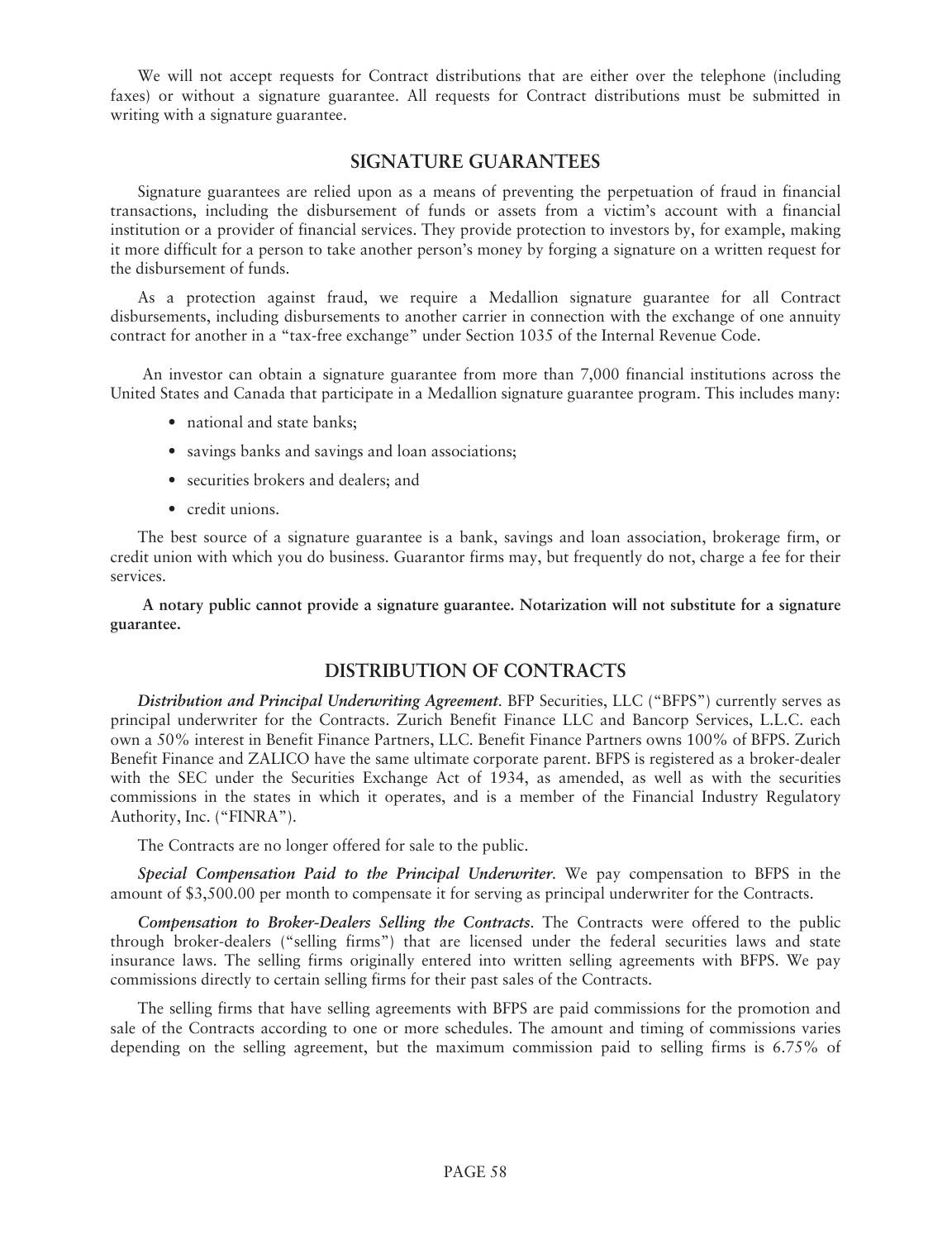additional Purchase Payments, plus a trail commission option of up to 1.00% of additional Purchase Payments paid quarterly on Purchase Payments that have been held in the Contract for at least twelve months.

With respect to Contracts issued on or after April 20, 2000 with the GRIB rider, annuitization compensation of 2% of Contract Value is paid on Contracts that are seven years old or older and that are annuitized for a period of five or more years. **Ask your sales representative for further information about what your sales representative and the selling firm for which he or she works may receive in connection with your purchase and annuitization of a Contract.**

*Additional Compensation Paid to Selected Selling Firms*. We have paid and may pay certain selling firms additional cash amounts for "preferred product" treatment of the Contracts in their marketing programs based on past sales of the Contracts and other criteria in order to receive enhanced marketing services and increased access to their sales representatives. In addition to access to their distribution network, such selling firms have received separate compensation or reimbursement for, among other things, the hiring and training of sales personnel, marketing, sponsoring of conferences and seminars, and/or other services they provided to us. These special compensation arrangements were not offered to all selling firms and the terms of such arrangements differed between selling firms.

We had entered into such "preferred product" arrangements with the following selling firms: AG Edwards; CSN Insurance Agency; Compass Bancshares Insurance Agency, FL; Compass Brokerage Inc.; PFIC; ABN AMRO; WM Financial Services, Inc.; Michigan National Bank; and Standard Investment Services. In 2020, we did not pay additional compensation under such arrangements.

No specific charge is assessed directly to Contract Owners or the Separate Account to cover commissions and other incentives or payments we pay in connection with the distribution of the Contracts. However, we intend to recoup commissions and other sales expenses and incentives we pay through the fees and charges we deduct under the Contract and through other corporate revenue.

You should be aware that any selling firm or its sales representatives may receive different compensation or incentives for selling one product over another. As such, they may be inclined to favor or disfavor one product over another due to differing rates of compensation. You may wish to take such payments into account when considering and evaluating any recommendation relating to the Contracts.

# **VOTING RIGHTS**

Proxy materials in connection with any Fund shareholder meeting are delivered to each Owner with Subaccount interests invested in the Fund as of the record date. Proxy materials include a voting instruction form. We vote all Fund shares proportionately in accordance with instructions received from Owners. We will also vote any Fund shares attributed to amounts we have accumulated in the Subaccounts in the same proportion that Owners vote.

A Fund is not required to hold annual shareholders' meetings. Funds hold special meetings as required or deemed desirable for such purposes as electing trustees, changing fundamental policies or approving an investment advisory agreement.

Owners have voting rights in a Fund or Portfolio based upon the Owner's proportionate interest in the corresponding Subaccount as measured by units. Owners have voting rights before surrender, the Annuity Date or the death of the Annuitant. Thereafter, the Annuitant entitled to receive Variable Annuity payments has voting rights. During the Annuity Period, Annuitants' voting rights decrease as Annuity Units decrease.

# **REPORTS TO CONTRACT OWNERS AND INQUIRIES**

After each Contract anniversary, we send you a statement showing amounts credited to each Subaccount, to the Fixed Account option and to the Guarantee Period Value. In addition, if you transfer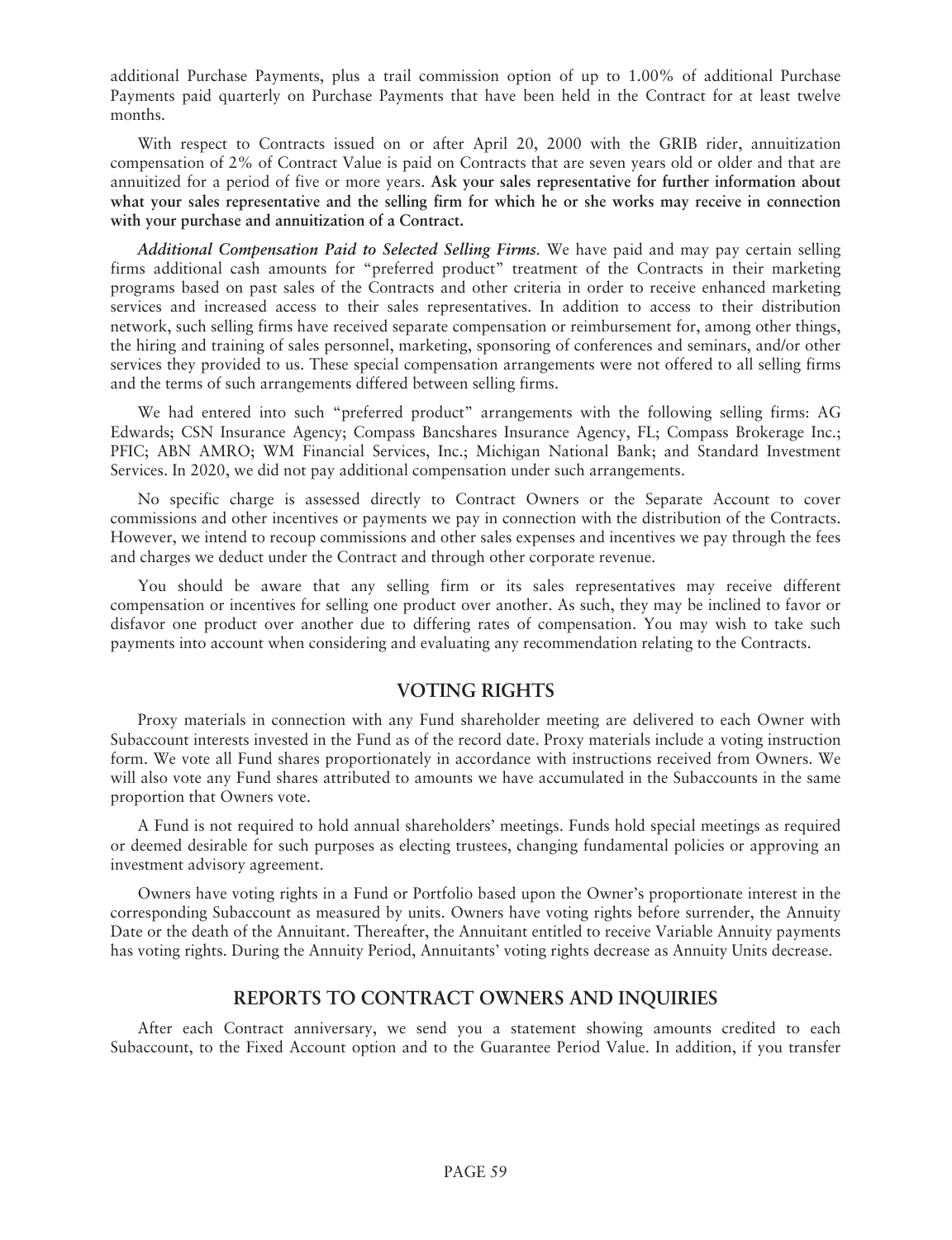amounts among the variable options or make additional payments, you receive written confirmation of these transactions. We will also send a current statement upon your request. We also send you annual and semi-annual reports for the Funds or Portfolios that correspond to the Subaccounts in which you invest and a list of the securities held by that Fund or Portfolio.

You may direct inquiries to the selling agent or may contact the Service Center.

# **DOLLAR COST AVERAGING**

Under our Dollar Cost Averaging program, a predesignated portion of Subaccount Value is automatically transferred monthly, quarterly, semiannually or annually for a specified duration to other Subaccounts, Guarantee Periods and the Fixed Account. The DCA theoretically gives you a lower average cost per unit over time than you would receive if you made a one-time purchase of the selected Subaccounts. There is no guarantee that DCA will produce that result. There is currently no charge for this service. The Dollar Cost Averaging program is available only during the Accumulation Period. You may also elect transfers from the Fixed Account on a monthly or quarterly basis for a minimum duration of one year. You may enroll any time by completing our Dollar Cost Averaging form. Transfers are made based on the date you specify. We must receive the enrollment form in good order at least five business days before the transfer date.

The minimum transfer amount is \$100 per Subaccount, Guarantee Period or Fixed Account. The total Contract Value in an account at the time Dollar Cost Averaging is elected must be at least equal to the amount designated to be transferred on each transfer date times the duration selected.

Dollar Cost Averaging ends if:

- the number of designated monthly transfers has been completed,
- Contract Value in the transferring account is insufficient to complete the next transfer (the remaining amount is transferred),
- we receive the Owner's written termination at least five business days before the next transfer date, or
- the Contract is surrendered or annuitized.

If the Fixed Account balance is at least \$10,000, you may elect automatic calendar quarter transfers of interest accrued in the Fixed Account to one or more of the Subaccounts or Guarantee Periods. You may enroll in this program any time by completing our Dollar Cost Averaging form. Transfers are made within five business days of the end of the calendar quarter. We must receive the enrollment form at least ten days before the end of the calendar quarter.

Dollar Cost Averaging is not available during the Annuity Period.

# **SYSTEMATIC WITHDRAWAL PLAN**

We offer a Systematic Withdrawal Plan ("SWP") allowing you to pre-authorize periodic withdrawals during the Accumulation Period. You instruct us to withdraw selected amounts, or amounts based on your life expectancy, from the Fixed Account, or from any of the Subaccounts or Guarantee Periods on a monthly, quarterly, semi-annual or annual basis. The SWP is available when you submit a written request (in good order) to the Service Center for a minimum \$100 periodic payment. A Market Value Adjustment applies to any withdrawals under the SWP from a Guarantee Period, unless effected within 30 days after the Guarantee Period ends. SWP withdrawals from the Fixed Account are not available in the first Contract Year and are limited to the amount not subject to Withdrawal Charges. If the amounts distributed under the SWP from the Subaccounts or Guarantee Periods exceed the free withdrawal amount, the Withdrawal Charge is applied on any amounts exceeding the free withdrawal amount. Withdrawals taken under the SWP may be subject to the 10% tax penalty on early withdrawals and to income taxes and withholding. If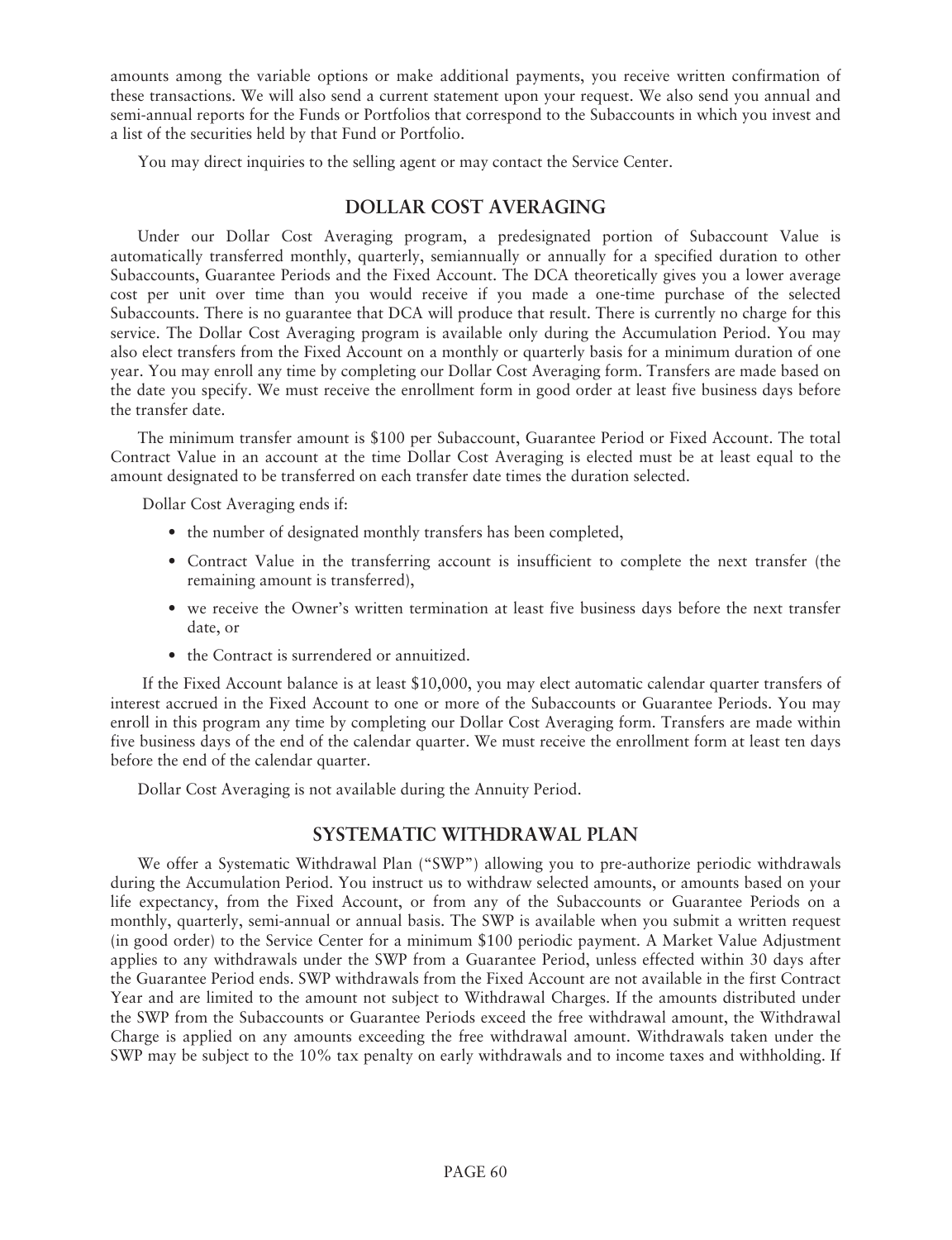you are interested in SWP, you may obtain an application and information concerning this program and its restrictions from us or your agent. We give 30 days' notice if we amend the SWP. The SWP may be terminated at any time by you or us.

#### **EXPERTS**

The statutory financial statements and schedules of Zurich American Life Insurance Company as of December 31, 2020 and 2019 and for each of the three years in the period ended December 31, 2020 (prepared in conformity with accounting practices prescribed or permitted by the Illinois Department of Financial and Professional Regulations-Division of Insurance) and the U.S. GAAP statement of assets, liabilities, and contract owners' equity of ZALICO Variable Annuity Separate Account as of December 31, 2020 and the related statement of operations and statements of changes in contract owners' equity for each of the periods presented incorporated by reference in this Statement of Additional Information, have been so incorporated in reliance on the reports of PricewaterhouseCoopers LLP, an independent registered public accounting firm, given on the authority of said firm as experts in auditing and accounting.

The principal business address of PricewaterhouseCoopers LLP is 1 North Wacker Drive, Chicago, IL 60606.

## **LEGAL PROCEEDINGS**

From time to time, ZALICO is a party to certain legal and other proceedings incidental to our insurance business. Our management believes that the resolution of these various matters will not result in any material adverse effect on the Separate Account, on our consolidated financial position, or on our ability to meet our obligations under the Contracts. As of the date of this Prospectus, it also appears that there are no pending or threatened lawsuits that are likely to have a material adverse impact on BFPS ability to perform its obligations under its principal underwriting agreement.

# **FINANCIAL STATEMENTS**

The financial statements of ZALICO and the Separate Account are incorporated by reference into the Statement of Additional Information. The financial statements of ZALICO should be considered primarily as bearing on our ability to meet our obligations under the Contracts. The Contracts are not entitled to participate in our earnings, dividends or surplus.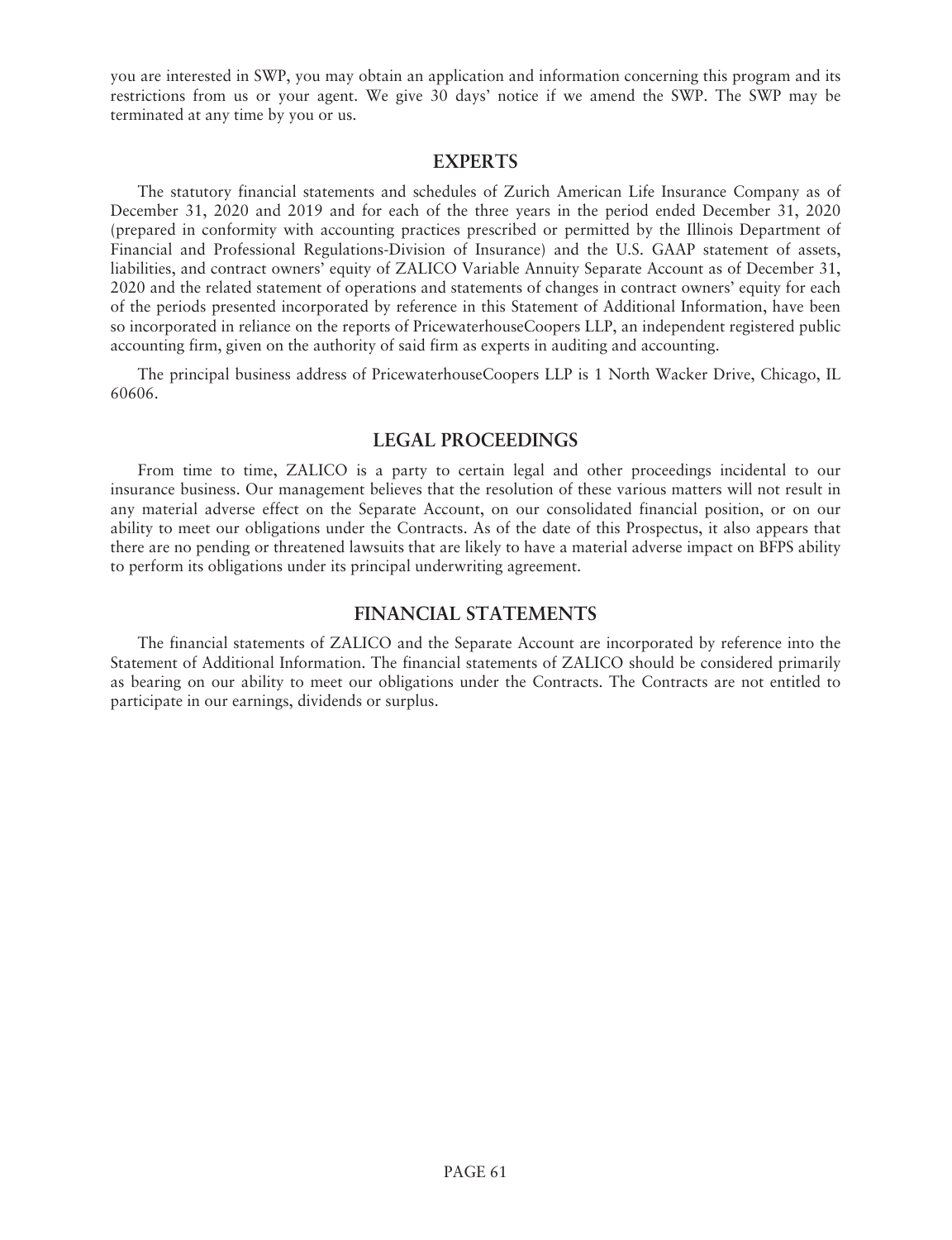#### **APPENDIX A**

# **ILLUSTRATION OF THE "FLOOR" ON THE DOWNWARD MARKET VALUE ADJUSTMENT (MVA)**

| Purchase Payment         | \$40,000                 |
|--------------------------|--------------------------|
| Guarantee Period         | 5 Years                  |
| Guaranteed Interest Rate | 5% Annual Effective Rate |

The following examples illustrate how the "floor" on a downward MVA, that was added to your Contract effective April 1, 2005, may affect the values of your Contract upon a withdrawal. In these examples, the Guarantee Period starts on the Effective Date of the MVA Endorsement (i.e., the Start Date); a withdrawal occurs one year after the Start Date. The MVA operates in a similar manner for transfers. No Withdrawal Charge applies to transfers.

In these examples, the Guarantee Period Value for the \$40,000.00 Purchase Payment is guaranteed to equal \$51,051.26 at the end of the five-year Guarantee Period. After one year, when the first withdrawals occur in these examples, the Guarantee Period Value is \$42,000.00. It is also assumed, for the purposes of these examples, that no prior partial withdrawals or transfers have occurred.

**A downward MVA results when you take a full or partial withdrawal during periods of rising interest rates**. Assume in this example that, one year after the Purchase Payment, the interest rate on a four-year Guarantee Period rose to 6.5%.

In this example, the MVA will be based on the hypothetical interest rate we are crediting at the time of the withdrawal on new money allocated to a Guarantee Period with a duration equal to the time remaining in your Guarantee Period rounded to the next higher number of complete years. One year after the Purchase Payment there would have been four years remaining in your Guarantee Period, so the hypothetical crediting rate for a four-year Guarantee Period will be used (6.5%). These examples also show how the Withdrawal Charge (if any) would be calculated separately after the MVA.

**Note: We declare interest rates on the MVA Options at our sole discretion. The interest rates used in this example are hypothetical and do not reflect current interest rates being credited by us, and the interest rates do not represent any of our intentions regarding future interest crediting rates.**

#### **Example of Full Withdrawal**

Upon a full withdrawal, the market value adjustment factor would be:

$$
-.0551589^* = \left(\frac{1+.05}{1+.065}\right)^4 - 1
$$

 $A-4$ 

\* Actual calculation utilizes 10 decimal places.

The downward MVA is subject to a "floor" so that the downward MVA can remove only interest credited in excess of 3% on the Guarantee Period Value from the Start Date. The "floor" in this example is calculated as:

$$
- $800.00 = $40,000.00 \times (1+.03) - $40,000.00 \times (1+.05)
$$

The Market Adjusted Value after applying the floored downward MVA would be:

$$
$41,200.00 = $42,000.00 - $800.00
$$

A Withdrawal Charge of 6% would be assessed against the Purchase Payments subject to a Withdrawal Charge in excess of the amount available as a free withdrawal. In this case, there are no prior withdrawals, so 10% of the Contract Value is not subject to a Withdrawal Charge.

A-1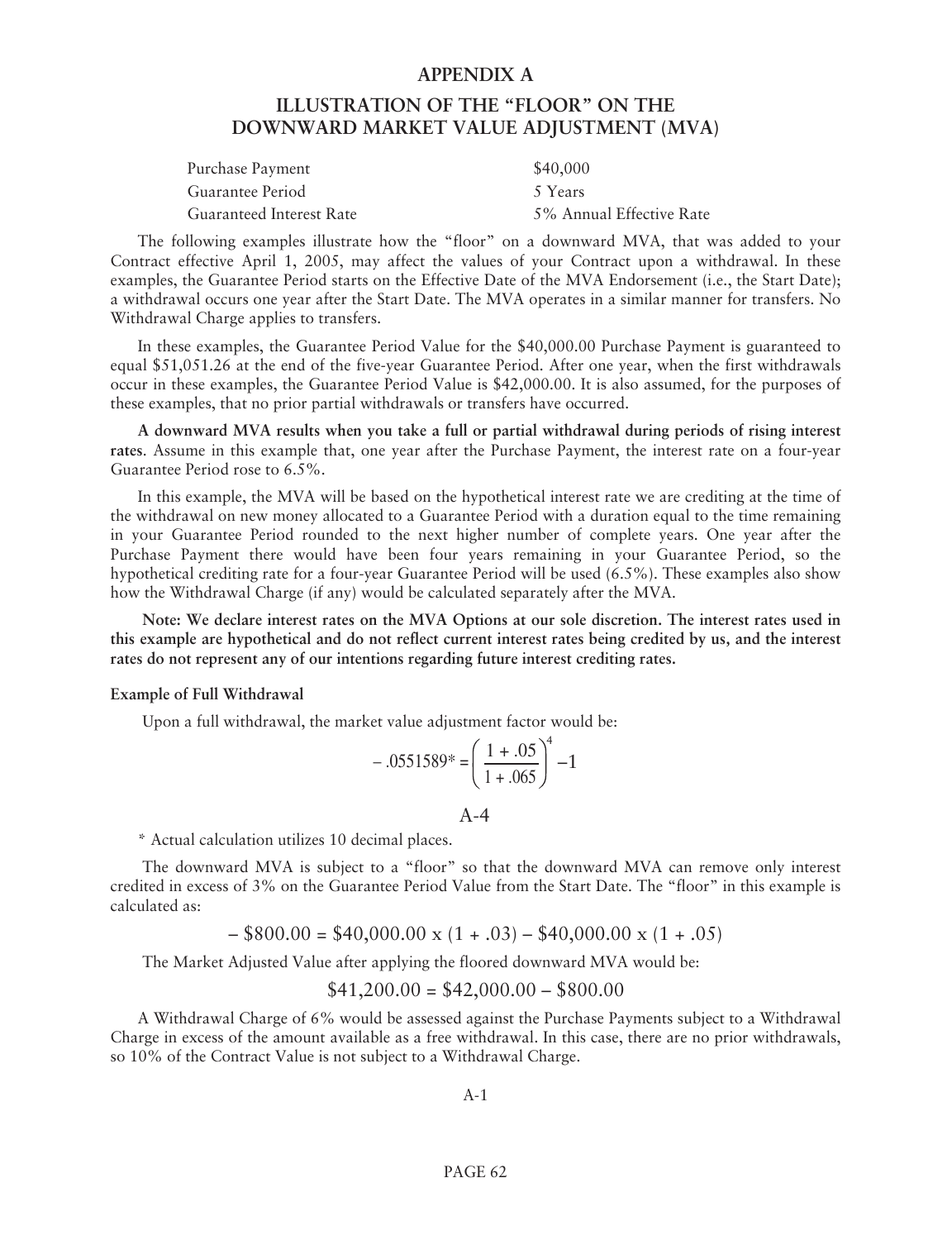The Withdrawal Charge on a full withdrawal is:

$$
$2,148.00 = ($40,000.00 - (.10 \times $42,000.00)) \times .06
$$

Thus, the amount payable on a full withdrawal after the application of the MVA floor would be:

$$
$39,052.00 = $41,200.00 - $2,148.00
$$

#### **Example of Partial Withdrawal of 50% of Guarantee Period Value**

If instead of a full withdrawal, assume that 50% of the Guarantee Period Value (\$21,000.00) was withdrawn from the Contract (partial withdrawal of 50%) after the first year.

The downward MVA is subject to the floor of -\$800.00 described above. In this example, this means that only the interest credited on the entire Guarantee Period Value for the one-year period between the Start Date and the date of withdrawal that was in excess of 3% (i.e., the difference between 5% interest and 3% interest) can be removed at the time of the partial withdrawal. The partial withdrawal will have the impact of reducing the return, to date, in the Guarantee Period to the minimum guaranteed interest rate of 3% per annum.

The Market Adjusted Value after applying the floored downward MVA would be:

$$
$20,200.00 = $21,000.00 - $800.00
$$

A Withdrawal Charge of 6% would be assessed against the Purchase Payments subject to a Withdrawal Charge in excess of the amount available as a free withdrawal. In this case, there are no prior withdrawals, so 10% of the Contract Value is not subject to a Withdrawal Charge.

$$
$888.00 = ($19,000.00 - (.10 \times $42,000.00)) \times .06
$$

Thus, the amount payable, net of Withdrawal Charges, on this partial withdrawal after the application of the MVA floor would be:

$$
$19,312.00 = $20,200.00 - $888.00
$$

#### **Example of a Second Withdrawal of the Remaining Guarantee Period Value**

Assume that the owner took a second withdrawal of the remaining balance after the second year and the hypothetical crediting rate for a three-year Guarantee Period was 6.5% at that time.

After the second year, the Guaranteed Period Value (\$21,000) would have been credited with 5% interest and would have increased by \$1,050 to \$22,050.

Upon a full withdrawal, the market value adjustment factor would be:

$$
-.0551589^* = \left(\frac{1+.05}{1+.065}\right)^4 - 1
$$

The downward MVA is subject to a "floor" discussed above. In this example, the downward MVA can remove only interest credited in excess of 3% (i.e., the difference between 5% interest and 3% interest) on the remaining Guarantee Period Value for the one-year period from the time of the prior withdrawal. The "floor" in this example is calculated as:

$$
- $420.00 = $21,000.00 \times (1+.03) - $21,000.00 \times (1+.05)
$$

The Market Adjusted Value after applying the floored downward MVA would be:

$$
$21,630.00 = $22,050.00 - $420.00
$$

A-2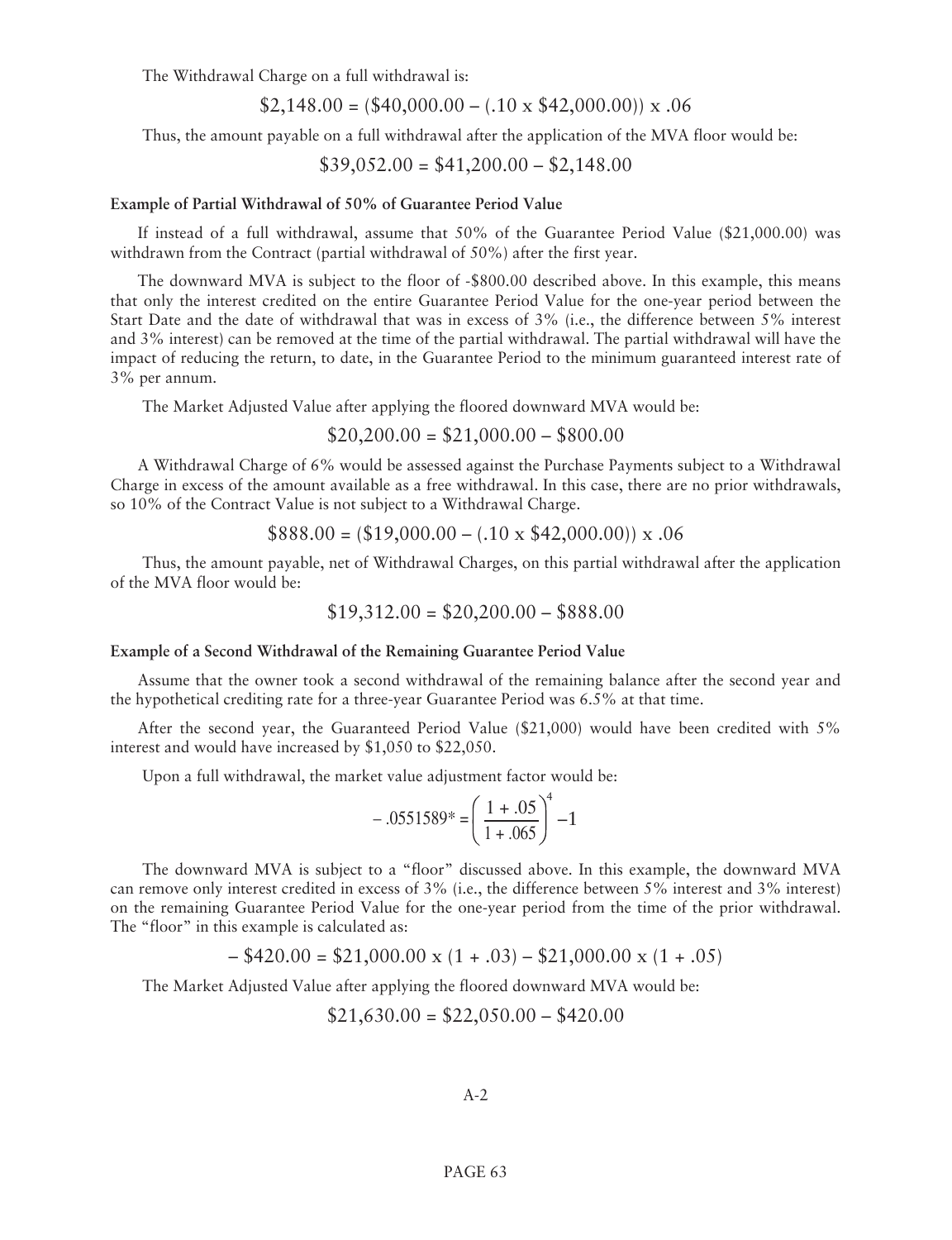A Withdrawal Charge of 5% would be assessed against the Purchase Payments subject to a Withdrawal Charge in excess of the amount available as a free withdrawal. In this case, 10% of the Contract Value is not subject to a Withdrawal Charge.

The Withdrawal Charge is thus:

 $$939.75 = ($21,000.00 - (.10 \times $22,050.00)) \times .05$ 

Thus, the amount payable on a full withdrawal after the application of the MVA floor would be:

 $$20,690.25 = $21,630.00 - $939.75$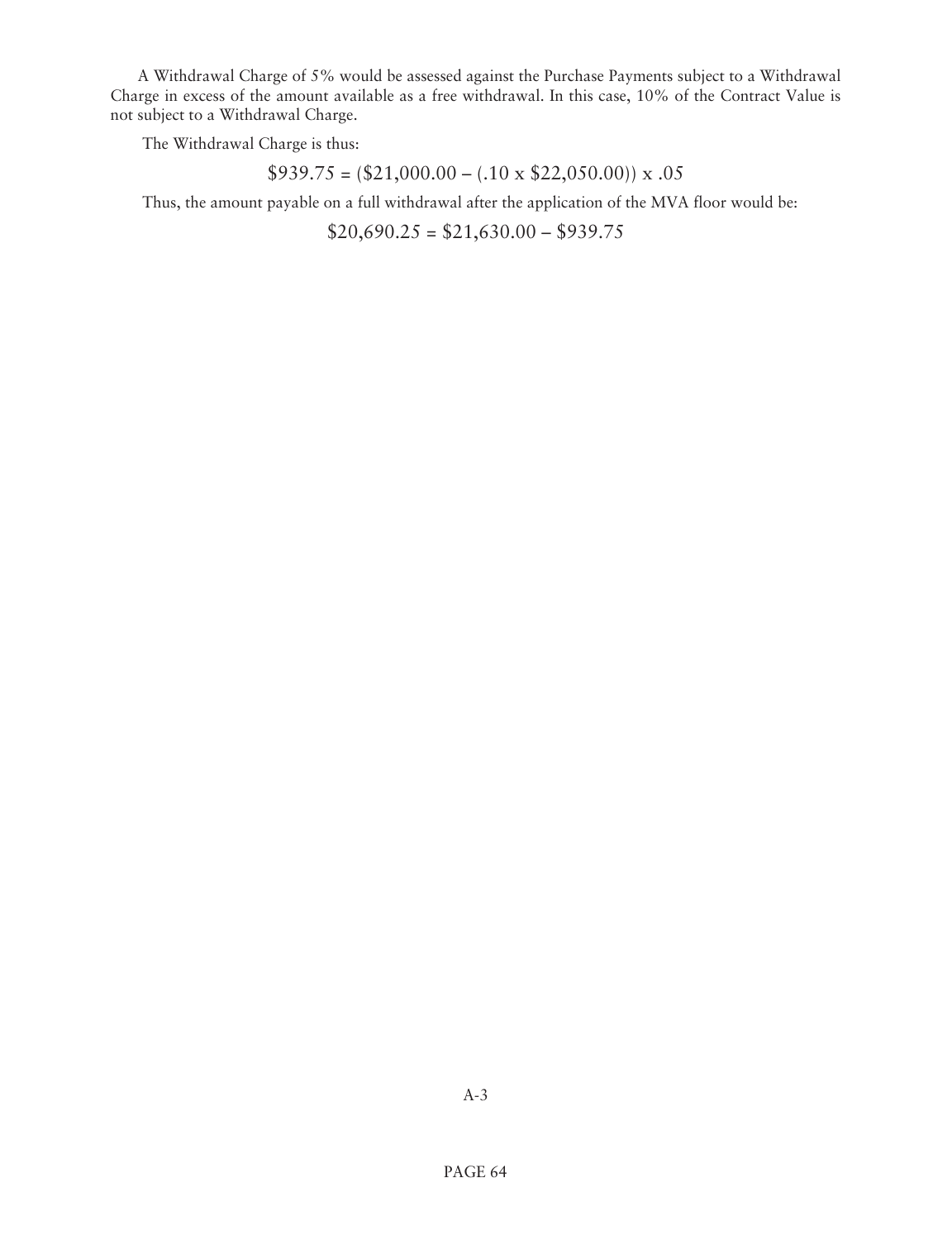# **ILLUSTRATION OF AN UPWARD MARKET VALUE ADJUSTMENT**

An upward Market Value Adjustment results from a withdrawal that occurs when interest rates have decreased. Assume interest rates have decreased one year later and we are then crediting 4% for a four-year Guarantee Period. Upon a full withdrawal, the market value adjustment factor would be:

$$
+.0390198 = \left(\frac{1+.05}{1+.04}\right)^4 - 1
$$

The Market Value Adjustment is an increase of \$1638.83 to the Guarantee Period Value:

 $$1,638.83 = $42,000.00 \times 0.0390198$ 

The Market Adjusted Value would be:

$$
$43,638.83 = $42,000.00 + $1,638.83
$$

A Withdrawal Charge of 6% would apply to the Market Adjusted Value being withdrawn, less 10% of the Contract Value, as there were no prior withdrawals:

 $$2,366.33 = ($43,638.83 - .10 \times 42,000) \times .06$ 

Thus, the amount payable on withdrawal would be:

$$
$41,272.50 = $43,638.83 - $2,366.33
$$

If instead of a full withdrawal, 50% of the Guarantee Period Value was withdrawn (partial withdrawal of 50%), the Market Value Adjustment would be:

 $$819.42 = $21,000.00 \times 0.0390198$ 

The Market Adjusted Value of \$21,000.00 would be:

$$
$21,819.42 = $21,000.00 + $819.42
$$

The Withdrawal Charge of 6% would apply to the Market Adjusted Value being withdrawn, less 10% of the full Market Adjusted Value as there are no prior withdrawals:

 $$1,057.17 = ($21,819.42 - .1 \times $42,000) \times .06$ 

Thus, the amount payable, net of Withdrawal Charges, on this partial withdrawal would be:

$$
$20,762.25 = $21,819.42 - $1,057.17
$$

*Actual Market Value Adjustment may have a greater or lesser impact than that shown in the Examples, depending on the actual change in interest crediting rates and the timing of the withdrawal or transfer in relation to the time remaining in the Guarantee Period.*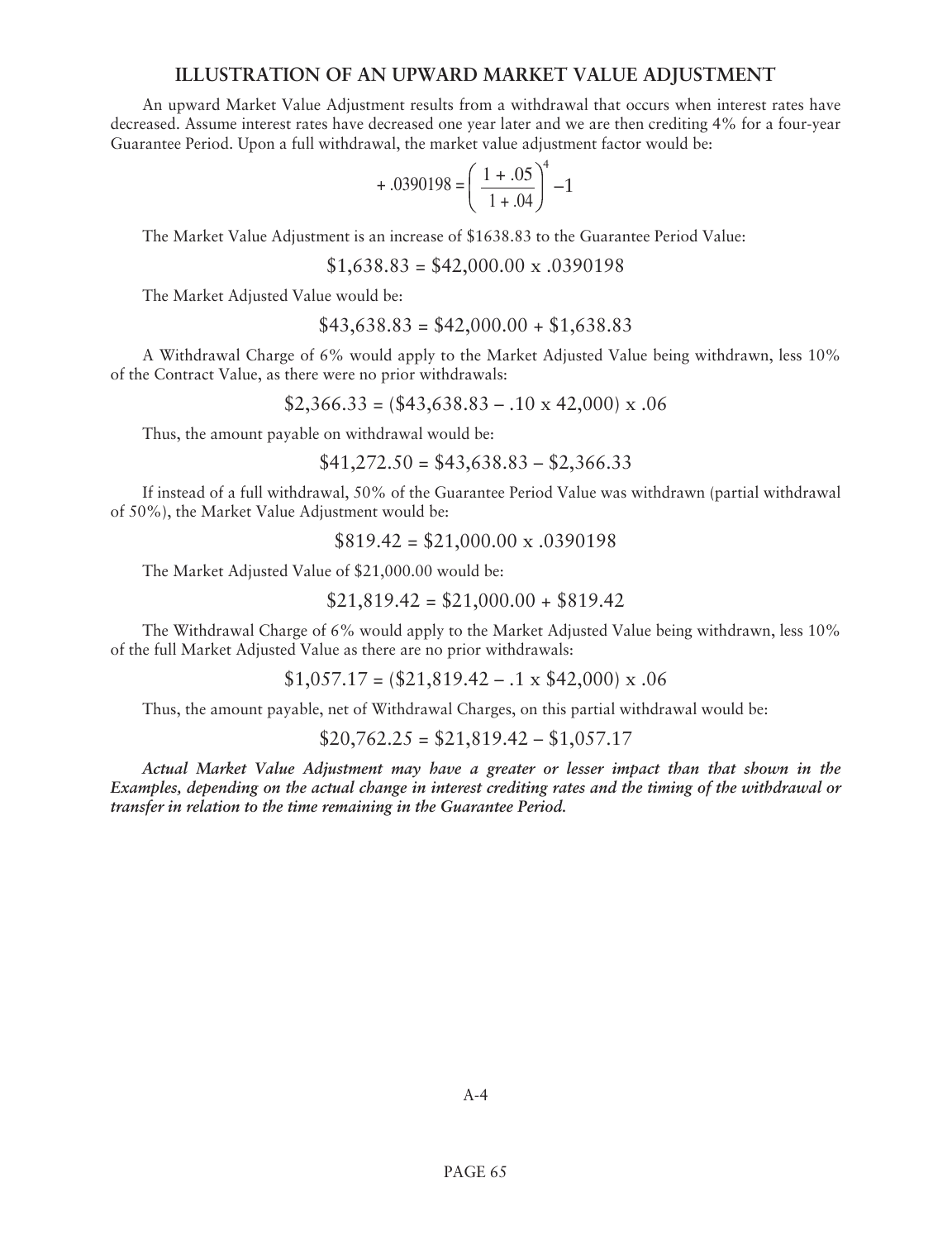# **APPENDIX B**

# **ZURICH AMERICAN LIFE INSURANCE COMPANY DEFERRED FIXED AND VARIABLE ANNUITY IRA, ROTH IRA AND SIMPLE IRA DISCLOSURE STATEMENT**

This Disclosure Statement describes the statutory and regulatory provisions applicable to the operation of traditional Individual Retirement Annuities (IRAs), Roth Individual Retirement Annuities (Roth IRAs) and Simple Individual Retirement Annuities (SIMPLE IRAs). Internal Revenue Service regulations require that this be given to each person desiring to establish an IRA, Roth IRA or a SIMPLE IRA. Except where otherwise indicated, IRA discussion includes Simplified Employee Pension IRAs (SEP IRAs). Further information can be obtained from Zurich American Life Insurance Company and from any district office of the Internal Revenue Service. Also, see IRS Publication 590, Individual Retirement Arrangements (IRAs).

This Disclosure Statement is for your general information and is not intended to be exhaustive or conclusive, to apply to any particular person or situation, or to be used as a substitute for qualified legal or tax advice.

Please note that the information contained herein is based on current Federal income tax law, income tax regulations, and other guidance provided by the IRS. Hence, this information is subject to change upon an amendment of the law or the issuance of further regulations or other guidance. Also, you should be aware that state tax laws may differ from Federal tax laws governing such arrangements. You should consult your tax adviser about any state tax consequences of your IRA, Roth IRA or SIMPLE IRA, whichever is applicable.

### **A. REVOCATION**

Within seven days of the date you signed your enrollment application, you may revoke the Contract and receive back 100% of your money. To do so, write the Service Center.

Notice of revocation will be deemed mailed on the date of the postmark (or if sent by certified or registered mail, the date of the certification or registration) if it is deposited in the mail in the United States in an envelope, or other appropriate wrapper, first class postage prepaid, properly addressed.

#### **B. STATUTORY REQUIREMENTS**

This Contract is intended to meet the requirements of Section 408(b) of the Internal Revenue Code (Code) for use as an IRA, Section 408A of the Code for use as a Roth IRA, or Section 408(p) of the Code for use as a SIMPLE IRA, whichever is applicable. The Contract has been approved as to form for use as an IRA, Roth IRA or a SIMPLE IRA by the Internal Revenue Service. Such approval by the Internal Revenue Service is a determination only as to the form of the Contract, and does not represent a determination on the merits of the Contract.

1. The amount in your IRA, Roth IRA, and SIMPLE IRA, whichever is applicable, must be fully vested at all times and your entire interest must be nonforfeitable.

2. The Contract must be nontransferable.

3. The Contract must have flexible premiums.

4. For IRAs and SIMPLE IRAs, you must start receiving distributions on or before April 1 of the year following the year in which you reach age 701/2 (the required beginning date) (See "Required Distributions"). As of January 1, 2020, the age when you must begin taking Required Distributions has increased from 701/2 to 72. This change only applies if you will attain age 701/2 on or after January 1, 2020. If you reached the age of 701/2 prior to January 1, 2020, you are still required to use age 701/2 as the triggering age for beginning Required Distributions. All other requirements for the timing of Required Distributions remain the same.

B-1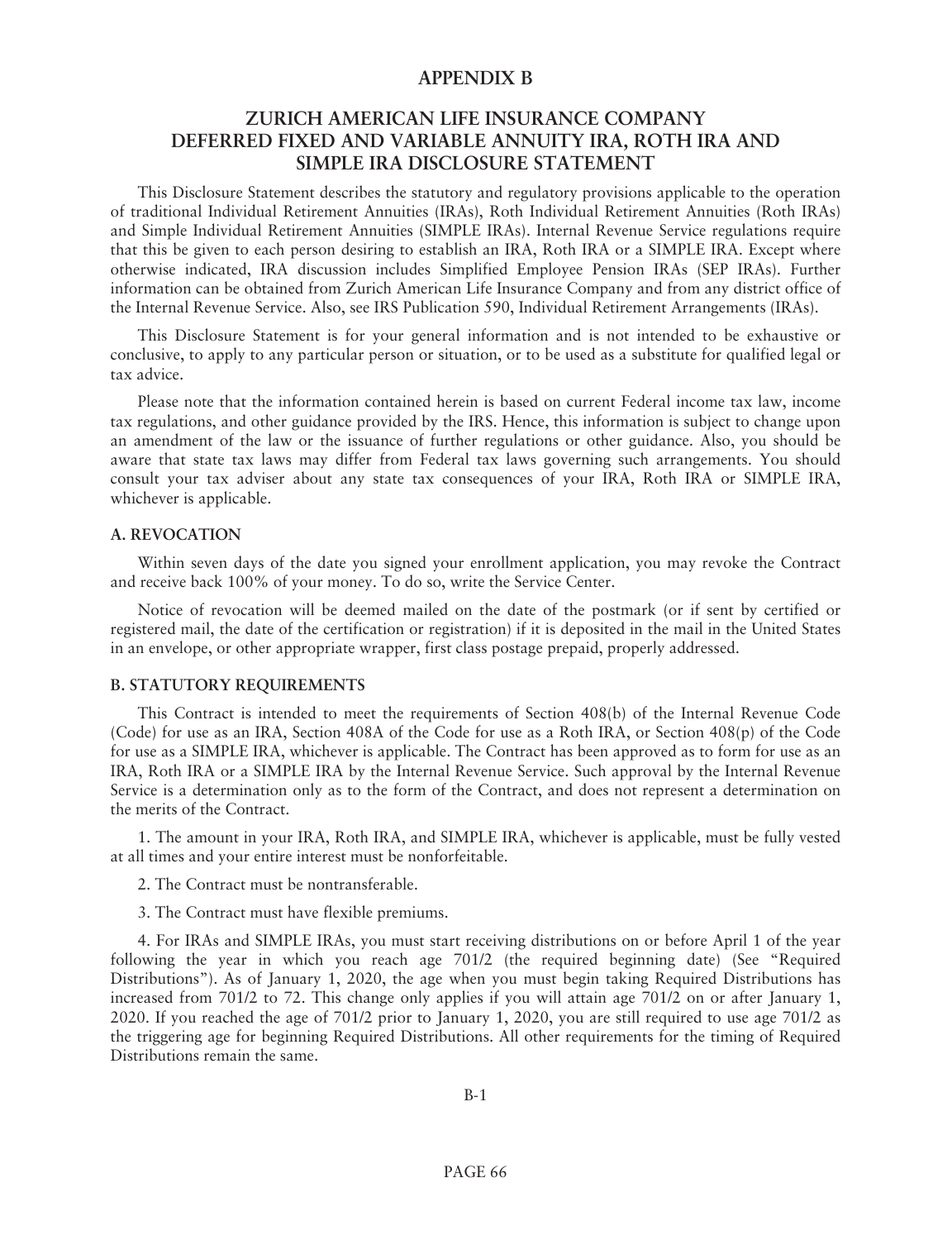If you die before the date on which you are required to begin distributions from your Contract, any remaining interest in the Contract must be distributed to your designated beneficiary (within the meaning of Section  $401(a)(9)$  of the Code) either (i) by December 31 of the calendar year containing the fifth anniversary of your death, or (ii) over his or her life, or over a period certain not extending beyond his or her life expectancy, commencing on or before December 31 of the calendar year immediately following the calendar year in which you die. If you die after distributions have begun but before your entire interest in your Contract is distributed, unless otherwise permitted under applicable law, any remaining interest in the Contract must be distributed to your beneficiary at least as rapidly as under the method of distribution in effect as of your date of death.

If the sole designated beneficiary is your spouse, he or she may elect to treat the Contract as his or her own IRA, or, where applicable, Roth IRA whether you die before or after the distributions have begun.

If you die on or after January 1, 2020, any individual beneficiary who is not an "eligible designated beneficiary" must withdraw the entire account value by the end of the tenth year following the year of your death regardless of whether Required Distributions had begun. Eligible designated beneficiaries may withdraw the account value over their lives or a period not exceeding their life expectancies by electing such distributions within one year of your death. Eligible designated beneficiaries include spouses, minor children (until they reach the age of majority), someone who is disabled or chronically ill (including certain trusts for the disabled or chronically ill), or an individual not more than 10 years younger than the original IRA owner or plan participant.

Section  $401(a)(9)(A)$  of the Code (relating to lifetime minimum distributions), and the incidental death benefit requirements of Section 401(a) of the Code, do not apply to Roth IRAs.

5. Except in the case of a rollover contribution or a direct transfer (See "Rollovers and Direct Transfers"), or a contribution made in accordance with the terms of a Simplified Employee Pension (SEP), all contributions to an IRA, Roth IRA and SIMPLE IRA must be cash contributions which do not exceed certain limits.

6. The Contract must be for the exclusive benefit of you and your beneficiaries.

## **C. ROLLOVERS AND DIRECT TRANSFERS FOR IRAS AND SIMPLE IRAS**

1. A rollover is a tax-free transfer from one retirement program to another that you cannot deduct on your tax return. There are two kinds of tax-free rollover payments to an IRA. In one, you transfer amounts from another IRA. With the other, you transfer amounts from a qualified plan under Section 401(a) of the Code, a qualified annuity under Section 403(a) of the Code, a tax-sheltered annuity or custodial account under Section 403(b) of the Code, or a governmental plan under Section 457(b) of the Code (collectively referred to as "qualified employee benefit plans"). Tax-free rollovers can be made from one SIMPLE IRA to another SIMPLE IRA under Section 408(p) of the Code. An individual can make a tax-free rollover to an IRA from a SIMPLE IRA, or vice-versa, after a two-year period has expired since the individual first participated in a SIMPLE plan.

2. You must complete the rollover by the 60th day after the day you receive the distribution from your IRA or other qualified employee benefit plan or SIMPLE IRA. The failure to satisfy this 60-day requirement may be waived by the Internal Revenue Service in certain circumstances. Amounts distributed as required minimum distributions are not eligible for treatment as a rollover.

3. A rollover distribution may be made to you only once a year. The one-year period begins on the date you receive the rollover distribution, not on the date you roll it over (reinvest it). The one rollover per year limit applies by aggregating all of your IRAs, effectively treating them as if they were one IRA for purposes of applying the limit.

4. A trustee-to-trustee transfer to an IRA of funds in an IRA from one trustee or insurance company to another is not a rollover. It is a transfer that is not affected by the one-year waiting period.

B-2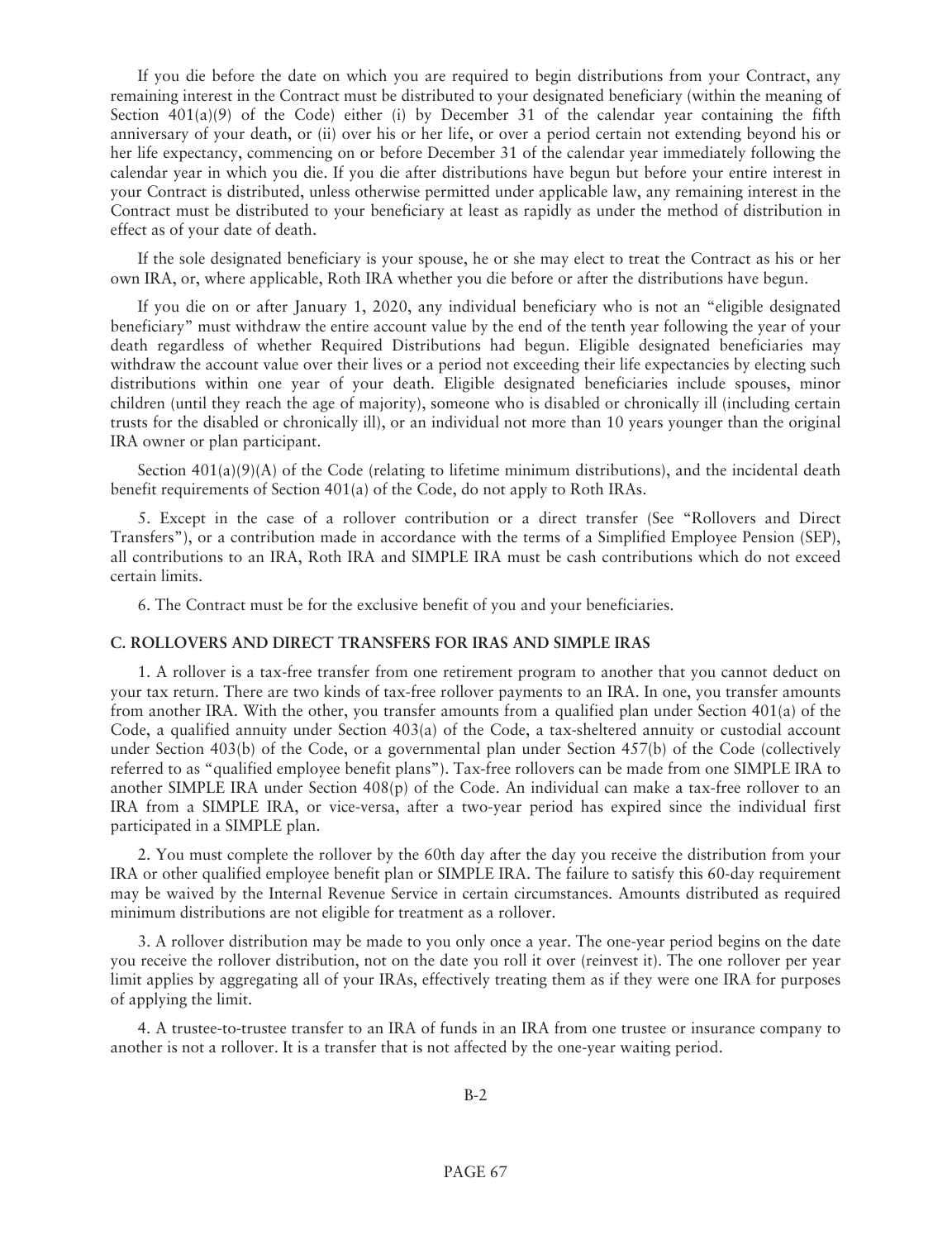5. All or a part of the premium for this Contract used as an IRA may be paid from a rollover from an IRA or qualified employee benefit plan or from a trustee-to-trustee transfer from another IRA. All or part of the premium for this Contract used as a SIMPLE IRA may be paid from a rollover from a SIMPLE IRA or, to the extent permitted by law, from a direct transfer from a SIMPLE IRA.

6. A distribution that is eligible for rollover treatment from a qualified employee benefit plan will be subject to twenty percent (20%) withholding by the Internal Revenue Service even if you roll the distribution over within the 60-day rollover period. One way to avoid this withholding is to make the distribution as a direct transfer to the IRA trustee or insurance company.

## **D. CONTRIBUTION LIMITS AND ALLOWANCE OF DEDUCTION FOR IRAs**

1. In general, the amount you can contribute each year to an IRA is the lesser of (1) 100% of your compensation includible in your gross income, or (2) the maximum annual contributions under Section 219(b) of the Code, including "catchup" contributions for certain individuals age 50 and older. The maximum annual contribution limit for IRA contributions is equal to \$6,000 for 2021, indexed annually in \$500 increments, except as otherwise provided by law. An individual who has attained age 50 may make additional "catch-up" IRA contributions. The maximum annual contribution limit for the individual is increased by \$1,000 for 2021 and thereafter, except as otherwise provided by law. If you have more than one IRA, the limit applies to the total contributions made to all your own IRAs for the year. Generally, if you work the amount that you earn is compensation. Wages, salaries, tips, professional fees, bonuses and other amounts you receive for providing personal services are compensation. If you own and operate your own business as a sole proprietor, your net earnings reduced by your deductible contributions on your behalf to self-employed retirement plans are compensation. If you are an active partner in a partnership and provide services to the partnership, your share of partnership income reduced by deductible contributions made on your behalf to qualified retirement plans is compensation. All taxable alimony and separate maintenance payments received under a decree of divorce or separate maintenance are compensation.

2. In the case of a married couple filing a joint return, up to the maximum annual contribution may be contributed to each spouse's IRA, even if one spouse has little or no compensation. This means that the total combined contributions that can be made to both IRAs can be as much as \$12,000 for the year (plus an additional \$2,000 in catch-up contributions).

3. In the case of a married couple with unequal compensation who file a joint return, the limit on the deductible contributions to the IRA of the spouse with less compensation is the smaller of:

a. the maximum annual contribution, or

b. The total compensation of both spouses, reduced by any deduction allowed for contributions to IRAs of the spouse with more compensation.

The deduction for contributions to both spouses' IRAs may be further limited if either spouse is covered by an employer retirement plan.

4. If either you or your spouse is an active participant in an employer-sponsored plan, the deductibility of your IRA contribution will be phased out, and in some cases eliminated, depending on your adjusted gross income, or combined adjusted gross income in the case of a joint tax return, as follows:

### **Joint Returns**

| Taxable year beginning in: | Phase-out range       |
|----------------------------|-----------------------|
|                            | $$105,000 - $125,000$ |
| Single Taxpayers           |                       |
| Taxable year beginning in: | Phase-out range       |
|                            | $$66,000 - $76,000$   |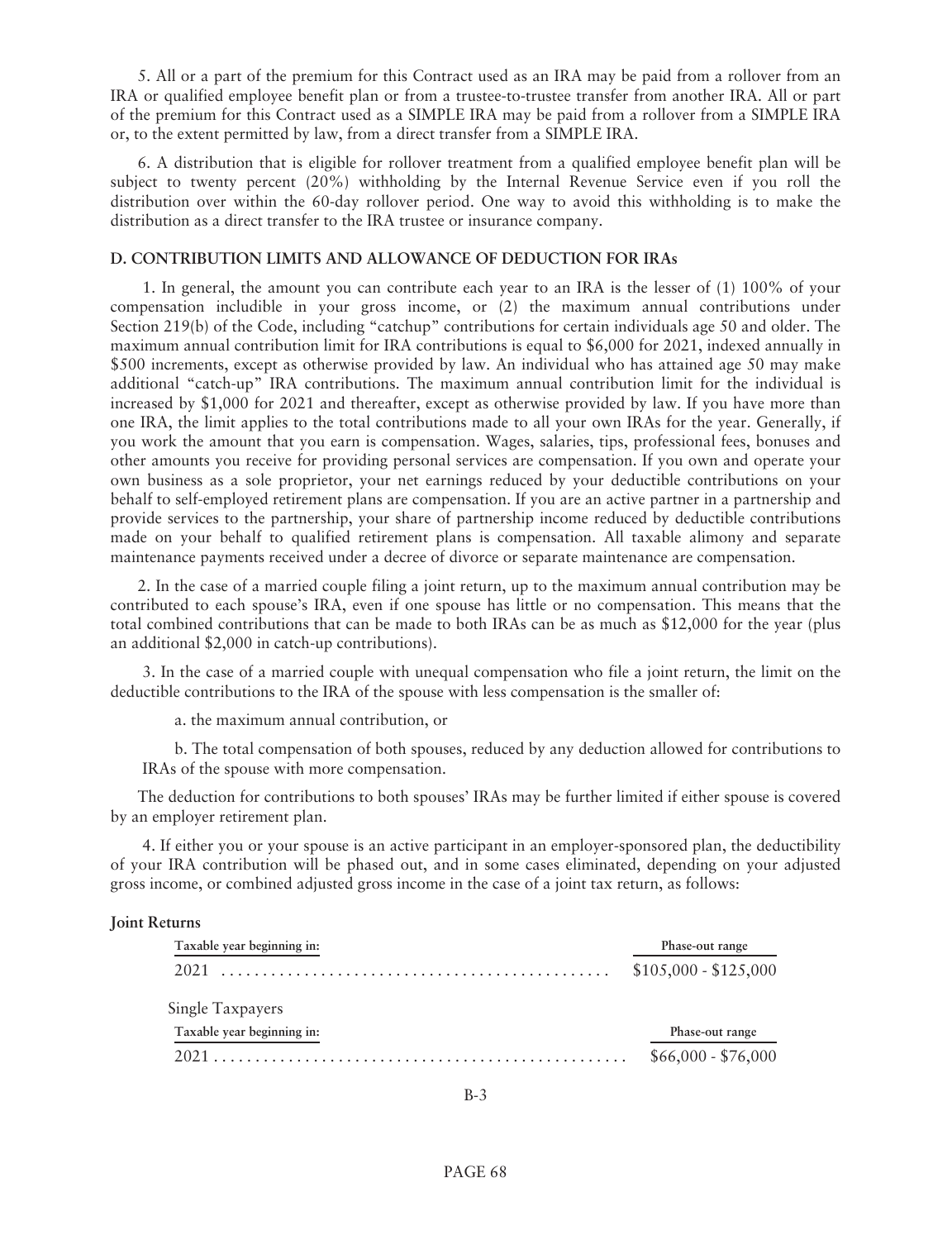The phase-out range for married individuals filing separately is \$0-\$10,000. If you file a joint tax return and are not an active participant in an employer-sponsored plan, but your spouse is, the amount of the deductible IRA contribution is phased out for adjusted gross income between \$198,000 and \$208,000 in 2021.

To designate a contribution as nondeductible, you must file IRS Form 8606, Nondeductible IRAs. You may have to pay a penalty if you make nondeductible contributions to an IRA and you do not file Form 8606 with your tax return, or if you overstate the amount of nondeductible contributions on your Form 8606. If you do not report nondeductible contributions, all of the contributions to your traditional IRA will be treated as deductible, and all distributions from your IRA will be taxed, unless you can show, with satisfactory evidence, that nondeductible contributions were made.

5. Contributions to your IRA for a year can be made at any time up to April 15 of the following year. If you make the contribution between January 1 and April 15, however, you may elect to treat the contribution as made either in that year or in the preceding year. You may file a tax return claiming a deduction for your IRA contribution before the contribution is actually made. You must, however, make the contribution by the due date of your return not including extensions.

6. You cannot make a contribution other than a rollover or transfer contribution to your IRA for the year in which you reach age 701/2 or thereafter. The maximum age for IRA contributions beginning after December 31, 2019 has been eliminated. Beginning in tax year 2020, IRA owners who have compensation can contribute to their IRAs regardless of their age.

7. A taxpayer may qualify for a tax credit for contributions to an IRA, depending on the taxpayer's adjusted gross income.

#### **E. SEP IRAs**

1. SEP IRA rules concerning eligibility and contributions are governed by Code Section 408(k). The maximum deductible contribution for a SEP IRA is the lesser of \$58,000 (indexed for cost-of-living increases) or 25% of compensation.

2. A SEP must be established and maintained by an employer (corporation, partnership, sole proprietor).

#### **F. SIMPLE IRAs**

1. A SIMPLE IRA must be established with your employer using a qualified salary reduction agreement.

2. You may elect to have your employer contribute to your SIMPLE IRA, under a qualified salary reduction agreement, an amount (expressed as a percentage of your compensation) not to exceed \$13,500 for 2021, indexed annually, except as otherwise provided by law. An individual who has attained age 50 may make additional "catch-up" IRA contributions indexed for inflation. In addition to these employee elective contributions, your employer is required to make each year either (1) a matching contribution equal to up to 3 percent, and not less than 1 percent, of your SIMPLE IRA contribution for the year, or (2) a nonelective contribution equal to 2 percent of your compensation for the year (up to \$290,000 of 2021 compensation, as adjusted for inflation). No other contributions may be made to a SIMPLE IRA.

3. Employee elective contributions and employer contributions (i.e., matching contributions and nonelective contributions) to your SIMPLE IRA are excluded from your gross income.

4. To the extent an individual with a SIMPLE IRA is no longer participating in a SIMPLE plan (e.g., the individual has terminated employment), and two years have passed since the individual first participated in the plan, the individual may treat the SIMPLE IRA as a traditional IRA.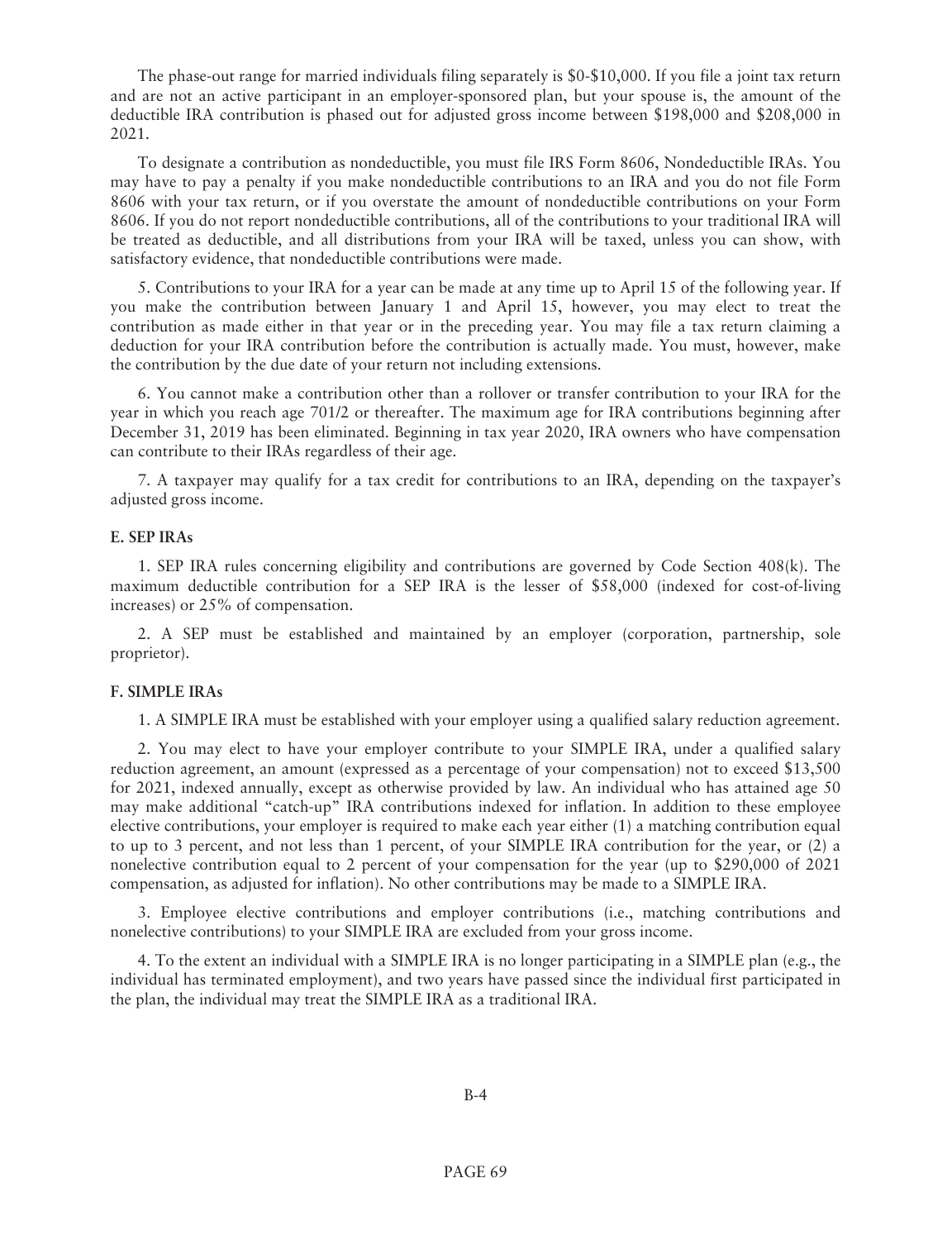### **G. TAX STATUS OF THE CONTRACT AND DISTRIBUTIONS FOR IRAs AND SIMPLE IRAs**

1. Earnings of your IRA annuity contract are not taxed until they are distributed to you.

2. In general, taxable distributions are included in your gross income in the year you receive them.

3. Distributions under your IRA are non-taxable to the extent they represent a return of non-deductible contributions (if any). The non-taxable percentage of a distribution is determined generally by dividing your total undistributed, non-deductible IRA contributions by the value of all your IRAs (including SEPs and rollovers).

4. You cannot choose the special five-year or ten-year averaging rules that may apply to lump sum distributions from qualified employer plans.

#### **H. REQUIRED DISTRIBUTIONS FOR IRAs AND SIMPLE IRAs**

You must start receiving minimum distributions required under the Contract and Section  $401(a)(9)$  of the Code from your IRA and SIMPLE IRA starting with the year you reach age 701/2 (your 701/2 year) or you reach age 72 for years beginning after December 31, 2019 (your 72 year).

Ordinarily, the required minimum distribution for a particular year must be received by December 31 of that year. However, you may delay the required minimum distribution for the year you reach age 701/2 or age 72 until April 1 of the following year (i.e., the required beginning date).

Annuity payments which begin by April 1 of the year following your 701/2 year (or your 72 year) satisfy the minimum distribution requirement if they provide for non-increasing payments over your life or the lives of you and your designated beneficiary (within the meaning of Section  $401(a)(9)$  of the Code), provided that, if installments are guaranteed, the guarantee period does not exceed the applicable life or joint life expectancy.

The applicable life expectancy is your remaining life expectancy or the remaining joint life and last survivor expectancy of you and your designated beneficiary, determined as set forth in applicable federal income tax regulations.

If you have more than one IRA, you must determine the required minimum distribution separately for each IRA; however, you can take the actual distributions of these amounts from any one or more of your IRAs.

In addition, the after-death minimum distribution requirements described generally in section B. STATUTORY REQUIREMENTS apply to IRAs and SIMPLE IRAs.

If the actual distribution from your Contract is less than the minimum amount that should be distributed in accordance with the minimum distribution requirements mentioned above, the difference generally is an excess accumulation. There is a 50% excise tax on any excess accumulations. If the excess accumulation is due to reasonable error, and you have taken (or are taking) steps to remedy the insufficient distribution, you can request that this 50% excise tax be waived by filing with your tax return an IRS Form 5329, together with a letter of explanation and the excise tax payment.

#### **I. ROTH IRAs**

1. If your Contract is a special type of individual retirement plan known as a Roth IRA, it will be administered in accordance with the requirements of section 408A of the Code. (Except as otherwise indicated, references herein to an "IRA" are to an "individual retirement plan," within the meaning of Section 7701(a)(37) of the Code, other than a Roth IRA.) Roth IRAs are treated the same as other IRAs, except as described here.

2. If your Contract is a Roth IRA, we will send you a Roth IRA endorsement to be attached to, and to amend, your Contract. The Company reserves the right to amend the Contract as necessary or advisable

B-5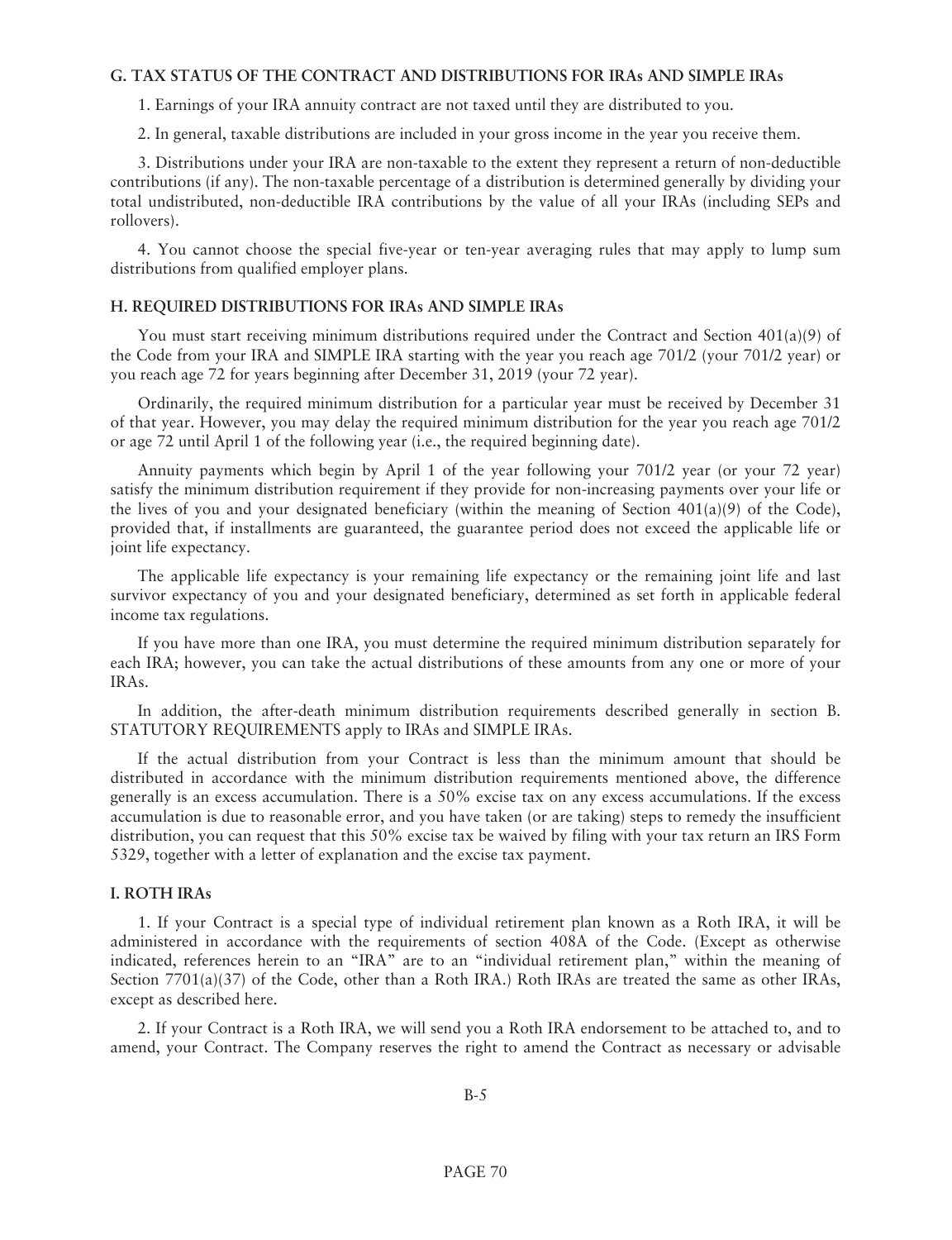from time to time to comply with future changes in the Internal Revenue Code, regulations or other requirements imposed by the IRS to obtain or maintain its approval of the annuity as a Roth IRA.

3. Earnings in your Roth IRA are not taxed until they are distributed to you, and will not be taxed if they are paid as a "qualified distribution," as described to you in section L, below.

4. The minimum distribution requirements that apply to IRAs do not apply to Roth IRAs while the owner is alive. However, after the death of a Roth IRA owner, the after-death minimum distribution rules that apply to IRAs also apply to Roth IRAs as though the Roth IRA owner died before his or her required beginning date. You may not use your Roth IRA to satisfy minimum distribution requirements for traditional IRAs. Nor may you use distributions from an IRA for required distributions from a Roth IRA.

#### **J. ELIGIBILITY AND CONTRIBUTIONS FOR ROTH IRAs**

1. Generally, you are eligible to establish or make a contribution to your Roth IRA only if you meet certain income limits. No deduction is allowed for contributions to your Roth IRA. Contributions to your Roth IRA may be made even after you attain age 701/2.

2. The maximum aggregate amount of contributions for any taxable year to all IRAs, including all Roth IRAs, maintained for your benefit (the "contribution limit") generally is the lesser of (1) 100% of your compensation includible in gross income, or (2) the maximum annual contributions under Section 219(b) of the Code, including "catchup" contributions for certain individuals age 50 and older (as discussed in section D, above).

The contribution limit for any taxable year is reduced (but not below zero) by the amount which bears the same ratio to such amount as:

• the excess of (i) your adjusted gross income for the taxable year, over (ii) the "applicable dollar amount," bears to \$15,000 (or \$10,000 if you are married).

For this purpose, "adjusted gross income" is determined in accordance with Section  $219(g)(3)$  of the Code and (1) excludes any amount included in gross income as a result of any rollover from, transfer from, or conversion of an IRA to a Roth IRA, and (2) is reduced by any deductible IRA contribution. In addition, the "applicable dollar amount" is equal to \$196,000 for a married individual filing a joint return, \$0 for a married individual filing a separate return, and \$122,000 for any other individual.

A "qualified rollover contribution" (discussed in section K, below), and a non-taxable transfer from another Roth IRA, are not taken into account for purposes of determining the contribution limit.

#### **K. ROLLOVERS, TRANSFERS AND CONVERSIONS TO ROTH IRAs**

1. *Rollovers and Transfers*—A rollover may be made to a Roth IRA only if it is a "qualified rollover contribution." A "qualified rollover contribution" is a rollover to a Roth IRA from another Roth IRA or from an IRA or other Qualified Plan, but only if such rollover contribution also meets the rollover requirements for IRAs under Section  $408(d)(3)$ . In addition, a transfer may be made to a Roth IRA directly from another Roth IRA or from an IRA.

The rollover requirements of Section  $408(d)(3)$  are complex and should be carefully considered before you make a rollover. One of the requirements is that the amount received be paid into another IRA (or Roth IRA) within 60 days after receipt of the distribution. The failure to satisfy this 60-day requirement may be waived by the Internal Revenue Service in certain circumstances. In addition, a rollover contribution from a Roth IRA may be made by you only once a year. The one-year period begins on the date you receive the Roth IRA distribution, not on the date you roll it over (reinvest it) into another Roth IRA. The one rollover per year limit applies by aggregating all of your Roth IRAs, effectively treating them as if they were one Roth IRA for purposes of applying the limit. If you withdraw assets from a Roth IRA, you may roll over part of the withdrawal tax-free into another Roth IRA and keep the rest of it. A portion of the amount you keep may be included in your gross income.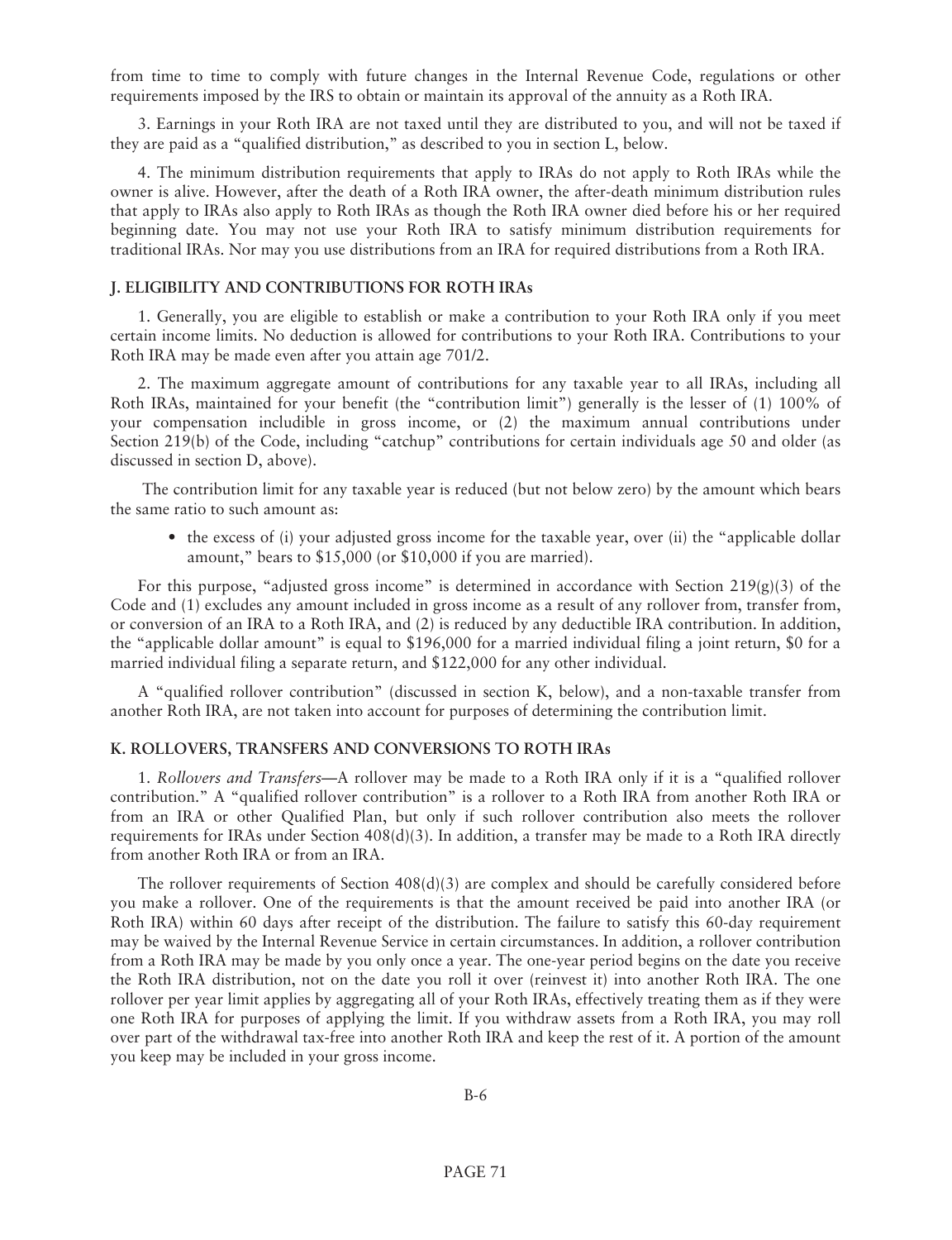2. *Taxation of Rollovers and Transfers to Roth IRAs*—A qualified rollover contribution or transfer from a Roth IRA maintained for your benefit to another Roth IRA maintained for your benefit which meets the rollover requirements for IRAs under Section 408(d)(3) is tax-free.

In the case of a qualified rollover contribution or a transfer from an IRA maintained for your benefit to a Roth IRA maintained for your benefit, any portion of the amount rolled over or transferred which would be includible in your gross income were it not part of a qualified rollover contribution or a nontaxable transfer will be includible in your gross income. However, Code Section 72(t) (relating to the 10% penalty tax on premature distributions) will generally not apply unless the amounts rolled over or transferred are withdrawn within the five-year period beginning with the taxable year in which such contribution was made.

3. *Transfers of Excess IRA Contributions to Roth IRAs*—If, before the due date of your federal income tax return for any taxable year (not including extensions), you transfer, from an IRA, contributions for such taxable year (and earnings thereon) to a Roth IRA, such contributions will not be includible in gross income to the extent that no deduction was allowed with respect to such amount.

4. *Taxation of Conversions of IRAs to Roth IRAs*—All or part of amounts in an IRA maintained for your benefit may be converted into a Roth IRA maintained for your benefit. A conversion typically will result in the inclusion of some or all of your IRA's value in gross income, as described above.

A conversion of an IRA to a Roth IRA can be made without taking an actual distribution from your IRA. For example, an individual may make a conversion by notifying the IRA issuer or trustee, whichever is applicable.

**UNDER SOME CIRCUMSTANCES, IT MIGHT NOT BE ADVISABLE TO ROLL OVER, TRANSFER, OR CONVERT ALL OR PART OF AN IRA TO A ROTH IRA. WHETHER YOU SHOULD DO SO WILL DEPEND ON YOUR PARTICULAR FACTS AND CIRCUMSTANCES, INCLUDING, BUT NOT LIMITED TO, SUCH FACTORS AS WHETHER YOU QUALIFY TO MAKE SUCH A ROLLOVER, TRANSFER, OR CONVERSION, YOUR FINANCIAL SITUATION, AGE, CURRENT AND FUTURE INCOME NEEDS, YEARS TO RETIREMENT, CURRENT AND FUTURE TAX RATES, YOUR ABILITY AND DESIRE TO PAY CURRENT INCOME TAXES WITH RESPECT TO AMOUNTS ROLLED OVER, TRANSFERRED, OR CONVERTED, AND WHETHER SUCH TAXES MIGHT NEED TO BE PAID WITH WITHDRAWALS FROM YOUR ROTH IRA (SEE DISCUSSION BELOW OF "NONQUALIFIED DISTRIBUTIONS"). YOU SHOULD CONSULT A QUALIFIED TAX ADVISER BEFORE ROLLING OVER, TRANSFERRING, OR CONVERTING ALL OR PART OF AN IRA TO A ROTH IRA.**

5. *Separate Roth IRAs*—Due to the complexity of, and proposed changes to, the tax law, it may be advantageous to maintain amounts rolled over, transferred, or converted from an IRA in separate Roth IRAs from those containing regular Roth IRA contributions. These considerations should be balanced against the additional costs you may incur from maintaining multiple Roth IRAs. You should consult your tax adviser if you intend to contribute rollover, transfer, or conversion amounts to your Contract, or if you intend to roll over or transfer amounts from your Contract to another Roth IRA maintained for your benefit.

#### **L. INCOME TAX CONSEQUENCES OF ROTH IRAs**

1. *Qualified Distributions*—Any "qualified distribution" from a Roth IRA is excludible from gross income. A "qualified distribution" is a payment or distribution which satisfies two requirements. First, the payment or distribution must be (a) made after you attain age 591/2, (b) made after your death, (c) attributable to your being disabled, or (d) a "qualified special purpose distribution" (i.e., a qualified first-time homebuyer distribution under Section  $72(t)(2)(F)$  of the Code). Second, the payment or distribution must be made in a taxable year that is at least five years after (1) the first taxable year for which a contribution was made to any Roth IRA established for you, or (2) in the case of a rollover from, or a conversion of, an IRA to a Roth IRA, the taxable year in which the rollover or conversion was made if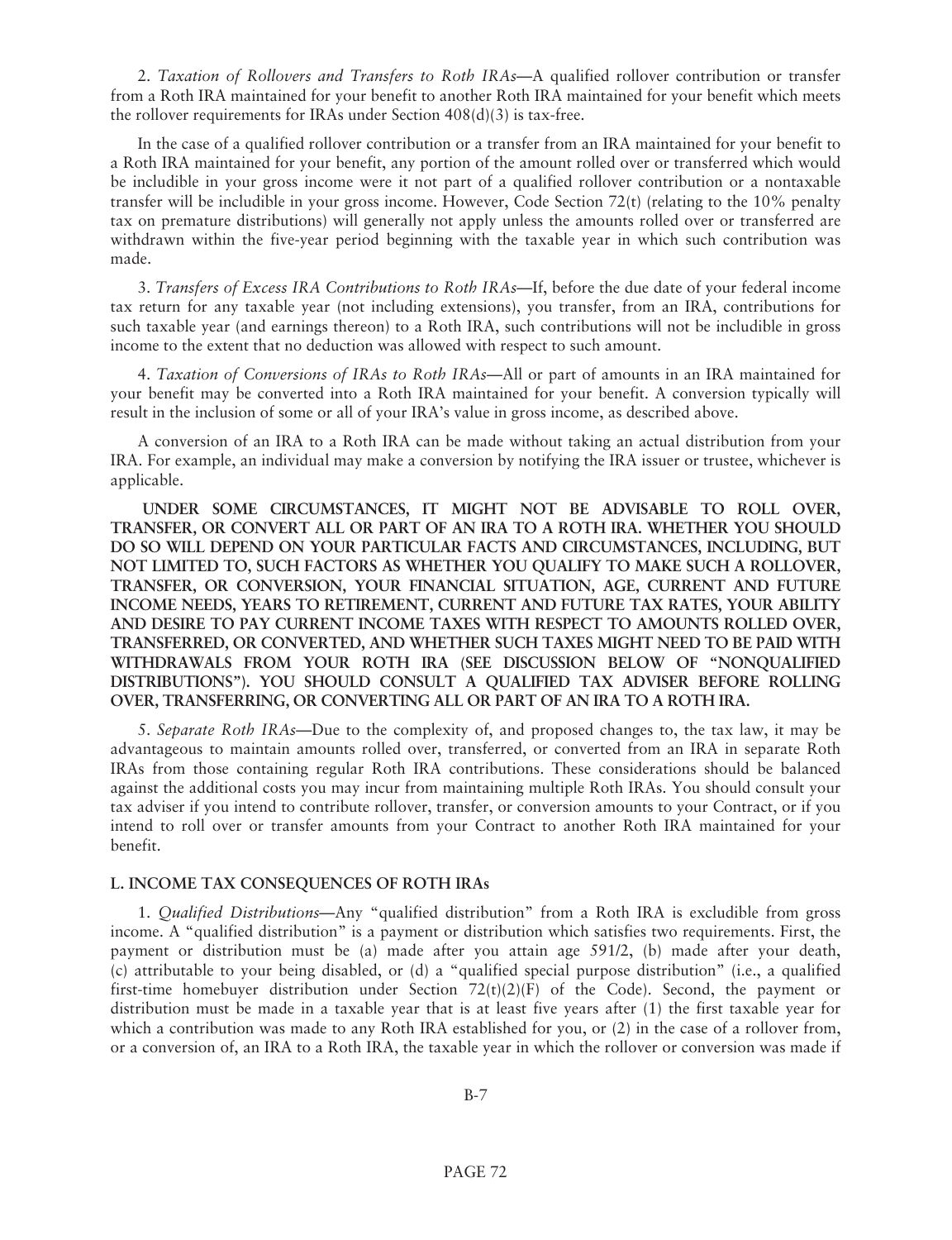the payment or distribution is allocable (as determined in the manner set forth in guidance issued by the IRS) to the rollover contribution or conversion (or to income allocable thereto).

2. *Nonqualified Distributions*—A distribution from a Roth IRA which is not a qualified distribution is taxed under Section 72 (relating to annuities), except that such distribution is treated as made first from contributions to the Roth IRA to the extent that such distribution, when added to all previous distributions from the Roth IRA, does not exceed the aggregate amount of contributions to the Roth IRA. For purposes of determining the amount taxed, (a) all Roth IRAs established for you will be treated as one contract, (b) all distributions during any taxable year from Roth IRAs established for you will be treated as one distribution, and (c) the value of the contract, income on the contract, and investment in the contract, if applicable, will be computed as of the close of the calendar year in which the taxable year begins.

An additional tax of 10% is imposed on nonqualified distributions (including amounts deemed distributed as the result of a prohibited loan or use of your Roth IRA as security for a loan) made before the benefited individual has attained age 591/2, unless one of the exceptions discussed in Section N applies.

## **M. TAX ON EXCESS CONTRIBUTIONS**

1. You must pay a 6% excise tax each year on excess contributions that remain in your Contract. Generally, an excess contribution is the amount contributed to your Contract that is more than you can contribute. The excess is taxed for the year of the excess contribution and for each year after that until you correct it.

If contributions to your IRA for a year are more than the contribution limit, you can apply the excess contribution in one year to a later year if the contributions for that later year are less than the maximum allowed for that year.

2. You will not have to pay the 6% excise tax if you withdraw the excess amount by the date your tax return is due including extensions for the year of the contribution. You do not have to include in your gross income an excess contribution that you withdraw from your Contract before your tax return is due if the income earned on the excess was also withdrawn and no deduction was allowed for the excess contribution. You must include in your gross income the income earned on the excess contribution.

#### **N. TAX ON PREMATURE DISTRIBUTIONS**

There is an additional tax on premature distributions from your IRA, Roth IRA, or SIMPLE IRA, equal to 10% of the taxable amount. For premature distributions from a SIMPLE IRA made within the first two years you participate in a SIMPLE plan, the additional tax is equal to 25% of the amount of the premature distribution that must be included in gross income. Premature distributions are generally amounts you withdraw before you are age 591/2. However, the tax on premature distributions does not apply generally:

1. To amounts that are rolled over or transferred tax-free;

2. To a distribution that is made on or after your death, or on account of you being disabled within the meaning of Code Section 72(m)(7);

3. To a distribution that is part of a series of substantially equal periodic payments (made at least annually) over your life or your life expectancy or the joint life or joint life expectancy of you and your beneficiary; or

4. To a distribution that is used for qualified first-time homebuyer expenses, qualified higher education expenses, certain medical expenses, by an unemployed individual to pay health insurance premiums, or a qualified reservist as a qualified reservist distribution.

#### **O. EXCISE TAX REPORTING**

Use Form 5329, Additional Taxes Attributable to Qualified Retirement Plans (Including IRAs), Annuities, and Modified Endowment Contracts, to report the excise taxes on excess contributions, premature distributions, and excess accumulations. If you do not owe any IRA, SIMPLE IRA or Roth IRA

B-8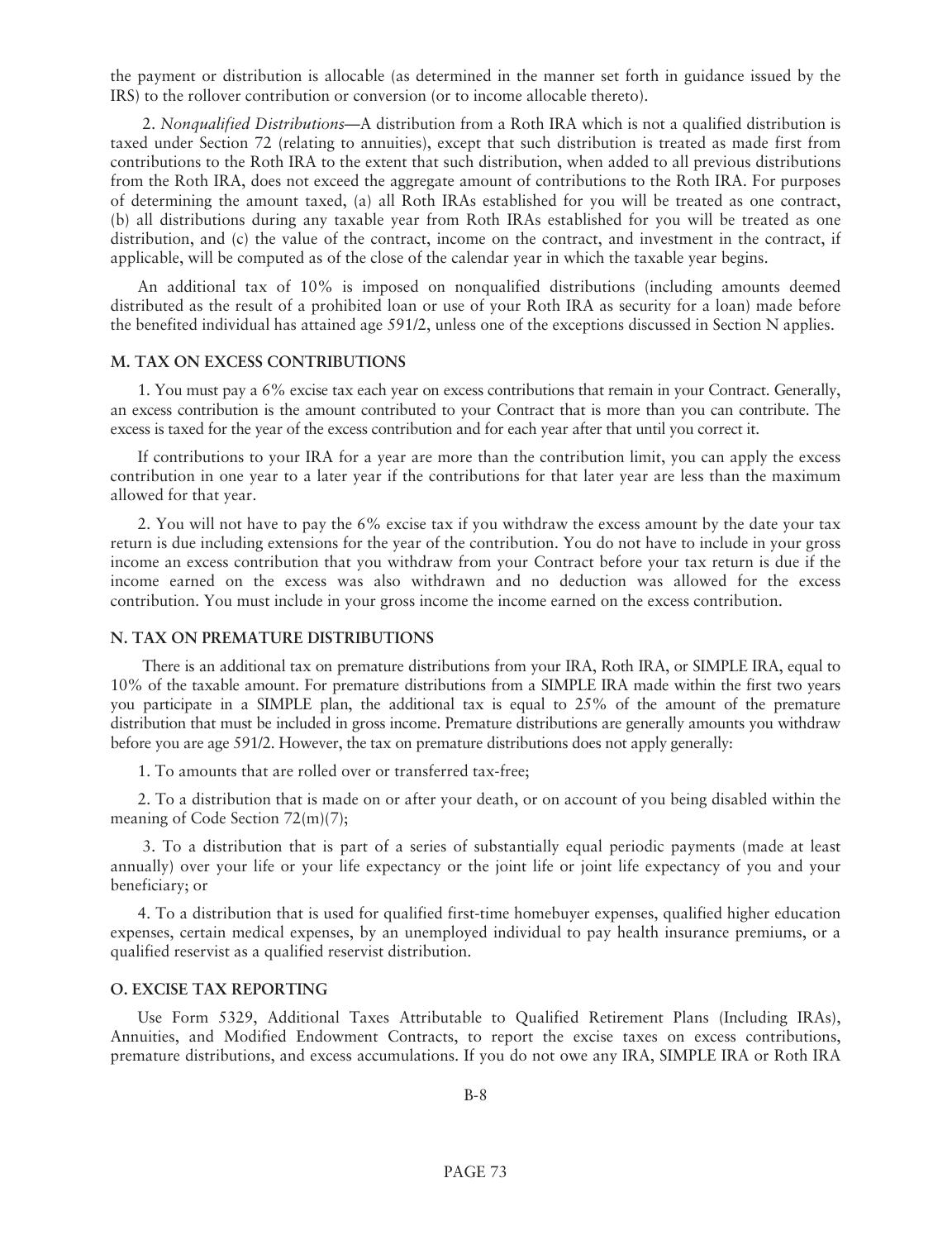excise taxes, you do not need Form 5329. Further information can be obtained from any district office of the Internal Revenue Service.

## **P. BORROWING**

If you borrow money against your Contract or use it as security for a loan, the Contract will lose its classification as an IRA, Roth IRA, or SIMPLE IRA, whichever is applicable, and you must include in gross income the fair market value of the Contract as of the first day of your tax year. In addition, you may be subject to the tax on premature distributions described above. (Note: This Contract does not allow borrowings against it, nor may it be assigned or pledged as collateral for a loan.)

## **Q. REPORTING**

We will provide you with any reports required by the Internal Revenue Service.

## **R. ESTATE TAX**

Generally, the value of your IRA, including your Roth IRA, is included in your gross estate for federal estate tax purposes.

## **S. FINANCIAL DISCLOSURE**

If contributions to the Contract are made by other than rollover contributions and direct transfers, the following information based on the charts shown on the next pages, which assumes you were to make a level contribution to the fixed account at the beginning of each year of \$1,000 must be completed prior to your signing the enrollment application.

| End of<br>Year<br>__ | Lump Sum Termination<br>Value of Contract* | At<br>Age | Lump Sum Termination<br>Value of Contract* |
|----------------------|--------------------------------------------|-----------|--------------------------------------------|
|                      |                                            | 60        |                                            |
|                      |                                            | 63        |                                            |
|                      |                                            | 70        |                                            |
|                      |                                            |           |                                            |
|                      |                                            |           |                                            |

If contributions to the Contract are made by rollover contributions and/or direct transfers, the following information, based on the charts shown on the next page, and all of which assumes you make one contribution to the fixed account of \$1,000 at the beginning of this year, must be completed prior to your signing the enrollment application.

| End of<br>Year | Lump Sum Termination<br>Value of Contract* | At<br>Age | Lump Sum Termination<br>Value of Contract* |
|----------------|--------------------------------------------|-----------|--------------------------------------------|
|                |                                            | 60        |                                            |
|                |                                            | 63        |                                            |
|                |                                            | 70        |                                            |
|                |                                            |           |                                            |
|                |                                            |           |                                            |

\* Includes applicable withdrawal charges as described in Item T below.

## **T. FINANCIAL DISCLOSURE FOR THE SEPARATE ACCOUNT (VARIABLE ACCOUNT)**

1. If on the enrollment application you indicated an allocation to a Subaccount or if you transfer Contract Value to a Subaccount, a daily charge of an amount which will equal an aggregate of 1.40% per annum will be assessed against Separate Account Value.

2. An annual records maintenance charge of \$30.00 will be assessed ratably each quarter against the Separate Account, Fixed Account and Guarantee Periods.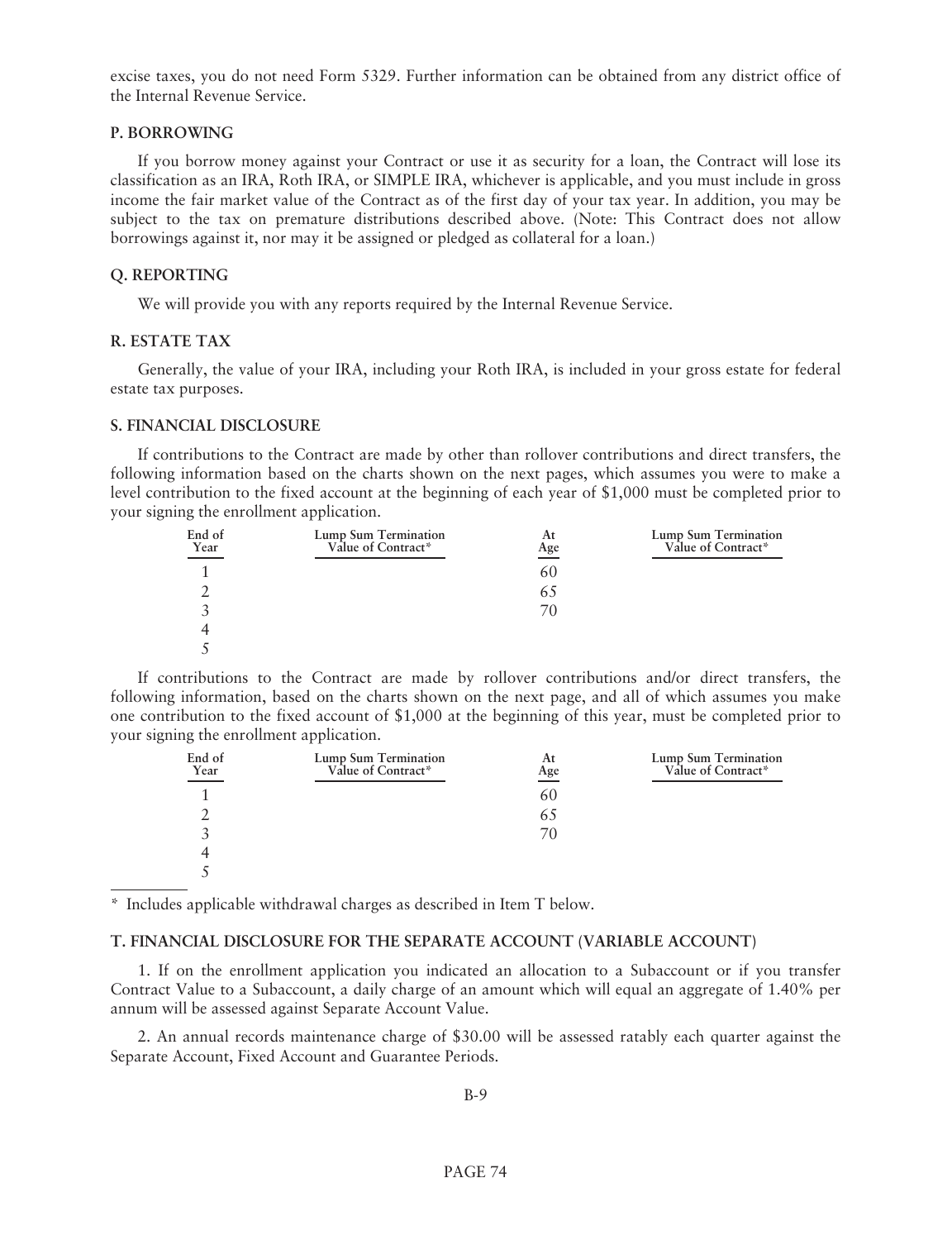3. Withdrawal (early annuitization) charges will be assessed based on the years elapsed since the Purchase Payments (in a given Contract Year) were received by ZALICO; under one year, 7%; over one to two years, 6%; over two to three years, 5%; over three to four years, 5%; over four to five years, 4%; over five to six years, 3%; over six to seven years, 2%; over seven years and thereafter, 0%.

4. The method used to compute and allocate the annual earnings is contained in the Prospectus under the heading "Accumulation Unit Value."

5. The growth in value of your Contract is neither guaranteed nor projected but is based on the investment experience of the Separate Account.

**GUARANTEED LUMP SUM TERMINATION OF DEFERRED FIXED AND VARIABLE ANNUITY COMPLETELY ALLOCATED TO THE GENERAL ACCOUNT WITH 3% GUARANTEED EACH YEAR. (TERMINATION VALUES ARE BASED ON \$1,000 ANNUAL CONTRIBUTIONS AT THE BEGINNING OF EACH YEAR.)**

| End of<br>Year | Termination<br>Values* | End of<br>Year | Termination<br>Values* | End of<br>Year | Termination<br>Values* | End of<br>Year | Termination<br>Values* |
|----------------|------------------------|----------------|------------------------|----------------|------------------------|----------------|------------------------|
| 1              | \$<br>937.00           | 14             | \$16,798.32            | 27             | \$40,421.63            | 40             | \$75,113.26            |
| $\overline{2}$ | 1,913.00               | 15             | 18,310.91              | 28             | 42,642.92              | 41             | 78,375.30              |
| 3              | 2,928.90               | 16             | 19,868.88              | 29             | 44,930.85              | 42             | 81,735.20              |
| 4              | 3,976.63               | 17             | 21,473.59              | 30             | 47,287.42              | 43             | 85,195.89              |
| 5              | 5,066.14               | 18             | 23,126.44              | 31             | 49,714.68              | 44             | 88,760.41              |
| 6              | 6,198.41               | 19             | 24,828.87              | 32             | 52,214.76              | 45             | 92,431.86              |
| 7              | 7.374.46               | 20             | 26,582.37              | 33             | 54,789.84              | 46             | 96,213.46              |
| 8              | 8,604.34               | 21             | 28,388.49              | 34             | 57,442.18              | 47             | 100,108.50             |
| 9              | 9,871.11               | 22             | 30,248.78              | 35             | 60,174.08              | 48             | 104,120.40             |
| 10             | 11,175.88              | 23             | 32,164.88              | 36             | 62,987.94              | 49             | 108,252.65             |
| 11             | 12,519.80              | 24             | 34,138.47              | 37             | 65,886.22              | 50             | 112,508.87             |
| 12             | 13,904.03              | 25             | 36, 171.26             | 38             | 68,871.45              |                |                        |
| 13             | 15,329.79              | 26             | 38,265.04              | 39             | 71,946.23              |                |                        |

**GUARANTEED LUMP SUM TERMINATION OF DEFERRED FIXED AND VARIABLE ANNUITY COMPLETELY ALLOCATED TO THE GENERAL ACCOUNT WITH 3% GUARANTEED EACH YEAR. (TERMINATION VALUES ARE BASED ON \$1,000 SINGLE PREMIUM.)**

| End of<br>Year | Termination<br>Values* | End of<br>Year | Termination<br>Values* | End of<br>Year | Termination<br>Values* | End of<br>Year | Termination<br>Values* |
|----------------|------------------------|----------------|------------------------|----------------|------------------------|----------------|------------------------|
| 1              | \$<br>937              | 14             | \$1,000                | 27             | \$1,000                | 40             | \$1,000                |
| $\overline{2}$ | 946                    | 15             | 1,000                  | 28             | 1,000                  | 41             | 1,000                  |
| 3              | 955                    | 16             | 1,000                  | 29             | 1,000                  | 42             | 1,000                  |
| $\overline{4}$ | 955                    | 17             | 1,000                  | 30             | 1,000                  | 43             | 1,000                  |
| 5              | 964                    | 18             | 1,000                  | 31             | 1,000                  | 44             | 1,000                  |
| 6              | 973                    | 19             | 1,000                  | 32             | 1,000                  | 45             | 1,000                  |
| 7              | 982                    | 20             | 1,000                  | 33             | 1,000                  | 46             | 1,000                  |
| 8              | 1,000                  | 21             | 1,000                  | 34             | 1,000                  | 47             | 1,000                  |
| 9              | 1,000                  | 22             | 1,000                  | 35             | 1,000                  | 48             | 1,000                  |
| 10             | 1,000                  | 23             | 1,000                  | 36             | 1,000                  | 49             | 1,000                  |
| 11             | 1,000                  | 24             | 1,000                  | 37             | 1,000                  | 50             | 1,000                  |
| 12             | 1,000                  | 25             | 1,000                  | 38             | 1,000                  |                |                        |
| 13             | 1,000                  | 26             | 1,000                  | 39             | 1,000                  |                |                        |

\* Includes applicable withdrawal charges.

B-10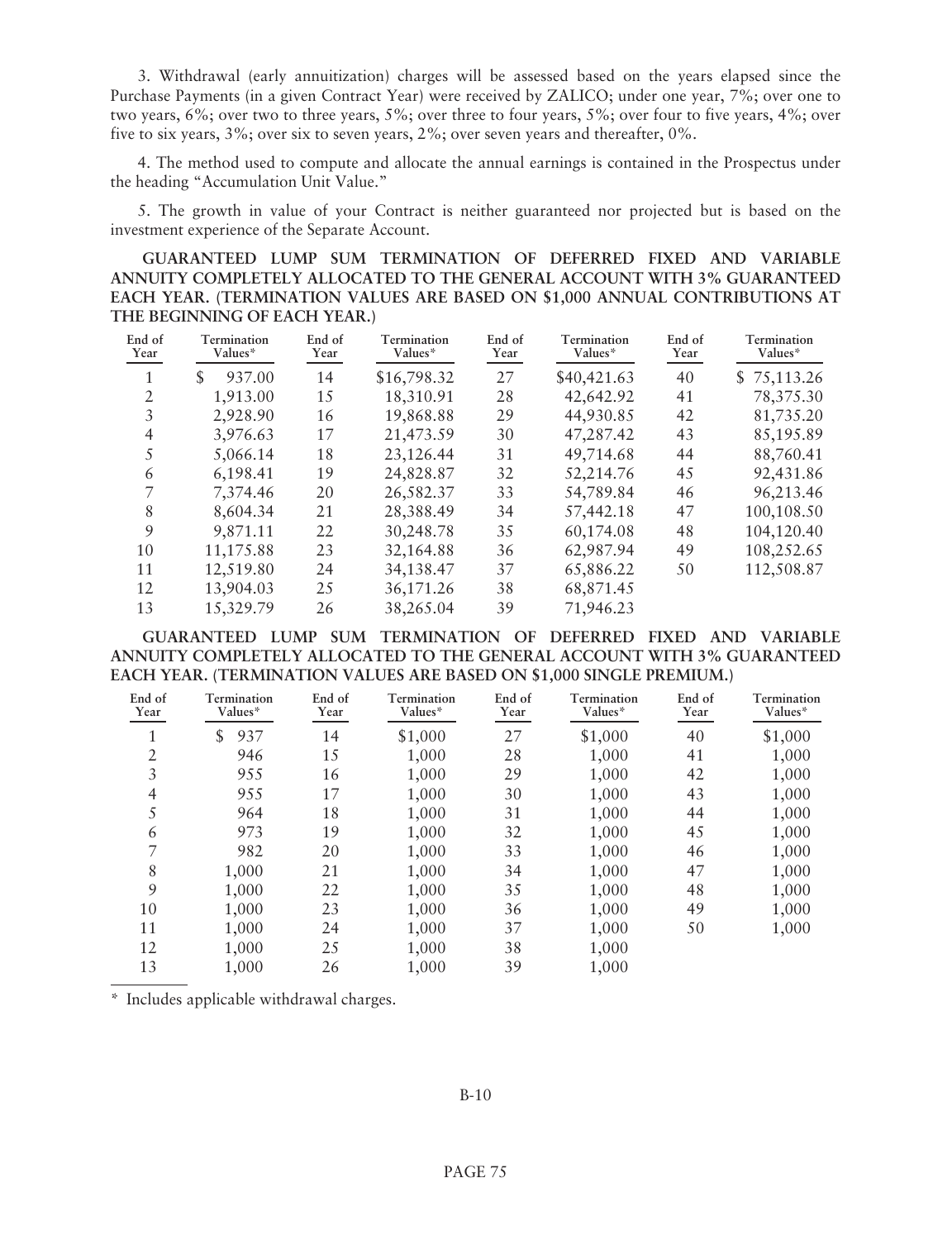# **APPENDIX C**

# **PORTFOLIO COMPANIES AVAILABLE UNDER THE CONTRACT**

The following is a list of Portfolios available under the Contract. More information about the Portfolios is available in the prospectuses for the Portfolios, which may be amended from time to time and can be found online at http://dfinview.com/zalico/TAHD/ZALI00001. You can also request this information at no cost by calling at 1-800-449-0523.

The current expenses and performance information below reflects fees and expenses of the Portfolios, but do not reflect the other fees and expenses that your Contract may charge. Expenses would be higher and performance would be lower if these other charges were included. Each Portfolio's past performance is not necessarily an indication of future performance.

|                                                                                                                                                                                                                                          |                                                                                                 | <b>CURRENT</b><br>EXPENSES<br>(As of | <b>AVERAGE ANNUAL</b><br><b>TOTAL RETURN (As of</b><br>12/31/2020) |                   |         |
|------------------------------------------------------------------------------------------------------------------------------------------------------------------------------------------------------------------------------------------|-------------------------------------------------------------------------------------------------|--------------------------------------|--------------------------------------------------------------------|-------------------|---------|
| <b>TYPE</b>                                                                                                                                                                                                                              | <b>FUND NAME AND ADVISER/SUBADVISER</b>                                                         | 12/31/2020)                          | 1 Year                                                             | 5 Year            | 10 Year |
| Seeks both capital<br>appreciation and current<br>income                                                                                                                                                                                 | Invesco V.I. Equity and Income Fund<br>(formerly Invesco V.I. Managed Volatility)<br>Fund $(1)$ | $0.57\%$                             | 9.95                                                               | 8.89              | 8.54    |
|                                                                                                                                                                                                                                          | Invesco Advisers, Inc. (adviser)                                                                |                                      |                                                                    |                   |         |
| Seeks current income                                                                                                                                                                                                                     | Alger Balanced Portfolio                                                                        | 1.07                                 | 10.23 9.79                                                         |                   | 8.05    |
| and long term capital<br>appreciation                                                                                                                                                                                                    | Fred Alger Management, LLC (adviser)                                                            |                                      |                                                                    |                   |         |
| Seeks long term capital                                                                                                                                                                                                                  | Alger Capital Appreciation Portfolio                                                            | 0.93                                 |                                                                    | 41.75 20.04       | 16.98   |
| appreciation                                                                                                                                                                                                                             | Fred Alger Management, LLC (adviser)                                                            |                                      |                                                                    |                   |         |
| Seeks investment results<br>that are greater than the                                                                                                                                                                                    | BNY Mellon Investment Portfolios, MidCap<br><b>Stock Portfolio</b>                              | 0.87                                 | 8.11                                                               | 7.90              | 10.02   |
| total return performance<br>of publicly traded<br>common stocks of<br>medium-size domestic<br>companies in the<br>aggregate, as<br>represented by the<br>Standard & Poor's<br>MidCap 400 <sup>®</sup> Index<br>(S&P MidCap 400<br>Index) | BNY Mellon Investment Adviser, Inc.<br>(adviser)                                                |                                      |                                                                    |                   |         |
| Seeks long-term capital<br>appreciation                                                                                                                                                                                                  | BNY Mellon Sustainable U.S. Equity<br>Portfolio, Inc.                                           | 0.68                                 |                                                                    | 24.14 15.21 12.96 |         |
|                                                                                                                                                                                                                                          | BNY Mellon Investment Adviser, Inc.<br>(adviser)                                                |                                      |                                                                    |                   |         |
|                                                                                                                                                                                                                                          | Newton Investment Management Limited<br>(sub-adviser)                                           |                                      |                                                                    |                   |         |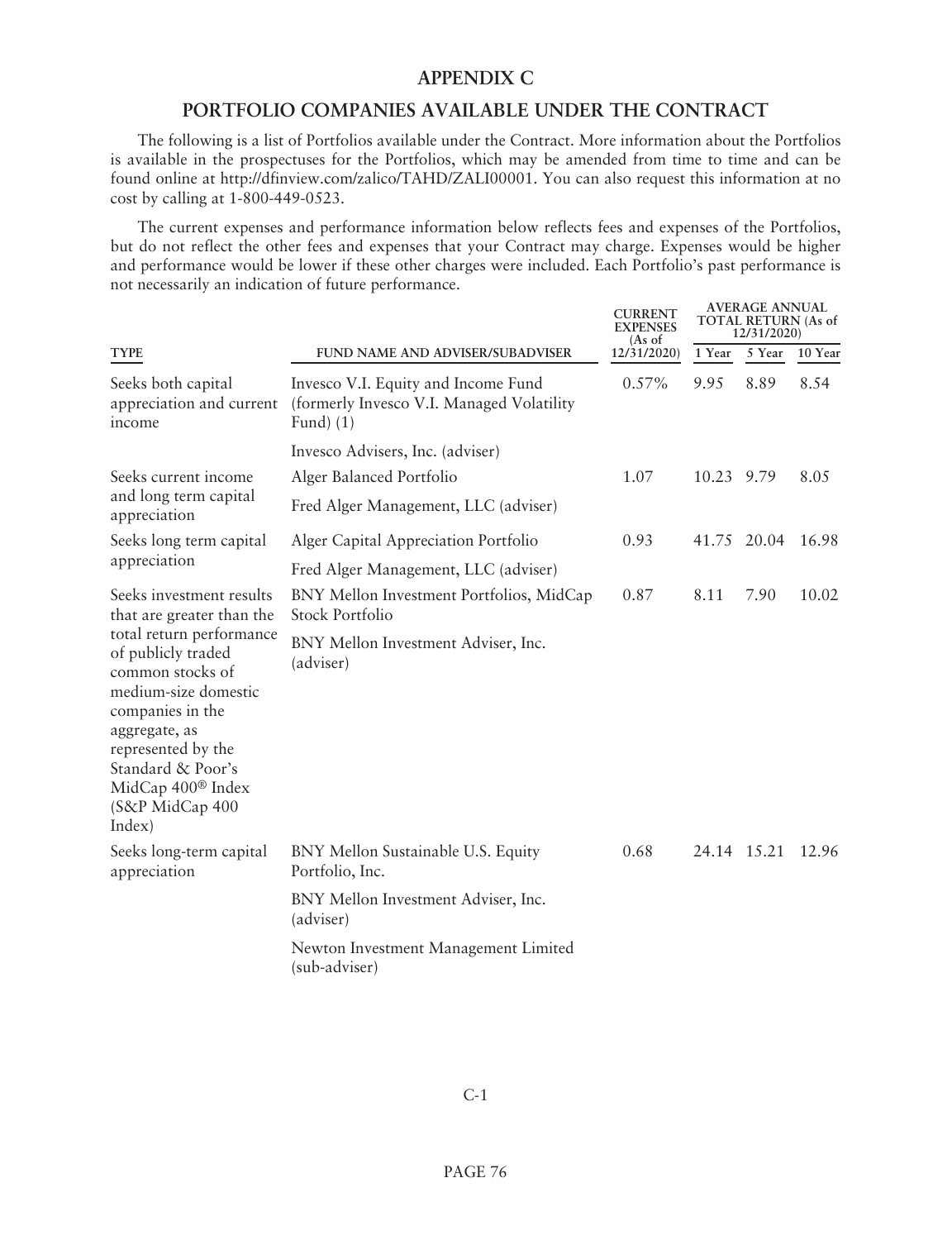|                                                                                                                                                              |                                                       | <b>CURRENT</b><br><b>EXPENSES</b><br>$(As \text{ of }$ | <b>AVERAGE ANNUAL</b><br><b>TOTAL RETURN (As of</b><br>12/31/2020) |             |         |
|--------------------------------------------------------------------------------------------------------------------------------------------------------------|-------------------------------------------------------|--------------------------------------------------------|--------------------------------------------------------------------|-------------|---------|
| <b>TYPE</b>                                                                                                                                                  | <b>FUND NAME AND ADVISER/SUBADVISER</b>               | 12/31/2020)                                            | 1 Year                                                             | 5 Year      | 10 Year |
| Seeks to replicate, as                                                                                                                                       | DWS Equity 500 Index VIP* (2)                         | 0.26                                                   |                                                                    | 18.10 14.91 | 13.58   |
| closely as possible,<br>before the deduction of<br>expenses, the                                                                                             | DWS Investment Management Americas,<br>Inc. (adviser) |                                                        |                                                                    |             |         |
| performance of the<br>Standard & Poor's 500<br>Composite Stock Price<br>Index (the "S&P 500®<br>Index"), which<br>emphasizes stocks of<br>large US companies | Northern Trust Investments, Inc.<br>(sub-adviser)     |                                                        |                                                                    |             |         |
| Seeks to replicate, as                                                                                                                                       | DWS Small Cap Index VIP (3)                           | 0.39                                                   |                                                                    | 19.43 12.93 | 10.95   |
| closely as possible,<br>before the deduction of<br>expenses, the                                                                                             | DWS Investment Management Americas,<br>Inc. (adviser) |                                                        |                                                                    |             |         |
| performance of the<br>Russell 2000 <sup>®</sup> Index,<br>which emphasizes stocks<br>of small US companies                                                   | Northern Trust Investments, Inc.<br>(sub-adviser)     |                                                        |                                                                    |             |         |
| Seeks to maximize total                                                                                                                                      | DWS Bond VIP (4.)                                     | .0.63                                                  | 9.07                                                               | 5.66        | 4.45    |
| return consistent with<br>preservation of capital<br>and prudent investment<br>management                                                                    | DWS Investment Management Americas,<br>Inc. (adviser) |                                                        |                                                                    |             |         |
| Seeks to provide long-                                                                                                                                       | DWS Capital Growth VIP (5)                            | 0.49                                                   |                                                                    | 39.04 19.83 | 16.29   |
| term growth of capital                                                                                                                                       | DWS Investment Management Americas,<br>Inc. (adviser) |                                                        |                                                                    |             |         |
| Seeks above-average                                                                                                                                          | DWS Global Small Cap VIP (6)                          | 0.82                                                   | 17.36 6.65                                                         |             | 6.58    |
| capital appreciation<br>over the long term                                                                                                                   | DWS Investment Management Americas,<br>Inc. (adviser) |                                                        |                                                                    |             |         |
| Seeks long-term growth                                                                                                                                       | DWS Core Equity VIP (7)                               | 0.62                                                   |                                                                    | 16.13 13.80 | 13.56   |
| of capital, current<br>income and growth of<br>income                                                                                                        | DWS Investment Management Americas,<br>Inc. (adviser) |                                                        |                                                                    |             |         |
| Seeks long-term growth                                                                                                                                       | DWS CROCI <sup>®</sup> International VIP (8)          | 0.88                                                   | 2.61                                                               | 5.62        | 2.85    |
| of capital                                                                                                                                                   | DWS Investment Management Americas,<br>Inc. (adviser) |                                                        |                                                                    |             |         |
| Seeks to maximize                                                                                                                                            | DWS Global Income Builder VIP (9)                     | 0.64                                                   | 8.28                                                               | 8.38        | 7.11    |
| income while<br>maintaining prospects<br>for capital appreciation                                                                                            | DWS Investment Management Americas,<br>Inc. (adviser) |                                                        |                                                                    |             |         |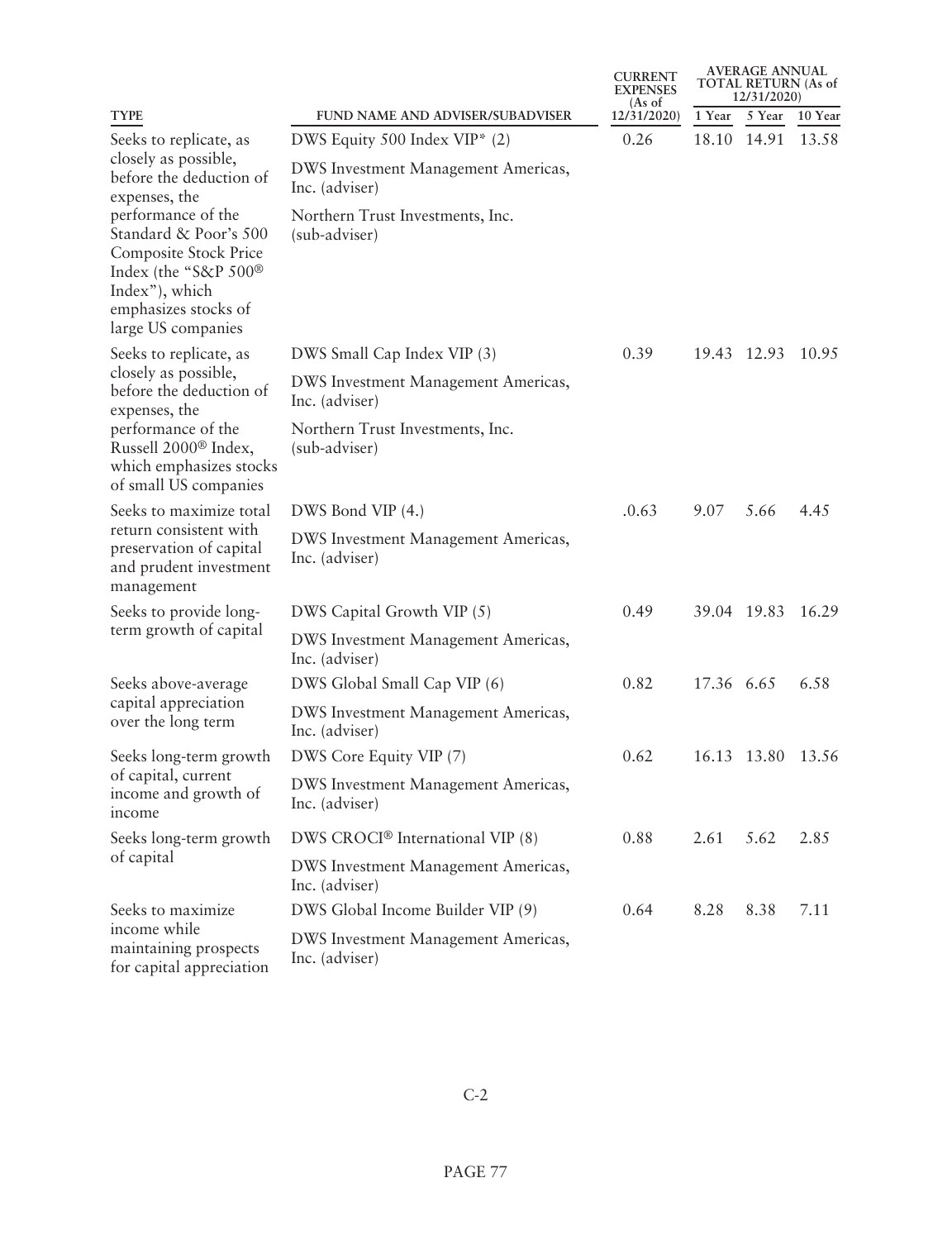|                                                                                            |                                                              | <b>CURRENT</b><br><b>EXPENSES</b><br>$(As \text{ of }$ | <b>AVERAGE ANNUAL</b><br><b>TOTAL RETURN (As of</b><br>12/31/2020) |        |         |
|--------------------------------------------------------------------------------------------|--------------------------------------------------------------|--------------------------------------------------------|--------------------------------------------------------------------|--------|---------|
| <b>TYPE</b>                                                                                | FUND NAME AND ADVISER/SUBADVISER                             | 12/31/2020)                                            | 1 Year                                                             | 5 Year | 10 Year |
| Seeks capital                                                                              | DWS Global Equity VIP (10)                                   | 0.85                                                   | 24.52                                                              | 14.70  | 9.28    |
| appreciation                                                                               | DWS Investment Management Americas,<br>Inc. (adviser)        |                                                        |                                                                    |        |         |
| Seeks long-term capital                                                                    | DWS Small Mid Cap Value VIP (11)                             | 0.84                                                   | $-0.80$                                                            | 5.51   | 6.94    |
| appreciation                                                                               | DWS Investment Management Americas,<br>Inc. (adviser)        |                                                        |                                                                    |        |         |
| Seeks long-term capital                                                                    | DWS International Growth VIP (12)                            | 0.92                                                   | 22.69                                                              | 11.78  | 7.90    |
| growth                                                                                     | DWS Investment Management Americas,<br>Inc. (adviser)        |                                                        |                                                                    |        |         |
| Seeks to provide a high                                                                    | DWS High Income VIP (13)                                     | 0.71                                                   | 6.24                                                               | 7.77   | 6.14    |
| level of current income                                                                    | DWS Investment Management Americas,<br>Inc. (adviser)        |                                                        |                                                                    |        |         |
| Seeks to achieve a high                                                                    | DWS CROCI <sup>®</sup> U.S. VIP (14)                         | 0.75                                                   | $-12.16$ 4.20                                                      |        | 6.16    |
| rate of total return                                                                       | DWS Investment Management Americas,<br>Inc. (adviser)        |                                                        |                                                                    |        |         |
| Seeks maximum current<br>income to the extent                                              | DWS Government Money Market VIP***<br>(15)                   | 0.42                                                   | 0.24                                                               | 0.78   | 0.39    |
| consistent with stability<br>of principal                                                  | DWS Investment Management Americas,<br>Inc. (adviser)        |                                                        |                                                                    |        |         |
| Seeks long-term capital                                                                    | DWS Small Mid Cap Growth VIP (16)                            | 0.81                                                   | 30.18                                                              | 12.90  | 11.67   |
| appreciation                                                                               | DWS Investment Management Americas,<br>Inc. (adviser)        |                                                        |                                                                    |        |         |
| Seeks long-term growth                                                                     | Janus Henderson Forty Portfolio (17)                         | $0.76\%$                                               | 39.40                                                              | 21.03  | 17.02   |
| of capital                                                                                 | Janus Capital Management LLC (adviser)                       |                                                        |                                                                    |        |         |
| Seeks maximum total<br>return, consistent with                                             | PIMCO International Bond Portfolio (U.S.<br>Dollar-Hedged)** | 0.94                                                   | 5.56                                                               | 4.77   | 5.28    |
| preservation of capital<br>and prudent investment<br>management                            | PIMCO Investment Management Company<br>LLC (adviser)         |                                                        |                                                                    |        |         |
| Seeks maximum total                                                                        | PIMCO Low Duration Portfolio**                               | 0.69                                                   | 2.99                                                               | 2.01   | 1.79    |
| return, consistent with<br>preservation of capital<br>and prudent investment<br>management | PIMCO Investment Management Company<br>LLC (adviser)         |                                                        |                                                                    |        |         |

<sup>\* &</sup>quot;Standard & Poor's®," "S&P®," "S&P 500®," "Standard & Poor's® 500," "Standard and Poor's MidCap 400®," and "500" are trademarks of The McGraw-Hill Companies, Inc., and have been licensed for use by DWS Investment Management Americas, Inc. The DWS Index 500 Portfolio is not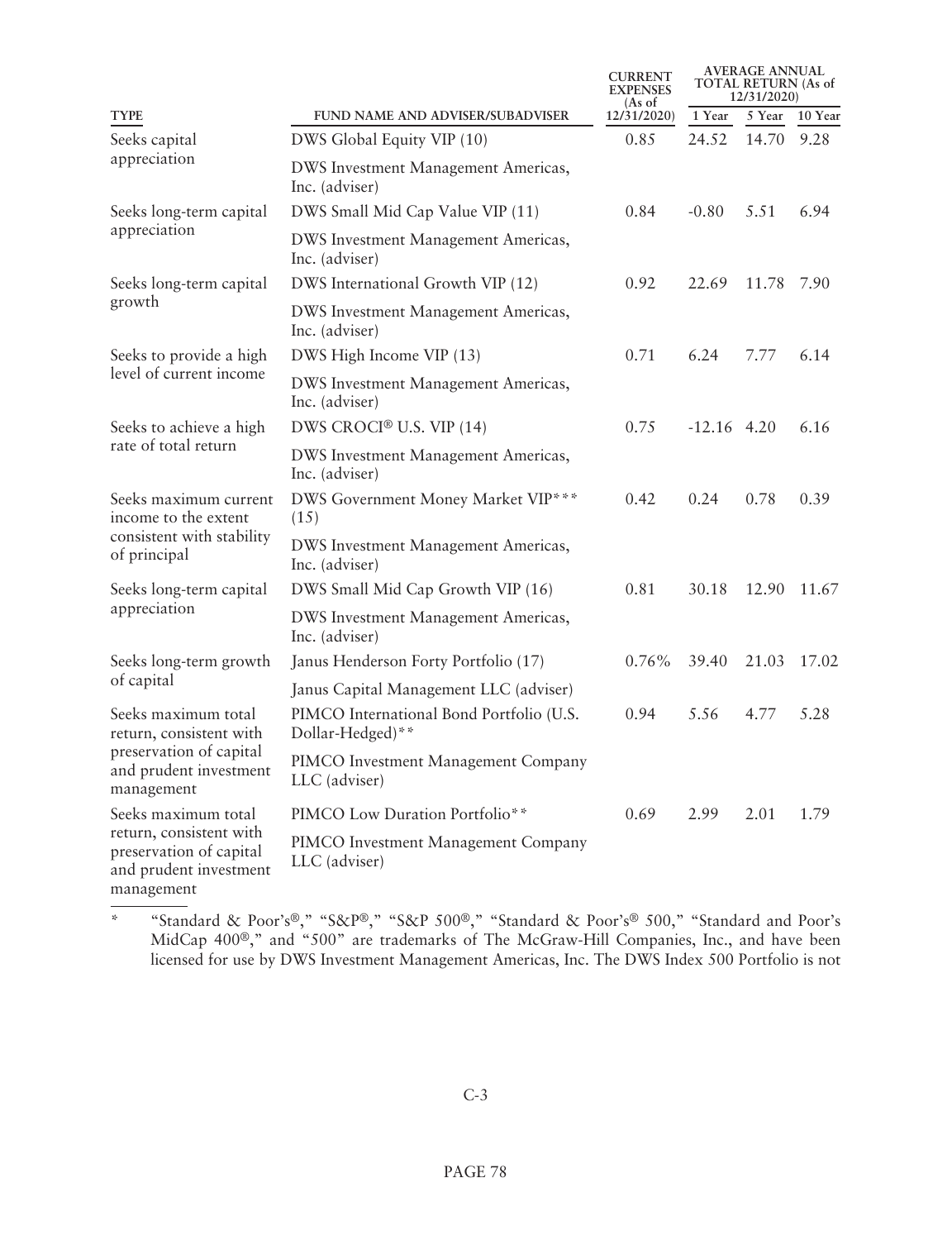sponsored, endorsed, sold or promoted by Standard & Poor's®, and Standard & Poor's® makes no representation regarding the advisability of investing in the Portfolio. Additional information may be found in the Portfolio's statement of additional information.

- \*\* The Portfolio is closed to further investment. As a result, you are no longer able to allocate Purchase Payments or make transfers to the Subaccount, including any automatic investment program, such as Dollar Cost Averaging asset allocation, or automatic account rebalancing. If and when you fully transfer out of an affected Subaccount, or otherwise have no remaining Contract Value in the Subaccount, you will not be permitted to allocate Purchase Payments to the Subaccount or to transfer Contract Value into or out of that Subaccount.
- There can be no assurance that the DWS Government Money Market VIP portfolio will be able to maintain a stable net asset value per share. During extended periods of low interest rates, and partly as a result of insurance charges, the yield on the DWS Government Money Market VIP Subaccount may become extremely low and possibly negative. You could lose money when invested in the DWS Government Money Market VIP Subaccount
	- (1) Effective on or about April 30, 2021, Invesco V.I. Managed Volatility Fund (Series I) merged into Invesco V.I. Equity and Income Fund (Series I). Invesco Advisers, Inc. ("Invesco" or the "Adviser") has contractually agreed to waive a portion of the Fund's management fee in an amount equal to the net management fee that Invesco earns on the Fund's investments in certain affiliated funds, which will have the effect of reducing the Acquired Fund Fees and Expenses. Unless Invesco continues the fee waiver agreement, it will terminate on June 30, 2022. During its term, the fee waiver agreement cannot be terminated or amended to reduce the advisory fee waiver without approval of the Board of Trustees.
	- (2) Through April 30, 2022, the Advisor has contractually agreed to waive all or a portion of its management fee and reimburse or pay certain operating expenses of the portfolio to the extent necessary to maintain the portfolio's total annual operating expenses at ratios no higher than 0.26% for Class A shares, excluding certain expenses such as extraordinary expenses, taxes, brokerage brokerage, interest expense and acquired funds (underlying funds) fees and expenses and interest expense. These agreements may only be terminated with the consent of the fund's Board.
	- (3) Through April 30, 2022, the Advisor has contractually agreed to waive all or a portion of its management fee and reimburse or pay certain operating expenses of the portfolio to the extent necessary to maintain the portfolio's total annual operating expenses at ratios no higher than 0.39% for Class A shares, excluding certain expenses such as extraordinary expenses, taxes, brokerage brokerage, interest expense and acquired funds (underlying funds) fees and expenses and interest expense. These agreements may only be terminated with the consent of the fund's Board.
	- (4) Through April 30, 2022, the Advisor has contractually agreed to waive all or a portion of its management fee and reimburse or pay certain operating expenses of the portfolio to the extent necessary to maintain the portfolio's total annual operating expenses at a ratio no higher than 0.63% excluding certain expenses such as extraordinary expenses, taxes, brokerage, interest expense and acquired funds (underlying funds) fees and expenses. These agreements may only be terminated with the consent of the fund's Board.
	- (5) Through September 30, 2021, the Advisor has contractually agreed to waive all or a portion of its management fee and reimburse or pay certain operating expenses of the portfolio to the extent necessary to maintain the portfolio's total annual operating expenses at 0.75% for Class A shares, excluding certain expenses such as extraordinary expenses, taxes, brokerage, interest expense and acquired funds (underlying funds) fees and expenses. The agreement may only be terminated with the consent of the fund's Board.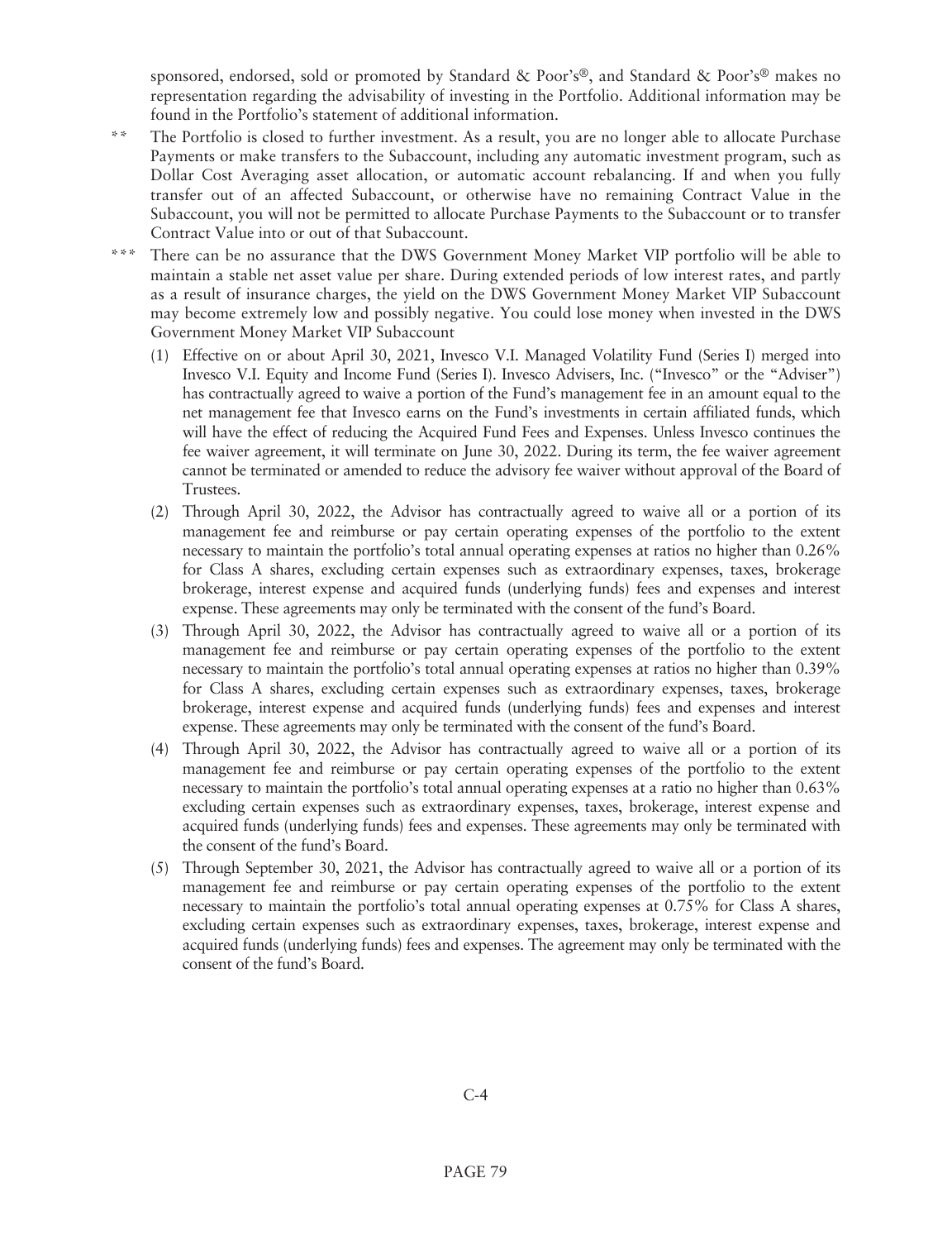- (6) Through April 30, 2022, the Advisor has contractually agreed to waive all or a portion of its management fee and reimburse or pay certain operating expenses of the portfolio to the extent necessary to maintain the portfolio's total annual operating expenses at a ratio no higher than 0.82% for Class A shares, excluding certain expenses such as extraordinary expenses, taxes, brokerage, interest expense and acquired funds (underlying funds) fees and expenses. The agreement may only be terminated with the consent of the fund's Board.
- (7) Through September 30, 2021, the Advisor has contractually agreed to waive all or a portion of its management fee and reimburse or pay certain operating expenses of the portfolio to the extent necessary to maintain the portfolio's total annual operating expenses at 0.72% for Class A shares, excluding certain expenses such as extraordinary expenses, taxes, brokerage, interest expense and acquired funds (underlying funds) fees and expenses. The agreement may only be terminated with the consent of the fund's Board.
- (8) Through April 30, 2022, the Advisor has contractually agreed to waive all or a portion of its management fee and reimburse or pay certain operating expenses of the portfolio to the extent necessary to maintain the portfolio's total annual operating expenses at a ratio no higher than 0.88% for Class A shares, excluding certain expenses such as extraordinary expenses, taxes, brokerage, interest expense and acquired funds (underlying funds) fees and expenses. The agreement may only be terminated with the consent of the fund's Board.
- (9) Through September 30, 2021, the Advisor has contractually agreed to waive all or a portion of its management fee and reimburse or pay certain operating expenses of the portfolio to the extent necessary to maintain the portfolio's total annual operating expenses at 0.71% for Class A shares, excluding certain expenses such as extraordinary expenses, taxes, brokerage, interest expense and acquired funds (underlying funds) fees and expenses. The agreement may only be terminated with the consent of the fund's Board.
- (10) Through April 30, 2022, the Advisor has contractually agreed to waive all or a portion of its management fee and reimburse or pay certain operating expenses of the portfolio to the extent necessary to maintain the portfolio's total annual operating expenses at a ratio no higher than 0.85%, excluding certain expenses such as extraordinary expenses, taxes, brokerage, interest expense and acquired funds (underlying funds) fees and expenses. The agreement may only be terminated with the consent of the fund's Board.
- (11) Through April 30, 2022, the Advisor has contractually agreed to waive all or a portion of its management fee and reimburse or pay certain operating expenses of the portfolio to the extent necessary to maintain the portfolio's total annual operating expenses at ratios no higher than 0.84% for Class A shares, excluding certain expenses such as extraordinary expenses, taxes, brokerage, interest expense and acquired funds (underlying funds) fees and expenses. The agreement may only be terminated with the consent of the fund's Board.
- (12) Through April 30, 2022, the Advisor has contractually agreed to waive all or a portion of its management fee and reimburse or pay certain operating expenses of the portfolio to the extent necessary to maintain the portfolio's total annual operating expenses at ratios no higher than 0.92% for Class A shares, excluding certain expenses such as extraordinary expenses, taxes, brokerage, interest expense and acquired funds (underlying funds) fees and expenses. These agreements may only be terminated with the consent of the fund's Board.
- (13) Through April 30, 2022, the Advisor has contractually agreed to waive all or a portion of its management fee and reimburse or pay certain operating expenses of the portfolio to the extent necessary to maintain the portfolio's total annual operating expenses at ratios no higher than 0.71% for Class A and 1.11% for Class B shares, excluding certain expenses such as extraordinary expenses,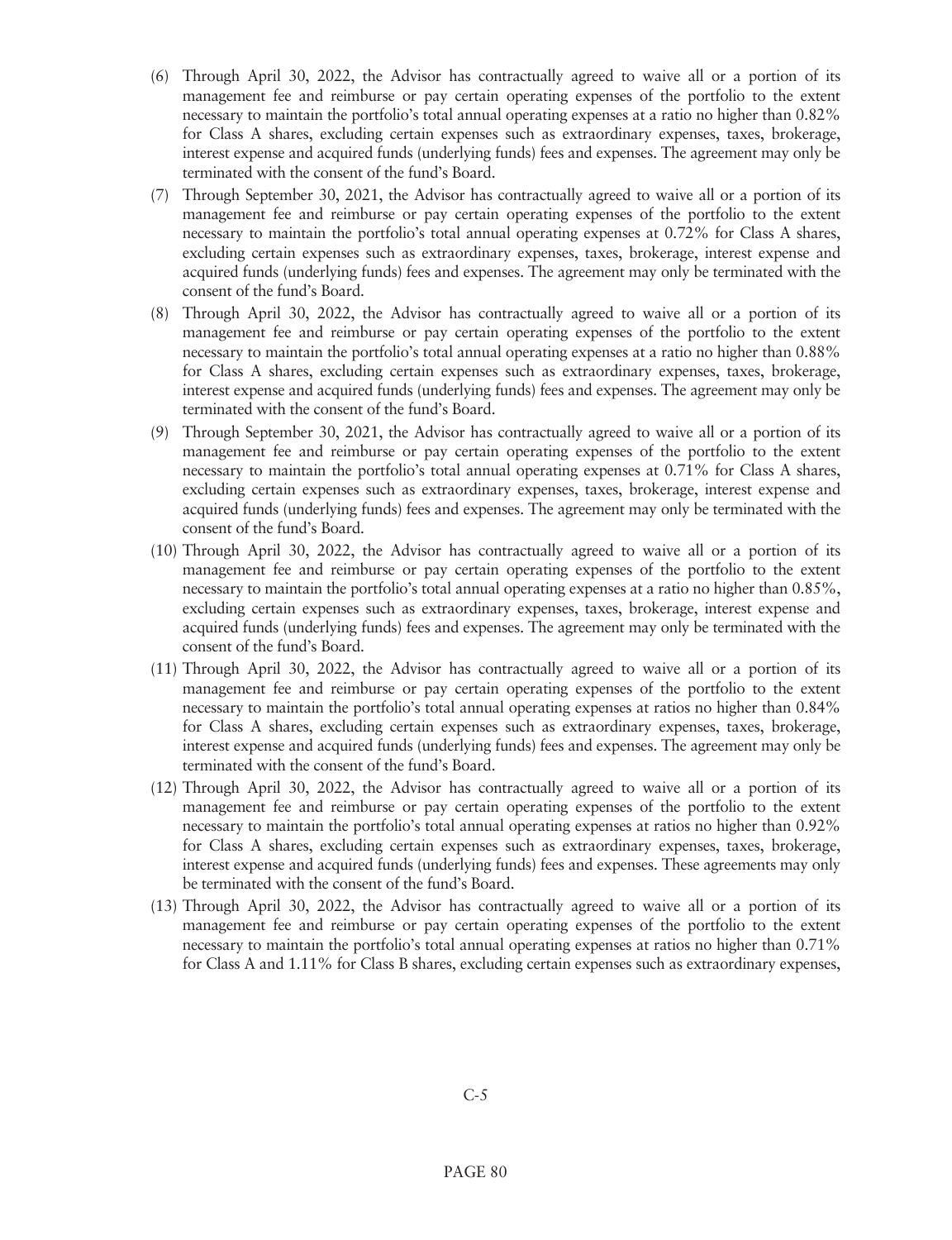taxes, brokerage, interest expense and acquired funds (underlying funds) fees and expenses. These (12) agreements may only be terminated with the consent of the fund's Board.

- (14) Through April 30, 2022, the Advisor has contractually agreed to waive all or a portion of its management fee and reimburse or pay certain operating expenses of the portfolio to the extent necessary to maintain the portfolio's total annual operating expenses at ratios no higher than 0.75% for Class A shares, excluding certain expenses such as extraordinary expenses, taxes, brokerage, interest expense and acquired funds (underlying funds) fees and expenses. These agreements may only be terminated with the consent of the fund's Board.
- (15) Through September 30, 2021, the Advisor has contractually agreed to waive all or a portion of its management fee and reimburse or pay certain operating expenses of the portfolio to the extent necessary to maintain the portfolio's total annual operating expenses at 0.51%, excluding certain expenses such as extraordinary expenses, taxes, brokerage, interest expense and acquired funds (underlying funds) fees and expenses. The agreement may only be terminated with the consent of the fund's Board.
- (16) Through April 30, 2022, the Advisor has contractually agreed to waive all or a portion of its management fee and reimburse or pay certain operating expenses of the portfolio to the extent necessary to maintain the portfolio's total annual operating expenses at a ratio no higher than 0.81%, excluding certain expenses such as extraordinary expenses, taxes, brokerage, interest expense and acquired funds (underlying funds) fees and expenses. The agreement may only be terminated with the consent of the fund's Board.
- (17) The Portfolio pays an investment advisory fee rate that adjusts up or down by a variable of up to 0.15% (assuming constant assets) on a monthly basis based upon the Portfolio's performance relative to its benchmark index during a measurement period.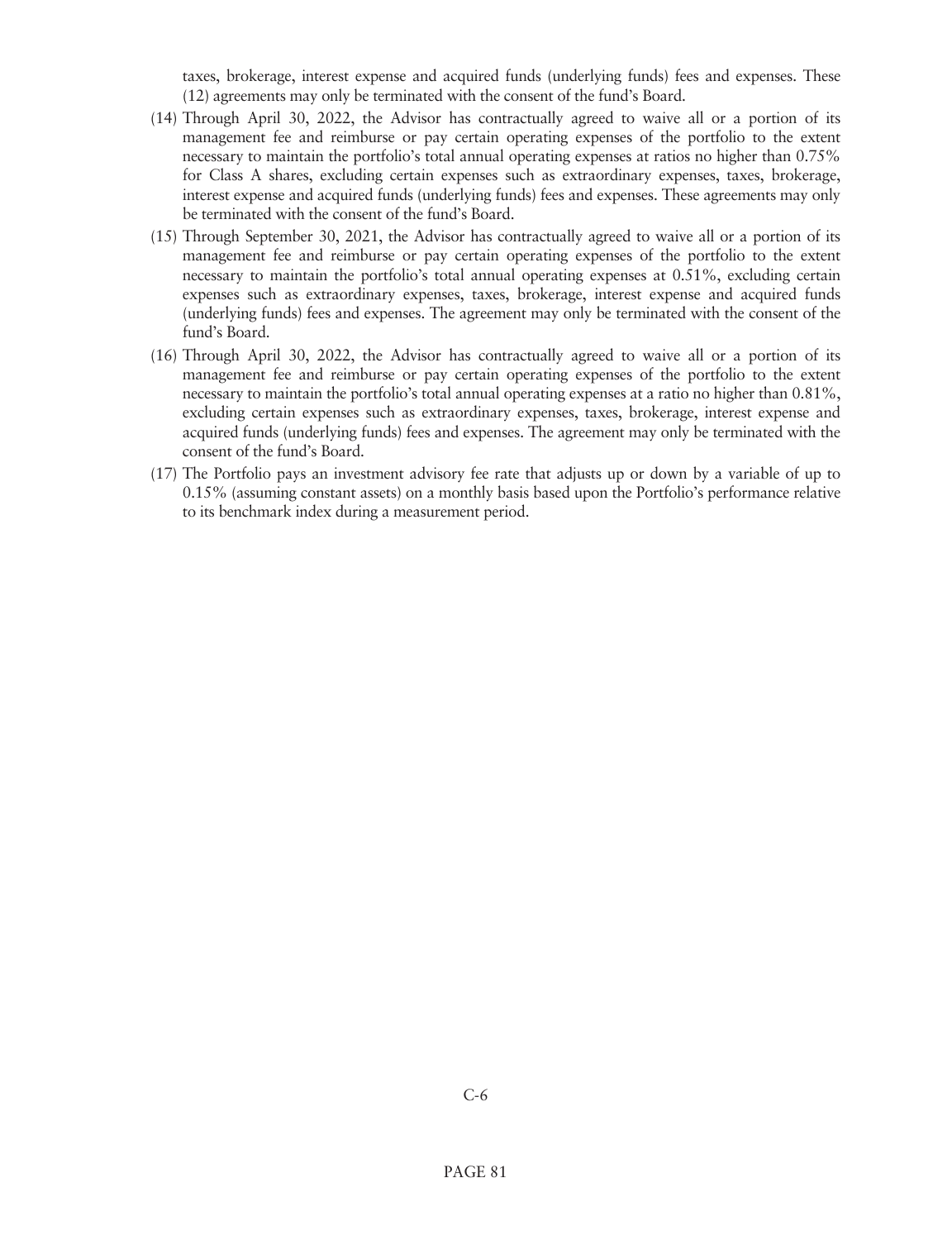The Statement of Additional Information (SAI) includes additional information about the Registrant. The SAI has been filed with the SEC and is incorporated by reference into this prospectus. The SAI is [available, without charge, upon request. You can view a copy of the SAI online at http://dfinview.com/](http://dfinview.com/zalico/TAHD/ZALI00001) zalico/TAHD/ZALI00001 or you can request a copy by calling our Service Center at 1-800-449-0523.

Reports and other information about the Registrant are available on the Securities Exchange Commission website at http://www.sec.gov. Copies of the information may be obtained, upon payment of a duplicating fee, by electronic request at publicinfo@sec.gov.

EDGAR Contract No. C000018906